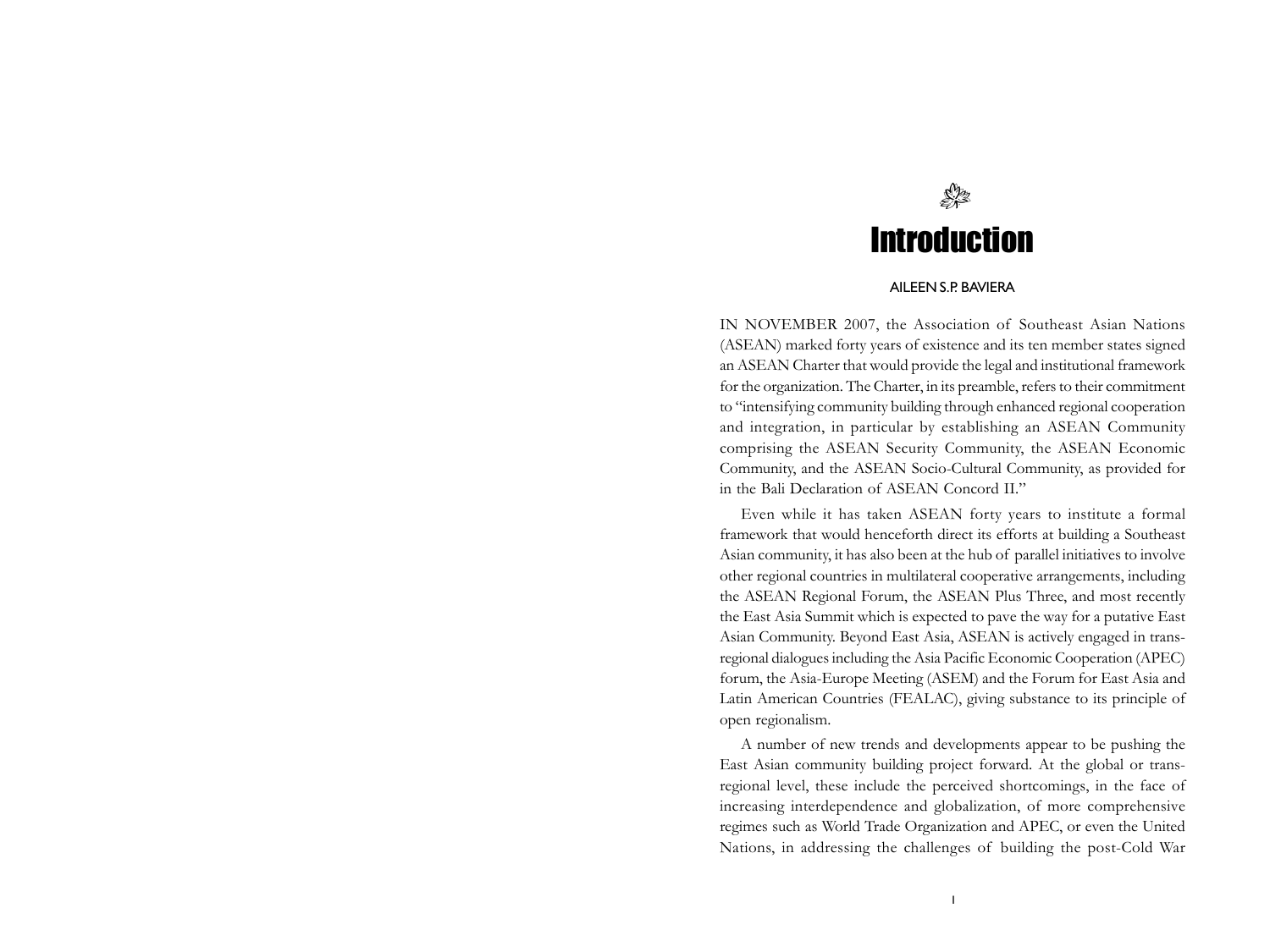architecture for international politics and the international economy. By their default, states are opting for smaller and more manageable arenas where both collective rule-making and the promotion of national interests may be effectively pursued. Regionally, the more important factors driving an East Asian community at this historical juncture include the rapid pace of economic integration taking place, the rise of China and the strong need perceived by neighboring states to engage it, the weakened resistance by the United States to the idea of a regional grouping that does not formally include it, and crucially, ASEAN's willingness to play the role of a norm-entrepreneur 1 and organizer of the community building efforts, and other countries' willingness to accept such a role.

 There are indeed indications that community building is being driven by different and at times seemingly contradictory forces, such as the need to hedge against uncertainty – emanating from what Peou in this volume calls the Hobbesian/Lockean viewpoint, and on the other hand, the Kantian desire to construct a new social reality characterized by inter-state cooperation and harmony. Most authors in this volume also emphasize that community building in East Asia is work in progress, and moreover still in its early stages, being neither irreversible nor hopeless. But the careful analyses devoted by our chapter writers – and many others now adding to the growing literature on regional communities – give us a sense that we are standing witness to an important new phenomenon, perhaps one that may even have the potential to transform international politics as we know it. And perhaps not.

How ASEAN defines its own community building process in terms of the three pillars – security community, economic community and sociocultural community – raises interesting questions about the divisibility of such a process, or from the opposite view, the connectedness of their respective goals of peace, development, and concord or harmony. While it may be conceivable to attain one goal ahead of the others, it seems close to impossible to imagine how any one of them might be sustained without attainment of the other two. Indivisibility and interconnectedness aside, one must acknowledge that it is in the domain of security where the community building process in this and many other regions of the world encounters the most obstacles and pitfalls. Power rivalries, territorial and boundary disputes, arms races, terrorism, human trafficking, resource competition are but some of the extant issues that come to mind.

Amitav Acharya, in *Constructing a Security Community in Southeast Asia: ASEAN and the Problem of Regional Order* (Routledge, 2001) examines the extent to which ASEAN may already have become a "security community", as "a group of states which have developed a long-term habit of peaceful interaction and ruled out the use of force in settling disputes with other members of the group". Acharya uses as his starting point the definition developed by Karl Deutsch and others in the 1950s, which looks at a security community as the terminal point or end product of a process of integration that was originally intended to help cope with conflicts that arise from increased transactions and interactions among states. Acharya concludes, however, that the ASEAN approach to regional integration was different from what Deutsch understood of a security community, with cooperation being pursued even in the absence of high levels of interaction, and the vision of community preceding the reality of interdependence. This, he attributes to ASEAN's institution of norms of acceptable behavior, including non-interference in internal affairs, non-use of force, avoidance of collective defense and the practice of the "ASEAN Way". In turn, these norms contributed to the development of a regional identity.

The present collection of essays looks beyond the ASEAN security community that Amitav Acharya, Jurgen Haacke<sup>2</sup>, and Rizal Sukma<sup>3</sup> among others, problematize, to explore the possibility that a broader East Asian security community might also come into being in the future. In comparison with ASEAN's forty years of evolution and to the even older concept of "Southeast Asia" as a region, the concept of "East Asia" as a socially constructed - or imagined - collective entity encompassing both the states of Southeast Asia and those of Northeast Asia is not necessarily of recent vintage. Long before Malaysian Prime Minister Mahathir Mohamad's doomed proposal for the formation of an East Asia Economic Grouping (EAEG) in 1990, Japan in the 1940s also had its dreams of leading a "Greater East Asia Co-Prosperity Sphere", whose association with imperialism, wartime expansion and domination had of course consigned it to the dustbin of history.

It was not until 1995 that the first collective, inter-governmental interactions exclusively involving ASEAN, China, Japan and Korea took place, spurred by the need for these countries to coordinate their positions preparatory to the first Asia-Europe Meeting held in 1996. Subsequently, the 1997 Asian Financial Crisis and the SARS (Severe Acute Respiratory Syndrome) crisis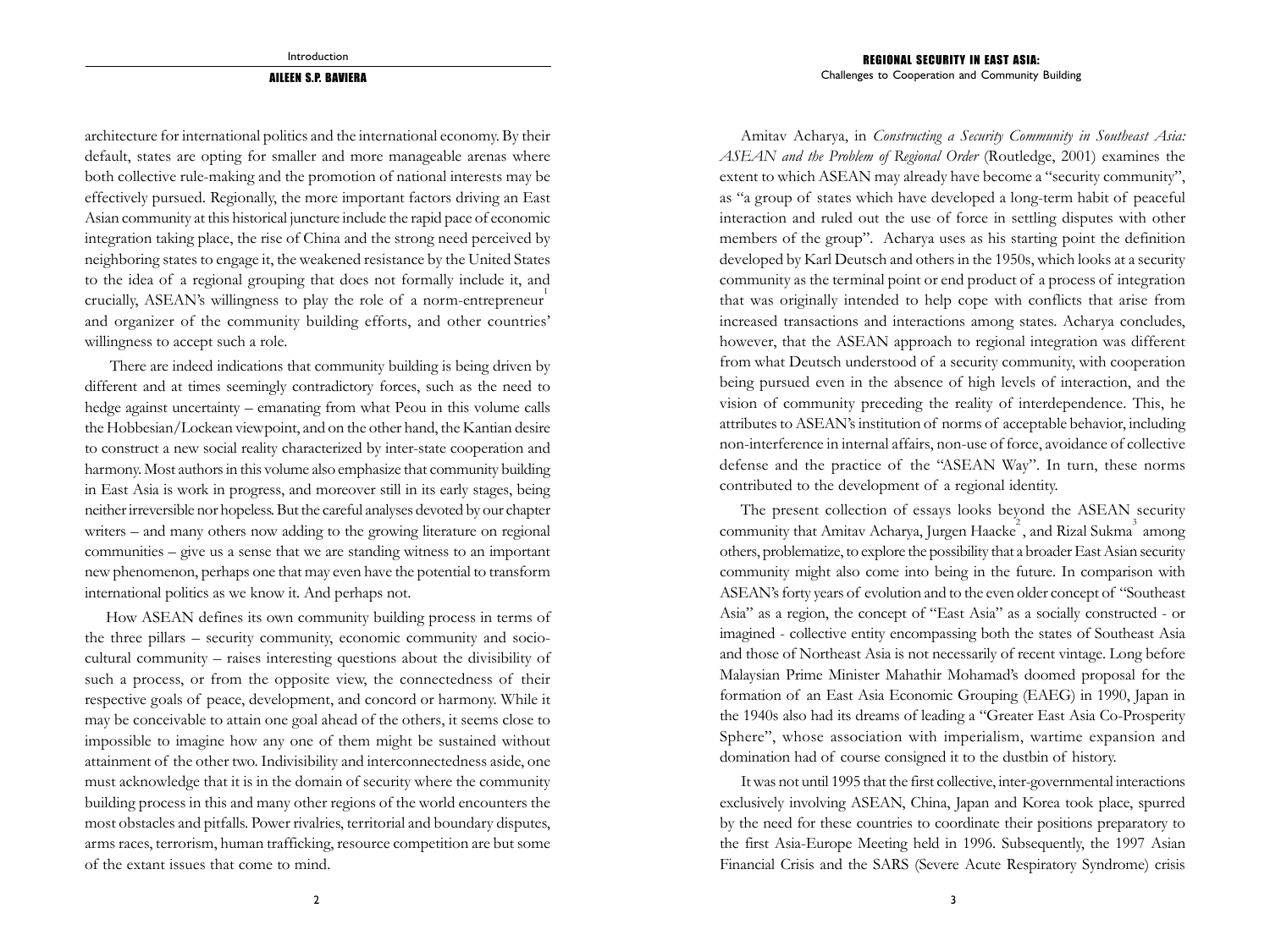underscored the importance of longer-term policy coordination among these countries, leading to the regularization of their meetings into what became billed as the ASEAN Plus Three. The first ASEAN Plus Three Summit was held in Manila in 1999, and since then there have been frequent meetings and agreements on a wide range of issues at different levels of policy making. An East Asia Vision Group (EAVG) was established upon the recommendation of South Korean President Kim Dae Jung in 1998, and subsequently an East Asia Study Group (EASG) was formed, both in order to consider specific areas for ASEAN Plus Three cooperation. In the process, a decision was made to convene an East Asia Summit as a step toward building an East Asian community. It was understood, however that the community building process would be a gradual process and that the East Asian community (initially referred to as "community" in lower case "c", rather than as "Community") would be a long-term goal.

These early efforts in visioning a shared future for East Asia were taking place against the backdrop of heightening tensions between the region's two major powers China and Japan, fueled by continuing differences in their reading of wartime history but in essence a consequence of a changing balance of power and influence, as one power rose and another was perceived to be declining. Immediately following the decision to establish the East Asia Summit, controversy arose as to who should be the participants of the Summit, in anticipation of their becoming members of the aspired-for East Asian community. Malaysia, with support from China, preferred that participation be limited to the ASEAN Plus Three countries, while Japan wanted Australia and New Zealand present, as well as India. Singapore and Indonesia endorsed India's entry, presumably as a counterweight to China, as Morada notes in his chapter.

By the end of 2007, three meetings of the East Asia Summit had convened, involving the sixteen countries (the ASEAN-10, China, Japan, Korea, Australia, New Zealand, and India) and narrowing down the agenda to cooperation on non-traditional security issues such as energy, environment and climate change. In the meantime, the community building process of ASEAN itself as well as the ASEAN Plus Three continue to be the primary mechanisms for East Asian regional integration.

This volume is a modest attempt to examine some of the issues, problems and prospects of laying the groundwork for an East Asian security community,

or a "non-war" community in the East Asian region (consisting principally of the ASEAN Plus Three, while keeping an open mind to possible expanded configurations). It traces its origins to an international conference organized in November 2006 by the Asian Center, University of the Philippines, not coincidentally during the run-up to the  $12^{th}$  ASEAN Summit and the  $2^{nd}$  East Asia Summit which were held in Cebu City in January 2007.

The conference, which was supported by the Japan Foundation, pursued a number of objectives. It sought: (1) to review the concept of "security communities" and its relevance for East Asia; (2) to compare security perspectives and strategic cultures across the East Asian region; (3) to explore viable areas and modalities of multilateral security cooperation in East Asia; and (4) to examine the role and impact of actors outside East Asia on East Asian community building efforts.

Since the "East Asian Community" or EAC remains a long-term goal, to speak of an East Asian security community at this time may seem to some observers little more than an exploratory exercise, especially as ASEAN itself, which lies at the core and driver's seat of regional community building efforts, is only starting to define its own modalities, norms and principles as a securityoriented organization. However, of what is known about international relations and security in the East Asian region, and of the impetus behind and the trajectory of integration and community building efforts, certain key questions surface and must begin to be addressed. What does being a "security community" mean in both conceptual and practical terms? How inclusive should a security community be? Who should be leading or "driving" the community building processes? What role do common values and norms play in a security community? What degree of formality, structure or institutionalization will best serve the common security interests of the region? How will an East Asian Community relate to other existing multilateral arrangements such as ASEAN Regional Forum, APEC, and ASEAN itself? What might be the scope and modalities for security cooperation?

The essays in this volume, together with lively discussions at the November 2006 conference, provide some initial – and not surprisingly disparate assessments.

At the minimum, a group of countries that enjoy reasonable assurance that they will not go to war with each other in settling disputes can be considered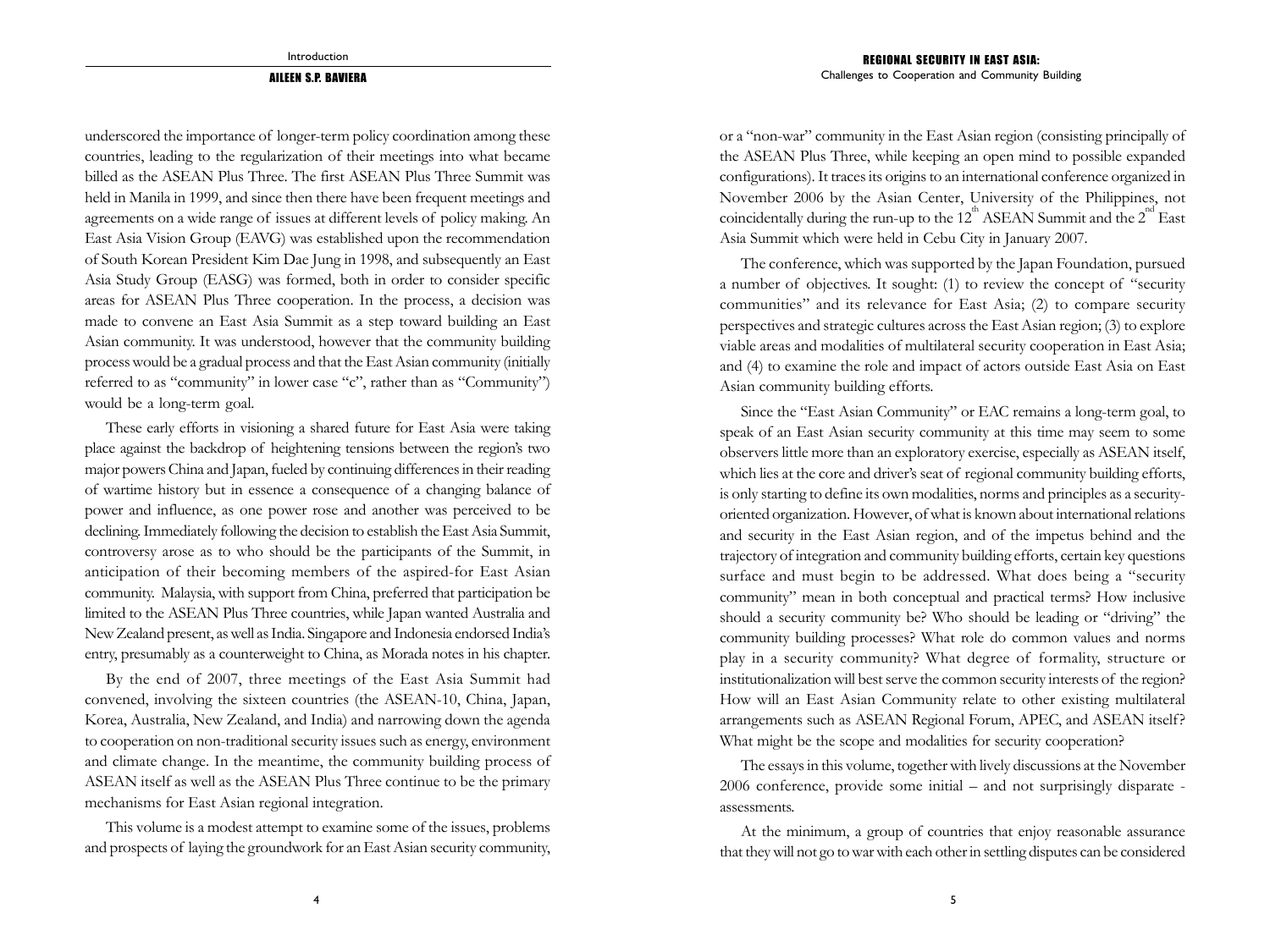a security community. Security communities must be understood as distinct from alliances, the latter being based on common short-term threats. In contrast, the members of a security community must have shared collective identity (a "we-feeling") and a long-term interest in perpetual peace. By this definition, ASEAN may be said to be close to achieving a security community.

In his essay, Sorpong Poeu defines the concept of security communities, discusses the types of security communities, and looks into the role of democratic norms in security community building and maintenance. He argues that there are two crucial interdependent variables that must be present for security communities to succeed - shared fundamental democratic norms, and a democratic community leadership. He attributes this to three characteristics of democracies: they tend to be pro-*status* quo (in contrast to non-democratic states that tend toward revisionism), they tend to share liberal cultural values that promote the norms of nonviolence and mutual respect (rather than resort to war, power balancing and self-interest), and they tend to develop more stable institutions. Peou refers to this theoretical argument as "realist democratic institutionalism". He then laments that there are very few liberal democracies in East Asia, and that while the 'ASEAN Way' may contain some liberal norms, it does not have its roots in a liberal democratic tradition. Thus, regional institutions in East Asia have remained underdeveloped.

Sung Chull Kim appears to disagree with Peou regarding the relationship between democratic norms and the propensity for regional cooperation, or at least the argument that non-democratic states are more prone to conflict. In his view, power distribution within a state (i.e. whether it is democratic or authoritarian) may be relevant to shaping values and perceptions but it does not determine a country's propensity for either regional cooperation or confrontation. Citing ASEAN as his example, he points to the diverse political (not to mention, cultural, and religious) backgrounds that did not prevent them from "favoring security cooperation and engagement with the global economy", or developing a "culture of consensus and openness" that led to the entry of Indochinese states into ASEAN and the formation of an inclusivist ARF.

The main purpose of Kim's chapter, however, is to examine the security perceptions and relations of the three northeast Asian countries (China, Japan and Korea) and their effects on community building. He discusses how security issues in the three countries are influenced by historical contexts (i.e.

deeply rooted emotions or sentiment against the others), strategic contexts (i.e. national interest including the development of military capability and alliances), as well as imminent contexts (i.e. issues that demand a swift and urgent solution, in the absence of which domestic politics may impede dialogue and regional cooperation). He forwards the interesting proposition that "the strategic context is the most salient context regardless of regime form", i.e. whether a regime is monolithic or polyarchic does not matter. He notes, however, a "preferential correlation" between power distribution and the context, where historical context and strategic context are closely intertwined with each other in a monolithic regime like North Korea, whereas imminent context operates more sensitively in democracies, such as Japan and South Korea, than in other regime forms. Kim concludes that it is possible to develop collective identity and a culture of cooperation in Northeast Asia through frequent interactions, but that repeated self-restraint from provocative behavior is necessary.

Nobumasa Akiyama gives a Japanese perspective on Asian regionalism and Japan's role in community building, and asserts the continuing relevance of the 1970s' Fukuda Doctrine even in the new strategic environment, comparing the Fukuda Doctrine with Foreign Minister Taro Aso's 'Arc of Freedom and Prosperity'. He identifies the new agenda for Japan's policy toward Asia as consisting of "profound challenges" such as how to deal with the rise of China, how to participate in the politics of Asian regionalization, and how to contribute to peace and stability particularly in the areas of non-traditional security issues and peace building. Pressures and expectations of Japan to pursue a "values-oriented diplomacy" based on the promotion of human rights and democracy in the region are difficult to fulfill, and place Japan in a hard spot between the United States on one hand and China and Southeast Asia on the other hand. Instead, among the areas where Japan can make a contribution to the region as well as promote some form of values-oriented diplomacy, are peace-building, disaster relief, and energy security. Akiyama believes that 'open regionalism' provides Japan a solution that will ensure she is in conformity with the goals of both the US-Japan defense alliance AND Asian regionalism.

The two contributors from China, Pan Yi-ning and Cai Penghong, present contrasting perspectives of the regional security environment and prospects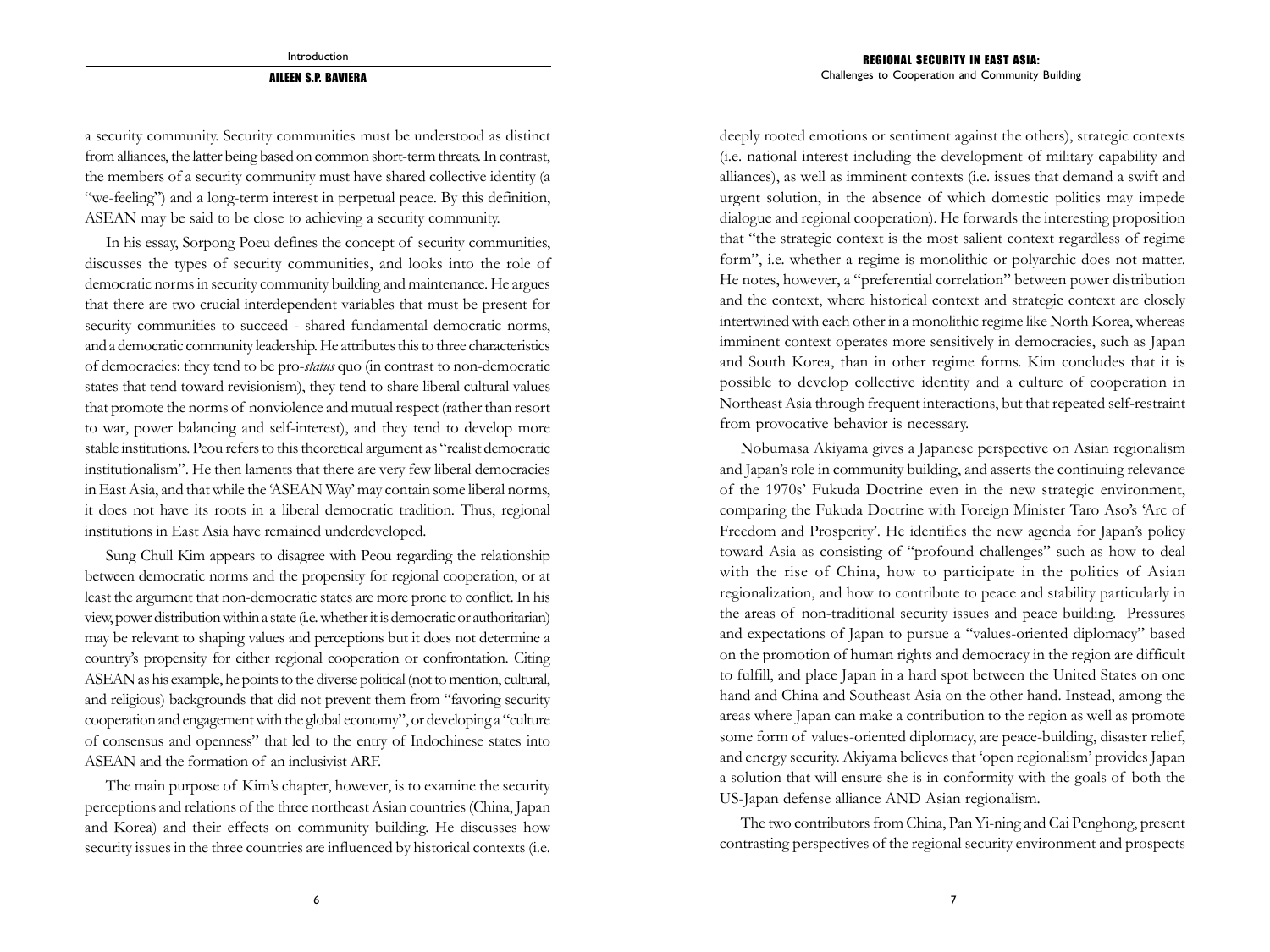Introduction

### AILEEN S.P. BAVIERA

for community building using the "ASEAN way", or an "Asian way". Pan looks into the issue of whether the Asian approach of building cooperative institutions can be any more successful in addressing security dilemmas and resolving conflicts, compared to traditional realist approaches of self-help, alliances, or concert of powers. Examining the extent to which the confidence and security building measures introduced by the ARF have helped reduce arms build-ups, mitigate flashpoints in the Korean peninsula and sovereignty issues in the South China Sea, or decrease threat perceptions and mutual mistrust, she considers these as having limited success and nothing to get excited about. She professes doubt about there being such a thing as an "Asian way", arguing that (1) East Asian security culture has largely become westernized (with strong belief in nationalism, Social Darwinism, and Westphalian notions of sovereignty and power politics), and (2) while there may have been traditional East Asian security cultures, such as hierarchy and cultural moralism for the Chinese, or *kampong*-style consensus building for ASEAN, reviving the former will create a paradox of encouraging Chinese hegemony, while the latter does not find real resonance outside of Southeast Asia. Therefore, bringing "Asian way" arguments into regional security cooperation efforts is not only conceptually confusing, but in substance the so-called "Asian way"- by its failure in managing traditional security concerns, even weakens the foundations of regional cooperative institutions.

Renato Cruz de Castro's chapter expands on Pan Yi-ning's discourse on Chinese strategic culture, this time applying elements of Sun Tzu to Chinese statecraft in Southeast Asia. He zeroes in on Southeast Asia as an arena of power competition between China and the United States. He notes that a key strategy that China uses to undermine U.S. strategic and political preponderance is "its attempt to co-opt Southeast Asian countries through its provision of side-payments to and fostering consultative relations with U.S. friends and allies in the region." Rather than trying to develop countervailing capability against a more powerful state with abundant resources and superior forwarddeployed naval and air forces, China – in de Castro's view - desires to formalize a cooperative substructure within the regional system in order to neutralize the United States. Moreover, through its "soft power statecraft", China stresses mutuality of interests, the idea of democracy in the international order, and the peaceful resolution of international conflicts while significantly downplaying any desire to dominate Southeast Asia.

Cai Penghong also examines Southeast Asia-China relations, with a focus on the role and prospects of non-traditional security cooperation. He traces how the discourses on non-traditional security gradually found their way into the thinking of intellectuals and some policy makers in China, departing from the conventional concerns of Chinese security specialists over external threats to state security and internal stability. By 2002, China was ready to sign with ASEAN the Joint Declaration of ASEAN and China on Cooperation in the Field of Non-Traditional Security Issues. The agenda for such cooperation includes transnational crimes such as trafficking in illegal drugs, trafficking of persons, sea piracy, terrorism, arms-smuggling, money-laundering, international economic crimes and cyber crime. But Cai considers energy security cooperation as the most vital area for the two sides because of its impact on development, on the environment, and its implications for maritime security.

Cai argues that non-traditional security is very much related to traditional security and is not superior to the latter. On East Asian community building in general, he underscores the point that China believes ASEAN should play the leading role. He considers the role and participation of the United States a complicating factor, for which reason an East Asian Community must develop independently of the US, but he argues that the US should not be excluded from the cooperative security processes, nor should China-ASEAN cooperation be aimed against it.

Complementing Cai Penghong's piece, Noel Morada looks at the prospects for East Asian regional cooperation on traditional security concerns. He provides an overview of the existing mechanisms for East Asian cooperation, including the ARF, the ASEAN Plus Three, the ASEAN-China and ASEAN-Japan dialogues, the East Asia Summit and the ASEAN security community building process itself. One major contribution of the ARF that he cites is in encouraging China and ASEAN to agree on the 2002 Declaration of Conduct of Parties in the South China Sea. Subsequently, defense dialogues have also taken place where they discussed maritime security cooperation. As for an East Asian Community, he argues that it can play a vital role in confidence building as well as norm-shaping – especially involving stakeholders across different sectors in the respective countries. Interestingly, Morada calls for EAC to help transform existing alliances into "a strategic partnership that allows the re-creation of a regional order that recognizes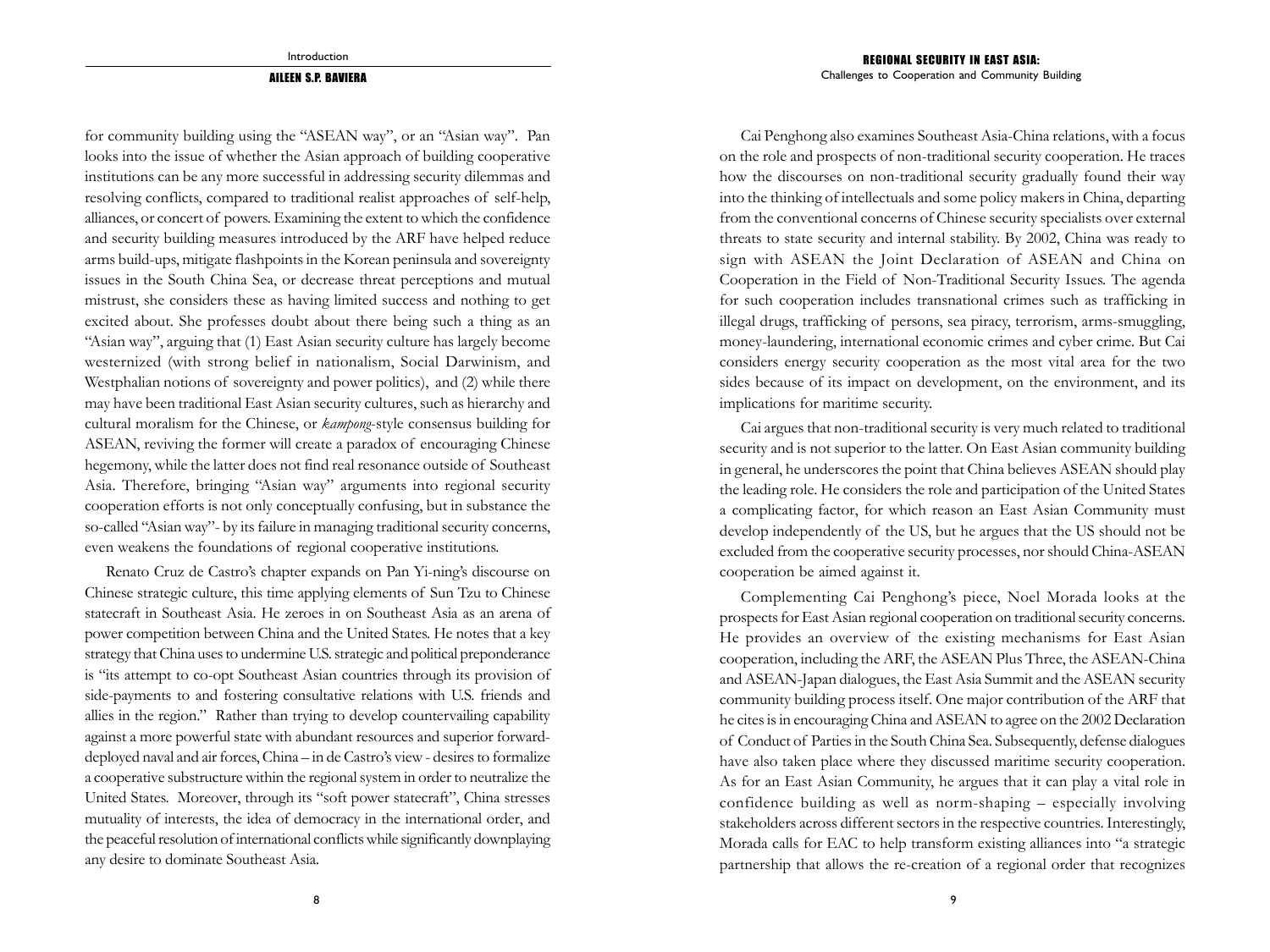the legitimate interests of emerging powers such as China". Deterrence against China, he argues, undermines the development of multilateralism in the region. Aside from encouraging trilateral strategic partnership between US, China and Japan, the EAC may also look into cooperation against terrorism and for the management of territorial disputes.

Mohan Malik and Swaran Singh dedicate their chapters to the role of external actors in East Asian community building. Malik, looking at three major external powers (the United States, the European Union and Russia), argues that it is not in their interests to have an East Asia Community dominated by one or more Asian countries or for an EAC to develop (even covertly) into an alliance or a collective security pact. In his view, the interests of external powers – and in particular, China's relations with the United States, Japan, and India - will have a determining role on the future of EAC¸ along with such other factors as membership criteria, ASEAN's will and capacity to remain in "the driver's seat", and how EAC will relate to APEC and ARF.

The United States, he posits, will likely support multilateral organizations for as long as they complement and reinforce the alliance network, help promote freedom and democracy along with free markets, and remain committed to "open regionalism". Fortunately for the United States, many countries in East Asia consider it the "balancer of choice" as it is a distant hegemon. Malik suspects that Beijing wants the EAC to become like the China-led, anti-US Shanghai Cooperation Organization, which explains the catchy double entendre in his title, emphasizing the need for Asian multilateralism not to be 'shanghaied'.

The final chapter by Swaran Singh provides an Indian perspective on security community building. He argues that Southeast Asia and South Asia have long been seen as part of the same strategic continuum, with the security of one being integral to the other. However, historical as well as ideological factors prevented earlier strategic cooperation and it was only India's economic crisis, loss of Soviet support and ASEAN's membership expansion in the 1990s to the CLMV countries that forced India to "look east". Singh notes that it is concerns about China that have been critical to India's vision of Southeast Asia and vice versa. India's advantage, he says, is that it has managed to evolve strategic partnerships with both China and Japan, maintain friendly ties with both the United States and Russia, and it is

acceptable to ASEAN. However, he believes India's engagement with East Asia will be economics-led, specifically focusing on trade, and that security interests will be pursued in the "soft security" framework. That said, he concludes that "India has critical stakes in ensuring the evolution of Security Community in East Asia and in exploring possibilities to replicate and expand that example to the wider Asian region…"

The nine chapters in this volume provide a wide range of thinking on an issue that governments and analysts around and beyond the region are increasingly paying attention to. Building an East Asian Community – and presumably embedded in this: a future East Asian security community – is not an easy project, as all our authors seem to agree. The divergent and at times even competing perceptions, interests, and capabilities of the countries in the region make it difficult to conceive of East Asia as a "non-war" community, especially when attention is drawn to the persistent power rivalries, and continuing military build-up across the Taiwan Strait, on the Korean Peninsula and of missile defense systems. While ASEAN has been quite successful in making multilateralism work, as far as preserving peace and promoting regional stability in Southeast Asia are concerned, the "Plus 3" countries have had little experience of regional cooperation and coordination.

Some regional analysts stress the need for ASEAN, being the hub of multilateralism, to strengthen internal unity over which directions it should take the community building processes. Some suggest focusing on successfully building the ASEAN community and its security community pillar before expanding the security community concept to ASEAN Plus Three/East Asia. After all, security community building itself is a new project for ASEAN, although it has had decades of confidence building and preparation among members. Northeast Asian countries, on the other hand, do not seem to be ready for any serious efforts at security communitybuilding, and may not be ready for many years yet. The Six Party Talks may prove to be a good first lesson in multilateral cooperation, but beyond the common concern over nuclear weapons build-up under the Kim Jong Il regime, it has been argued that there may be little that unites China, Japan, and Korea among themselves, or with the rest of Southeast Asia. The key role played by the United States and China, and Russia's participation in the Six Party Talks also raise doubts as to whether this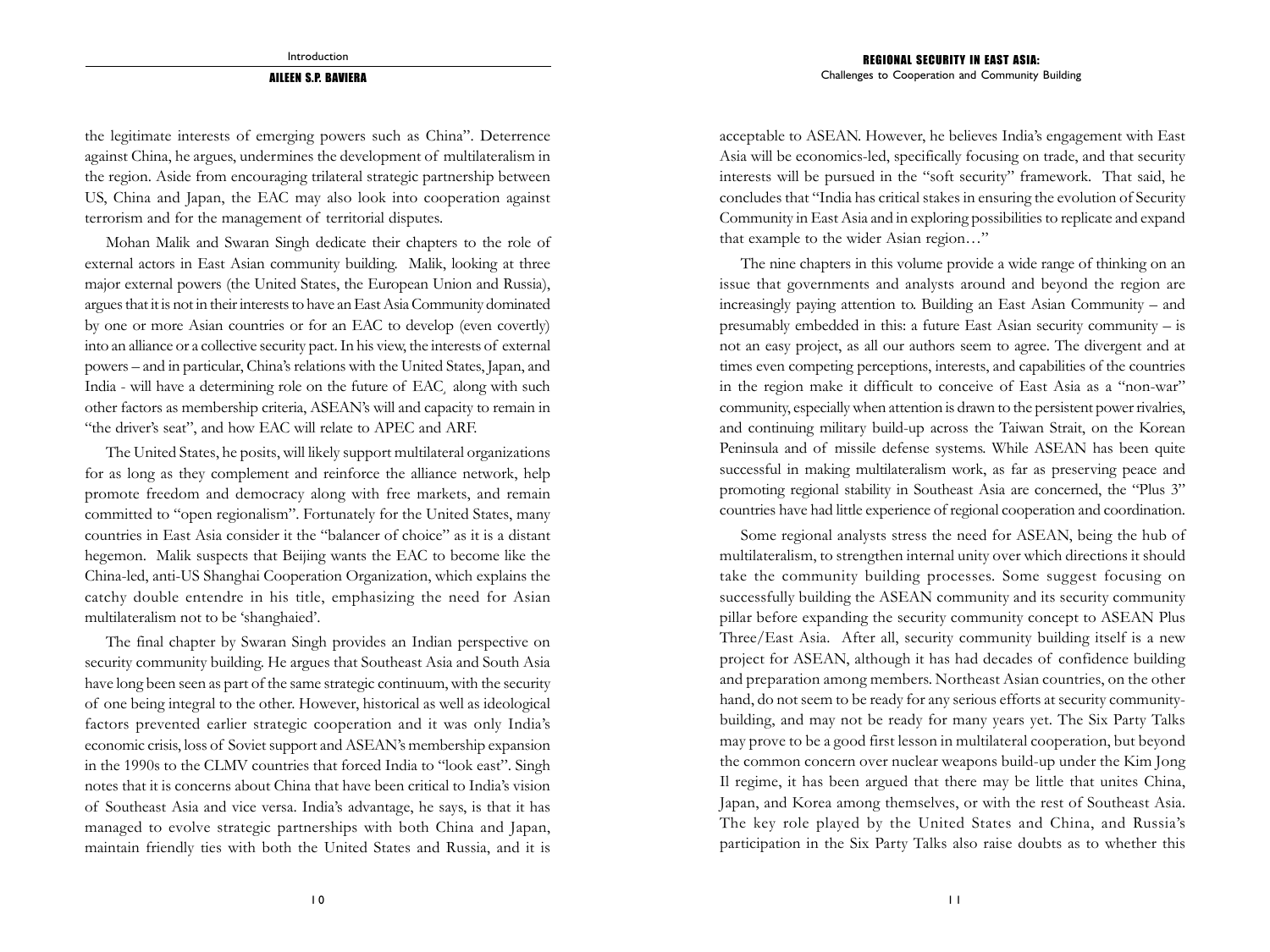forum might not evolve into a new battlefield for power competition, rather than a constructivist security community-building process.

The concept of "East Asian Community", and perhaps even more so the concept of "East Asian Security Community", should be developed a step at a time, focusing on the shared goals and the objects of cooperation rather than on the structures, institutions or membership. Non-traditional security issues may be prioritized in the agenda of an East Asian security dialogue (and indeed the East Asia Summit is looking at energy, environment and climate change), but in order to keep the big powers interested and engaged, as well as to strengthen the efficacy of multilateralism, discussion of traditional security concerns that greatly affect perceptions among the region's great powers (such as arms build-ups and the role of alliances), can not completely be avoided.

While agreement on common values and principles (specifically, democratic values) as the basis for building a regional identity might be considered desirable by some, it is unacceptable to others. It would seem that for the moment emphasis should be placed on mutual interests and shared goals as the foundation of security community building. In the absence of common democratic values among prospective members of a future East Asian security community, agreement on certain norms of behavior (notably self-restraint, peaceful coexistence, and equality and mutual respect) and on certain approaches ("soft security" emphasis, consensus-building) can help break down the walls of distrust and nurture the community-building efforts, with the hope that shared democratic values may gradually evolve.

## Notes

1. A "norm entrepreneur" is one who establishes new norms or helps develop further the existing ones. Henning Boekle,Volker Rittberger, Wolfgang Wagner. Norms and Foreign Policy: Constructivist Foreign Policy Theory. (Center for International Relations/Peace and Conflict Studies, Institute for Political Science, University of Tübingen**, 1999).**

2. Jürgen Haacke, *ASEAN's Diplomatic and Security Culture:Origins, Development and Prospects* (London and New York: RoutledgeCurzon, 2003).

3. Rizal Sukma, "The Future of ASEAN: Towards a Security Community", Paper Presented at the Seminar on "ASEAN Cooperation: Challenges and Prospects in the Current International Situation", Permanent Mission of the Republic of Indonesia to the United Nations, New York, 3 June 2003.

# Regional Security Communities: Theory, Practice & Future Prospects for East Asia

 $\mathcal{E}^{\prime\prime\prime}_{\mathcal{E}}$ 

## SORPONG PEOU

*Building security communities in Pacific Asia is no longer the pipedream that realists tend to see it, but rather a real possibility that rests on concrete evidence. The hard question for us is to discover the means to build one without subscribing to untested polemics or ill-informed policy rhetoric still evident across this region, but also without ignoring rich insights from historical experience found in realism and other theoretical traditions, most notably Kantian internationalism and constructivism. This chapter develops a theoretical eclectic proposition that security community building and maintenance depends on at least two independent or interdependent variables: democratic norms and democratic community leadership. It advances a perspective called democratic realist institutionalism. Liberal democracy will not put an end to competition for power among democratic states, but they tend to grow into the new realism that war no longer serves as the appropriate means for their competition.*

## Introduction

BUILDING A SECURITY community in East Asia is no longer the pipedream that realists have tended to see it, but rather a real possibility that rests on concrete evidence.<sup>2</sup> The security communities that currently exist include North America, the European Union (EU), the North Atlantic Treaty Organization (NATO), and both the U.S.-Japanese and U.S.-Israeli security alliances. 3 Regarding North America, Kalevi Holsti observed during the Cold War that, "there is little question that Canada and the United States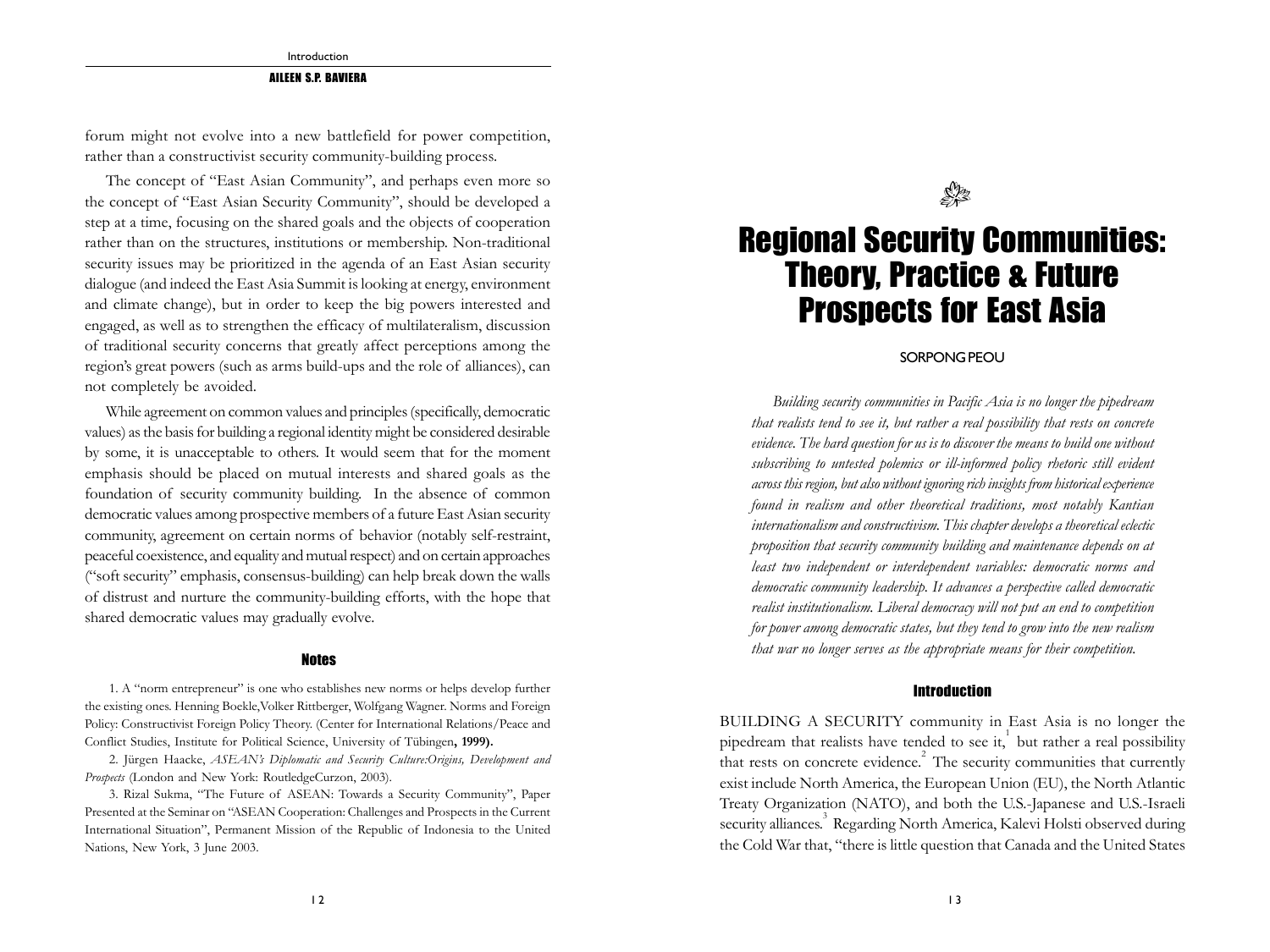constitute a pluralistic security community. It is difficult to contemplate the two governments using violence against each other, planning military operations to the north or south, or targeting military capabilities toward each other".<sup>4</sup> Ole Wæver describes Western Europe as a "non-war community". 5 Thomas Risse-Kappen argues that NATO has become a Transatlantic Security Community. 6 Michael Barnett makes the case for Israel and the United States as a security community.<sup>7</sup>

Even realist-inclined pessimists do not rule out the possibility of a security community in East Asia, but they question whether states in the region will be able to form one on a regional scale in the near future. Aaron Friedberg, for instance, famously contends that East Asia is "ripe for rivalry" and that "in the long run it is Asia that seems far more likely [than Europe] to be the cockpit of great power conflict." 8 "If five hundred years of European history are of any guide," we are told, "the prospect of a multipolar system emerging in Asia cannot be an especially comforting one". Thus, "Europe's past could be Asia's future."<sup>9</sup> According to his alarming prediction, "twenty-first century Asia may come to resemble nineteenth century Europe. Asia…will probably contain a group of big powers (including China, India, Russia and Japan, with the United States playing a role from across the Pacific) as well as several somewhat less powerful, but still potentially quite capable actors."<sup>10</sup> However, this is perhaps more evidence of progress in European history than it is a prediction that East Asia will never experience such progress.

Although a multilateral security community is nowhere in sight on East Asia's horizon, it remains a long-term possibility. The hard question for us is to discover the means to build one without relying on or subscribing to the untested polemics or hurried policy rhetoric still evident across this region, but also without ignoring the rich insights from historical experience found in realism and other theoretical traditions, most notably Kantian internationalism and constructivism. States can collaborate when facing a common threat under anarchy, but this alone makes them more of a military alliance than a security community; shared fundamental democratic norms and institutions, however, can serve as a powerful non-material force that helps nurture a sense of community among them. Democratic community leadership appears to be the second crucial variable. Based on the historical experience shared by the security communities that exist today, this chapter

develops a theoretical proposition that security community building and maintenance depend on at least these two independent or interdependent variables: democratic norms and democratic community leadership. Members of a security community may never completely transcend the reality of relative power and balance-of-power politics among themselves, but they seem far more effective than autocratic states in making joint efforts to manage conflict or form and maintain a community.

This chapter advances a perspective called *democratic realist institutionalism* based on the proposition that liberal democracy will not put an end to competition for power among contending forces within domestic politics, nor do democratic states become apolitical by transcending power politics. Democracies can grow into the new realism that war no longer serves as the appropriate means for their competition.

## Security Communities: A State-centric Framework

Exactly how states can transform their realist world into one based on security communities remains a matter of debate. Constructivists have so far offered the best clue. Alexander Wendt's typology of anarchy, for instance, helps us classify three groups of states: Hobbesian, Lockean, and Kantian. 11 This paper argues that there exist three broad types of cooperation for security among states under anarchy: 1) the Hobbesian type of collectivedefense alliances, 2) the Lockean type of collective- security regimes, and 3) the Kantian type of democratic-security communities.

According to the realist camp, the perils states face today remain deeply rooted in irredeemable conditions found in human ambitions, international anarchy, or both. The international system is anarchical and thus competitive, since states engage in endemic and unlimited warfare: the strong do what they have to do, while the weak must accept what they have to accept. Powerful states conquer and dominate weaker ones and naturally pursue a militant strategy of empire building. In this Darwinist world, 'unfit' states become extinct, while the 'fittest' survive. States supposedly exist in the 'state of nature,' in which the 'war of all against all' applies; they follow the logic of 'kill or be killed'. States are accustomed into thinking that war is 'natural,' that 'power' is what they aim to maximize, and that self-help is what international politics is all about. There is thus a high rate of state deaths.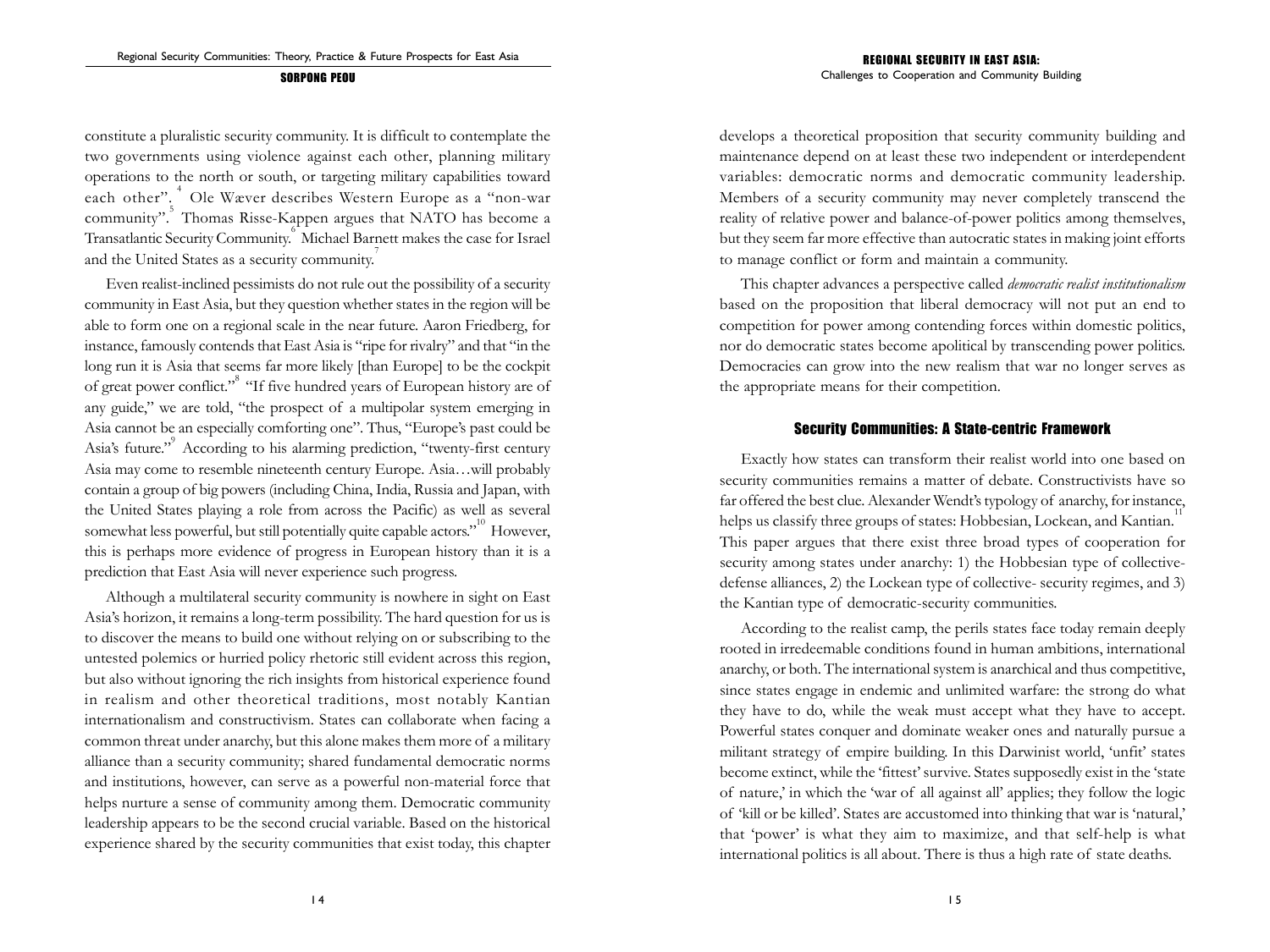Military power remains the most important means of national security. To survive, states must help themselves by arming to the teeth. This does not imply that states in such Hobbesian cultures are incapable of cooperation. When threatened by a common enemy, states will form military alliances. They tend to balance power or threats, but such balancing leaves no room for neutrality or non-alignment. Military alliances remain durable as long as states face the same enemy, but their collective defense ends as soon as the common threat disappears.

In Lockean cultures, however, states have a more relaxed view of their security, since they treat each other as rivals rather than enemies. As in the Hobbesian world, international anarchy still exists, but Lockean anarchy is one characterized by international 'rivalry' based on two basic norms: self-help and mutual help. States under Lockean anarchy should be seen as maturing: they become more secure than those still under Hobbesian anarchy. They also tend to become more status quo-oriented and only respond to others' threats defensively, although bad states still behave offensively. States thus grow out of the Hobbesian obsession with selfpreservation. War is no longer considered 'natural', but as something more manageable. As such states recognize each other's right to sovereignty, which is viewed as "an intrinsic property of the state" and "an institution" that should not be taken away from each other.<sup>12</sup> Lockean states operate within an international rule-of-law system that remains incomplete and under the rule of self-restraint.

Military power remains important and balancing behavior still exists, because states remain self-interested individuals. As Inis Claude puts it: "the problem of power is here to stay; it is, realistically, not a problem to be eliminated but a problem to be managed."<sup>13</sup> But power is managed through international institutions, which operate differently from military alliances associated with the realist concept of balancing. A proponent of collective security, U.S. President Woodrow Wilson expressed his contempt for collective defense, using the following words: "The day we left behind us was a day of alliances. It was a day of balances of power. It was a day of 'every nation takes care of itself or makes a partnership with some other nation or group of nations to hold the peace of the world steady or to dominate the weaker portions of the world'." After World War I, Wilson

asserted that collective security is "not a balance of power, but a community of power; not organized rivalries, but an organized common peace."<sup>14</sup> As states still regard one another as rivals, they may even engage in disputes (territorial or otherwise) and may use force to settle them. This is a new form of balancing under the condition known as the preponderance of international power. 15 Contrary to the realist logic of power balancing, states balance against aggression - a type of behavior judged to be bad by international law, rather than normal or natural by the law of the jungle.

Lockean states remain less mature than Kantian states, though: the former are still "afflicted with a possessive individualism stemming from collective amnesia about their social roots."<sup>16</sup> In Kantian cultures, states learn to identify one another as members of a 'pluralistic security community' - the way Karl Deutsch, his associates, and others in recent decades have identified them rather than as individuals operating in the self-help international system or international anarchical society. 17 International anarchy still exists, but states no longer treat one another as rivals. Their collective identity is defined in terms of friendship, which differs from alliances in Hobbesian terms and is not simply built on a Leviathan but on "shared knowledge of each other's peaceful intentions and behavior."18 Under Kantian anarchy, states also regard one another as 'friends' or 'team players', whose collective norms - namely, nonviolence and other-help or altruism - guide their mutual relations.

Conflicts among Kantian states can still arise; however, when they do, states resort not to war (which is considered illegitimate), but to peaceful methods of dispute settlement, including negotiation, arbitration, and adjudication. When threatened by a third party outside their community, states are expected to fight as a team, not simply as self-interested allies. The durability of their friendships is greater than that of threat-specific temporary alliances found in Hobbesian cultures. When these norms are viewed as legitimate, states no longer see each other's security interests in instrumental terms but in terms of their own and behave in ways considered altruistic. Because levels of trust among them are high, their friendships remain based on the *de facto* rule of law by which they agree to abide voluntarily.

The literature on security community studies further tells us that there are two basic types: amalgamated and pluralistic. States wishing to build an amalgamated security community develop a vision for common government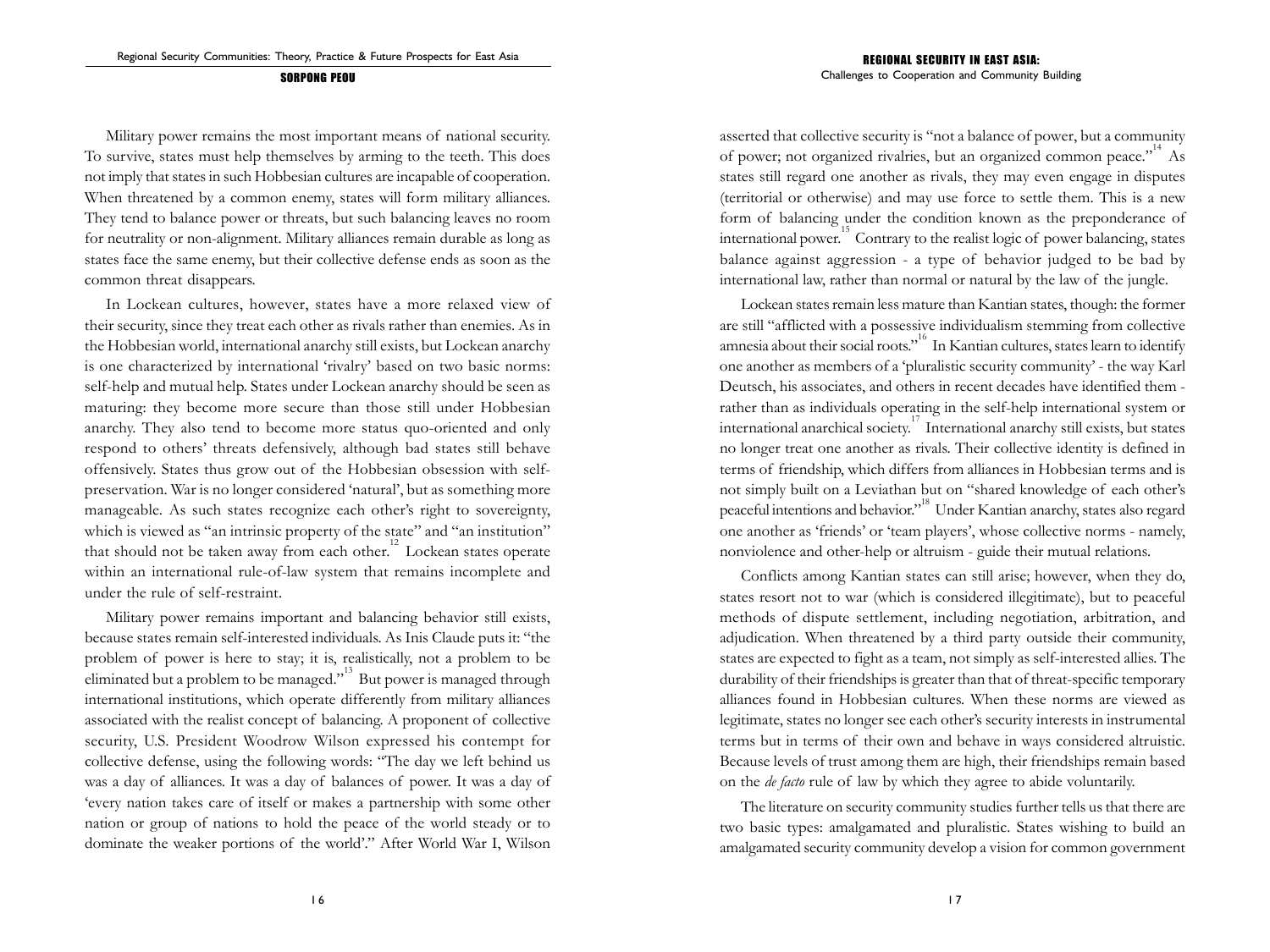under which none remains sovereign. Members of such a community forfeit their sovereignty in an effort to unify themselves through the establishment of a formal supranational organization. According to Deutsch and his associates, an amalgamated security community results from the "formal merger of two or more previously independent units into a single larger unit, with some type of common government after amalgamation."<sup>19</sup> Proponents of this community type rely on the historical example of how the United States came into existence and the expectation that the European Union (EU) will become the United States of Europe.

Realistically, states in today's world can only hope to build pluralistic security communities; for most scholars and state leaders, any vision for world or regional government seems out of reach. The basic feature of pluralistic security communities is that their members retain their political sovereignty. They retain their political independence but develop a sense of mutual trust based a sense of collective identity and mutual loyalty. There are at least two basic types of pluralistic security communities. Both Adler and Barnett call the first "loosely-coupled security communities", whose members no longer expect any "bellicose activities" from one another and "consistently practice self-restraint."<sup>20</sup> The second type is characterized as "tightly-coupled", because member states "have a 'mutual aid' society in which they construct collective system arrangements." They "possess a system of rule that lies somewhere between a sovereign state and a regional, centralized government." Tightly-coupled pluralistic security communities are "transnational communities" with governance structures "linked to dependable expectations of peaceful change."<sup>21</sup>

 What are the specific steps states usually take when they engage in the process of building pluralistic security communities? Ole Wæver calls them "non-war" communities in that their members do not expect to wage war against each other.<sup>22</sup> As members of a regional security community, for instance, Canada and the United States need not form a supranational regional organization demanding that they forfeit their political sovereignty and submit themselves to common rule. They may even form military alliances to defend themselves against a common enemy. Moreover, competition for power among community members does not cease. Members of NATO have never been completely set free from balance-of-threat politics, either. Canada

has traditionally sought to balance the United States within NATO. Even social constructivists have acknowledged this continuity. According to Christopher Hemmer and Peter Katzenstein, for instance, "A North Atlantic arrangement would allow Canada to use the European states as a balance against the United States" ("balancing U.S. preponderance in NATO in the case of Canada")<sup>23</sup> Although France and the United States have been NATO members, their differences (since President Charles de Gaulle was in power in the late 1960s) at times seemed unbridgeable. French cooperation within NATO remained tenuous. In more recent years, French leaders have sought to balance American "hyper-power." Kenneth Waltz found evidence of European discontent with American power and expects European states, such as France and Germany, to balance it. As he puts it: $^{24}$ 

Now as earlier, European leaders express discontent with Europe's secondary position, chafe at America's making most of the important decisions, and show a desire to direct their own destiny. French leaders often vent their frustration and pine for a world, as Foreign Minister Hubert Védrine recently put it, 'of several poles, not just a single one'. President Jacques Chirac and Prime Minister Lionel Jospin call for a strengthening of such multilateral institutions as the International Monetary Fund and the United Nations, although how this would diminish America's influence is not explained. More to the point, Védrine complains that since President John Kennedy, Americans have talked of a European pillar for the alliance, a pillar that is never built.

We still witness counter-hegemonic politics among democratic states, $\frac{25}{5}$ and should have no illusions that the game will ever cease to exist.<sup>26</sup> Adler asserts that, "the existence of security communities does not mean that interest-based behavior by states will end, that material factors will cease to shape interstate practices, and that the security dilemma will end."<sup>27</sup> Constructivists would thus be unwise if they naively ignored balance-ofpower politics among security community members.

There are concrete signposts that mark clear distinctions between security communities in the Kantian world and collective-defense alliances in the Hobbesian world or collective-security coalitions in the Lockean world. One conspicuous signpost indicating mutual trust between or among security community members is border demilitarization, when states begin to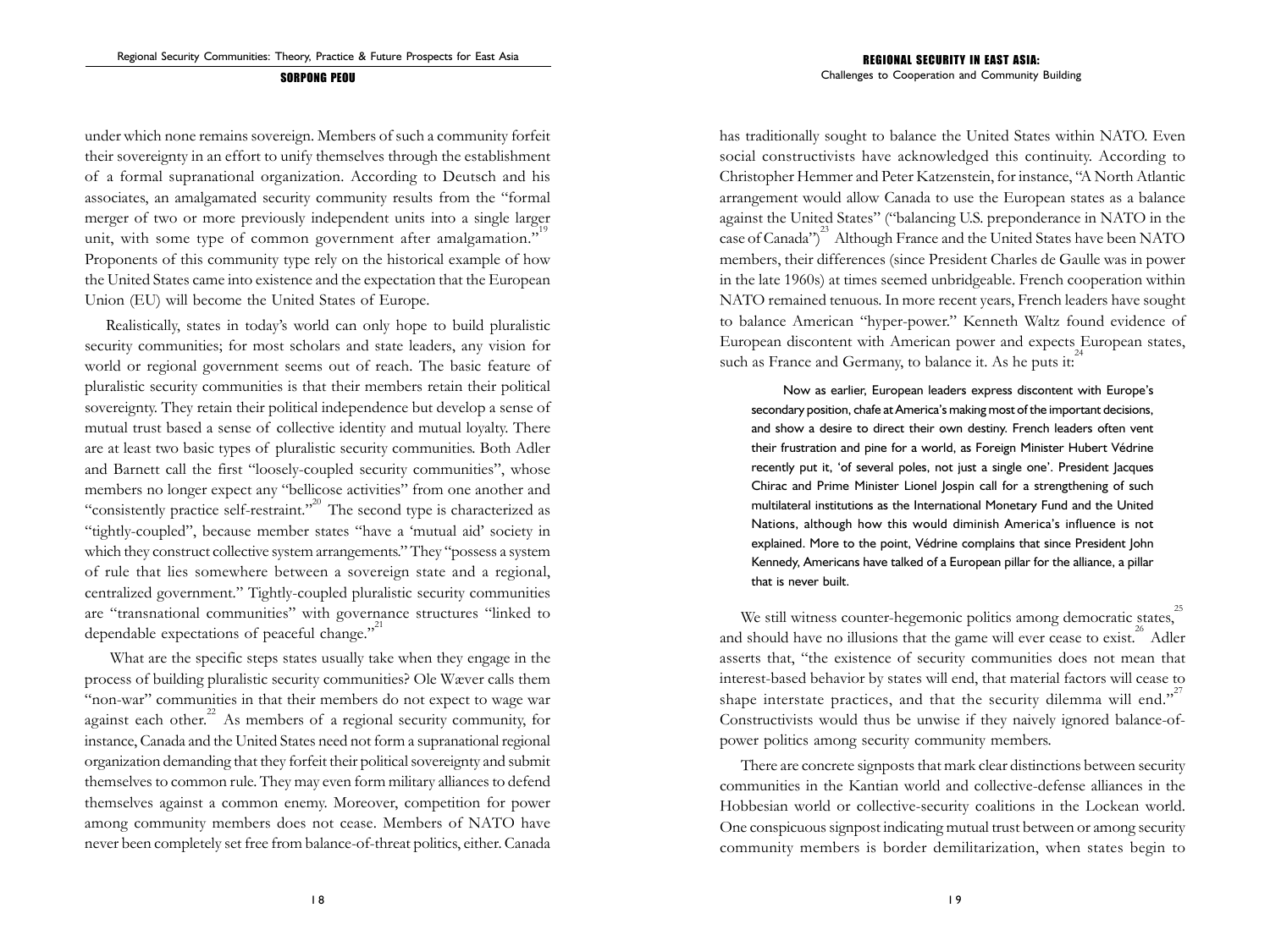demilitarize their joint borders. They end military preparations for war against each other and signal their non-aggressive intentions toward each other. They reduce material resources to defense, stop fortifying their border, and begin to expect peace in their mutual relations.

The next question for us then is whether there are credible alternatives to state-centric ones. Proponents may wish to remove the state in favor of other non-state actors, but cannot get far. Even critical theorists do not reject the role of states in providing for security, although they value nonstate actors. Alex Bellamy and Matt McDonald, for instance, contend that their stance "does not mean that states cannot fulfill a positive role in pursuing human security", that states have the responsibility to protect individual human beings, but that states do not always play a positive role. 29 Neither can we count on the United Nations for regional security based on the concept of collective security, which has so far failed miserably. I still defend an argument I made in 1997: "Although it will never be in the position to create a strife-free Utopia, the UN is the only global body with the best potential to keep its members [and other actors] thinking collectively about what they can do to prevent hell on earth from breaking loose."<sup>30</sup> My point should be treated as a statement of aspiration rather than a validation of reality. The world organization still serves as the *symbol* of global unity in a disunited world and cannot act freely on its own initiative without the active support of member states. William Tow and Russell Trood are still right: "Unfortunately, we cannot presume that the world's humanitarians will be left alone to implement their bold agenda unencumbered by the affairs of states. The coordination of strategies and resources needed to advance security on a global basis cannot be achieved by relying solely, or even primarily, on the present assortment of universalist organizations and regimes." 31

In short, then, pluralistic security communities remain state-centric: they are made up of independent states assumed to develop dependable expectations for peaceful change (no longer prepared to resort to war as the means to settle their disputes). Neither do they need to rely on supranational institutions. As community members, states trust one another enough to co-exist peacefully, but the level of their mutual trust may never completely transcend balance-of-power logic.

## REGIONAL SECURITY IN EAST ASIA:

Challenges to Cooperation and Community Building

## A Theoretical Argument: Toward Democratic Realist Institutionalism

The biggest question is what causes states to collaborate effectively on pluralistic security community building and maintenance. Neo-liberal or rational choice institutionalists give us little to go on. At the risk of oversimplification, the theory assumes that individual actors are egoistic in the pursuit of self-interest and as such can build institutions that will serve their individual objectives. Designed and built through information flows and transparency, 'chosen' institutions are instrumental to their *individual* interests.<sup>32</sup> This type of institutionalism raises some difficult questions: Why are some institutions weaker than others? Why should *egoistic* state actors work together to overcome their collective-action problem when they prefer someone else to supply the institution that will serve a *common* purpose?

Historical institutionalism explains continuity or stability better than neoliberal institutionalism, but does not explain change well. Ontologically, it assumes that there is a reality 'out there' that can be explained. Epistemologically, it agrees with positivism as far as *causal effects* on actors' behavior are concerned. Unlike positivism, however, deep and unobservable structures (such as structured inequality) that can *determine* behavior or *effect* decision-making cannot be directly observed.<sup>33</sup> Institutions are treated as *historical products* that exist *anterior* and *a priori* to any agent operating with them. Regardless of who the actors are, the existing institutions remain unchanged because they constrain agents and produce path-dependent policy-making. Change is possible but only in incremental fashion, when responding to changing demands by agents.<sup>34</sup> But if institutional change is subject to demands, historical institutionalism sounds more like rational-choice or neo-liberal institutionalism emphasizing the role of agency and rationality.

Neo-liberal/rational choice and historical institutionalisms are in fact different in that "historical institutionalists did not need to explain stability as much as they needed to explain change. They were fine on why things did not change all that much, but tended to be rather surprised when they  $\mathrm{did.}''^3$ Mark Blyth offers a useful solution to the problem by adding ideas to help explain change. Ideas do not violate the ontological claim of historical institutionalism as much as they violate the ontological claim of rationalism, which tends to assume that ideas are *instrumental* of rather than *determine* agents' preferences. Based on foundationalism as its ontological position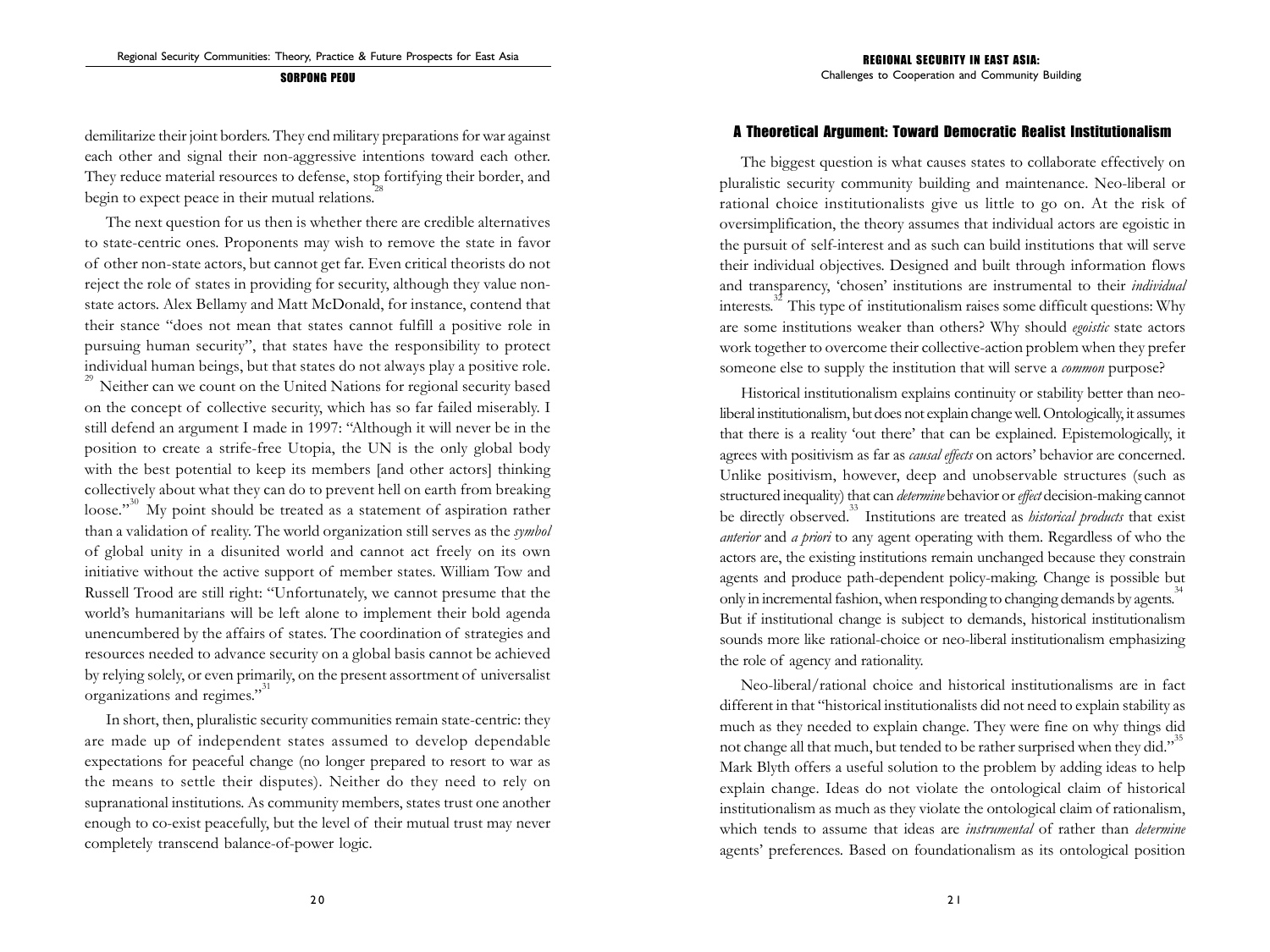but realism as its epistemological position, historical institutionalism *plus* ideas can be regarded as more if not "truly progressive."<sup>36</sup>

Normative or cultural institutionalism proves more helpful in terms of its ontological ability to allow for the possibility of explaining change through norm creation. Cultural norms are treated as determining 'appropriate' behavior,<sup>37</sup> but remaining dynamic: they allow room for individuals or groups considered to have some power of independent thinking to challenge and change existing norms through such actions as campaigning and persuasion. The norm of humanitarian intervention, for instance, has its roots in the campaign of advocates involved in humanitarian affairs. Prior to that, the norm of non-intervention reigned supreme, as it still does in various regions of the world. The International Committee of the Red Cross (ICRC) engaged in the campaign to protect people during wartime and its advocacy gave rise to international humanitarian law. Efforts to ban anti-personnel landmines led to the Ottawa Convention, ratified by 137 states in the early 2000s, but it was the ICRC that made the first call for a landmine ban. Other states and non-state actors subsequently became involved. As a result, negotiations on landmines began and the Ottawa process got underway. The same can also be said about global efforts to eliminate small arms and light weapons around the world. Multilateral diplomacy and nongovernmental actors have played crucial roles in advocating and creating new norms that have shaped states' interests on human security issues.

Still, there are limits to what norms can do to bring about change, such as better security communities. The norms banning small arms, light weapons, and landmines have succeeded to the extent that they do not threaten states' security interests protected by strategic weapons. The new norms advocated to govern conventional arms today remain as ineffective as they were in the past, as "every state [still] has a right to defend itself by manufacturing, exporting, and importing any weapon it deems fit in the name of national defense.<sup>740</sup> Also, when it comes to national security, the norm of secrecy still prevails over that of transparency.

As an alternative perspective, the democratic realist institutionalism advanced as this study's analytical purpose builds on both historical and normative institutionalisms by adding two variables: liberal democratic norms and material power. These variables, which can be epistemologically assumed to have *causal effects* on actors' behavior, are both normative or non-material structures (such as democratic norms, which must be interpreted) and material structures (such as capabilities that can be quantified to help us measure power differential or distribution among actors), which *determine* behavior or *affect* decision-making.

It may be helpful to clarify first what I mean by liberal democratic norms. They do not exist just because elections are held on a regular basis and on a free and fair fashion, nor do they imply that only democratic states perform better than autocratic states in economic terms.<sup>41</sup> People and leaders in democracies can learn to respect the norms of equality among themselves in the political and racial sense. The argument that liberal democracy is an evil form of government or that multiethnic societies do not need it ignores the fact that political and racial tolerance remains a key liberal norm. Liberal democracies practice such tolerance.

There still exists the question of whether liberal democratic norms help states meet the requirements for community building. Alexander Wendt remains agnostic about whether Immanuel Kant's republican states are the only type of states that can internalize democratic norms of the liberal peace.<sup>42</sup> Others contend that states cannot build security communities if they do not share a strong view of the status quo and do not have a regional culture and well-developed institutions, but downplay the role of democracy by making the following qualification. In their words: "Democracy may not be a necessary condition but, as suggested by the democracy and peace literature (and by the empirical cases to date), it is a huge asset."<sup>43</sup>

But it remains difficult to sustain the argument that non-democratic states can internalize and apply liberal democratic norms to the extent that they help transform their institutions, such as security alliances or regimes, into security communities. We have now learned that non-democratic states may have tried to build pluralistic security communities, but evidence works against their political vision. Michael Barnett, for instance, advances the argument that non-democratic states in the Arab region did make efforts to form alliances among themselves based on pan-Arabism, but their collective identity was weaker than collective identities among democratic states. Heads of Arab states "routinely paid lip service to the [non-democratic] ideals of pan-Arabism while engaging in power-seeking behavior."<sup>44</sup> Pan-Arabism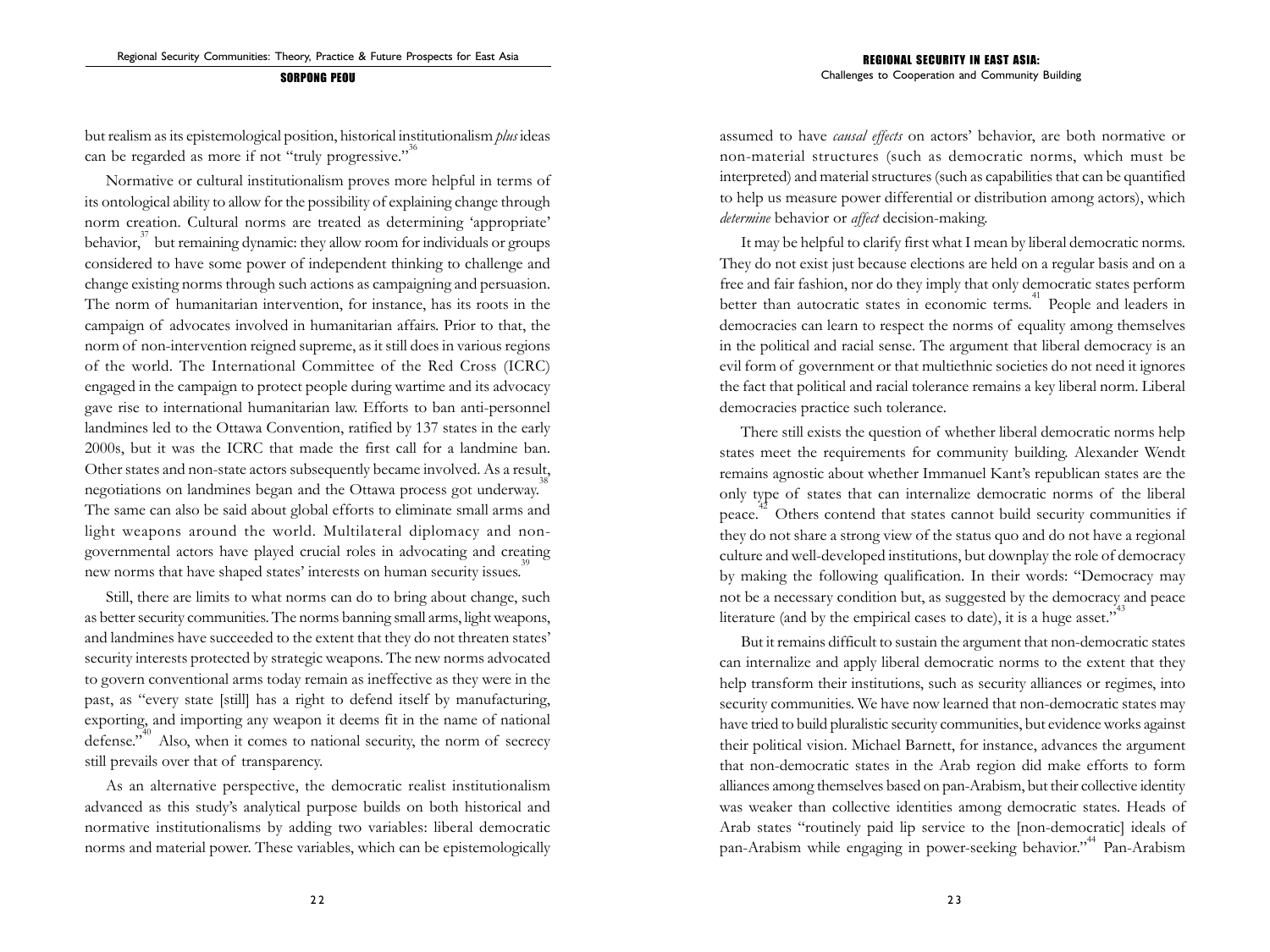was supposed to give rise to a regional political community that defends Arabs wherever they may reside, works toward political unification among them, and strengthens the bonds of Arab unity. Arab states even sought to build security arrangements based on the liberal norms of nonviolence, consultation, and compromise. But none of their groups, most notably the Gulf Cooperation Council (GCC), has been considered a regional security community. The GCC remains based on a certain shared Arab identity, rather than on shared liberal democratic norms: its member "states were all monarchies"<sup>45</sup> and remain undemocratic.

We also have no concrete examples of security communities whose members contain a mixture of democratic and non-democratic regimes. This further helps explain why the two different types of states may form security institutions, but do not identify each other as long-lasting or close friends or members of a security community. Based on the democratic dyadic model, evidence suggests that democratic states do not trust autocratic states. If both types of states are in a major crisis, democracies may not seek compromise through negotiation.<sup>46</sup>

The 'democratic peace' thesis further demonstrates that democratic and non-democratic states may attempt to build security communities together in their regions, but these projects tend to fail, sooner or later. One obvious reason is that democratic states are not less prone to war against nondemocratic states than the latter, which also have a strong record of waging war against each other. Kantian internationalists do not argue that liberal democracies are pacific toward non-liberal states. 47 In fact, they say, liberal states have waged wars against non-liberal states and may be even more war-prone than the latter. Liberal states, for instance, have a strong record of invading weak non-liberal states in different parts of the world (for example, colonial wars and US intervention in Third World states). When disputes between democratic and non-democratic states arise, the former may also escalate ongoing tensions and initiate military hostilities.<sup>48</sup> This explains the dangers of war posed by powerful democracies, but still validates the liberal peace thesis.

Among themselves, however, democracies tend to be pro-*status quo*, tend to share liberal cultural values that promote the norms of nonviolence and mutual respect, and tend to develop more stable institutions. First and

foremost, empirical studies strongly show that democratic durability may have more to do with the fact that liberal democracies tend to be pro-*status quo*: they enjoy more satisfaction with their positions vis-à-vis each other than non-democracies, which tend to be revisionist.<sup>49</sup> Other studies also show that rising democracies prove less likely to escalate war against leading democracies or less likely than autocracies to become revisionist and thus less likely to use force to challenge the *status quo*. 50

Second, democracies share a set of liberal cultural norms that promote peaceful conflict resolution on the basis of mutual tolerance and respect. Democratic powers tend resolve their mutual disputes in a manner short of war.<sup>51</sup> Democracies tend to perceive each other as peaceful because of the democratic norms governing their domestic decision-making processes. What, then, are the democratic norms most conducive to the process of trust building? Some of the most important are peaceful dispute settlement (non-recourse to war, negotiation, and compromise) and legal equality (voting equality and certain egalitarian rights to human dignity).

Liberal state leaders who adopt the norm of nonviolence tend to favor negotiation and compromise. According to one study, "democracies are unlikely to initiate crises with all other types of states, but once in a crisis, democracies are clearly less likely to initiate violence only against other democracies."<sup>54</sup> Levels of mutual trust among them are high enough that, even in crisis times, their leaders are less likely to initiate violence against each other. France and the United States, for instance, had their differences soon after NATO came into existence, but "in no instance did one party conceive of, or threaten to, employ force against the other; no military capabilities were mobilized to signify total commitment to an objective, and communication between Paris and Washington did not break down."<sup>55</sup>

Democratic states have a tendency to rely on the need for conflict resolution because of their shared normative commitment to peace through respect for the rule of law. Democratic leaders prove better equipped than autocratic state leaders when it comes to diffusing conflict situations at an early stage, before they escalate to military violence. When disputes arise, democratic leaders seek accommodation. They comply with the democratic norm of "bounded competition" common to all democracies in that they "agree not to employ physically coercive or violent means to secure a winning position on contentious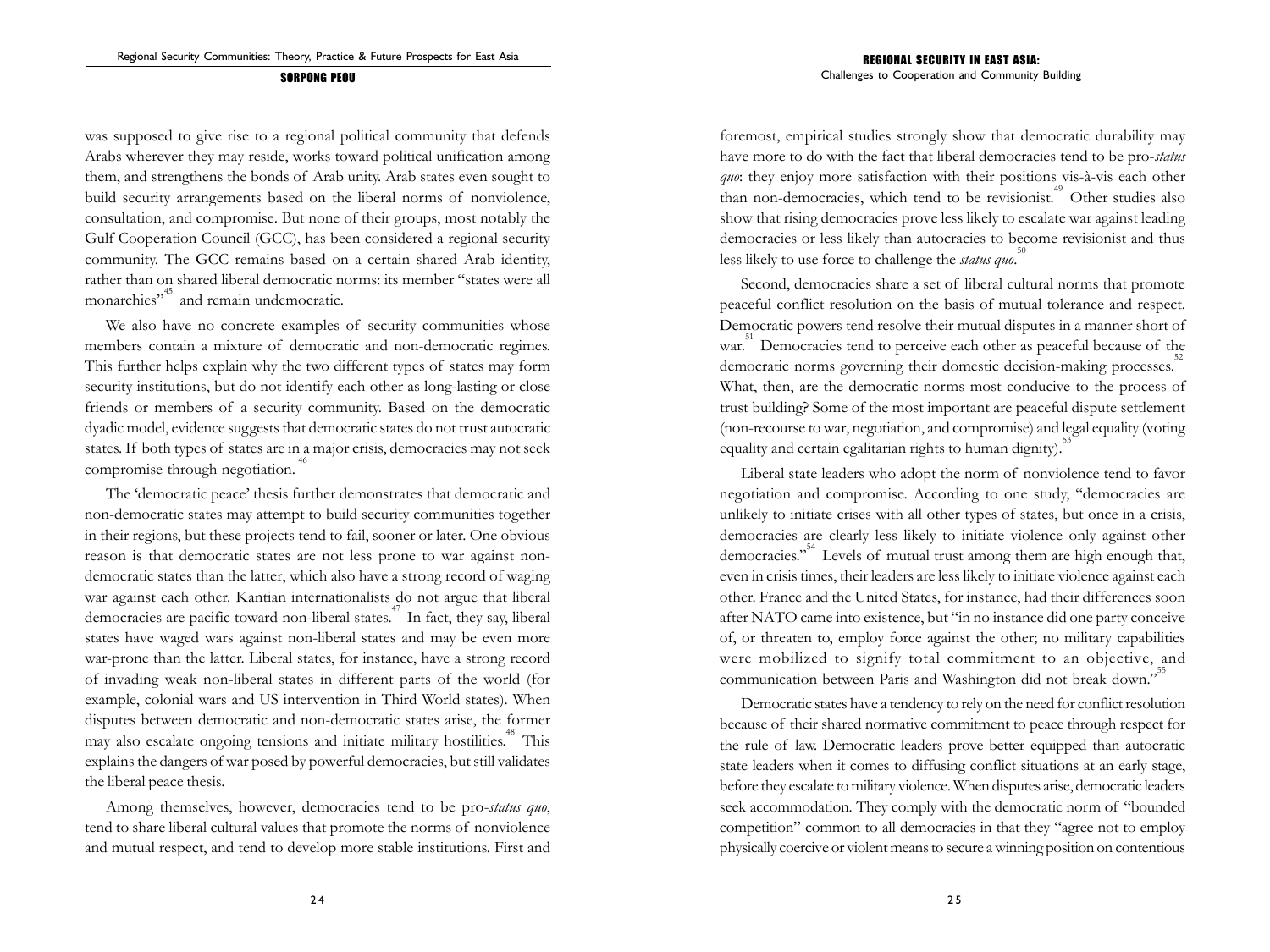public issues."<sup>56</sup> Among themselves, liberal democratic states tend to rely on institutional means to resolve their conflicts. They resort to binding international arbitration by agreeing to accept arbitrators' final decisions. According to a study of 206 dyadic disputes, "The presence of joint democracy in dangerous, war-prone dyads has a strong positive effect on the probability of referring interstate disputes to binding third-party settlement, even when controlling for alliance bonds and geographic proximity."

The norms of peaceful conflict resolution depend on other liberal norms, however. If some states regard other states as politically or racially inferior, no security community can be formed and effectively maintained. For instance, the United States and Canada went to war in 1812, despite the fact they both were democratic states. The United States was a liberal democracy, but not all American leaders adopted the liberal norms of political equality vis-à-vis Canada. American leaders with annexationist ambitions saw Canada as a British colony, and this perception may have led some of them to regard their neighbor's parliamentary system as "anti-democratic and tyrannical." According to Sean Shore, "[Americans who then rejected British systems]…could not accept that British Canada could ever be part of the North American experiment in democracy."<sup>58</sup>

Even among some liberal democracies, the threat of racialism to community building may still pose an enormous challenge. According to E. H. Carr, long known as a classical arch-realist in the field of international relations, racialism can implicitly place a high bar on different nations taking steps to build a community:

The vividness of his [the Englishman's] picture of 'foreigners' will commonly vary in relation to geographical, *racial* and linguistic proximity, so that the ordinary Englishman will be likely to feel that he has something, however slight, in common with the German or the Australian and nothing at all in common with the Chinese or the Turks. $59$  (Italics added)

Liberal internationalists may thus talk about liberty, but Carr contended that the liberal principle of international equality alone would not fully reflect the existence of "discrimination" within the "international community." In his words, "Equality is never absolute, and may perhaps be defined as an absence of discrimination for reasons which are felt to be irrelevant." He

thinks "the principle would be infringed, and the community broken, if people with blue eyes were less favorably treated than people with brown, or people from Surrey than people from Hampshire.<sup>560</sup> Germany under Adolf Hitler may have initially been democratic, but its political elites emerged as racists who rejected the norms of racial equality and then dragged their country into war against other democratic states, most notably those in Europe.

Carr was at the time critical of Western liberal racialism, which did not initially give rise to the norm of racial equality among nations or states. The "doctrine of progress" or the "harmony of interests" is disguised in racialist terms: liberal states pursued this doctrine "through the elimination of unfit nations" and "[t]the harmony of interests was established through the sacrifice of 'unfit' Africans and Asiatics."<sup>61</sup> Liberalism embedded in racialism can thus perpetuate militarism. According to Michael Mann, "the association of liberalism, constitutionalism or democracy with pacifism is a complete and utter fabrication." Western liberal regimes committed terrible atrocities in the past. History shows "European racism … encouraged the worst atrocities. Thus the Spanish and Portuguese colonies saw fewer atrocities than the British, while the democratic American, Canadian, Australian and New Zealand ex-colonies perpetuated more than had their former colonial masters."<sup>62</sup>

If unmanaged or minimized, racialism can thus hinder the process of trust building essential to the process of security community building. Some further contend that "Xenophobia against citizens of neighboring states…has no place in a security community, since a regional *community* demands a sense of 'we-ness' among the members of that community."<sup>63</sup> Critical theories also shed light on how racialism exists in liberal democracies and can generate division within and between them. Military values in Western liberal democracies still nurture racialism. 64

When leaders and people in democratic states regard one another on the basis of equality in political and racial terms, the chance of creating a security community looks brighter. For instance, NATO as a military alliance transformed into a security community resulted from the United States' commitment to it. From the beginning, U.S. policymakers saw their European allies "as relatively equal members of a shared community."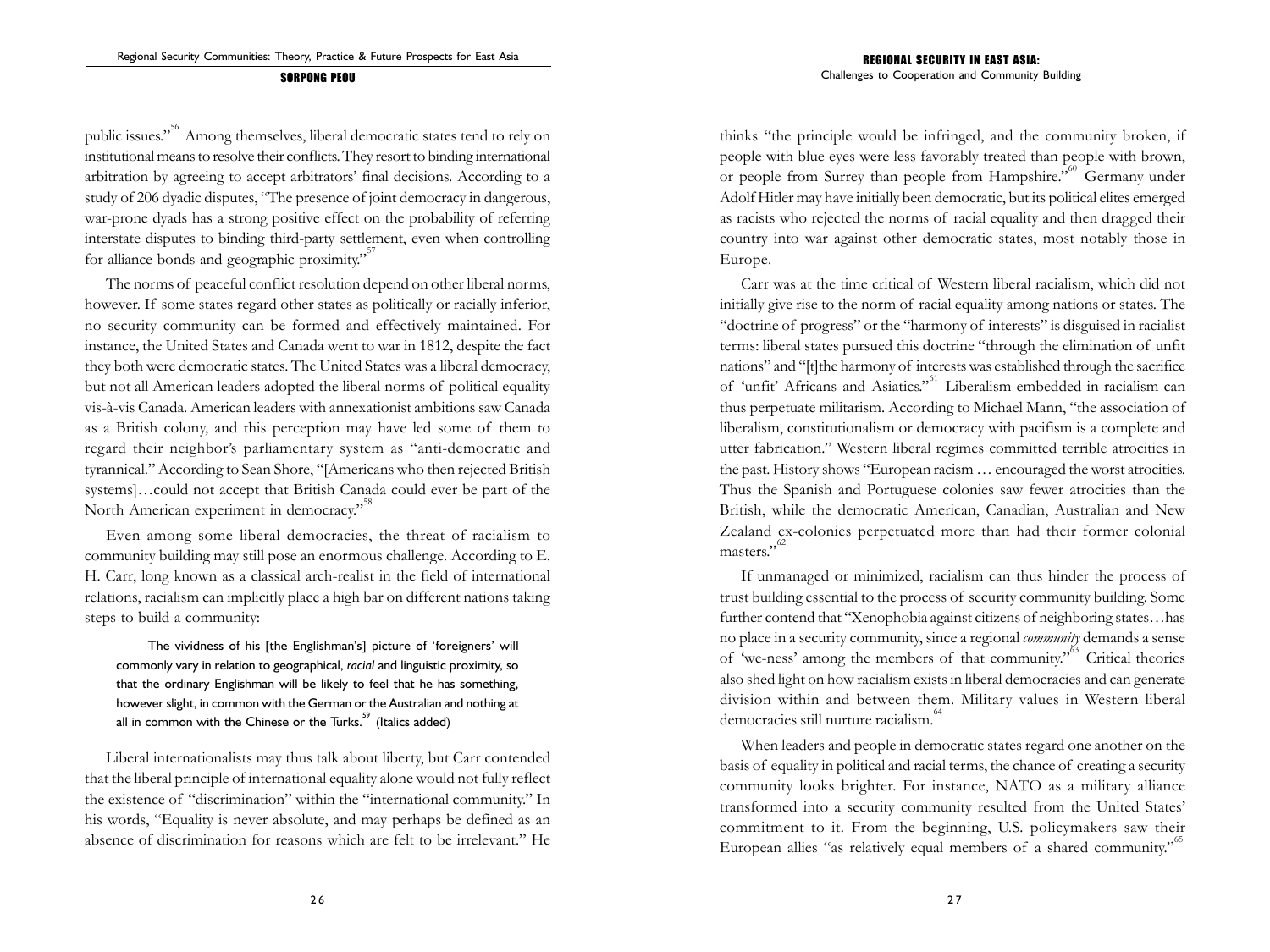Race also played a crucial role. Former U.S. Assistant Secretary of State Will Clayton, who expressed hopes that NATO would serve as the first step toward the formation of an Atlantic Federal Union, asserted that, "my idea would be that in the beginning the union would be composed of all countries that have our ideas and ideals of freedom and that are composed of the white race." 66 Liberal democracy, however, makes it possible for state leaders and their peoples to combat racism openly, as evident in the United States since the 1960s. In short, liberal democracy based on the norms of political and racial equality appears to help transform the Lockean society of sovereign states into a Kantian community.

Third, democracies tend to develop relatively robust, durable, stable, and effective institutions, when compared with non-democratic states. Other liberal scholars, such as Anne-Marie Slaughter, have further advanced a neoliberal legal institutionalist proposition that regimes whose members include liberal and non-liberal states or have only non-liberal members are less robust than regimes with members that are liberal democracies.<sup>67</sup> Kurt Gaubatz argues that, "democracies are no different than nondemocracies when it comes to relationships with nondemocracies. It is only alliances between democracies that appear to be more durable."<sup>68</sup> The durability of military alliances between or among democratic states, which can subsequently form into security communities, further suggests that most realists, who exclusively stress the system effect of anarchy on state behavior, overlook the pacifying effect of liberal norms and democratic institutions.

If strong institutions are supposed to help mitigate war-prone behavior and resolve conflicts peacefully among states (as neo-liberal institutionalists tend to suggest), we also need to ask if we treat such institutions as completely separable from the matter of democracy. Bruce Russett makes an important observation: "individual autonomy and pluralism within democratic states foster the emergence of transnational linkages and institutions – among individuals, private groups, and government agencies." He adds that, "Those linkages can serve to resolve transnational conflicts peacefully and…inhibit their national governments from acting violently toward each other." In comparative terms, "Democracies are open to many private and government transnational linkages; autocracies rarely are." 69

Democracies, however, do not rely exclusively on liberal-democratic norms to transform themselves into security communities. Such norms themselves prove insufficient for explaining the existence or persistence of security communities. Bruce Russett acknowledges that democratic norms "do sometimes break down" (or "may be violated and break down").<sup>70</sup> Risse-Kappen similarly admits "norms can be violated."<sup>1</sup> John Ikenberry argues that liberal hegemonies help institutionalize and stabilize international politics.<sup>72</sup> Other social constructivists have argued that material power still matters in the process of community building. Powerful states can lead weak ones, not vice versa. In Wendt's words: "A Lockean culture with 200 members will not change just because two of its members acquire a Kantian identity, unless perhaps they are also its only superpowers, in which case other states may follow suit."<sup>73</sup> Still other constructivists believe material power matters, although they emphasize the positive images of powerful states. According to some, "power can be a magnet; a community formed around a group of *strong* powers creates the expectations that weaker states will be able to enjoy the security and potentially other benefits that are associated with that community." In other words, "those *powerful* states who belong to the core of strength do not create security *per se*; rather, because of their positive images of security or material progress that are associated with powerful and successful states, security communities develop around them. $\mathbb{R}^{74}$  They view "the development of a security community" as "not antagonistic to the language of power; indeed, it is *dependent on* it." 75 Martha Finnemore makes it clear that "norms, rules and routines…will serve the interests of powerful actors; they will not survive long if they do not." $^{6}$  A realist, Stephen Walt further observes that "constructivists admit that ideas will have greater impact when backed by powerful states and reinforced by enduring material forces."<sup>77</sup>

Without democratic leadership, security communities may not be effectively maintained. Democratic leadership provides powerful binding glue, especially when democratic members of security communities get involved in crises. The point can be illustrated by the divergence of views during the 1956 Suez Crisis between the United States on the one hand and its allies, France, Britain, and Israel, on the other. Apparently, democratic leadership mattered during the Suez Crisis. According to Risse-Kappen,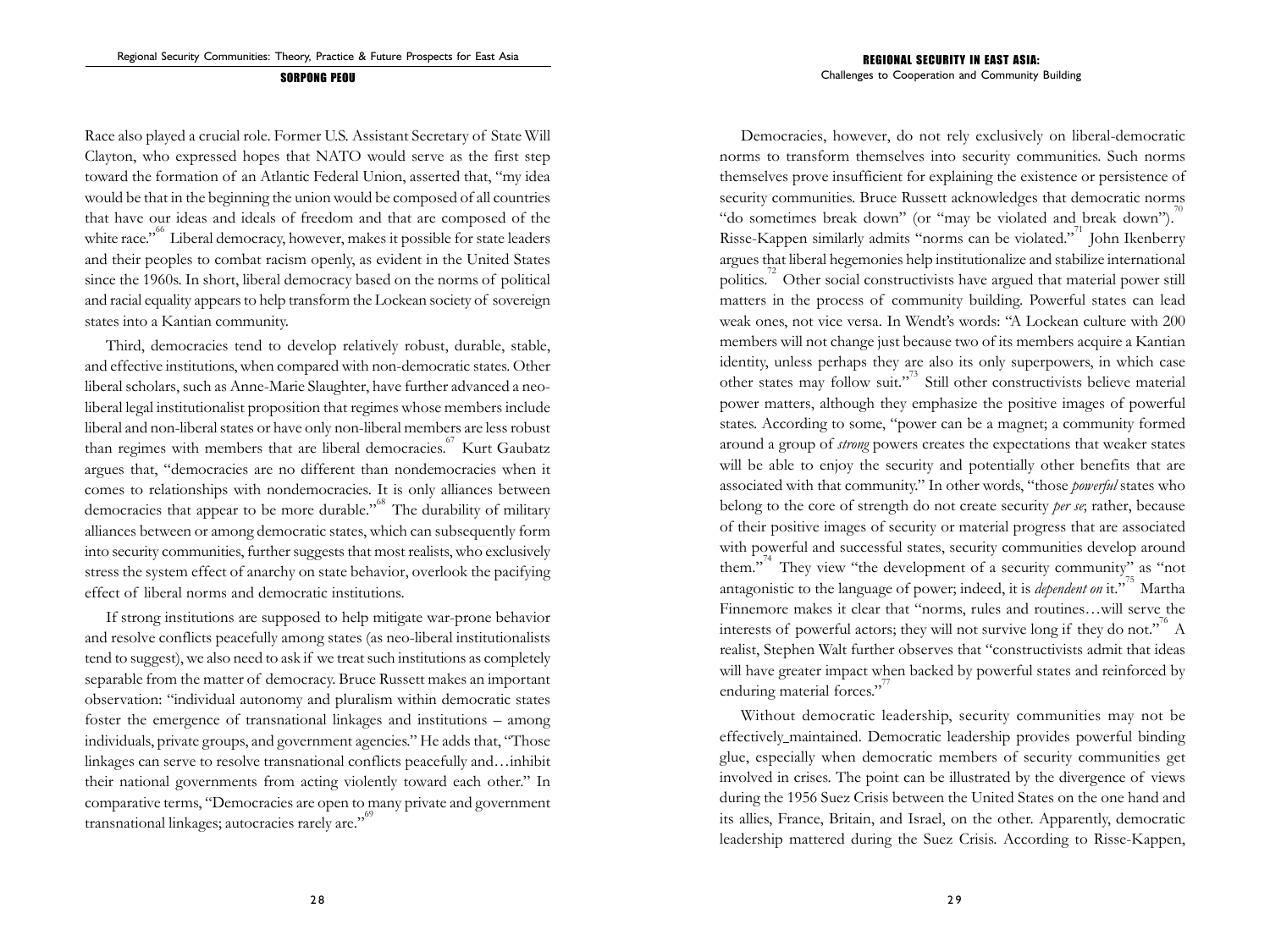"No longer bound by the norms of appropriate behavior, the U.S. used its superior power and prevailed…the U.S. and British worked hard to restore the transatlantic community, suggesting that they did not regard the sort of confrontations experienced during the Suez crisis as appropriate behavior among democratic allies."<sup>78</sup> The role of democratic leadership has also been essential to the maintenance of the U.S.-Israel security community. If the United States was unable to provide Israel with uninterrupted assistance, their alliance would have been unstable and might not have been transformed into a security community.

One positive effect of democratic community leadership is that military alliances among democracies, which are not always equal in material terms (for example, NATO), tend to prove more durable than those among autocracies. Realist works confirm that even if a new democracy becomes powerful and subsequently seeks to balance the incumbent leader in an effort to become the new hegemon, power transition among them is less likely to be prone to war. Even some neo-classical realists believe that this may be the case. William C. Wohlforth, for instance, wrote in defense of a unipolar world, viewing it as more peaceful and durable than either bipolarity or multipolarity. He contends, for instance, that although Japan and Germany are two prime contenders for polar status by balancing American power, they are unlikely to do so, because these states "are close U.S. allies with deeply embedded security dependence on the United States."

 Why did they remain close allies after the end of the Cold War and the Soviet threat? Wohlforth would argue that the preponderance of U.S. power became so undisputed that balancing is now a futile game. This appears to be the case because "the evidence suggests that states are only now coming to terms with unipolarity,"<sup>80</sup> but these three powers are democratic states sharing the same liberal national identity. Wohlforth seems to agree when he makes the following remark: "None of the major powers is balancing [the US power in the post-Cold War era]; most have scaled back military expenditures faster than the United States has. One reason may be that democracy and globalization have changed the nature of world politics."<sup>81</sup>

Contrary to some realists' assumption that when challenged from below, hegemons resort to preventive war, 82 powerful democratic states are less

likely to wage war against non-democratic states in order to prevent the latter's rise to the top in the international system. The United States, which enjoyed a nuclear monopoly during the first four years of the Cold War, could have launched a preventive nuclear war on the Soviet Union, which did not yet possess nuclear capabilities. Randall Schweller demonstrates that since 1665 powerful but declining democracies (whose citizens behave on the basis of idealism/pacifism and "liberal complaisance") waged no war against rising, challenging powers, regardless of the latter's regime type (democratic or autocratic). In his words: "Declining democratic states…do not [wage preventive wars against rising opponents]. Instead, when the challenger is an authoritarian state, declining democratic leaders [under domestic constraints] attempt to form [defensive] counterbalancing alliances; when the challenger is another democratic state, they seek accommodation."

 Schweller does not argue "that a faltering democratic hegemon graciously concedes its leadership to a democratic aspirant," but strongly emphasizes "that preventive war is never seriously considered…the declining democratic state is satisfied with an increase in its absolute gains through accommodation with the democratic challenger."<sup>84</sup>

Leading democracies on the decline prove far less likely than declining autocracies to wage preventive wars against rising democratic powers. According to Barry Buzan, "Britain did not find it necessary to challenge the rise of the U.S. Navy during the late nineteenth century."<sup>85</sup> After World War I, Great Britain was on the decline, but did not perceive the growth of American power with great alarm. Preventive war is thus less likely to happen when major states involved in power transition are democratic. Leading democracies are more likely to accept the rise of fellow democracies than the rise of autocratic challengers. Schweller, for instance, notes that "Germany's democratic allies to the west and smaller neighbors to the east…have not expressed great alarm over the anticipated rise in German power and influence." <sup>86</sup> Even realists continue to disagree on how states respond to U.S. power. For some, attempts at balancing power in the present unipolar world are more "rhetorical" than real. Although he does not make any distinction between democracies and non-democracies, Wohlforth wrote: "Most of the counterbalancing that has occurred since 1991 has been rhetorical. Notably absent is any willingness on the part of the other great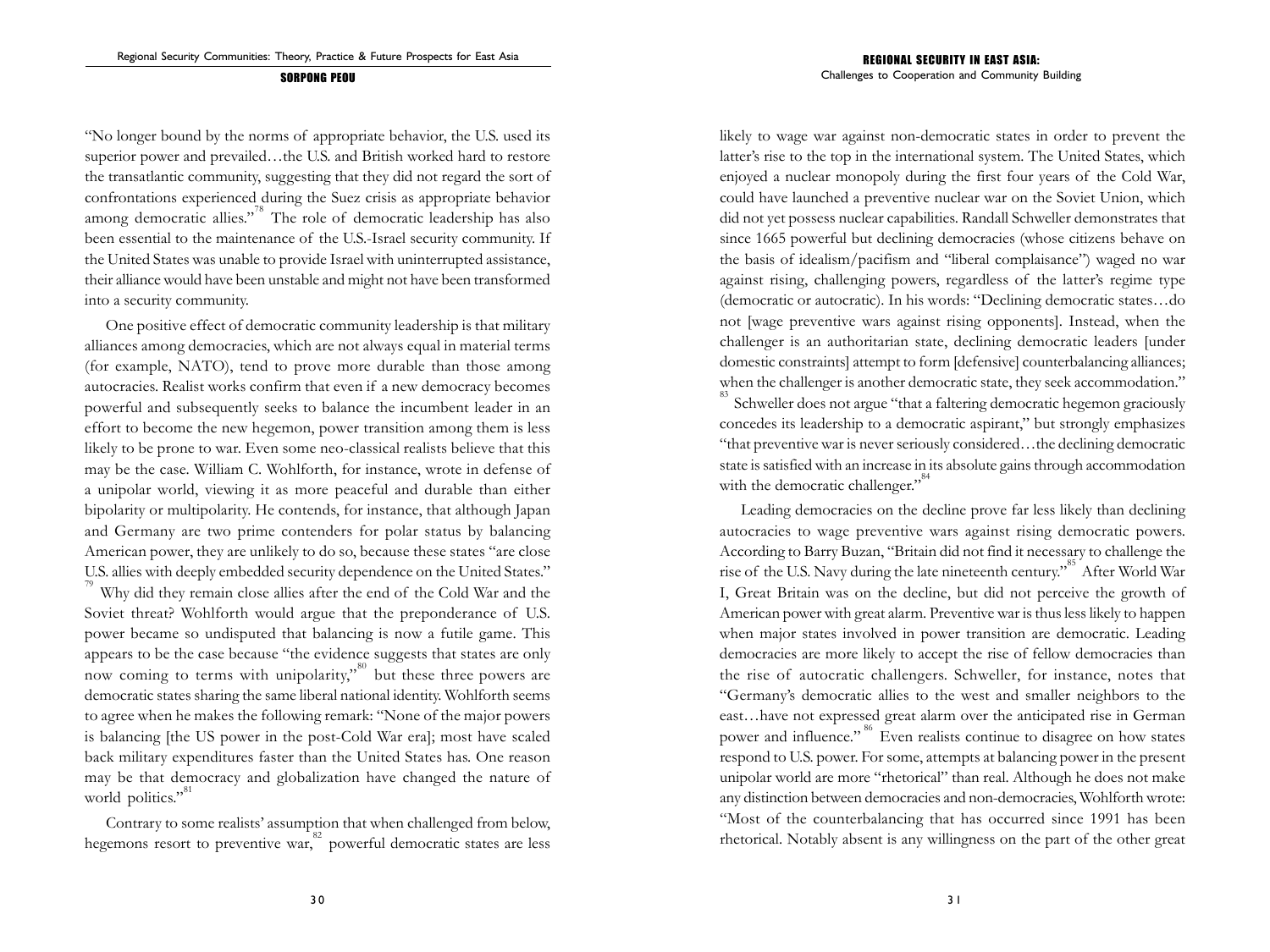powers to accept any significant political or economic costs in countering U.S. power. Most of the world's powers are busy trying to climb the American bandwagon even as they curtail their military outlays."<sup>"</sup>

# Liberal Democratic Norms' Serious Implications for East Asia

The normative aspect of liberal democracy in the process of security building and maintenance has enormous implications for states in East Asia. There is no doubt that the region has not been transformed into a security community. Both Barry Buzan and Ole Wæver – both known for a theoretical inclination toward realism - contend that "the end of the Cold War opened the way for an external transformation in the regional security architecture of East Asia. From the 1980s economically, and during the 1990s also in a military-political sense, the states of Northeast Asia and Southeast Asia increasingly began to merge into a single RSC [regional security complex]."<sup>88</sup> However, "[t]here seems little prospect that either East Asia, or Asia as a whole, will be able to form a security community in the foreseeable future."<sup>89</sup>

Why states in the region have not been transformed into a security community is a matter of debate. If a strong shared view of the status quo, a shared culture, and/or well-developed institutions are the key variables for building security communities, as Buzan and Wæver contend, we must ask whether liberal democracies are better at meeting these conditions. For instance, if the regional institutions in East Asia remain underdeveloped, it is mainly because they tend to rely on their non-liberal or Asian norms. Constructivists have long made the case for the 'ASEAN Way' being different from the so-called 'Western [liberal] Way'.<sup>90</sup> The 'ASEAN Way' may contain some liberal norms, but it does not have its roots in a liberal democratic tradition. In fact, few states in East Asia are liberal democracies.

The U.S.-Japan security alliance helps validate the liberal democratic peace thesis. Bilateral security relations between the United States and Japan suggest that their shared democratic norms matter a great deal. Both Barry Buzan and Gerald Segal also observed that "the Atlantic community and Japan have established an interdependent security community."<sup>91</sup> More specifically, the United States and Japan have now established themselves as "a security community." 92

REGIONAL SECURITY IN EAST ASIA: Challenges to Cooperation and Community Building

As liberal democratic states, the United States and Japan have now learned to treat each other with more mutual respect for the principle of political and racial equality. Their leaders used to regard each other in racist terms. Until the end of World War II, Japanese Asianists saw the benefit to Japan of a racially justified regional hegemony, foresaw a coming race war, and saw Japan on a "great mission to purify world thought."<sup>33</sup> After World War I, Japan joined China in a call for a racial equality clause in the Treaty of Versailles, but U.S. President Woodrow Wilson ignored the plea.<sup>94</sup> In recent years, American leaders have affirmed the principle of such equality. But this bilateral community is unlikely to grow 'tight' as long as Japan continues to identify itself as an Asian nation with a weak commitment to liberal values. According to Kenneth Pyle, "Democracy is not an indigenous phenomenon that Japan has ever sought to export…it is not in their life's blood. These were not values the Japanese themselves had struggled for and made their own."<sup>95</sup>

Counterfactual evidence further shows that non-democratic states are unlikely to turn their temporary military alliances into security communities. Evidence suggests that non-democratic (including socialist) states in East Asia have not long maintained military alliances, let alone security communities. The military alliances between socialist states in the region – most notably the Soviet Union, China, and Vietnam - did not outlast the Cold War.<sup>96</sup> The socialist Russian-Vietnamese military alliance has long ceased to exist. Vietnam still behaves more or less according to balance-of-threat logic (against China) by moving closer to the United States rather than according to balance-ofpower logic, which predicts that Vietnam would form a military alliance with China to balance the preponderance of U.S. power.

Democratic and non-democratic states may try to build a security community in East Asia, but their mutual ties can be easily restrained because levels of their mutual trust remain low. Both non-democratic China and democratic Taiwan still exhibit a kind of Hobbesian behavior. They have yet to resolve their sovereignty disputes. Beijing considers Taiwan a rebel province and has applied constant pressure for it to accept the 'one-China' principle. In 1996, Taiwan held a presidential election and China test-fired ballistic missiles over the Island. Christensen devotes his analytical attention to the Sino-Taiwanese enmity, which threatens to escalate into an interstate war. China is not a *status-*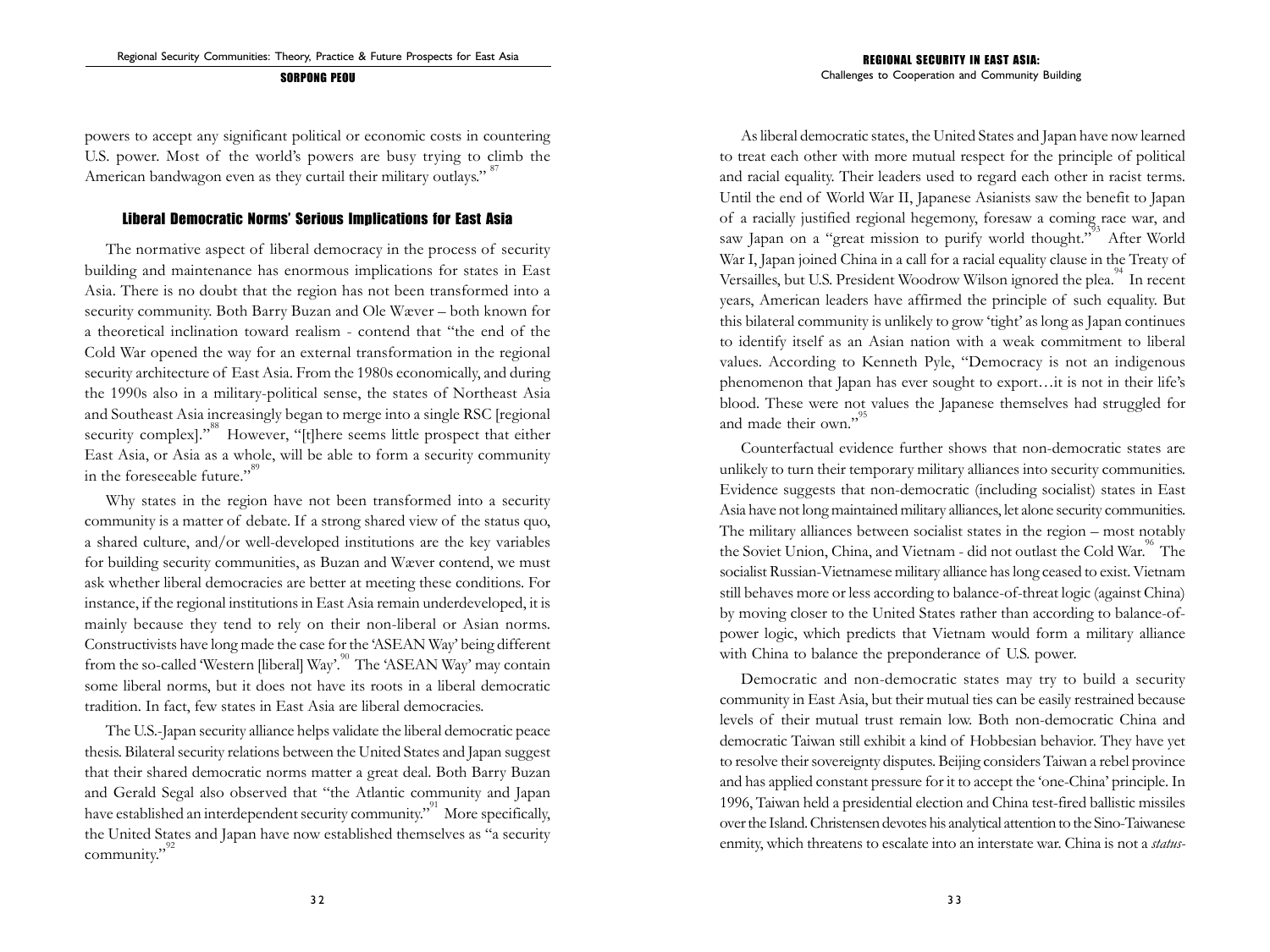*quo* power: it does not accept a *de facto* territorial condition associated with Taiwan's stance on its political independence.<sup>97</sup> Non-democratic North and democratic South Korea remain technically at war. The North possesses one of the five largest armed forces in the world. South Korea, although its armed forces are quantitatively inferior to the North (with 560,000 ground troops, about 190 naval vessels, and 490 combat aircraft), "has been devoting its efforts to modernizing its military equipment."<sup>98</sup>

Sino-Japanese-U.S. relations have not improved much, either. There have been incursions of Chinese surveillance ships into Japanese waters and signs of China's reluctance to delineate their territorial waters. This shift of Japanese policy toward China came after China's nuclear weapons tests, military threats against Taiwan, and shows of nationalism. After Chinese President Jiang Zemin's disastrous visit to Tokyo in December 1998, the negative Japanese view of China was solidified: "In the space of only a few years, Japan's fundamental thinking on China shifted from a faith in economic interdependence to a reluctant realism."<sup>99</sup> Beijing then refused to hold bilateral summits with Japanese leaders. Koizumi's last visit to the Yasukuni War Shrine in October 2005 (his fifth since taking office in 2001) allowed Beijing to justify its refusal to hold a summit meeting with Tokyo. Japan's then-Foreign Minister Taro Aso made a series of provocative statements (such as calling China "a military threat") and accused Beijing of "using beautiful Chinese women as spies to lure Japanese diplomats into revealing classified information."<sup>100</sup> According to Thomas Christensen, "Chinese analysts view Japan with much less trust and, in many cases, with a loathing rarely found in their attitudes about the United States."<sup>101</sup> Beijing reacted with alarm to the Japan-U.S. Guidelines (revised in 1997) and joint agreement to research the Theatre Missile Defense system (TMD). China still worries about Japan's future militarization.<sup>102</sup> The truth is that "China is not responding to the threat of regional American predominance as much as to its mistrust of Japan as a military power."<sup>103</sup> Still, China remains resentful of Western (especially U.S.) attempts to promote a "peaceful evolution" against Beijing, 104 resistant to democratic values, and suspicious of long-term U.S. intentions.

Evidence from East Asia suggests that non-democratic states have militarily challenged powerful democracies, even with little expected benefits from war,<sup>105</sup> but democratic states tend to show little tolerance toward

non-democratic states' belligerence. If the missile tests by North Korea provoked anger from other states in the region, it can be said that Washington was partly to blame. President Bush included North Korea in the 'axis of evil'. One leading journalist observes that "Bush's blustery refusal to negotiate led the Dear Leader [Kim Jong-il] to ramp up plutonium production, so today North Korea has enough plutonium for four to 13 nuclear weapons."<sup>106</sup> After the missile tests by North Korea in 1998 and 2006, Japan (a democracy) began to modify its approach to security. As late as April 1988, Defense Agency chief Tsutomu Kawara still maintained a pacific attitude, saying that "possessing offensive weapons would exceed the limits of the minimum-required level of capability for self-defense and cannot be allowed under any circumstance…the Self-Defense Forces should not be allowed to possess intercontinental ballistic missiles, long-range strategic bombers or offensive aircraft carriers."<sup>107</sup> In March 2003, however, then-Defense Agency Chief Shigeru Ishiba put it differently: "Unlike the past, ballistic missiles can now arrive in a matter of minutes, so we have to think about what we can do."  $^{108}$  Less than three years later, following the 2006 North-Korean missile tests, Foreign Minister Taro Aso contended that, "When missiles are being targeted at Japan, we cannot just stand by and wait to get hit."<sup>109</sup> In July 2006, Chief Cabinet Secretary Shinzo Abe and Defense Agency Chief Fukushiro Nukaga considered the possibility of reinterpreting the Constitution to permit Japan's preemptive strikes on North Korea's nuclear facilities. 110

Hostility and tension between non-democratic and democratic states in ASEAN have also hindered them from building a security community. The group is no longer the "club of dictators" as it has often been labeled by its critics, but only two ASEAN states - Indonesia and the Philippines – can now be considered democracies. Thailand has not been a real democracy since the military coup in September 2006. Cambodia remains a poor candidate for consolidated democracy. Malaysia and Singapore are semiauthoritarian or electoral autocracies. Brunei remains an absolute monarchy. Burma is under the thumb of its military junta. Laos and Vietnam officially claim to uphold Marxism-Leninism. With Thailand (before the coup), the Philippines, and Indonesia becoming more democratic and a number of new antidemocratic or autocratic states joining ASEAN, the political rift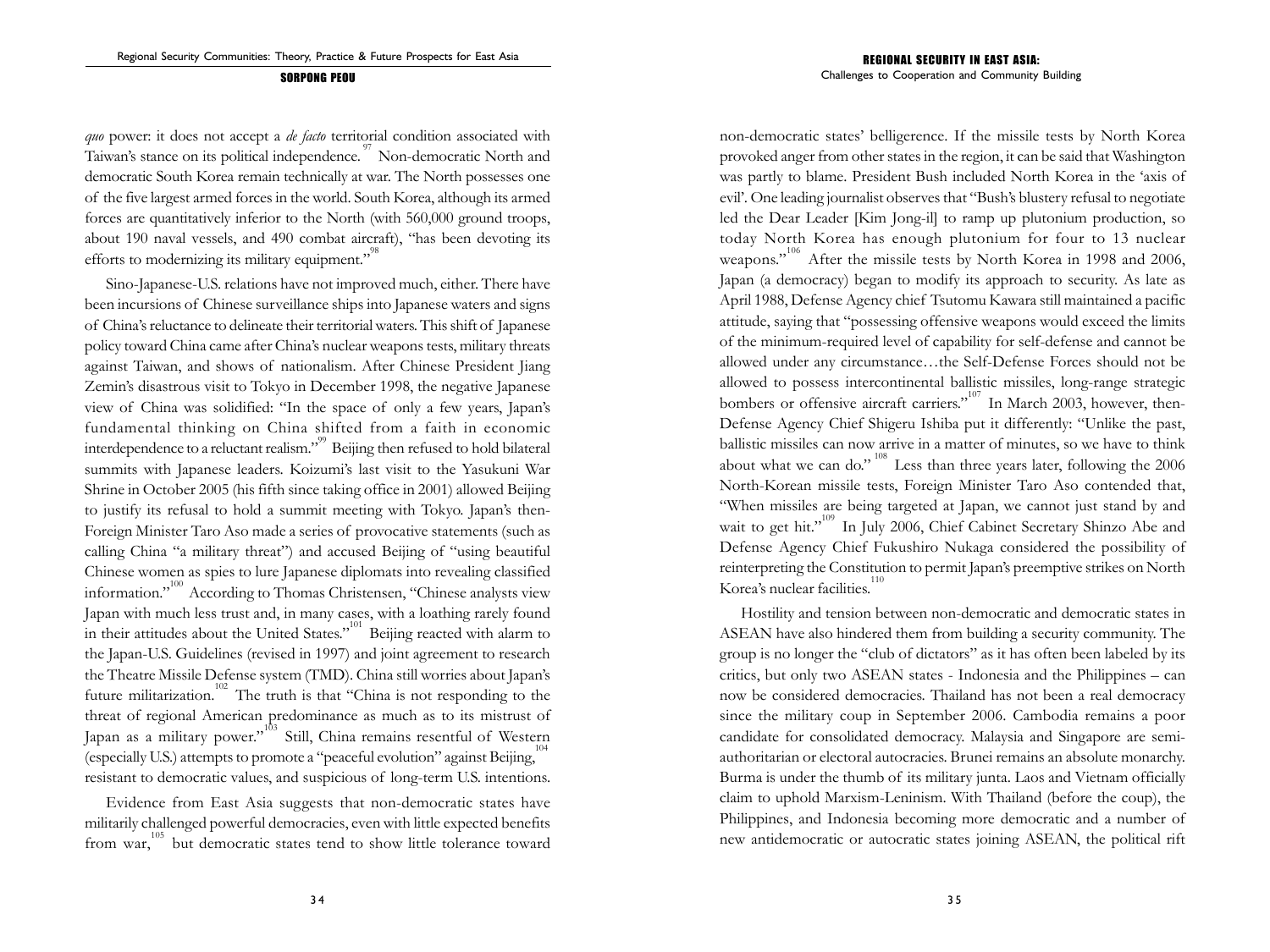between the two types of states apparently has widened.<sup>111</sup> Their mutual distrust and rivalries still exist. The violent crackdowns on peaceful protesters by Myanmar's junta leaders in September 2007 further complicated relations among states in ASEAN.

Since the early 1990s, the regional group has taken the lead in promoting regional cooperation, including the establishment of the ASEAN Regional Forum (ARF), but neither ASEAN nor the ARF has proven effective as a regional institution. According to Kavi Chongkittavorn, "It is doubtful if ASEAN can realize its plan to establish the security community…by 2015 as planned." The group established the High Council based on the 1976 Treaty of Amity and Cooperation (TAC), which "is supposed to serve as a conflict settlement mechanism for Member Countries. However, key ASEAN members such as Indonesia, Malaysia and Singapore preferred to use the extra-judicial process – the International Court of Justice [in] The Hague…to settle their disputes." The group has not established or strengthened any other mechanisms for peaceful conflict resolution among themselves. In his view, "the drafters of the ASEAN Charter have not yet agreed on what kind of dispute settlement mechanisms (DSM) ASEAN should adopt."<sup>112</sup> The ASEAN Charter adopted in November 2007 by its members offered no real institutional breakthroughs.

The negative impact of non-democratic norms on community building should not be underestimated. Experienced policymakers and journalists in the region seem to understand this challenge better than intellectual and diplomatic rhetoricians. Indonesia's former foreign minister Ali Alatas, for instance, has acknowledged that the member states have not developed an "ASEAN mindset" because they think more nationally and less regionally. The national secretariats in the members' foreign ministries remain more powerful than the ASEAN Secretariat. The critical challenge for ASEAN lies in one critical fact - its member states' "different political systems" - and this helps explain why they "never push for political convergence."<sup>113</sup>

Another challenge to security community building lies in East Asian states' unwillingness or inability to accept each other fully as equals in political and racial terms. Within Southeast Asia, non-liberal democratic states such as Singapore and Malaysia have promoted racial homogeneity within their

national borders. Malaysian leaders in particular have made efforts to build a community of Asians. Former Prime Minister Mahathir Mohamad has relentlessly or consistently defended his vision to build a regional community whose members are made up of only Asians. In his words, "Australia and New Zealand cannot be regarded as Asians and cannot be members of the East Asian grouping."<sup>114</sup> At the 2005 inaugural East Asian Summit, Prime Minister Abdullah Badawi further repeated this line of racialist thinking: "You are talking about a community of East Asians. I don't know how the Australians could regard themselves as East Asians, or the New Zealanders, for that matter." $^{\scriptscriptstyle 115}$ 

Still, East Asians do not always regard themselves as one harmonious race, thus reflecting the region's inadequate practice of liberal democratic norms. Racial and ethnic hatreds have contributed to instability in the region. 116 In Southeast Asia, xenophobia remains. In an editorial, *The Jakarta Post*, for instance, contends that Indonesia "is becoming more and more xenophobic, if not paranoid towards foreigners…Neighbours will respect Indonesia only when we can prove we are able to play a leading role in improving security and prosperity in the region, while treating individual countries equally."<sup>117</sup> Some state leaders, such as those in Singapore and Malaysia, often perceive each other in racialist terms. In Northeast Asia, xenophobia also remains strong. As of mid-2006, Prime Minister Koizumi's cabinet contained several racial supremacists.<sup>118</sup> According to Kenneth Pyle, "Japan remains inhospitable to foreign residents. They tend to be shunned, and because their status and position are unstable they tend to be 'shut out of Japanese society and discriminated against'."<sup>119</sup> The Japanese sense of racial superiority vis-à-vis Koreans has not healed the wounds inflicted on the latter by its colonial rule from 1910 to 1945. Alleged racialism within Japan (against over one million people of Chinese and Korean descent) remains "deep" and "profound"<sup>120</sup> and often provokes anger from Koreans. 121 Korean racialism also remains strong. Pyongyang has advocated Korean racial purity. South Koreans regard North Koreans as "long-lost brethren, objects of pity, sources of kitsch, or targets of ridicule – but rarely enemies"<sup>,122</sup> and prefer reconciliatory options. Japan, however, wanted tougher actions, including the possibility of preemptive strikes on North Korea, which infuriated Seoul. 123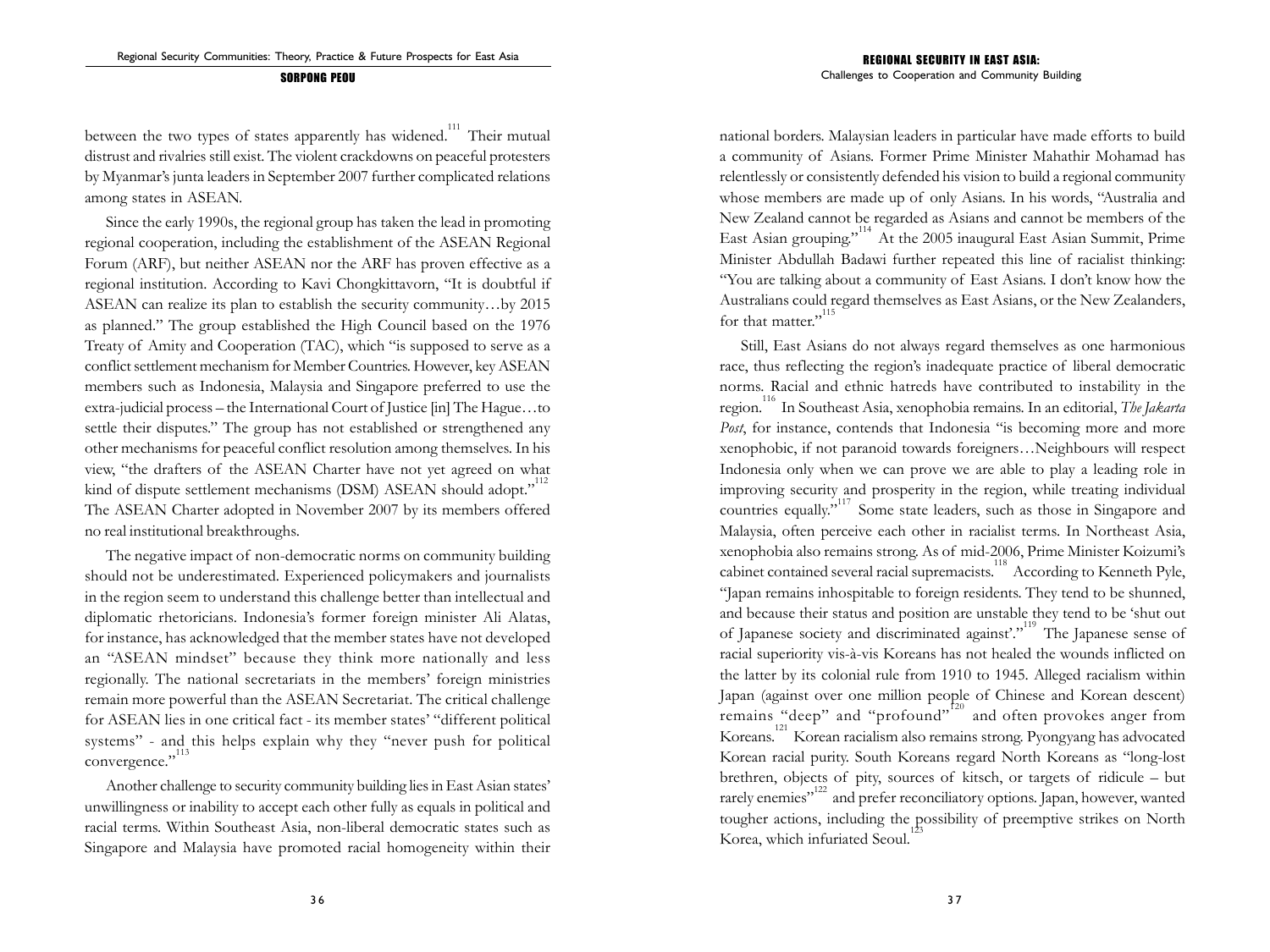In short, then, the absence of a security community in East Asia can be explained by the fact that most states in the region have not become maturely democratic. Non-democratic states in the region also tend to be revisionist, rather than pro-*status quo*. Moreover, most states have had difficulty applying the liberal norms of peaceful conflict resolution and equal treatment (in political and racial terms). Most importantly, they have not developed effective regional institutions. All these factors prove to be key hindrances to the process of security community building in East Asia. Both historical and normative/sociological institutionalisms helps explain institutional continuity in East Asia better than any other type of institutionalism because the regional institutions remain relatively unchanged.

## The Virtue of Community Leadership: Implications for East Asia

Unless East Asia has a powerful democracy to lead other democratic states, the prospect for security community building and maintenance remains far from ideal. The crucial role of the United States as the democratic leader among democracies must not be overlooked. Democratic leadership defined in political, economic, and military terms has made a difference in the Japan-U.S. Security Community.

The contrast can be seen before and after World War II. Japanese militarism in the 1930s eroded newly acquired democratic norms and pushed Japan into World War II. The post-war U.S. occupation gave rise to what Ikenberry and Kupchan call "internal reconstruction," helping turn Japanese militarism into pacifism and autocracy into democracy through military, political, and social reforms. 124

Japan's economic security depended on the United States and European states before WWII, but its economic dependence came to an end by the late 1930s and re-emerged after the War. Dale Copeland argues that, "Japan was almost totally dependent on trade with the U.S. and European powers: American for oil and iron ore; British Malaysia, French Indochina, and Dutch Indies for rubber, oil, tungsten, and other minerals."<sup>125</sup> Japan decided to launch a surprise air attack on Pearl Harbor in 1941 because it could no longer count on the United States for its economic survival. Japan had nothing to lose when the United States and other European states could no longer be depended upon, especially after the United States imposed a series

of embargoes. During the Cold War period, Japan's economic dependence on the United States deepened, thus making it vulnerable and highly resented, but it has never been severely interrupted. Japan's economic dependence can be further explained by the end of the economic miracles it experienced up until the 1980s (especially after the bust in 1991) and the strange absence of a bilateral free-trade arrangement between two of the largest, most industrialized states in the world.

Japan's military dependence on the United States has since the Cold War period been deep, if still controversial, and thus largely conducive to their security community building and maintenance. During the period leading to the attack on Pearl Harbor, non-democratic Japan's military power had grown to the extent that it could pose a real challenge to the United States. The balance of power among the great powers at the time shifted in favor of Japan. "British and French forces were drawn home" as they engaged in the war against Hitler's Germany in Europe and as "the U.S. fleet was divided between the Atlantic and Pacific theaters."<sup>126</sup> In late 1940 and early 1941, Japan enjoyed "temporary military superiority" and its "leaders felt they had to attack soon, before economic decline progressed too far."<sup>127</sup>

During the Cold War and after, however, Japan's military dependence on the United States remains indispensable for its security. Tokyo continues to finance the U.S. military presence (over \$4 billion per year) and pays annually an additional \$1.5 billion on other security activities, such as its troops in Iraq in support of the U.S. forces. This does not suggest that Japan's reliance on the United States means that it always does what the United States would like. In 2006, Japan, for instance, decided to withdraw its troops from Iraq. Overall, however, Japan has been dependent on the United States for its security. Scholars like Dale Copeland recognize this. On the one hand, Copeland asserts that U.S. hegemony "has allowed Japan to flourish since 1945." On the other hand, he predicts that "one can imagine the fears that would arise in Tokyo should the United States ever reduce its naval and military presence in the Far East." He adds that, "Japan would be compelled to try to defend its raw material supply routes, setting off a spiral of hostility with regional great powers like China, India, Russia, and perhaps the United States itself."<sup>128</sup> Thomas Berger further contends that material factors seem to matter far more significantly than history and culture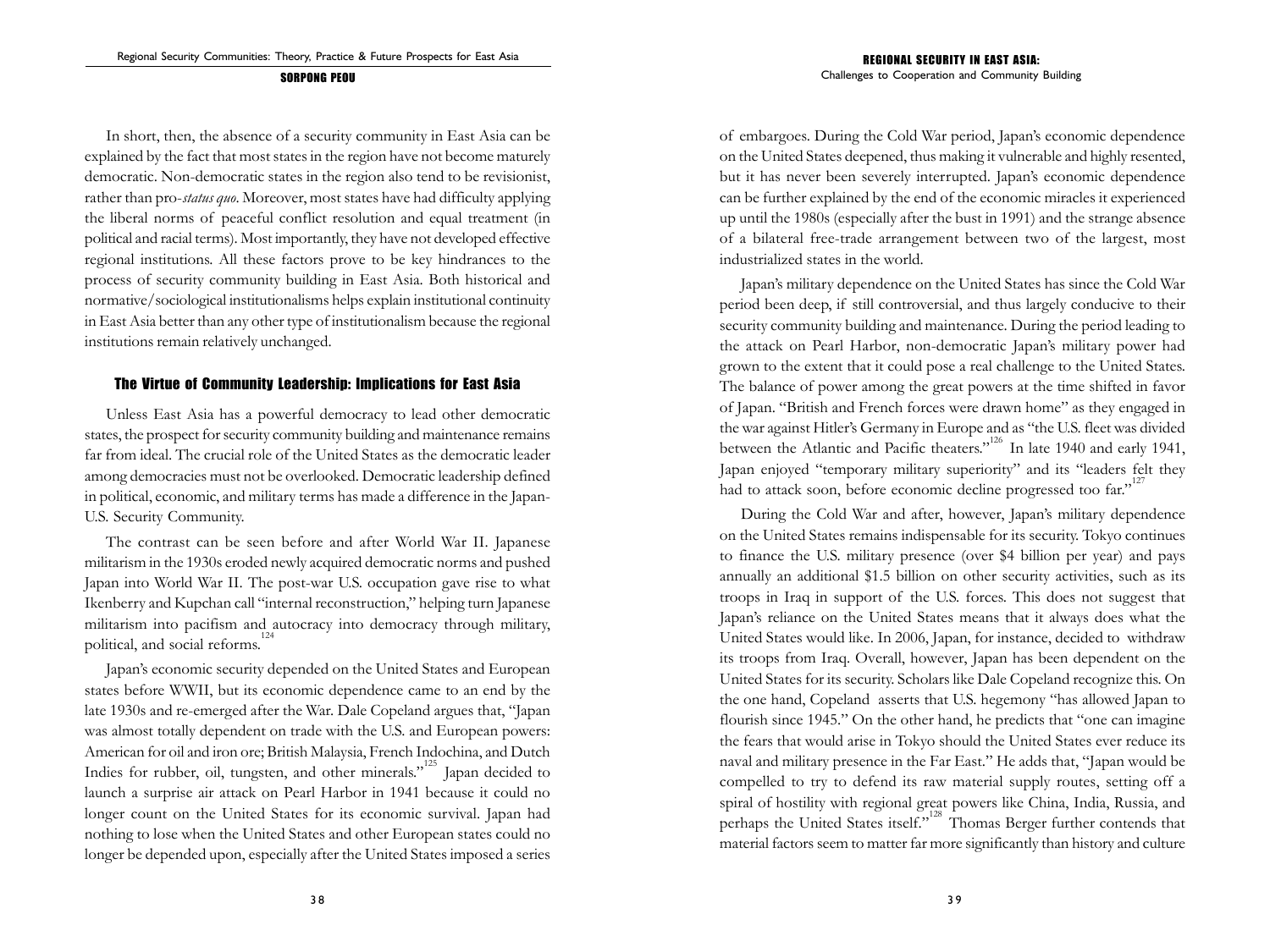alone. When faced with a powerful aggressor, he predicts, Japan would first seek to appease it, but would then look to the United States if this policy failed. In the back of the Japanese mind, however, the United States remains the final source of external assurance. Japanese antimilitarism is thus not a *fait accomplit*: it rests not on the absolute guarantee that it will never degenerate. That is, antimilitarism is likely to erode "if the United States allows the Cold War alliance structures to decay."<sup>129</sup> Tokyo would then be compelled to consider a dramatic expansion of its military capabilities, possibly including the acquisition of nuclear weapons.

Japan-U.S. relations still rest on Japan's military dependence. Japanese antimilitarism keeps Japanese ambiguous about American militarism, but they see the need for the United States to serve as the final guarantor of their national security. The Japanese remain "satisfied with the existing security arrangement, a combination of the American security guarantee and the Japanese self-defense force that is proscribed from going to battle outside of the Japanese territory."<sup>130</sup> Americans have over the years grown more comfortable with Japan as an ally and are even urging the latter to allocate more budgets for its own national defense.

Less asymmetrical power relations may now make the two security allies more of partners, even though bilateral tensions may become more frequent or intense at times. The U.S.-Japan Security Community remains virtually unchanged and has even become stronger, despite structural changes at the international level (from Cold War bipolarity to post-Cold War unipolarity and possibly multipolarity in the future). Democratic norms shared by Japan (the lesser power) and the United States (the greater power) have made all the difference: they have stuck together in bad times by balancing the threats of powerful and weaker non-democratic states and in good times by successfully maintaining their bilateral ties. But racialism may have made the U.S.-Japan community less tight than that of U.S.-Australia. 131

The United States has no doubt served as a positive force for diffusing tensions between its two democratic Asian allies in Northeast Asia. By sending Assistant Secretary of State for East Asia Christopher Hill crisscrossing the region in July 2006 (following the nuclear launches by North Korea), for instance, Washington helped defuse the growing tensions between them by emphasizing their need to speak with one voice.<sup>132</sup> Democratic leadership

has helped prevent mutually hostile democracies as well as democratic and non-democratic states hostile to each other from going to war. The fact that territorial disputes between South Korea and Japan did not escalate into armed conflict may also have had to do with the United States being the democratic leader of these two Asian democracies. 133 Powerful democracies may also have prevented democracies and autocracies from waging war against each other. The U.S. military presence in Northeast Asia has also done much to prevent autocratic China from launching offensive attacks on democratic Taiwan.

One reason why the United States may have proved unwilling to take the lead in building a multilateral security community in Pacific Asia may have something to do with its treatment of Asian nationals in culturally and racially different (if not inferior) terms, perhaps because they were not as liberal or democratic as other Western states. American decision-makers had developed superior attitudes toward Asians, 134 if less so toward Japanese in recent years. Both Hemmer and Katzenstein explain why there is no NATO or a multilateral security community in Asia, arguing that American policymakers did not treat their Asian allies in equal terms (politically, culturally, or racially). "America's potential Asian allies…were seen as part of an alien and, in important ways, inferior community." <sup>135</sup> European allies were identified by U.S. policymakers as trustworthy because of their shared religion, democratic values, and common race, as noted.<sup>136</sup> In contrast, the norms of cultural, religious, and racial inequalities identified by "condescending" U.S. policymakers led many of them not to regard "Asians as ready or sufficiently sophisticated to enjoy the trust and the same degree of power that the United States had offered to European states" or not to "take them very seriously" or even to "regard them as inferiors."<sup>137</sup> When still U.S. Secretary of State, Dean Acheson "visited Europe at least eleven times," but claimed that that he was "too busy to make even a single visit to East Asia."<sup>,138</sup>

It remains unclear whether U.S. policymakers have changed their attitudes. Evidence does not provide much encouragement. Robert Gilpin noted that "despite the Clinton Administration's rhetoric regarding the importance of APEC," the U.S. president "thinks about Asia on the day before he is scheduled to visit the region."<sup>139</sup> The U.S. president continues to make the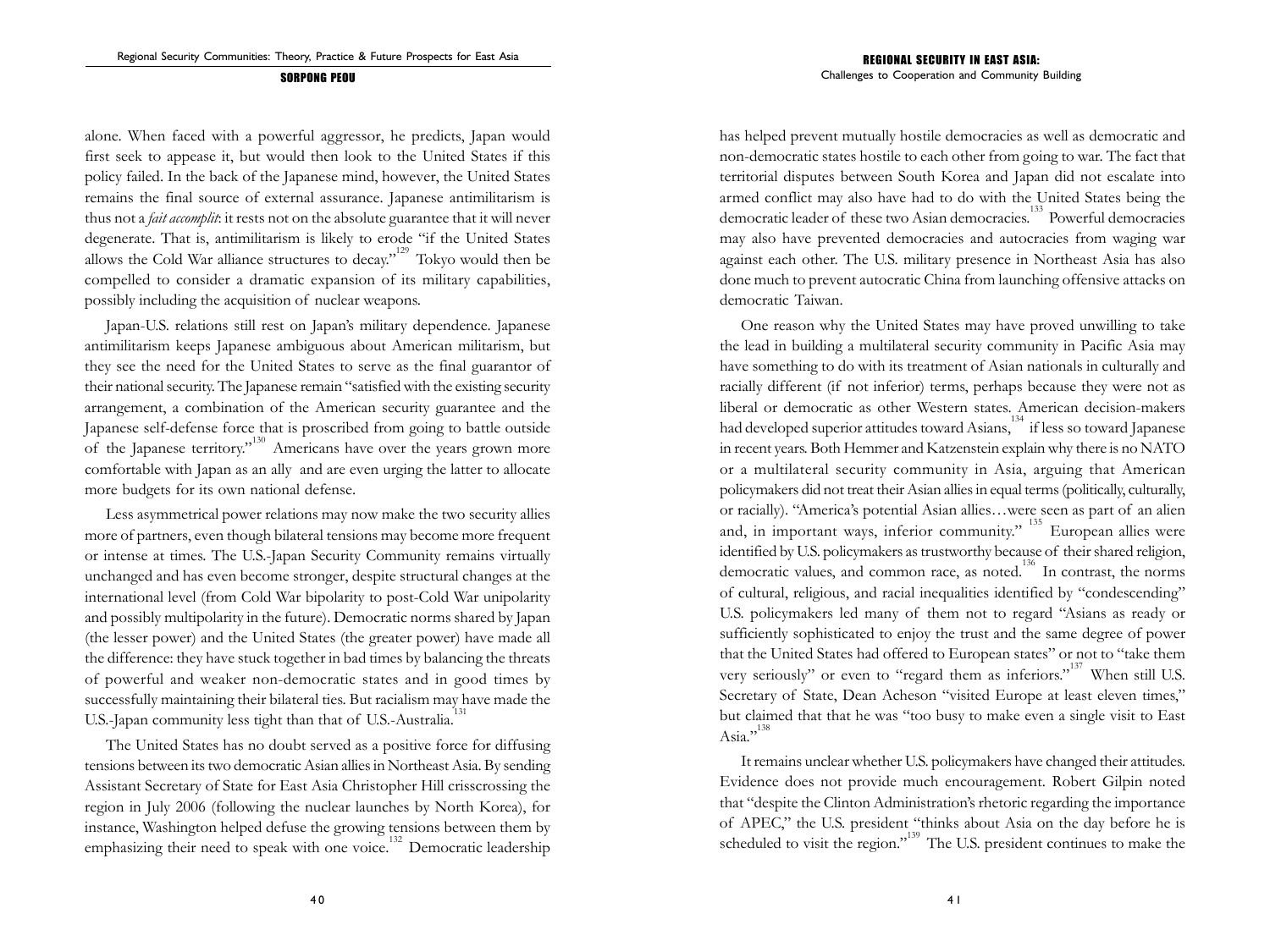logistical excuse that he cannot make more than one annual trip to Asia. According to Ralph Cossa, this is a weak excuse.<sup>140</sup> According to Kenneth Pyle, "Thus far, the Americans have remained on the sidelines and have not committed to a vision of multilateral institution-building that would enhance regional integration and serve Japan's purposes."<sup>141</sup>

Evidence shows that non-democratic hegemons have never contributed to security community building in East Asia, either. The region has a long history of alternating between regional anarchy and hegemony.<sup>142</sup> In ancient China, there were 3,790 recorded wars from the Western Zhou (c. 1100 BC) to the end of the Qing dynasty (1911). In the Ming period, the average number of external wars per year was  $1.12<sup>143</sup>$  After having achieved unification during the Qin and Han dynasties, China became expansionist when the first emperor began to incorporate the "barbarians" of presentday southern China down to Guangzhou (Canton) and to the northern part of contemporary Vietnam. China occupied Korea (108 BC-AD 313) and Vietnam for about 1,000 years (from 111 BC to AD 939). The Chinese Empire, while maintaining regional stability for hundreds of years (1300- 1900), did so by way of material and non-democratic cultural, racialist forces. According to Suisheng Zhao, sinocentrism and the Chinese world order were maintained for centuries by the strength of the Chinese civilization as well as by military force",  $^{144}$  or "from China's military strength in East Asia", because "China was a 'world empire' without rivals" in the region for many centuries. Chinese racialism was evident throughout its history, as Chinese leaders characterized other races as 'barbarian' or inferior.

States under Chinese suzerainty did not unconditionally accept Chinese hegemony. 146 Vietnam and Japan, for instance, sought to escape from the Chinese sphere of influence and even waged war to do so (such as Japan in 1895). Japan's decision to enter the Western world was driven by the need to counter the China-centered tributary system, which was not always benign, not by the vision to westernize itself as such. Paying tribute to the Chinese emperor was seen by Japan as a sign of submission. Japan's absorption of Western technology and its drive for modernization rested on the need to cope with Chinese influence. According to Takeshi Hamashita, "the course of Japan's modernization has been studied as a process of overcoming its subordination to Western powers."<sup>148</sup> But "the main issues in Japanese

modernization were how to cope with Chinese dominance over commercial relations in Asia" and "how to reorganize relations among Japan, China, Korea, and Liu-chi'iu (Ryukyu) in a way that put Japan at the center."<sup>149</sup> China dominated East Asia until the late nineteenth century when Japan sought to dominate the region by force. Japan attempted to take Korea away from China in 1867 and dominated others by coercive means: by defeating China in 1895 and forcing it to hand Taiwan over to Japan, by defeating Russia in 1905, and by making Korea its protectorate in 1905 and colonizing it from 1910 to 1945. Having replaced China as the central power in East Asia, Japan subsequently attempted to create under its domination a Greater East-Asia Co-prosperity Sphere in the region. It invaded and brutally occupied Manchuria in the early 1930s and the rest of China as well as almost all of the states in Southeast Asia during World War II. Japan will not jump on China's bandwagon, as culturalists or commercial pacifists assert (where Asian states would follow China because of cultural affinities or commerce).<sup>150</sup>

Overall, most states in the region prefer the United States to China. From Tokyo to Jakarta, from Seoul to Singapore, and from Hanoi to Manila, state leaders have put more trust in the preponderance of U.S. power than the rise of non-democratic China. The thesis that the hierarchical regional order may become a modern version of the Sino-centric 'tribute system' overlooks the fact that a regional equilibrium remains based on the predominance of U.S. power. But the alternative thesis that the hierarchical regional order rests on the relative benignity of U.S. power (due to its lack of territorial ambition in the region and its role as an honest broker) also has inadequate explanatory power: it ignores the fact that the United States has been a democracy and the only superpower after the Cold War. As noted, liberal democracies tend to be more *status-quo*-oriented than autocracies.

If China were to become democratic, the problem of power transition would become more effectively mitigated. A democratic Chinese state would not, in all probability, disturb regional peace as much as it would if it were still undemocratic. While we have no concrete evidence to predict how a democratic Chinese state would behave and how other states would respond, we have better evidence to suggest that democratic leadership would seem more acceptable to democratic states than autocratic leadership. Taiwan would not follow a Chinese autocracy and will continue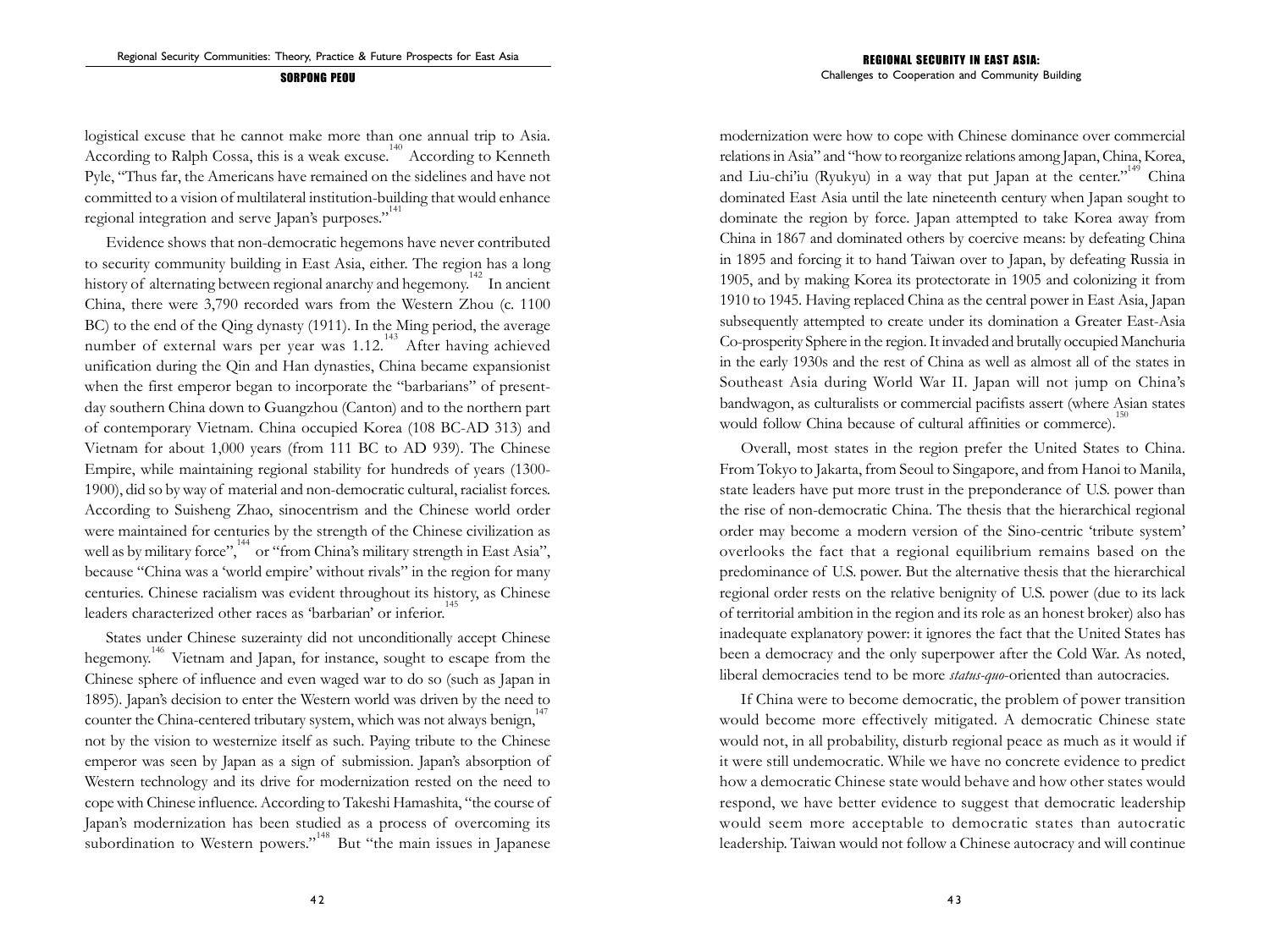to press ahead with democracy, largely in search of an international democratic guarantee against the perceived China threat. In September 2000, for instance, Chen Shui-bian declared boldly: "We don't think unification is the only principle. There could be two or three or countless different conclusions. We see Taiwan as a democratic country, with the people in a position to decide."<sup>151</sup>

Even if China were to become democratic, there would be no automatic guarantee that it would help build a multilateral security community, unless lesser states in the region also became democratic. Autocratic resistance to its leadership would remain stiff. Evidently the non-existence of a multilateral security community in Pacific Asia today has resulted from the fact that the United States has never been regarded as leader by non-democratic states. Most states in Pacific Asia remain undemocratic and find the United States potentially threatening.

## Conclusion

The lingering weaknesses of domestic democratic institutions in East Asia have resulted in most of the hindrances to the process of security community building in the region. The evidence shows that non-democratic states – most notably North Korea and China - tend to be revisionist, rather than pro-status quo. Regional institutions (including military alliances) that non-democratic states have attempted to build tend to remain fragile, if not futile, unless underpinned by powerful strategic reasons. Democracies tend not to threaten war against autocratic states but tend to show hostilities toward them and escalate ongoing tensions with them.

Historical institutionalism helps explain institutional continuity in East Asia better than rational choice institutionalism, but democratic realist institutionalism further contends that the lack of institutional change has much to do with the fact that most states in the region do not embrace liberal democracy and its norms. As a result, they continue to maintain a spirit of mutual suspicion and do not regard the most powerful among them to be the leader. The theory predicts that security community building remains possible, but only if at least two basic requirements – democratic norms shared by states and community leadership – are first met.

Democratic realist institutionalism as a theory proposed in this study offers a perspective far more progressive than neo-classical realism  $^{152}$  regarding the subject of security community building. This type of realism takes an approach to security by drawing insights from Kantian liberalism, constructivism, and theories critical of racialism without at the same time completely sacrificing realism, which tends to converge on the importance of relative power. The constructivist policy agenda of engagement through socialization can help, but is likely to have a limited impact on security community building. Constructivists argue in favor of the need to engage non-democratic states through deconstructing their *realpolitik* culture,<sup>153</sup> but this prescription will have no real lasting effect on regional peace unless or until Russia, China, and North Korea become truly democratic. Within their orbit, democracies also tend to regard their leader as legitimate. The United States still has a leadership role to play. Because of its powerful reach when compared with other states, it should take effective action to build a multilateral community in Pacific Asia.

This study thus presents a difficult effort to draw various insights from *theoretical eclecticism*. By no means do I suggest that the concept of national security found in the wisdom of realism has now been relegated to the dustbin of history, but I strongly feel the need to suggest that we 'soften' it by learning to listen to critical voices without accepting everything at face value. A word of caution is necessary, though: just as we must not stretch any analytical concept too far so as to make it amorphous and meaningless, so also we must not carelessly combine insights from different theoretical perspectives to the extent that our arguments become unintelligible. There are limits to eclecticism.<sup>154</sup> If possible, clear theoretical statements should be made to allow us to test our insights against empirical evidence or evaluate our commitment to policy action on security community building.

I thus propose democratic realist institutionalism as a theory based on the foundationalist ontology that there is a 'reality out there' to be explained and the realist epistemology that acknowledges causal factors rooted in deep normative and material structures, which constrain or enable decisionmaking. The theory calls for a more eclectic way of promoting regional security: It is based on the assumption that liberal democracy and material capabilities in the form of community leadership enable state actors to build security communities as a realistic policy agenda.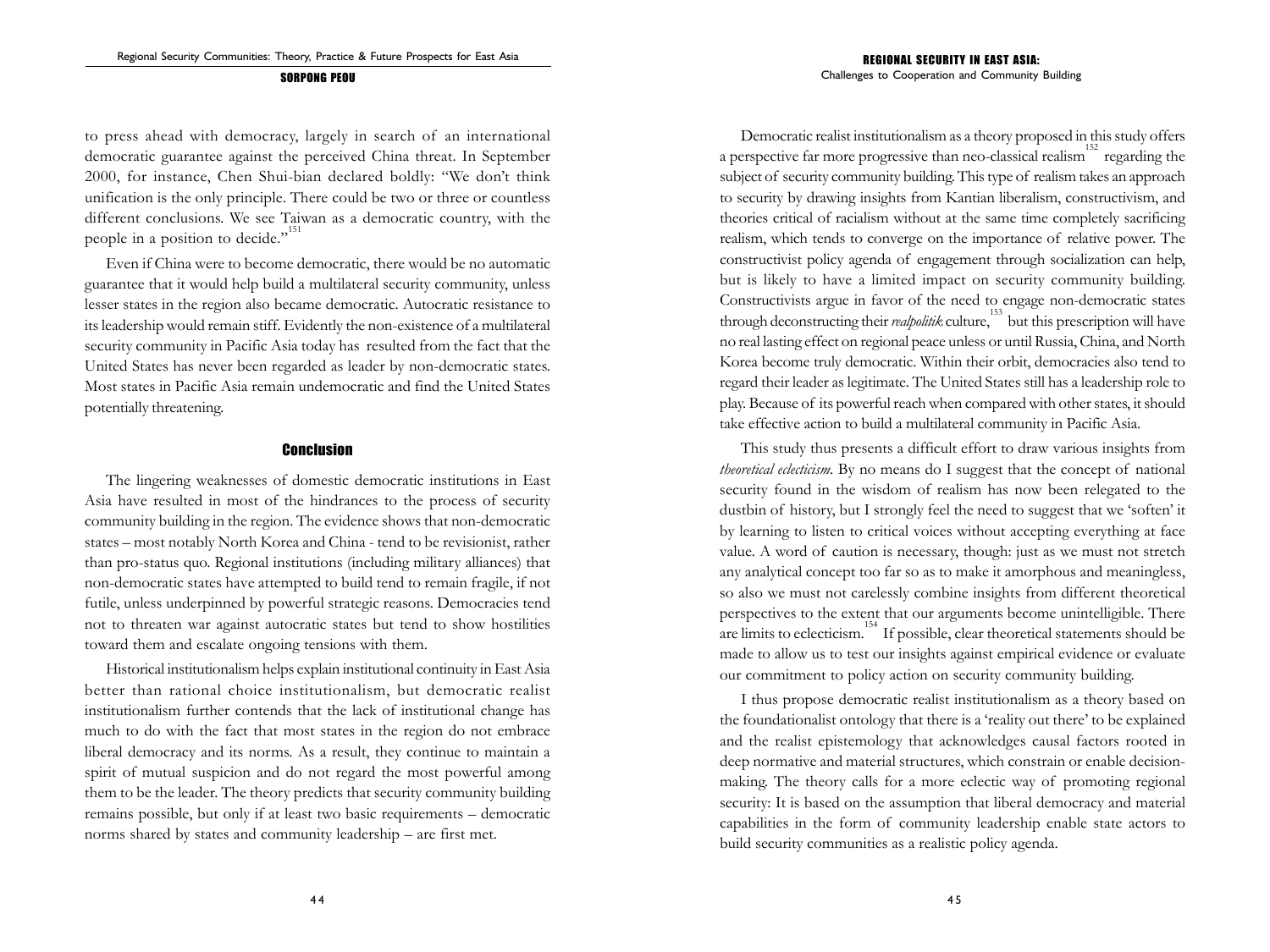#### Notes

1. See, for instance, Sorpong Peou, "Regional Community Building for Better Global Governance," in *The United Nations System in the 21st Century*, edited by Volker Rittberger (Tokyo: UN University Press, 2002); Robert Keohane and Joseph Nye also argue that "Japan became part of the U.S.-centered security community," see *Power and Interdependence*, 3rd ed. (New York: Longman, 2001), p.240.

2. Emanuel Adler and Michael Barnett (eds.), *Security Communities* (Cambridge, UK: Cambridge University Press, 1998).

3. John Ruggie, *Constructing the World Polity: Essays on International Institutionalization* (London & New York: Routledge, 1998), pp.230-31.

4. K. J. Holsti, *International Politics: A Framework for Analysis*, 5th ed. (Englewood Cliffs, New Jersey: Prentice Hall, 1987), p.439.

5. Ole Wæver, "Insecurity, Security, and Asecurity in the West European Non-war Community," in *Security Communities*, edited by E. Adler and M. Barnett.

6. Thomas Risse-Kappen, "Collective Identity in a Democratic Community," in *The Culture of National Security*, edited by Peter Katzenstein.

7. Michael N. Barnett, "Identity and Alliances in the Middle East," in *Security Communities.*

8. Aaron L. Friedberg, "Ripe for Rivalry: Prospects for Peace in a Multipolar Asia," *International Security* 18, no.3 (Winter, 1993/94), p.5.

9. *Ibid.*, p.5.

10. *Ibid.*, p.11.

11. Alexander Wendt, *Social Theory of International Politics* (Cambridge, NY: Cambridge University Press, 1999).

12. *Ibid.*, p.280.

13. Inis L. Claude, *Power and International Relations* (New York: Random House, 1962), p.6. 14. Cited in Lynn H. Miller, "The Idea and the Reality of Collective Security," in *The Politics of Global Governance: International Organizations in an Interdependent World*, edited by Paul F. Diehl (Boulder, CO: Lynne Rienner, 1996), p.81.

15. Charles Kupchan and Clifford Kupchan "The Promise of Collective Security," *International Security* 20, no.1 (Summer 1995), pp.52-61.

16. A. Wendt, *Social Theory of International Politics*, p.295.

17. *Ibid*., p.299.

18. *Ibid*., p.299.

19. Karl Deutsch et al, *Political Community and the North Atlantic Area: International Organization in the Light of Historical Experience* (Princeton, NJ: Princeton University Press, 1957), p.6.

20. Emanuel Adler and Michael Barnett, "A Framework for the study of security communities," p.30.

21. *Ibid*., p.30.

22. Ole Wæver, "Insecurity, security, and asecurity in the West European non-war community," in *Security Communities*, pp.69-118.

23. Christopher Hemmer and Peter Katzenstein, "Why is There No NATO in Asia? Collective Identity, Regionalism, and the Origins of Multilateralism," *International Organization* 56, no.3 (Summer 2002), p.589, 599.

24. K. Waltz, "Structural Realism after the Cold War," *International Security* 25, no.1 (Summer 2000), p.31; the German journalist Josef Joffe also wrote a book whose central theme might help validate Waltz' realism. In his view, Europeans have a crisis of collective identity, but the nearest thing they can share is their "[collective] opposition to the United States [Uberpower] – to both its culture and its clout," in *The Imperial Temptation of America* (W.W. Norton & Co., 2005?), cited in Roger Cohen, "The burden of unprecedented global power," *International Herald Tribune* 15-16 July 2006, p.8.

25. See Kenneth Waltz, "Evaluating Theories," *American Political Science Review* 91, no.4 (December 1997; Christopher Layne, "The Unipolar Illusion: Why New Great Powers Will Arise*?" International Security* 17, no.4 (Spring 1993): 5-51; Michael Mastanduno, "Preserving the Unipolar Moment: Realist Theories and U.S. Grand Strategy after the Cold War," *International Security* 21, no.4 (Spring 1997): 44-98; Wohlforth only suggests that unipolarity "will last several more decades," thus still implying that balance-of-power politics will return later. W. C. Wohlforth, "The Stability of a Unipolar World," *International Security* 24, no.1 (Summer 1999), p.39.

26. Even Kant seemed doubtful if his pacific union of states would completely end their rivalries or balance-of-power politics. See Kenneth Waltz, "Kant, Liberalism, and War," *The American Political Science Review* 56, no.2 (June 1962): 331-40, especially p.338.

27. Emanuel Adler, "Imagined (Security) Communities: Cognitive Regions in International Relations," *Millennium: Journal of International Studies*, 26, no.2 (1997), p.255.

28. Sean M. Shore, "No fences make good neighbors: the development of the Canadian-US Security Community, 1871-1940," in *Security Communities*, p.344.

29. Bellamy, A. and MacDonald, M., "The Utility of Human Security: Which Humans, What Security? A Reply to Thomas and Tow," *Security Dialogue*, 33, no.3 (2002), p.376.

30. Sorpong Peou, *Conflict Neutralization in the Cambodia War: From Battlefield to Ballot-Box*, Kuala Lumpur, New York and Singapore: Oxford University Press, 1997), p.304.

31. William Tow and Russell Trood, "Linkages between traditional security and human security," in *Asia's Emerging Regional Order* (New York, Paris and Tokyo: United Nations University Press, 2000), p.28.

32. See, for instance, Robert O. Keohane, *International Institutions and State Power* (Boulder, San Francisco and London: Westview Press, 1989).

33. Realism is based an epistemology assuming that there is an object reality out there and that we can offer causal explanation. See David Marsh and Paul Furlong, "A Skin not a Sweater: Ontology and Epistemology in Political Science," in *Theory and Methods in Political Science*, 2nd ed. 2nd ed., edited by David Marsh and Gerry Stoker (New York and Hampshire: Palgrave Macmillan, 2002), p.30-32, 37, 38, 39; David Marsh, "Marxism," in *Theory and Methods in Political Science*, p.159, 160.

34. Vivien Lowndes, "Institutionalism," in *Theory and Methods in Political Science*, , p.101, 105.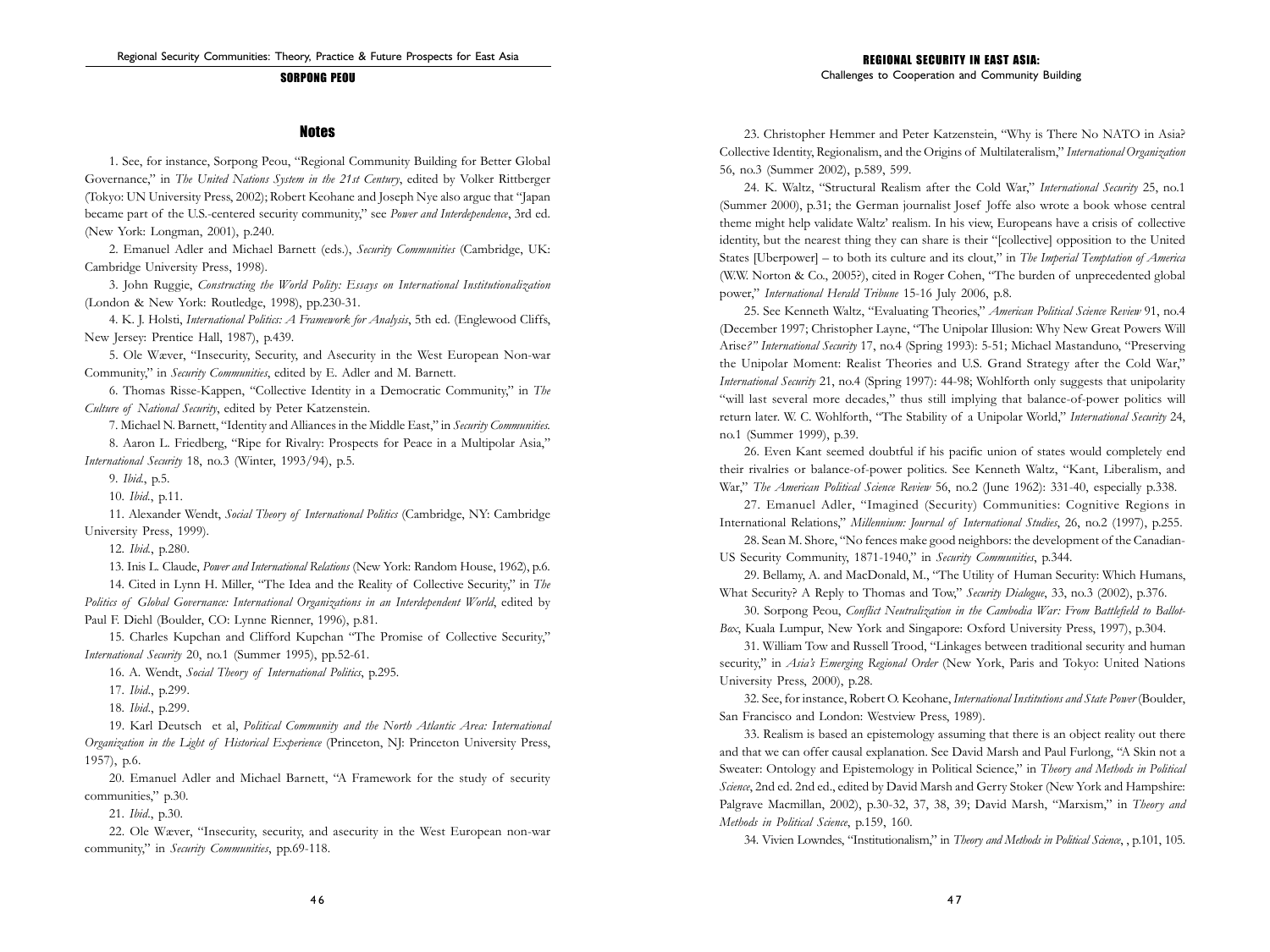35. Mark Blyth, "Institutions and Ideas," in *Theory and Methods in Political Science*, p.305. 36. *Ibid*, p.293.

37. J. March and L. Olsen, *Rediscovering Institutions* (New York: Free Press, 1984) & their "The New Institutionalism: Organizational Factors in Political Life," *American Political Science Review* 78 (1989): 734-49.

38. Hampson et al., *Madness in the Multitude: Human Security and World Order* (Ontario, Canada: Oxford University Press, 2002), Chapter 5.

39. See, for instance, Keith Krause, "Multilateral Diplomacy, Norm Building, and UN Conferences: The Case of Small Arms and Light Weapons," *Global Governance* 8, no.2 (2002): 247-63.

40. Edward Laurance et al., "Managing the Global Problems Created by the Conventional Arms Trade: An Assessment of the United Nations Register of Conventional Arms," *Global Governance* 11, no.2 (Apr.-June 2005), p.236.

41. See, for instance, Philippe C. Schmitter and Terry Lynn Karl, "What Democracy Is…and Is Not," in *The Global Resurgence of Democracy*, edited by Larry Diamond and Marc F. Plattner (Baltimore and London: The Johns Hopkins University Press, 1993), especially p.49.

42. Alexander Wendt, *Social Theory of International Politics*, p.297.

43. Barry Buzan and Ole Wæver, *Regions and Powers: The Structure of International Security*, p.173.

44. Michael N. Barnett, "Identity and Alliances in the Middle East," p.401.

45. *Ibid*., p.423.

46. David L. Rousseau et al., "Assessing the Dyadic Nature of the Democratic Peace, 1918-1988," *American Political Science Review* 90 (1996): 512-33.

47. Bruce Russett, *Grasping the Democratic Peace: Principles for a Post-Cold War Worl*d (Princeton, NJ: Princeton University Press, 1993), p.11, 30-31; Erich Weede, "Some Simple Calculations on Democracy and War Involvement," *Journal of Peace Research* 29, no.4 (November 1992): 377-83; Michael Doyle, "Liberalism and World Politics," *American Political Science Review* 80, no.4 (December 1986): 1151-69.

48. Democracies are not "unconditionally constrained from initiating military hostilities against others". William Dixon, "Democracy and the Peaceful Settlement of International Conflict," *American Political Science Review* 88 (March 1994), p.18 (14-32).

49. David L. Rousseau et al., "Assessing the Dyadic Nature of the Democratic Peace, 1918-1988"; Lemke and Reed (1996); Arie M. Kacowicz, "Explaining Zones of Peace: Democracies as Satisfied Powers*?" Journal of Peace Research* 32 (1995): 265-76; Mark R. Brawley, "Regime Types, Markets, and War: The Importance of Pervasive Rents in Foreign Policy," *Comparative Political Studies* 36 (1993): 178-97.

50. Paul K. Huth and Todd L. Allee, *The Democratic Peace and Territorial Conflict in the Twentieth Century* (Cambridge, UK: Cambridge University Press, 2003).

51. For the works of proponents of the democratic peace thesis, see the following: Zeev Maoz and Bruce Russett, Alliance, Contiguity, Wealth, and Political Stability: Is the lack of conflict among democracies a statistical artifact? *International Interactions* 17 (1992): 245-67; Zeev Maoz and Nasrin Abdolali, "Regime Type and International Conflict," *Journal of Conflict Resolution* 33 (1989): 3-35; Michael Doyle, "Liberalism and World Politics," *American Political Science Review* 80 (1986): 1151-69; Steve Chan, "Mirror, Mirror on the Wall…Are Freer Countries More Pacific?" *Journal of Conflict Resolution* 28 (1984): 617-48; Rudolph Rummel, "Libertarianism and International Violence," *Journal of Conflict Resolution* 27 (1983): 27-71; Melvin Small and J. David Singer, "The War-proneness of Democratic Regimes," *Jerusalem Journal of International Relations* 1 (1976): 50-69; some democracies almost went to war, but they did not. See Christopher Layne, "Kant or Cant: The Myth of the Democratic Peace," *International Security* 19, no.2 (Fall, 1994): 5-49.

52. Thomas Risse-Kappen, "Collective Identity in a Democratic Community: The Case of NATO," in *The Culture of National Security: Norms and Identity in World Politics*, p.373; see also his *Cooperation Among Democracies: The European Influence on US Foreign Policy* (Princeton, NJ: Princeton University Press, 1995).

53. William Dixon, "Democracy and the Peaceful Settlement of International Conflict"; Mao Zeev and Bruce Russett, "Normative and Structural Causes of the Democratic Peace, 1946-1986," *American Political Science Review* 87 (September 1993): 624-38; Gregory Raymond, "Democracies, Disputes, and Third-Party Intermediaries," *Journal of Conflict Resolution* 38 (March 1994): 24-42.

54. David L. Rousseau et al., "Assessing the Dyadic Nature of the Democratic Peace, 1918-1988," p.527.

55. K. J. Holsti, *International Politics: A Framework for Analysis*, p.437.

56. William Dixon, "Democracy and the Peaceful Settlement of International Conflict," p.16.

57. Gregory Raymond, "Democracies, Disputes, and Third-Party Intermediaries," p.24.

58. Sean M. Shore, "No fences make good neighbors: the development of the Canadian-US Security Community, 1871-1940," p.349.

59. E. H. Carr, *The Twenty Years' Crisis 1919-1939*, 2nd ed. (London and Basingstoke: Macmillan Press and Papermac, 1946), p.164 (italics added).

60. *Ibid*., p.164.

61. *Ibid*., p.49.

62. Michael Mann, "Authoritarianism and liberal militarism: a contribution from comparative and historical sociology," in *International Theory: positivism and beyond*, edited by Steve Smith et al. (New York: Cambridge University Press, 1996), p.235.

63. Anne Hammerstand, "Democratic Threats, Regional Institutions? The challenge of security integration in Southern Africa?," *Review of International Studies*, 31, no.1 (2005), p.76 (italics original).

64. Sandra Whitworth, "Militarized Masculinities and the Politics of Peacekeeping," in *Critical Security Studies and World Politics*, edited by Ken Booth (Boulder, CO: Lynn Rienner, 2005).

65. Christopher Hemmer and Peter Katzenstein, "Why is There No NATO in Asia?" Why is There No NATO in Asia? Collective Identity, Regionalism, and the Origins of Multilateralism," *International Organization* 56, no.3 (Summer, 2002), p.575.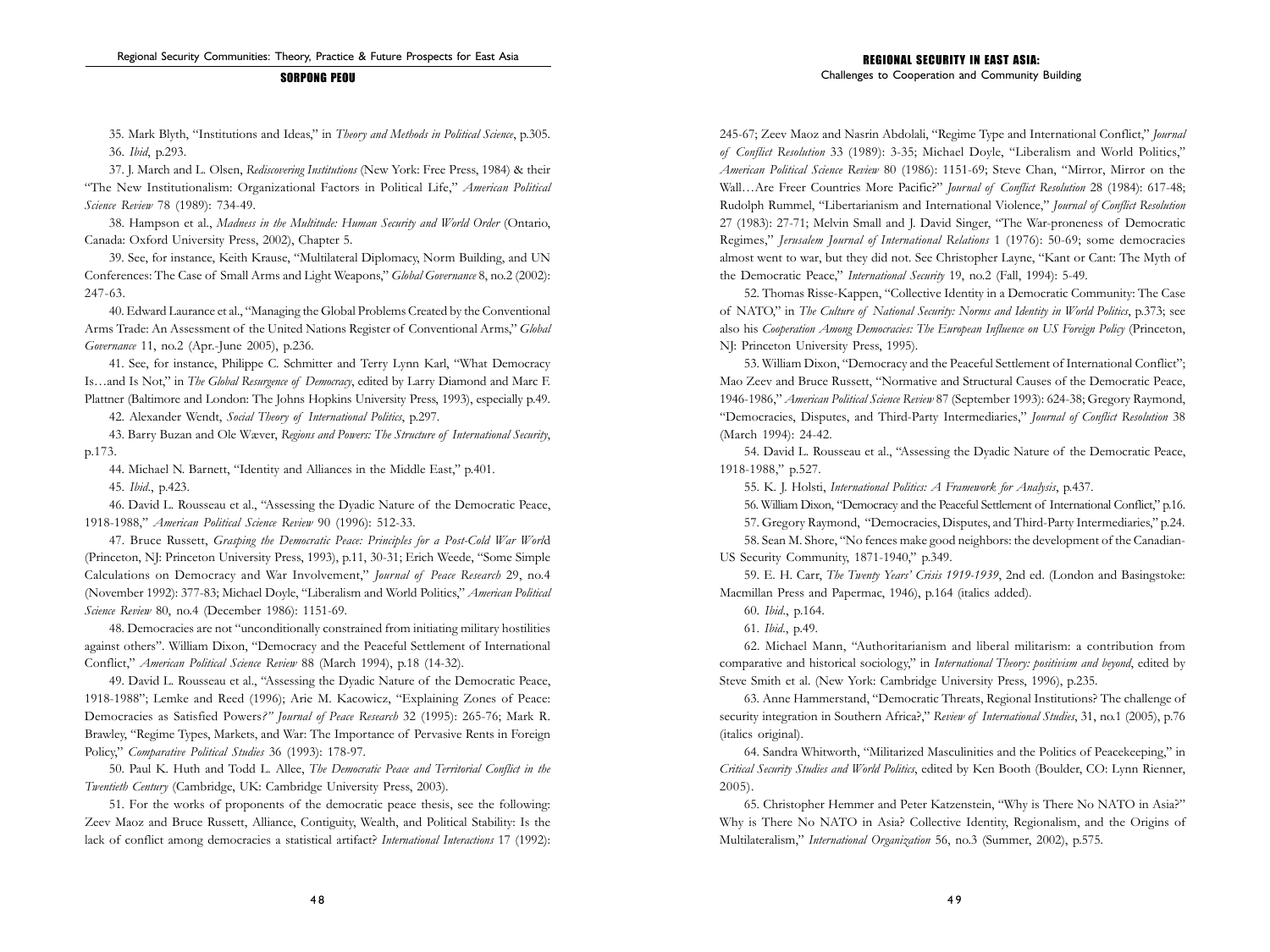67. Anne-Marie Slaughter, "International Law and International Relations Theory: A Dual Agenda*," American Journal of International Law* 87 (1993):205-39 and "International Law in a World of Liberal States," *European Journal of International Law* 6 (1995): 503-538.

68. Kurt T. Gaubatz, "Democratic States and Commitment to International Relations," *International Organization* 50 (1996): 109-39.

69. Bruce Russett, "Why the Democratic Peace?" in *Debating the Democratic Peace*, p.85. 70. *Ibid*., p.92, 113.

71. Thomas Risse-Kappen, "Collective Identity in a Democratic Community: The Case of NATO," p.369.

72. John Ikenberry, *After Victory: Institutions, Strategic Restraints, and the Rebuilding of Order After Major Wars* (Princeton, NJ: Princeton University Press, 2001).

73. Alexander Wendt, *Social Theory of International Politics*, p.365.

74. Emanuel Adler & Michael Barnett, "A Framework for the Study of Security Communities," in *Security Communities*, p.40.

75. *Ibid*., p.52 (Italics added).

76. Martha Finnemore, *National Interests in International Society* (Ithaca, NY: Cornell University Press, 1996), p.30.

77. S. Walt, "International Relations: One World, Many Theories," *Foreign Policy* (Spring 1998), p.43.

78. *Ibid*., p.385.

79. W. C. Wohlforth, "The Stability of a Unipolar World," p.34.

- 80. *Ibid*., p.35.
- 81. *Ibid*., p.18.

82. According to realists, history shows that power transition among great powers appears to be dangerously prone to war. Robert Gilpin, for instance, observes that, "…there do not appear to be any examples of a dominant power willingly conceding dominance over an international system to a rising power in order to avoid war. Nor are there examples of rising powers that have failed to press their advantage and have refrained from attempts to restructure the system to accommodate their security and economic interests". R. Gilpin, *War and Change in World Politics* (Cambridge: Cambridge University Press, 1981), p.209; however, Gilpin makes a subtle but profound remark about the difference between the United States, viewed as "tolerant" and "un-oppressive" and Germany. Great powers that operate on the basis of "shared values and interests" account for peaceful change. Ibid., p.209

83. Randall L. Schweller, "Democratic Structure and Preventive War: Are Democracies More Pacific?" *World Politics* 44 (1992), p.238.

84. *Ibid*., p.251.

85. Barry Buzan, "Is international security possible?", p.36.

86. R. Schweller, "Democratic Structure and Preventive War: Are Democracies More Pacific?" p.269.

Challenges to Cooperation and Community Building

87. See W. C. Wohlforth , "The Stability of a Unipolar World," p.35.

88. Barry Buzan and Ole Wæver, *Regions and Powers: The Structure of International Security*, p.144.

89. *Ibid*., p.173.

90. See, for instance, Amitav Acharya, *Constructing a Security Community in Southeast Asia* (London and New York: Routledge, 2001).

91. Barry Buzan and Gerald Segal, "Rethinking East Asian Security," in Michael T. Klare & Yogesh Chandrani, *World Security: Challenges for a New Century*, 3rd ed. (New York, NY: St. Martin's Press, 1998), p.109.

92. Henry Nau and Richard Leone, *At Home Abroad: Identity and Power in American Foreign Policy*, (Ithaca, NY: Cornell University Press, 2002), p.153.

93. Richard J. Samuels, *Securing Japan* (Ithaca & London: Cornell University Press, 2007), p.20.

94. *Ibid*., p.186.

95. Kenneth B. Pyle, *Japan Rising: The Resurgence of Japanese and Purpose* (New York: PublicAffairs, 2007), p.351.

96. Reports in recent years seem to suggest that Russia has become increasingly autocratic and moved closer to China. Some even suggest the possibility of a Sino-Russian alliance (recently the two powers conducted their first-ever joint military exercise). But no formal alliance between them exists.

97. "As a result, Chinese citizens have been fed a steady diet of patriotic, anti-Japanese media programming designed to glorify the CPP's role in World War II". Thomas J. Christensen, "China, the U.S.-Japan Alliance, and the Security Dilemma in East Asia," *International Security* 23, no.4 (Spring 1999), p.54; Thomas Christensen, "China, the US-Japan Alliance, and the Security Dilemma," in *International Relations Theory and the Asia-Pacific*, p.28.

98. National Institute for Defense Studies, *Eastern Asian Strategic Review, 1998-1999*, p.88.

99. Michael J. Green, *Japan's Reluctant Realism: Foreign Policy Challenges in an Era of Uncertain Power* (New York: Palgrave, 2001), p.78.

100. *The Straits Times*, 10 June 2006, p.10.

101. Thomas Christensen, "China, the US-Japan Alliance, and the Security Dilemma," p.27; on historical legacies, see pp.27-29; he also notes that, "The most common belief in Beijing security circles is that, by reassuring Japan and providing for Japanese security on the cheap, the United States fosters a political climate in which the Japanese public remains opposed to military buildups and the more hawkish elements of the Japanese elites are kept at bay." p.31.

102. Thomas J. Christensen draws our attention to this problem in the following remarks: "According to security dilemma theory, defensive systems and missions, such as TMD, should not provoke arms races and spirals of tension. In contemporary East Asia, however, this logic is less applicable. Many in the region, particularly in Beijing, fear that new defensive roles for Japan could break important norms of self-restraint, leading to more comprehensive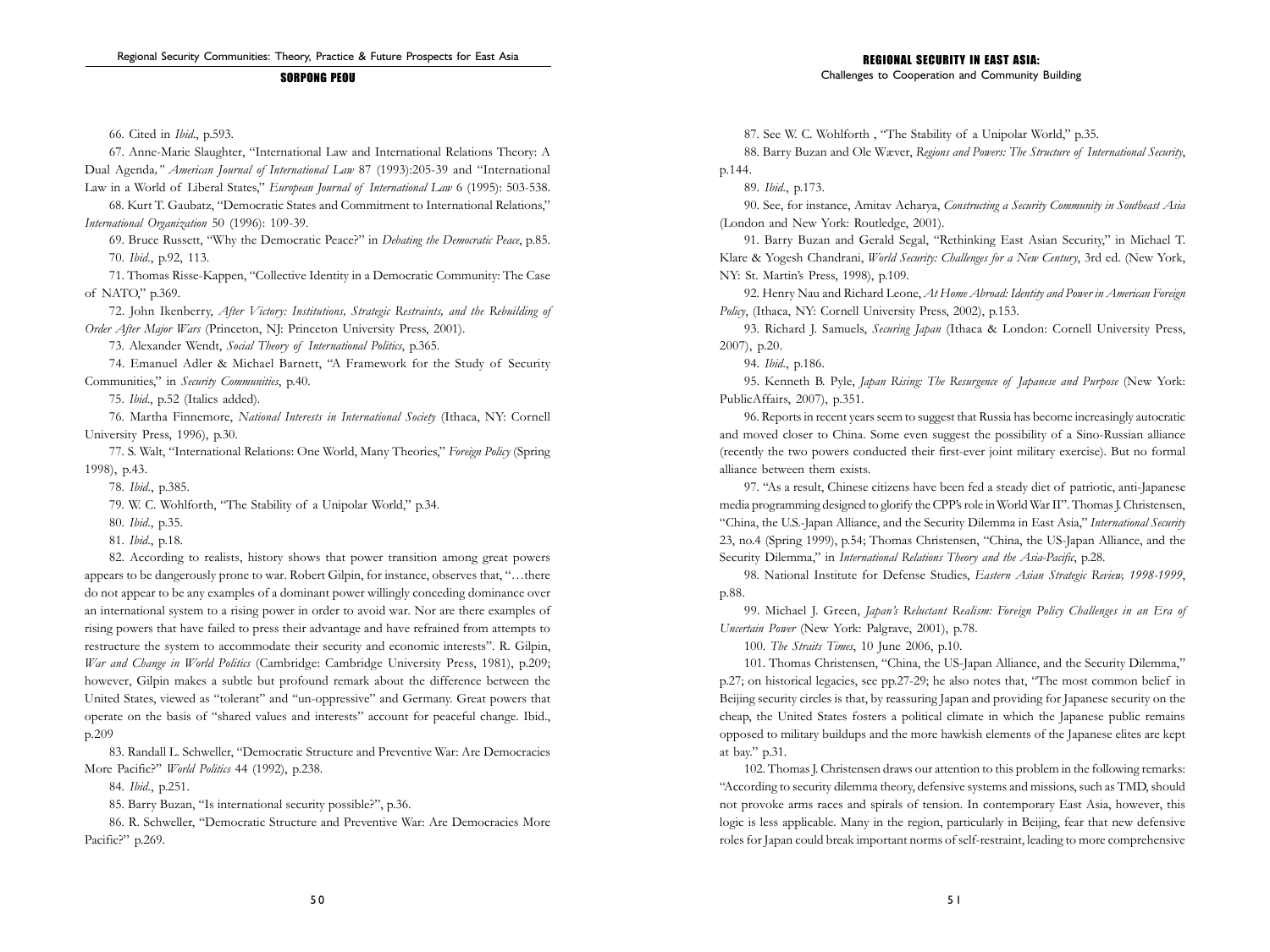Japanese military buildups later. See S. J. Christensen, "China, the US-Japan Alliance, and the Security Dilemma in East Asia," *International Security* 18, no.3 (Winter, 1993/94), p.51. "Most Chinese analysts fear almost any change in the US-Japan alliance," Ibid., p.58.

103. Paul Midford, "Asian Reactions to the New US-Japan Guidelines," (Unpublished manuscript), p.21.

104. Li Ma, "China and Vietnam" Coping with Threat of Peaceful Evolution," pp.44- 45 & 55.

105. Japan attacked the United States at Pearl Harbor in 1941; see Scott D. Sagan, "The Origins of the Pacific War," *Journal of Interdisciplinary History* 18 (Spring 1988).

106. Nicholas D. Kristof, "Dear Leader's boiling cauldron," *International Herald Tribune*, 12 July 2005, p.7.

107. *The Asahi Shimbun*, 12 July 2006, p.21.

108. *Ibid.*, p.21.

109. *Ibid.*, p.21.

110. *Ibid.*, p.21.

111. As one senior ASEAN official put it: "We have democracies, full and partial; we have absolute monarchies; we have communist dictatorships; we have military dictatorships. With that diversity, if you start advocating interference you are going to break up the group," *Asiaweek*, 6 August 1999, p.18; ASEAN also remains divided over Burma's repressive actions against opposition groups. Thailand has taken other liberal initiatives — insistence on incorporating the term 'civil society' into the 'ASEAN Vision 2020,' on creating an ASEAN Human Rights Commission and an ASEAN parliamentary body — none of which has come to fruition.

112. Kavi Chongkittavorn, "ASEAN Security Community: In Need of a Common Policy," *AsiaViews* (July-August, 2007), p.9.

113. Interview with Ali Alatas, *AsiaViews* (July-August 2007), p.15.

114. Mahathir Mohamad, "Let Asians build their own future regionalism," *GlobalAsia1*, no.1 (September 2006), p.14.

115. Cited in Ralph Cossa, "East Asia Community-Building: Time for the United States to Get on Board," *Policy Analysis Brief* (Muscatine, Iowa: The Stanley Foundation, September 2007), p.5.

116. Thomas Berger, "Set for Stability? Prospects for Conflict and Cooperation in East Asia," *Review of International Studies*, 26 (Spring 2000).

117. Reprinted in *The Straits Times*, 26 May 2007, p.S16.

118. One of them is the current Foreign Minister Taro Aso, who, when still Minister of Interior and Communications, proclaimed Japan as "one nation, one civilization, one language, one culture, and one race, the like of which there is no other on this earth" (Cited in Christopher Reed, "The Persistence of Racism: The Ghosts of Japan's Past," *Counterpunch* (14 November 2005); Aso remains a devotee to the Yasukuni and has supported Koizumi's visits to the Shrine. According to Reed, "Aso's open advocacy of the mythical racist superiority theory that propelled Japan's 1931-45 military hostilities". Like Koizumi, he also disregarded other Asians' feelings. In August 2005, he showed his arrogance by stating that, "Whatever

China and South Korea say, we should behave as if nothing happened [at Yakusuni shrine]. The most ideal way of resolving the Yasukuni dispute is that it works out peacefully after they realize that it is useless for them to complain any more," Ibid.; another racialist member of the Koizumi cabinet is its Chief Cabinet Secretary Shinzo Abe, a hawkish on Asian diplomacy who has sought to minimize the 'comfort women' scandal involving an estimated 200,000 Asian women forced into sex slavery for Japanese Imperial Army soldiers during the 14-year Japanese conquest of Asian countries up until the end of WWII. While Japan has never fully accepted responsibility for this form of slavery, its leadership has put on its top agenda the North Korean abduction of at least 13 Japanese citizens in the 1970s and 1980s and even refused to hander over former President Alberto Fujimori of Peru to the new government in Lima, primarily because Tokyo regarded him as a Japanese citizen with a Japanese name, despite the fact that he was born in Peru, educated in Peru and the West, and hardly speaks Japanese.

119. Kenneth B. Pyle, *Japan Rising: The Resurgence of Japanese and Purpose*, p.361.

120. A UN report filed in January 2006 by Special Envoy Doudou Diene condemned Japan for its failure to accommodate the needs of descendents of its former colonial subjects from Asia, most notably Chinese and Koreans, and for its lack of political will to combat racism. David McNeill, "The Diene Report on Discrimination and Racism in Japan," (www.zmag.org/content/print\_article.cfm?itemID=10066&sectionID=1, accessed on 21 July 2006).

121. Korean leaders view Japanese colonialism in racialist terms. At the World Conference against Racism in South Africa in 2001, North Korea's Head of Delegation spoke against Japanese racialism: "Korean people suffered with extreme national discrimination under the Japanese military occupation. The policies of Japanization of the Korean names and Oneness of Japan and Korea, under which all Koreans were forced to change their names in Japanese and to speak and write only in Japanese, were the most evil policy to eradicate one nation which cannot be found anywhere else in the world history of colonialism" See his statement at (www.hartford-hwp.com/archieves/55a/171.html).

122. "Launchings put Japan and South Korea on different paths," *International Herald Tribune*, 12 July 2006, p.3.

123. On 11 July 2006, a spokesperson of President Roh Moo Hyun responded in anger, assailing Tokyo in the following words, "We will strongly react to arrogance and senseless remarks of Japanese political leaders who intend to amplify a crisis on the Korean peninsula with dangerous and provocative rhetoric such as 'pre-emptive strikes…[which] exposed Japan's tendency to invade". "Seoul assails Tokyo on pre-emption," *International Herald Tribune*, 12 July 2006, p.3.

124. G. John Ikenberry and Charles A. Kupchan, "Socialization and Hegemonic Power," pp.304.

125. Dale Copeland, "Economic Interdependence and the Future of U.S.-Chinese Relations," in *International Relations Theory & the Asia-Pacific*, edited by G. John Ikenberry and Michael Mastanduno (New York: Columbia University Press, 2003), p.329.

126. *Ibid*., p.331.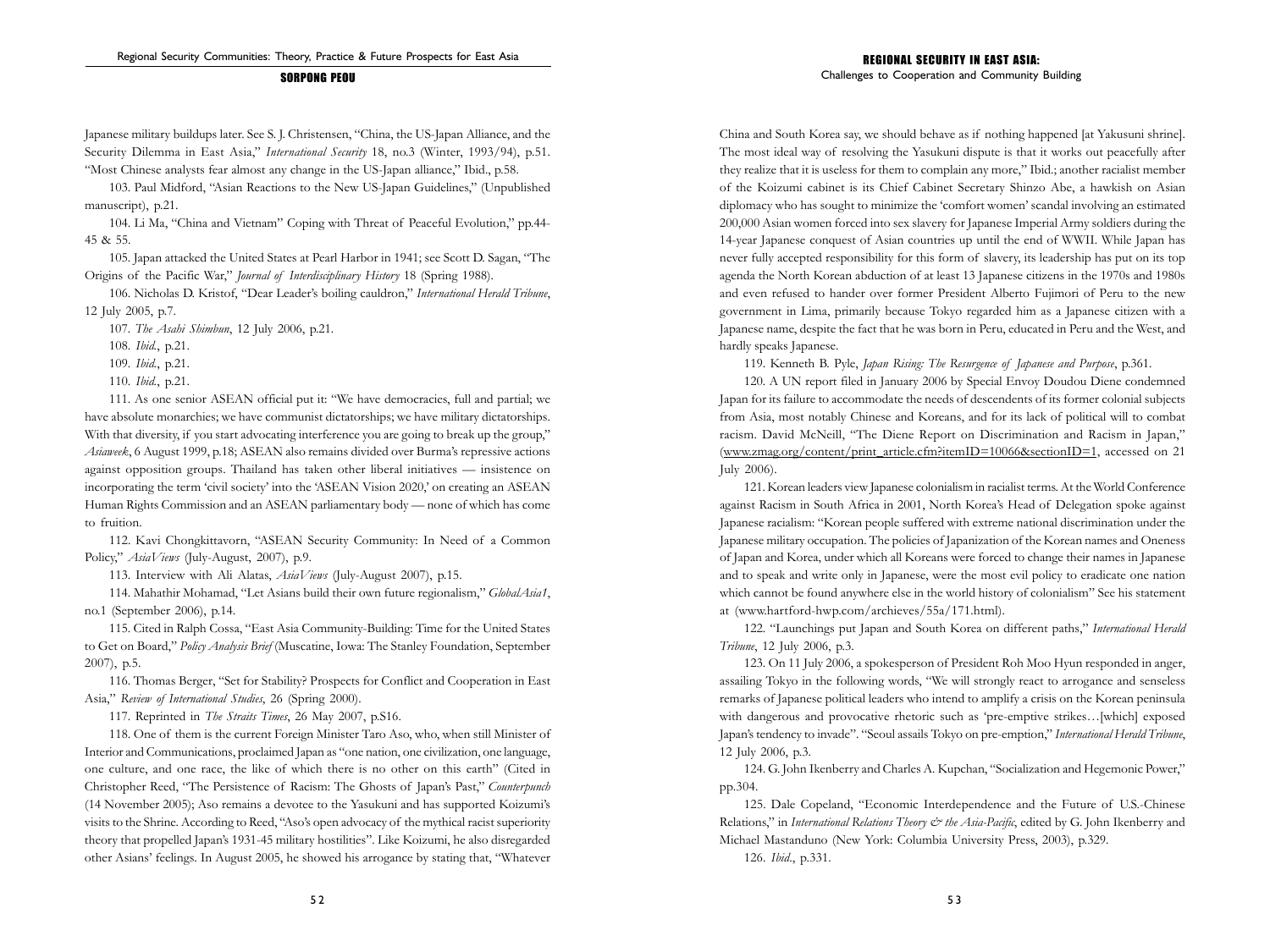#### 127. *Ibid*., p.332.

128. Dale Copeland, "Economic Interdependence and War: A Theory of Trade Expectations," in *Theories of War and Peace*, edited by Michael E. Brown et al. (Cambridge and London: MIT Press, 1998), p.499.

129. Thomas Berger, *Cultures of Antimilitarism: National Security in Germany and Japan* (Baltimore, Maryland: Johns Hopkins University Press, 1998), p.210.

130. Hikari Agakimi, "'We the Japanese People' – A Reflection on Public Opinion," p.3.

131. John Baker and Douglas H. Paal correctly characterize the U.S.-Australia alliance as "America's most intimate partnership in Asia" and observe that, "No other alliance relationship in the Asia-Pacific region even comes close to the nature of the U.S.-Australia alliance"; "shared concerns about democracy and free enterprise," "common bonds," "common values," "shared interests" and "a very special intelligence partnership" are cited as the reasons for this tight alliance relationship; see their "The U.S.-Australia Alliance," in *America's Asian Allies*, p.88, 118; they even add that, "At present the top three U.S. foreign policy offices, those of secretary of state, secretary of defense, and national security advisor, are occupied by individuals with comparatively little exposure to the Asia-Pacific," p.101.

132. Evidently Washington was able to help reduce the tension between Japan and South Korea and to get them to go along with its strategy. Both Tokyo and Seoul subsequently accepted the UN Security Council's Resolution and urged Pyongyang to abide by it. The resolution did not satisfy Tokyo's earlier proposal, which demanded that a UN resolution make reference to Chapter VII of the UN Charter, which would pave the way for Japan to impose economic sanctions on North Korea and possibly to take military action against the latter. Tokyo eventually acquiesced to the U.S. refusal to support its resolution. As one senior Japanese Foreign Ministry official put it, "When Washington says so, we can't help but go along," cited in *The Ashi Shimbun*, 17 July 2006, p.19.

133. When Greece and Turkey, two of NATO's democratic members, plunged into a crisis in 1996 and were nearly on the brink of war, U.S. President Bill Clinton had to remind them that they were democratic members of the multilateral alliance.

134. According to Eric T. L. Love, race is and will remain a vital part of the story of American imperialism. See his *Race over Empire: Racism and U.S. Imperialism, 1865-1900* (University of North Carolina Press, 2004).

135. Christopher Hemmer and Peter J. Katzenstein, "Why is There No NATO in Asia?" p.575.

139. Robert Gilpin, *The Challenge of Global Capitalism* (Princeton, NJ: Princeton University Press, 2000), p.291; U.S. reluctance to defend East Asia and institution building remains evident throughout its history of engagement in the region; the United States did not defend Asia by making "the biggest *non*intervention decision of the entire Cold War – in Asia". In 1949, Washington "decided to accept the communist victory in China" because "the priority was now decidedly Europe first," Philip Zelikow, "American Engagement in Asia," in *America's Asian Allies*, p.23; Washington decided then "*not* to defend Taiwan, South Korea, or Indochina with U.S. forces" and despite positive changes of policy that renewed its commitments to Asia after the Korean invasion in 1950, "the United States never built up political, economic, or military institutions in Asia of a strength and durability comparable to those created in Europe," Ibid., p.24 (italics original).

140. Ralph Cossa, "East Asia Community-Building: Time for the United States to Get on Board," *Policy Analysis Brief* (Muscatine, IA: The Stanley Foundation, September 2002), p.1.

141. Kenneth B. Pyle, *Japan Rising: The Resurgence of Japanese and Purpose*, p.369.

142. Barry Gills, "The Hegemonic Transition in East Asia: A Historical Perspective," in *Gramsci, Historical Materialism and International Relations*, edited by Stephen Gill (Cambridge: Cambridge University Press, 1993).

143. Alastair I. Johonston, *Cultural Realism*: *Strategic Culture and Grand Strategy in Chinese History* (Princeton: Princeton University Press, 1995), p.27; seen in this context, it is empirically useless to question whether hierarchy in East Asia could exist, as shown by David Kang, "Hierarchy, Balancing, and Empirical Puzzles in Asian International Relations," in *International Relations Theory & the Asia-Pacific*, p.169; the question should be: if hierarchy could exist, would it last or would it be replaced by anarchy derived from states' balancing behavior?

144. Suisheng Zhao, *Power Competition in East Asia: From the Old Chinese World Order to Post-Cold War Multipolarity* (New York: St. Martin's Press, 1997), p.19, 23.

145. A study of Ming China's strategic culture (1368-1644), for instance, shows that Chinese elites regarded the Mongols as racially inferior, calling them "dogs and sheep," "not of our race," who "should be "rejected as animals". See Alastair I. Johnston, *Cultural Realism*, p.187, 188, 189, 230, 247, and 250.

146. David Kang argues that they did. He cited David Marr, "'This reality [China's overwhelming size], together with sincere cultural admiration, led Vietnam's rulers to accept the tributary system"; Japan leaders, such as "'The Tokugawa rulers tacitly acknowledged Chinese supremacy and cultural leadership in the Eats Asian world," see David Kang, "Hierarchy, Balancing, and Empirical Puzzles in Asian International Relations," p.174-75; but then he provides evidence suggesting that Japan did seek to balance Chinese power when the latter weakened: "Centuries later, as the Ming dynasty began to weaken, the Japanese general Hideyoshi twice attempted to invade China through Korea (in 1592 and 1598). Did cultural admiration or leadership draw other Asian states to bandwagon with China for good?

147. The Sino-centric tributary system was of a mercantilist nature. Tributary states had resisted Chinese hegemony, long before the Opium War, and subsequently adopted Westphalian international principles and methods and turned them against China. Takeshi Hamashita, "The Intra-regional System in East Asia," in *Network Power: Japan and Asia*, edited by Peter Katzenstein and Takashi Shiraishi (Ithaca: Cornell University Press, 1997), p.117.

148. *Ibid*., p.129.

149. *Ibid*., p.128.

150. See Michael Green, *Japan's Reluctant Realism (*Basingstoke: Palgrave, 2002).

<sup>136.</sup> *Ibid*., p.588.

<sup>137.</sup> *Ibid*., p.597, 598.

<sup>138.</sup> *Ibid*., p.597.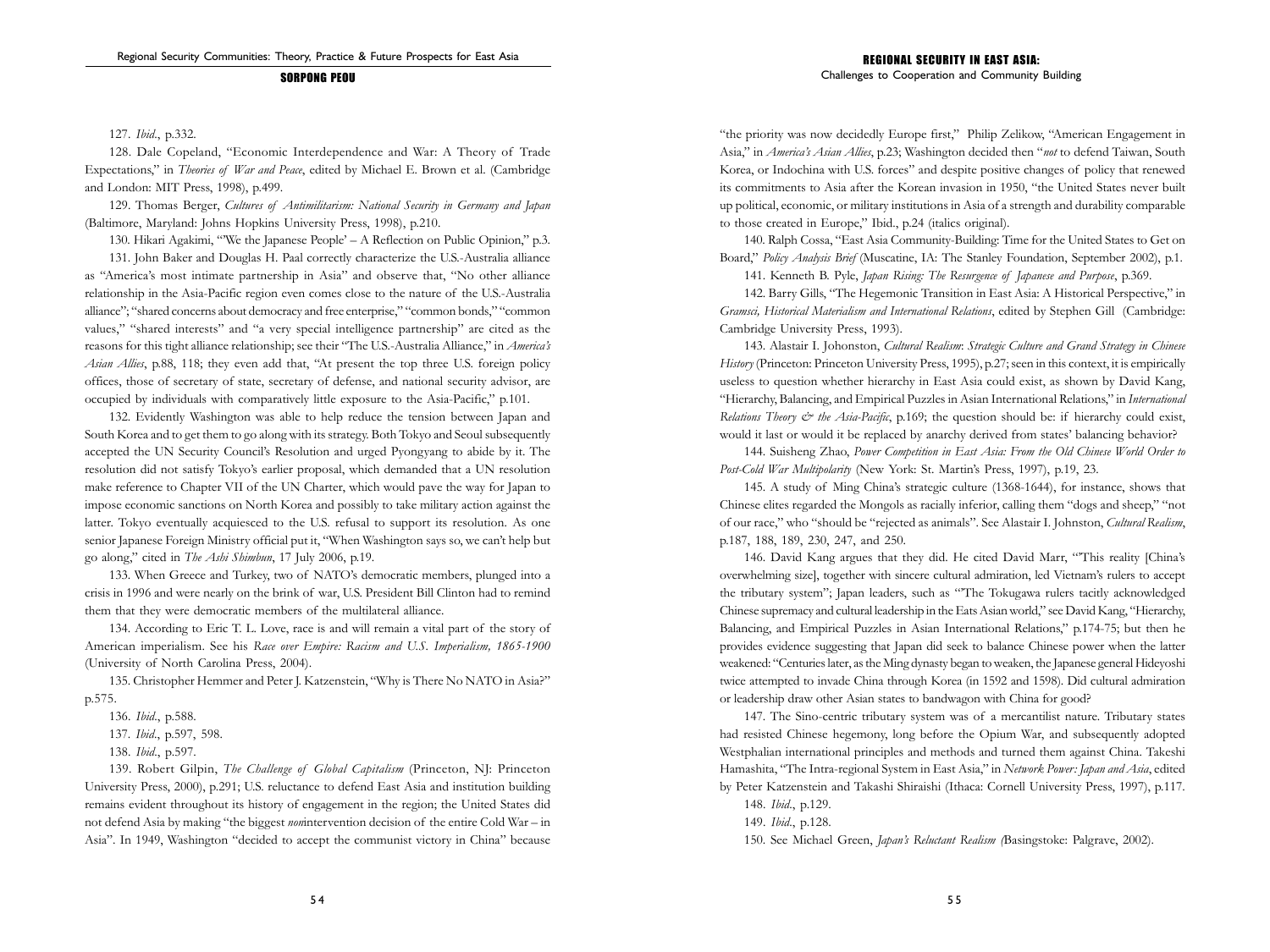151. *International Herald Tribune*, 2-3 September 2000, p.1; more recently, he still viewed China as a growing threat to Taiwanese democracy, *International Herald Tribune*, 21 July 2006, p.3.

152. Rose Gideon, "Neo-classical Realism and Theories of Foreign Policy," *World Politics* 51 (October 1998): 144-72.

153. Alastair Iain Johnston*,* "Socialization in International Institutions: The ASEAN Way in International Relations Theory," in *International Relations Theory and the Asia-Pacific* & *Cultural Realism: Strategic Culture and Grand Strategy in Chinese History*; for a critique of this perspective, see Hongying Wang, "Multilateralism in Chinese Foreign Policy: The Limits of Socialization," *Asian Survey* 15, no.3 (May-June 2000): 475-91.

154. James Johnson, "How Conceptual Problems Migrate: Rational Choice, Interpretation and the Hazards of Pluralism," *Annual Review of Political Science* 5 (2002): 223-48.

# Mutual Understanding and Security Strategies: China, Two Koreas, and Japan

 $\mathcal{E}^{\prime\prime\prime}_{\mathcal{E}}$ 

# SUNG CHULL KIM

*Collective identity and a culture of cooperation may be established through interactions whereby each feels that the other restraints from doing provocative behavior. Repeated interactions with restraints would foster a positive understanding of each other and narrow attitudinal gap. In this regard, the countries in Northeast Asia are not so much prepared. This paper suggests two points that are necessary for the cultivation of <sup>a</sup> collective security identity in the region. First, since the issues in the historical context are volatile at anytime, the countries should make a negative list to prohibit provocative behavior. This does not limit to Japan but applies also to China and the two Koreas. Second, since the Six-Party Talks is the first multilateral attempt in Northeast Asia, the countries being involved in this mechanism should make best efforts to resolve the North Korean nuclear crisis. The North Korean nuclear test has caused a further conservative turn in Japan's mood, interfered with China's attempt to resolve its own security dilemma, and tested the diplomatic capacity of China. The Six-Party Talks is an important litmus test, in kind, to see either success or failure of regional cooperation.*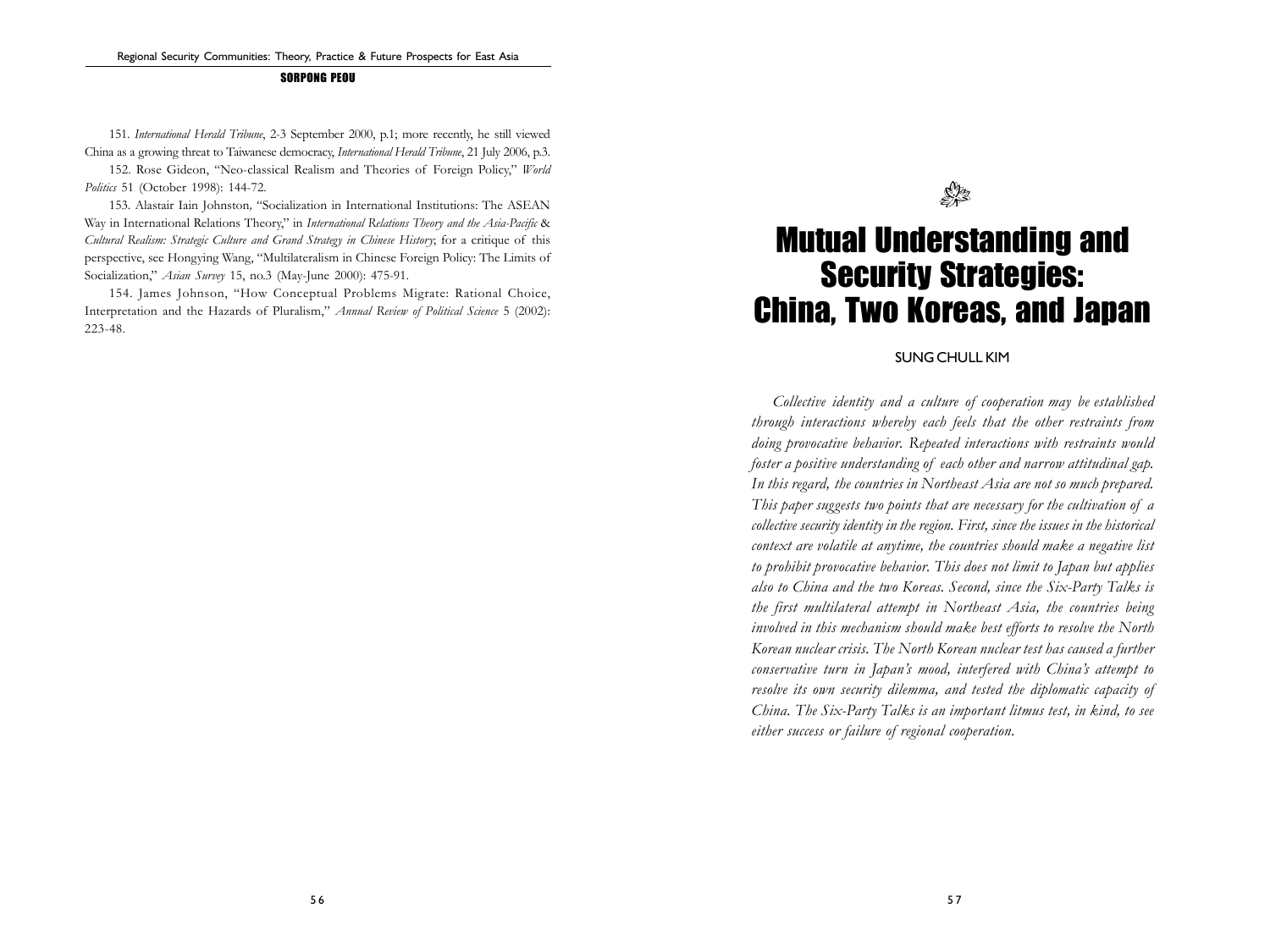## Introduction

FOSTERING REGIONAL cooperation in East Asia involves both facilitation of economic exchanges and cultivation of a culture of mutual recognition and security cooperation. In view of the increase in intra-regional economic exchanges, one may be tempted to say that economic interdependence would quell major conflict in security affairs. But the question of whether or not economic exchanges affect inter-state security relations positively remains unanswered in the field of international relations. Proponents of the school of realism generally believe that an increase in economic interactions contributes to the conflict circumstances in the sense that the overall costs, including non-economic costs, normally exceed benefits; and that this situation encourages military conflicts rather than pacific coexistence, even if not always leading to war.<sup>1</sup> In contrast, scholars in the school of liberalism maintain that economic interdependence, particularly in trade relations, discourages conflict on the ground because the countries concerned fear losing the benefits yielded by their increasing economic interactions.

It is not an easy task to prove which argument is more plausible than the other. It appears that the relationship between economic interaction and peaceful coexistence relies largely on the ways in which the economic partners understand each other and on the degree of the state's role in the economic transactions. In the era of globalization, the role of private organizations has increased and diversified, and capital flows that the state cannot control have expanded tremendously. This is true in Northeast Asia, too.<sup>3</sup>

It seems common sense to say that a cooperative atmosphere in security affairs would foster economic interactions and benefit all parties concerned, even if not equally or evenly. Any political tension between countries, whatever the cause may be, may shrink the behavior space of investors and traders. The anti-Japanese demonstrations in China in the spring of 2005, in reaction to the Japanese government's approval of textbooks that watered down its history of imperialist aggression, discouraged Japanese businesses from expanding their investment in China. For this reason, the Chinese government, which has continuously stressed economic growth and national strength, intervened to stop anti-Japanese demonstrations. (Moreover, the Chinese leaders seemed aware of the danger that the demonstrations might

interactions. Indeed, the existing security tensions in Northeast Asia have interrupted the concerted attempt to build a regional community in East Asia. The countries in Northeast Asia — China, the two Koreas, and Japan are simply benefiting from the bandwagon effect of ASEAN-centered regional initiatives toward building a regional community.

The purpose of this paper is to give an overview of the attitudes of China, the two Koreas, and Japan towards each other and to examine the way in which clashing security strategies interfere with regional cooperation. For this purpose, this paper introduces a matrix that illustrates the distinct context of each country's security strategy.

## Mutual Understanding between Northeast Asian Countries

Perceiving others as well as self, as Alexander Wendt has noted, is not pre-theoretically given but relational, which means that mutual understanding may progress during interactions.<sup>7</sup> On the basis of this logic, if interactions yield more trustworthy consequences or if each country's leader yields consistently trustworthy actions, then mutual understanding would gradually improve. Indeed, what Wendt implies is that despite the existence of negative perceptions, exercising restraint from doing the things that cause greater concern for neighbors would promote positive mutual understanding and eventually lead to durable cooperation.

Wendt's theorem is being tested in Northeast Asia, where memories of war, invasion, and colonialism remain potent, even after more than a half century. Countries in this region—China, the two Koreas, and Japan—still maintain asymmetrical understandings, skewing particularly against Japan. There exists a relatively deep attitude gap between the countries. As seen in Table 1, the Pew world-wide survey study shows differences in attitude between three clusters: (1) countries with experiences of military conflicts, (2) China, South Korea, and Japan (and the U.S. and Russia), and (3) Western European countries. The peoples of Northeast Asia are more preoccupied by cultural superiority, foreign threats, and territorial disputes than is the case with Europe, even if less than those countries with more recent conflict experiences. Considering that such attitude gap originates from the public

evolve into an anti-government movement.) Therefore, it is fair to say that tensions in non-economic affairs would discourage or delay further economic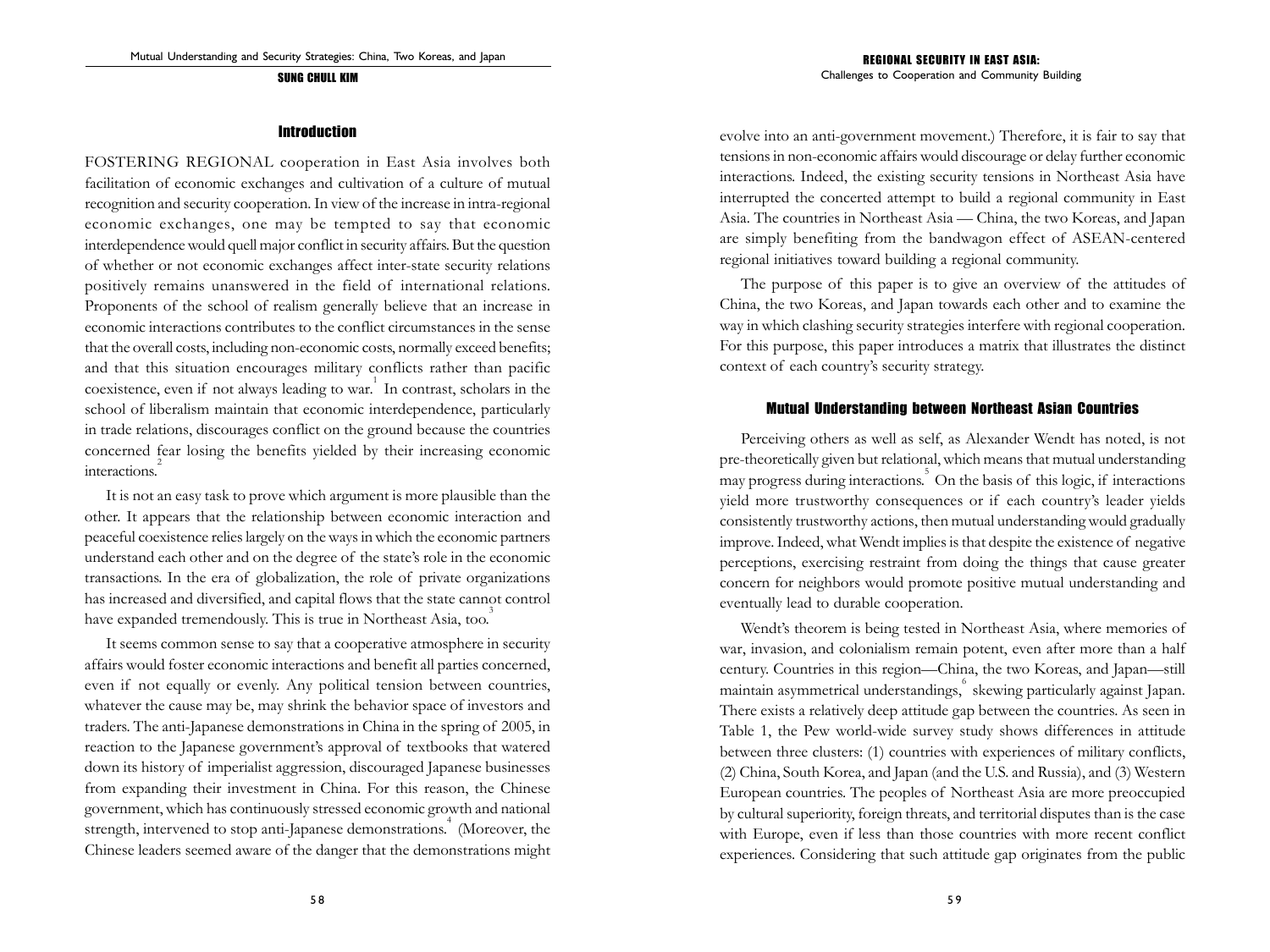TABLE 1. Comparison of Mutual Attitudes 2003

|                | Our culture is<br>superior | We must protect<br>against foreign | Parts of other<br>countries belong<br>influence to us |
|----------------|----------------------------|------------------------------------|-------------------------------------------------------|
| India          | 74                         | 61                                 | 60                                                    |
| Turkey         | 57                         | 69                                 | 40                                                    |
| Bangladesh     | 63                         | 62                                 | 54                                                    |
| Pakistan       | 50                         | 52                                 | 51                                                    |
| China          | 21                         | 27                                 | N/A                                                   |
| Japan          | 29                         | 20                                 | 23                                                    |
| South Korea    | 33                         | 30                                 | 22                                                    |
| U.S.           | 23                         | 30                                 | 9                                                     |
| <b>Russia</b>  | 23                         | 35                                 | 26                                                    |
| <b>Britain</b> | 9                          | 20                                 | 10                                                    |
| France         | 10                         | 24                                 | 5                                                     |
| Italy          | 4                          | 28                                 | 3                                                     |
| Germany        | 8                          | 17                                 | 9                                                     |

 $^\ast$  The scale in the box indicates the percentage of respondents who completely agree with corresponding questionnaires of the survey.

SOURCE: *The Pew Global Attitudes Project, 2003*, p. 95-109.

perceptions of neighbors, the European experience—a sequential shift from the military conflict during World War II to the economic prosperity of the EEC period, and finally to the integration of Europe in supra-nationalist fashion  $-$  is not likely to be replicated in other regions.<sup> $\dot{ }$ </sup> This situation suggests that countries in conflict should pursue extraordinary efforts to alleviate such negative attitudes, and to facilitate interactions towards eliminating conflicts in their security strategies, as shall be discussed in the following sections. Without such efforts, it will not be easy to envision a collective identity in Northeast Asia and an East Asian community.

## Security Contexts in Northeast Asian Countries

Are the countries in Northeast Asia ready to contribute to the building of a collective security community in Northeast Asia in particular and East Asia in general? Can Wendt's theorem — that interactions with restraints

produce trustworthy actions and eventually change mutual understanding in favor of cooperative culture — be applied to Northeast Asia? In responding to these questions, this section will examine how each country's strategy is contextualized and what are the zones or areas where they clash. I look at two dimensions: power distribution within a state (and its relevant form of regime) and the context of security issues. Power distribution is a continuum that ranges from monolithic, authoritarian, to polyarchic (or democratic) regimes, whereas the context of security issues varies from historical, to strategic, and to imminent or pending.

# (1) Power Distribution within a state

Controversy has surrounded the issue of whether or not the power of state over society matters in international relations. By taking the example of U.S. transition from protectionism to trade liberalism after World War II, Peter Gourevitch argues that in the analysis of domestic-international linkages, coalitions or alliances are more important than power distribution in a country. 8 He underscores the point that, regardless of social forces in the United States, most American interests were shifting toward free trade and that, in this respect, the identification of power structures is meaningless.

Nevertheless, it should be noted that power distribution or regime form is conducive to value differences whereby policy interests in a certain country are mobilized, articulated, and rationalized. Unity and conformity are significant values in monolithic regimes, whereas diversity and variety are significant values in polyarchic regimes. The authoritarian regime is located between the two, leaning more toward unity and conformity than toward other values. Distinctiveness between the three different forms of power distribution may result in divergent paths of political processes for foreign policy making and international relations. Furthermore, the power distribution or regime form is relevant to perceptional contexts, as will be discussed.

It is notable that the authoritarian regime excludes social groups from the political arena but mobilizes their support by compensating them with relative professional autonomy or by integrating them into associational organizations designed and controlled by the state, just as shown in the notion of exclusionary state-corporatism. 10 For instance, in China, the People's Liberation Army is an organization that enjoys the privilege of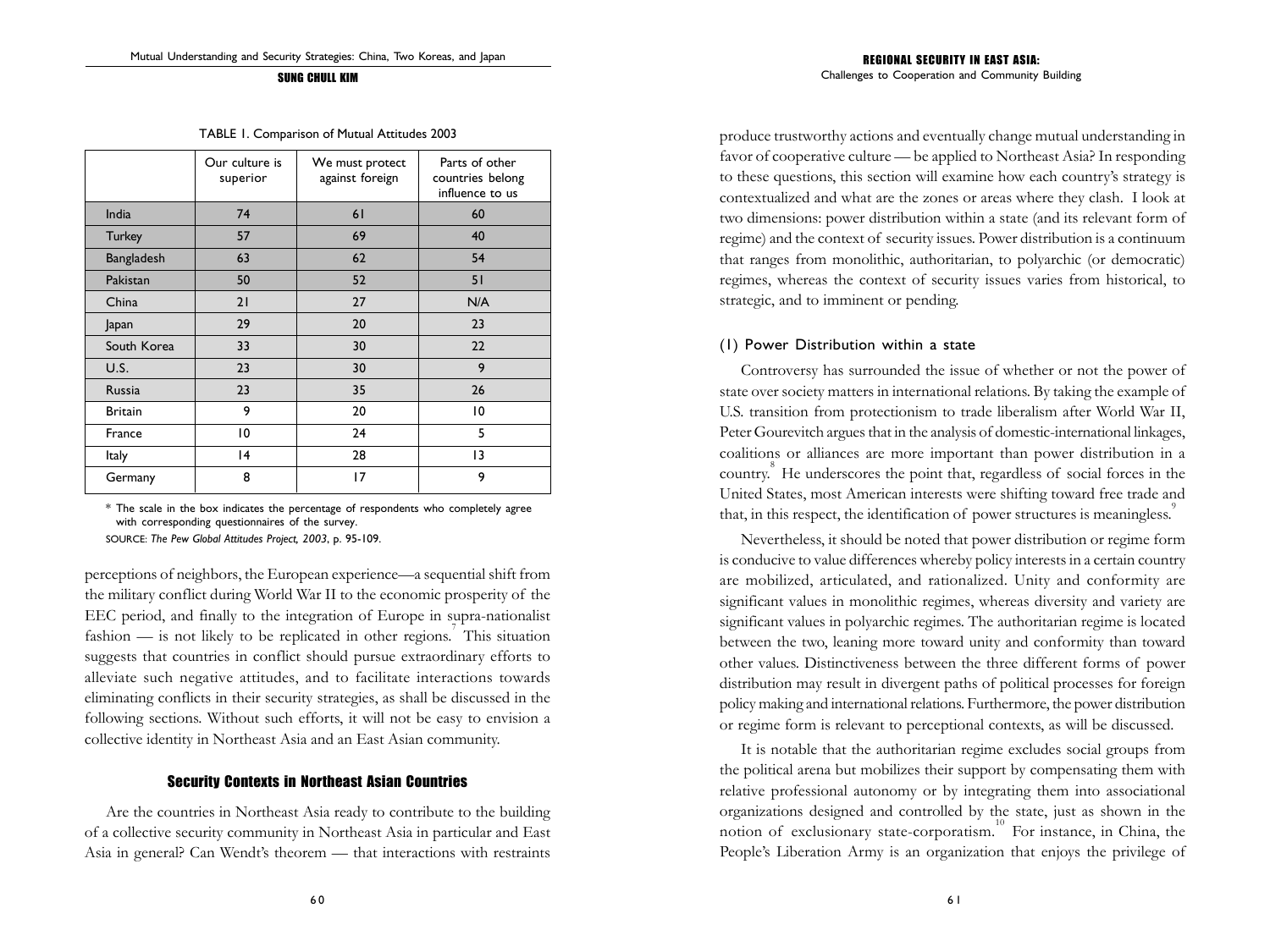relative autonomy in setting its own professional priorities even if it exercises little policy influence.<sup>11</sup> Similarly, sub-elite groups may be represented by "public intellectuals" who exist across a broad range of fields, from economics, to politics, and to culture.<sup>12</sup> The intellectuals work closely with the government, by being affiliated with government think tanks and organizations, whereas they receive some types of privilege in their public activities.

The theorem of democratic peace is not really relevant, or useful, to my concern over Northeast Asia. The theorem does not tell us anything more than that a proneness to war-avoidance is perhaps discernable among democracies. The theorem has no grounds on which to explain the relationship between democracies and either non-democracies or transition regimes.<sup>13</sup> There are ample examples wherein a democratic country goes to war against a non-democratic country.<sup>14</sup> The Iraq War in 2003, led by the United States and the United Kingdom, exemplifies that a democracy is sometimes prone to wage a war against a non-democratic regime. The utility of the democratic peace theorem, furthermore, disappears when we turn our attention to contentions in Northeast Asia.

It is correct to say that power distribution does not by itself determine a country's propensity for either regional cooperation or confrontation. In contrast to the argument that non-democratic regimes are prone to conflict, a binding agreement for regional cooperation can be reached among countries of different regimes as well. Countries among Southeast Asia exemplify this case. They have diverse political, cultural, and religious backgrounds. The countries, however, have retained policy preferences favoring security cooperation and engagement with the global economy, regardless of the differences in their regimes. Furthermore, these countries have established a "culture of consensus and openness" that has allowed Indochinese countries to enter the ASEAN and facilitated Western and Northeast Asian countries to join the ASEAN Regional Forum (ARF).<sup>15</sup>

On the other hand, polyarchic regimes value diversity. There are not only competitions between ruling parties and opposition parties but also differences in policy preferences, even within ruling parties. In the presidential system in particular, the president sometimes fails to obtain majority support from the legislature to ratify foreign policies. If the division parallels power struggles reflecting severe cleavages between social forces, the political processes make it difficult to reach an agreement, whether the foreign policy is for regional cooperation or not. 16 Japan — and South Korea to a certain extent — belongs to this form of regime in which any shift in foreign policy is checked by different political and social forces. Of course, this does not mean that the polyarchic regimes are free from instigating nationalist emotions over historical issues.

## (2) Contexts of Security Issues

The context of security issues ranges from the historical to the strategic and to the pending (or the imminent). This differentiation is simply ideal, so that an issue may be located between two different contexts or that an issue can move from one context to another. Nevertheless, an analysis of these contexts helps understand issues of each country in Northeast Asia both systematically and comparatively. First, the *historical context* is usually related to a deeply-rooted national emotion and sentiment against others. The issues that are interpreted in this context reflect lingering problems that originated from war, foreign occupation, colonialism, or other unequal relations between countries. They also involve territories, textbooks, war crimes, and so on. The reason why a territorial dispute, for example, must be seen in a historical context hinges on the dispute's relevance to national integration and belongingness. Not only natural resources and indigenous presence but national pride or humiliation fuel the dispute, intensifying nationalism as well as lengthy quarrels over the legality of a current territorial occupation.

In Northeast Asia, Japan has become a target at which China and the two Koreas aim. A powerful example concerns former Prime Minister Koizumi Junichiro, who for six consecutive years during his entire tenure beginning in 2001 and ending in 2006 visited Yasukuni Shrine, where the mortuary tablets of fourteen Class-A war criminals including wartime Prime Minister Tojo Hideki are kept. In response to Koizumi's actions, a deep anger and disappointment were registered in South Korea and China.<sup>17</sup> Also, conservative Japanese politicians rationalized Japan's past occupation of South Korea, therefore South Korea became even more skeptical about the sincerity of Japan's professed re-evaluation of its colonial past. When Ishihara Shintaro, the Governor of Tokyo Prefecture, issued a statement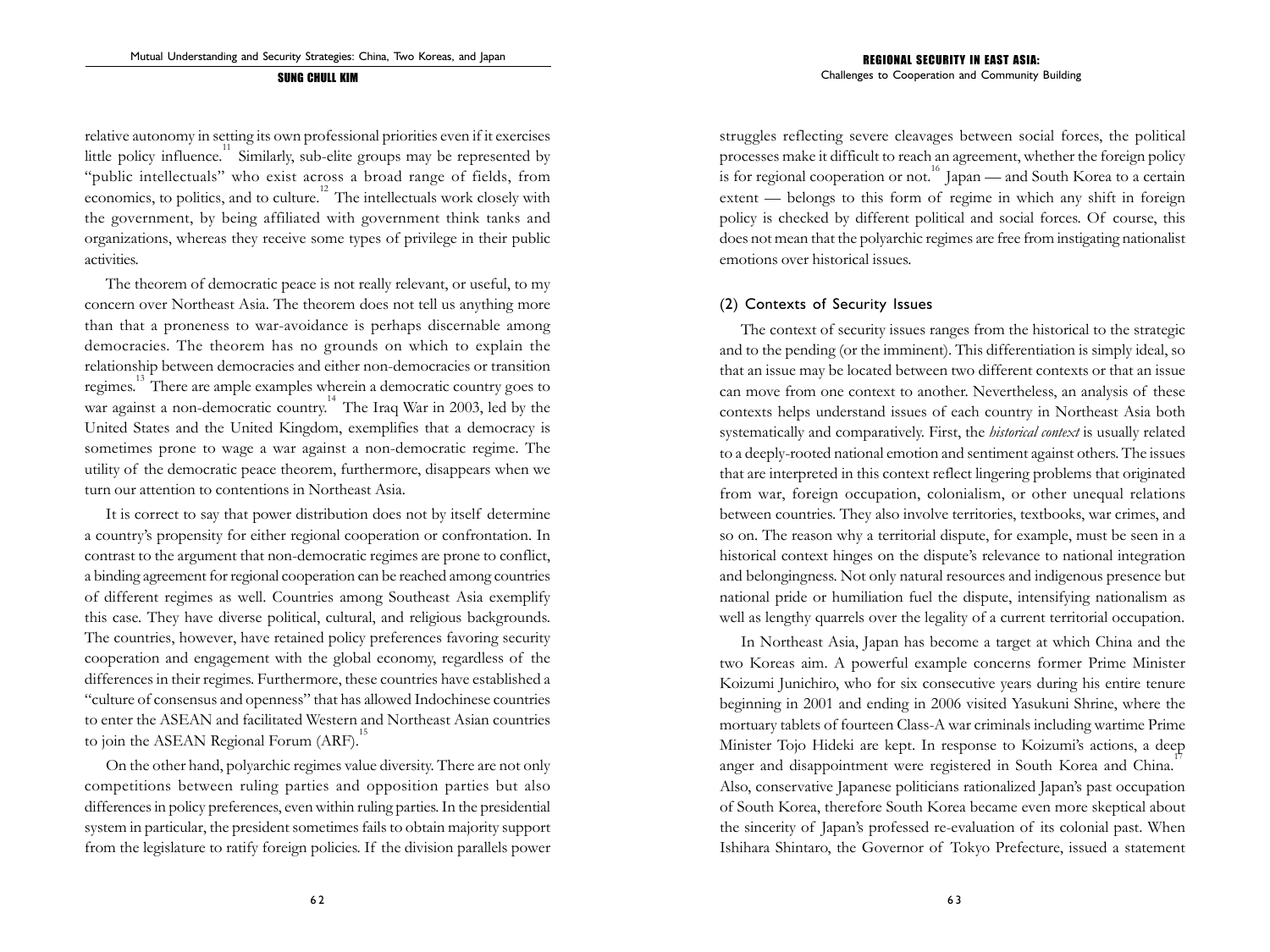that the annexation of Korea in 1910 was a choice made by the general will of the Korean people, the Korean public became infuriated at the distortion of history.<sup>18</sup> In this context, China and South Korea interpret Japanese politicians' statements and behavior as reflecting a shift in Japan's conception of the region, attributed to Japan's desire to revive military ambitions. The territorial dispute over the Senkaku Islands (as they are known to the Japanese) or the Diaoyu Islands (as known to the Chinese) is another example in which historical legacy affects the interpretation of a security issue.<sup>19</sup> It is noteworthy that the intense focus on history as a guide to current policy development significantly distinguishes the Northeast Asian region from Southeast Asia.

Second, *strategic context* is directly related to national interest, particularly maintenance of sovereignty. Strategic context includes the development of material capabilities, bilateral or multilateral security alliances, and other forms of diplomacy to ensure security. For the political leaders in charge of security policy, issues that are read in the strategic context are more significant than those in the two other contexts. Issues in the strategic context generally involve how to ensure a country's own security, but such attempts may also worry neighboring countries, thus resulting in a security dilemma. All the countries in Northeast Asia indeed face such dilemma, and their approaches in coping with the dilemma are different from country to country. The absence of <sup>a</sup> multilateral security mechanism to alleviate each country's security dilemma renders the region as a whole vulnerable to conflict and contention. North Korea's path to becoming a nuclear state, Japan's apparent move to "normal state", and China's military modernization, are all evidence of this.

What makes the security situation in Northeast Asia more complicated is the United States' strategic engagement in regional politics and its ensuing influence in the region. The United States has maintained security alliances with Japan and South Korea and provided the two allies with the nuclear umbrella for more than a half century. In response, rising China expresses its own concern about the likely expansion of Japan's security role, particularly in relation to the Taiwan Strait, even while keeping to the One China principle.

The overall strategic situation, complicated by unresolved security dilemmas in each country, has acutely been reflected in domestic politics. For example, the Japanese Diet's passage of the Emergency Laws in June

2003 was interpreted by China and South Korea in a strategic context as Tokyo moving towards legalizing direct involvement in regional security affairs outside of Japan, and that the legalization paved the way for the United States' further engagement in the region by way of Japan.<sup>20</sup> Along with the U.S.-Japan cooperation on the Missile Defense (MD) program since 1999, the Emergency Laws stoked Chinese and South Korean worries. In South Korea, both of these occasions stimulated the formation of civil activist organizations that have politicized both the issue of MD development in Northeast Asia and the American unilateralist approach to North Korea's nuclear crisis.<sup>21</sup> In China, the passage of Emergency Laws, following NATO's bombing of the Chinese Embassy in Belgrade in 1999, became a source of growing worry about the U.S.-Japan alliance and added fuel to nationalist activism.<sup>22</sup> It is noteworthy that in China, the top leaders sometimes incite nationalism for domestic political purposes and then in contradiction, often quell it for diplomatic purposes. The latter is true particularly because nationalism in China is a "double-edged sword" in the sense that if the general public is not allowed to vent their feelings against the United States, then they would redirect their criticism against their own government.<sup>23</sup>

Third, the *imminent context*, or the *pending context*, is relevant to the previous two contexts in that under certain circumstances, a historical or strategic context expands into a pending context. The pending context differs from the other two contexts chiefly with regard to the pending context's distinctive calls for a swift and urgent solution to a given security issue. This does not mean that a security issue interpreted in the pending context necessarily brings about a crisis that seriously threatens the security of the entire region. Without a solution to the issue, however, domestic politics often impedes the progress of dialogue and negotiations that concern related issues, in particular, and regional cooperation, in general. This is the typical sequence of events that, owing to easy entrapment in domestic politics, characterizes the disruption or the retardation of regional cooperation.

If any domestic political force views an issue from the imminent context, the government may not have room to treat the issue in a flexible or considerate manner. For example, in the midst of the Six-Party Talks for a solution to North Korea's nuclear crisis, the abduction of Japanese people by North Korea in the 1970s and the 1980s became a sensitive issue in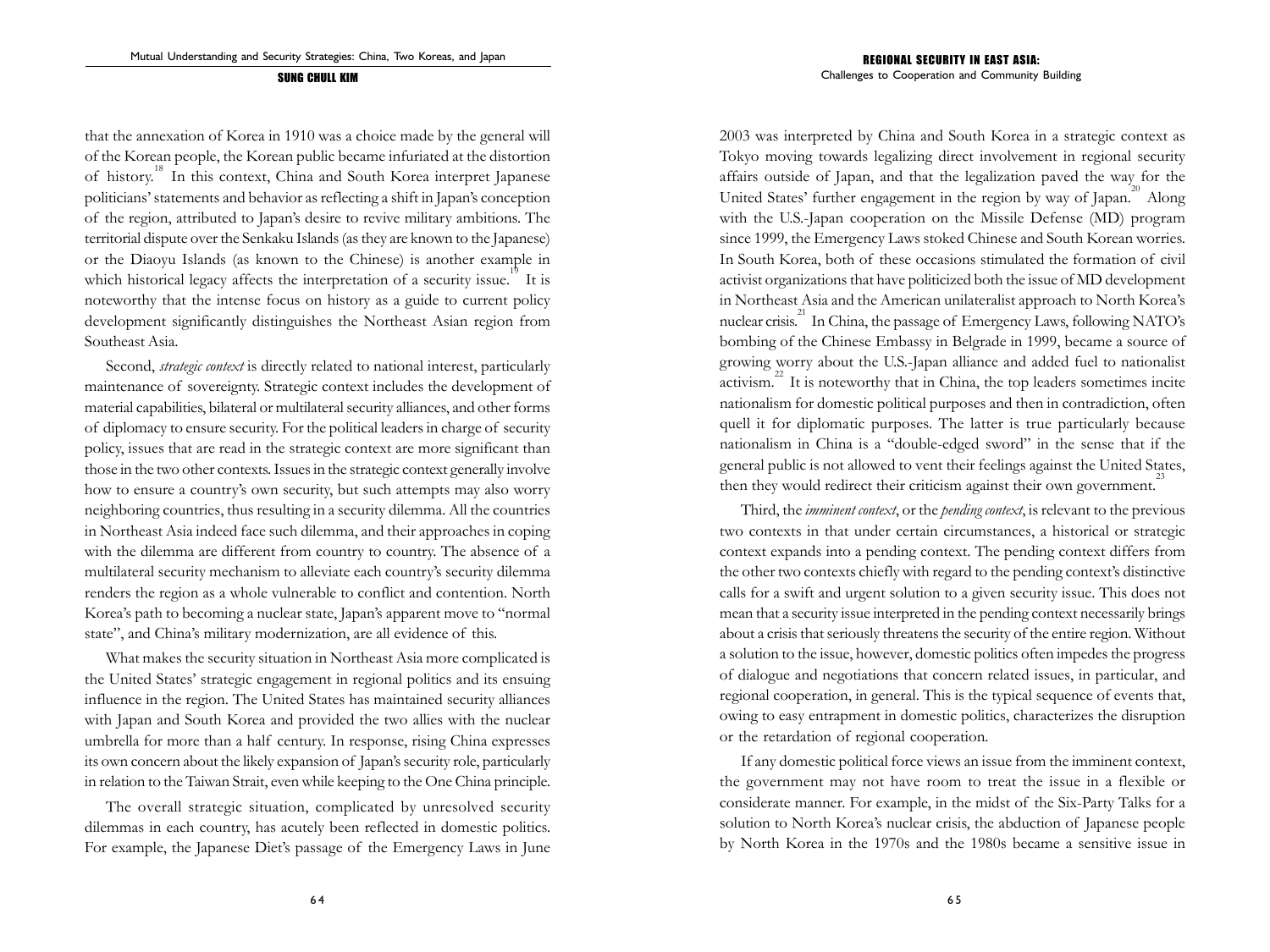Japan's domestic politics. The groups supporting the families of abductees 24 demanded that the Japanese government impose economic sanctions on North Korea, a demand that reveals just how skeptical Japan has been of the discussions underway with the Kim Jong Il regime.<sup>25</sup> Indeed, this demand constrained the behavior space of the Japanese negotiator at the Six-Party Talks. The negotiator, keenly aware of the sensitivity of the issue, had to present the abduction issue to the dialogue table at the first round of talks for the dismantlement of North Korea's nuclear weapons development program. 26

Here is a point in regard to the *relationship* between the power distribution and the context. The strategic context is the most salient context regardless of regime form. There is, however, a preferential correlation between the power distribution and the context. For instance, historical context and strategic context are closely intertwined with each other in a monolithic regime like North Korea, whereas imminent context operates more sensitively in democracies, such as Japan and South Korea, than in other regime forms.

A notable point afflicting, and sometimes protecting, democracies may be that an issue in the imminent context comes to be intertwined with other contexts, particularly with a strategic context. Openness, an imperative trait of democracy, is conducive to public debates. When a domestic force strongly advocates an immediate solution to an issue as a precondition for cooperation, the regional, and, more intricate, cooperation is interrupted or delayed.<sup>27</sup>

## Contentious Zones in Security Contexts

As shown in Table 2, a composite of each country's security context, and related issues, reveals the region's present complex security situation, in which contentious zones emerge. The zones have potentials of evolving into conflict for the following reasons: the contentious zones appear not only in the historical context but also stretch to the strategic and imminent contexts. Let us take the example of the North Korean nuclear crisis, which is the most frequently quoted imminent issue but is intertwined with incompatible strategic contexts of the countries in the region.

The origin of the North Korean nuclear problem may be traced back to the Korean War and the American nuclear threats during the Cold War period.<sup>28</sup> The current nuclear crisis, inflamed by Pyongyang's 2006 nuclear

test, demonstrates that the Cold War has not ended in this region. In dealing with the North Korean crisis, each country takes different approaches, because of differences in each country's strategic consideration. South Korea wants to maintain the momentum of engagement with the North in the belief that the engagement policy is the only means to eventually lead a soft-landing of the North Korean system, if unable to induce it to reform and opening.

| TABLE 2. Configuration of Northeast Asian Security |  |  |  |
|----------------------------------------------------|--|--|--|
|----------------------------------------------------|--|--|--|

|                | Historical context                                                                                               | Strategic context                                                                                                                                                                                                                                           | Imminent context                                                                                     |
|----------------|------------------------------------------------------------------------------------------------------------------|-------------------------------------------------------------------------------------------------------------------------------------------------------------------------------------------------------------------------------------------------------------|------------------------------------------------------------------------------------------------------|
| China          | • Senkaku/ Diaoyu<br>• Japanese imperial<br>past                                                                 | • "Peaceful rise" and<br>multilateral diplomacy<br>• One China principle<br>• Securing natural<br>resources<br>• ASEAN Plus Three                                                                                                                           | • Mediating between<br>the U.S. and North<br>• Energy exploration<br>in East China Sea               |
| North<br>Korea | • Anti-American<br>sentiment/ approach<br>to the U.S.                                                            | • Nuclear state status<br>• Normalization with<br>the United States                                                                                                                                                                                         | • Sanctions by UN,<br>the U.S., and Japan<br>• Nuclear program                                       |
| South<br>Korea | • Dokto/ Takeshima<br>• Japanese imperial<br>past<br>• Chinese<br>interpretation of<br>Korean ancient<br>history | • Engagement with<br>North Korea<br>· Peaceful coexistence<br>and reunification                                                                                                                                                                             | • Nuclear North<br>Korea<br>• Six-Party Talks                                                        |
| Japan          | • Textbook revision<br>on imperial period<br>part<br>• Northern Islands,<br>Senkaku/ Diaoyu,<br>Dokto/ Takeshima | · U.S.-Japan alliance<br>(realignment of U.S.<br>bases, MD cooperation)<br>• Expansion of security<br>domain (collective<br>security provision thru<br>constitution revision)<br>• East Asian Summit<br>(including Australia,<br>New Zealand, and<br>India) | • Sanctions against<br>North Korea<br>• Abduction issue<br>• Energy exploration<br>in East China Sea |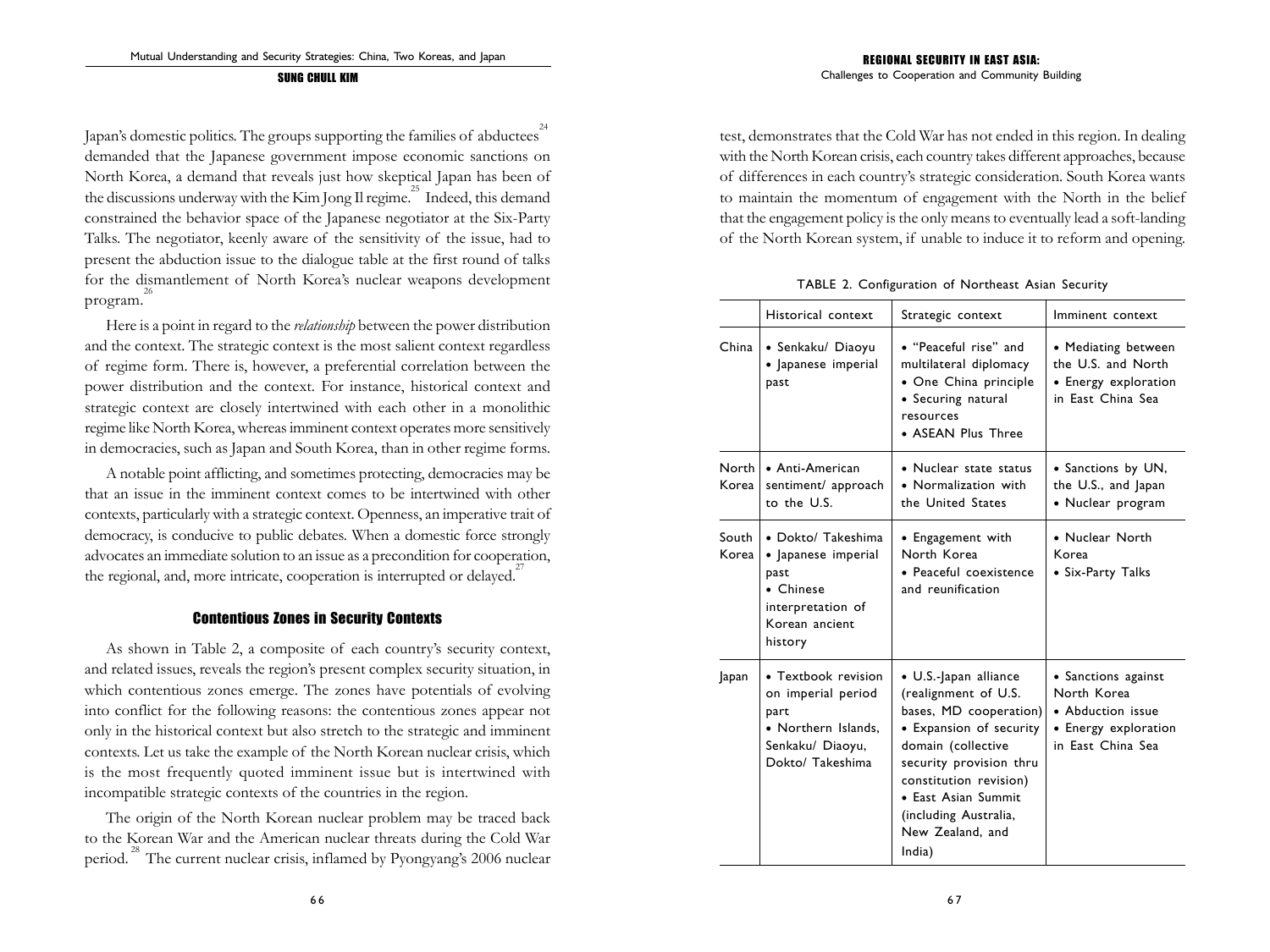China makes attempts to mediate between the United States and North Korea at the Six-Party Talks, taking a moderate posture toward the North. One of the underlying motives of China's attempts might be the country's worry about North Korea's possible implosion and the ensuing massive influx of refugees. As mentioned before, however, the strategic context is more important than the short term concern. Overall Chinese policy toward North Korea is in line with the strategic context of its peaceful rise, whereby Beijing intends to resolve its security dilemma. China is concerned about further strengthening the U.S.-Japan alliance and the expansion of Japan's domain in security affairs; that is, China is more concerned about the ensuing fallouts of North Korea's nuclear path rather than the nuclear weapons' threat per se.

For Japan, how to cope with the North Korean nuclear crisis is related to domestic politics as well as the strategic context at the national level. Japanese public sentiment about North Korea and its leader Kim Jong Il had already deteriorated because of the abduction issue.<sup>29</sup> The public sentiment further worsened since North Korea's missile launches in July  $2006$  and the nuclear test three months later.<sup>30</sup> Given this, Prime Minister Abe Shinzo, who was already hawkish toward Pyongyang, has heightened the level of sanctions, on the occasion of the UN Security Council's adoption of the Resolution 1718 in relation to the North Korean nuclear test.<sup>31</sup> What attracts our special attention is that some leading Japanese politicians argue that Japan needs to discuss whether or not Japan should become a nuclear state. Abe stated that Japan would maintain the three no-nuclear policies in order to quell international concerns and worries. But it seems that the advocates for the discussion of a nuclear option intend, rather than to establish Japan as a nuclear state per se, to open widely a public space that favors a constitution revision to guarantee Japan's collective self-defense and to strengthen the U.S.-Japan alliance. In this regard, the North Korean nuclear crisis triggers conservative spiraling both in domestic politics and in the national strategic context.

Contentious zones in Northeast Asian security are not simple policy differences between the countries but have evolved over the past six decades and became more solidly structured in the past decade. It was not until the mid-1990s that the security contentions in Northeast Asia escalated. The

North Korean nuclear crisis erupted in 1993-1994, the Taiwan Strait confrontation occurred in 1995-1996, and the U.S.-Japan security alliance was strengthened between 1996 and 1997. In particular, the contention at the regional level, even if it has not involved armed conflict, is developing around a potential rivalry between the Chinese strategic goals and the U.S.- Japan alliance and Japan's strategic goals. The U.S.-Japan security alliance has solidified owing to the East Asia Strategic Report (the so-called Nye Report) in 1995 and the establishment of the New Guidelines for U.S.-Japan Defense Cooperation in 1997, which presupposed Japan's security role in the Asia-Pacific region and a practical integration of Japanese Self Defense Forces into U.S. military actions at the operational level. For China, this development was a new challenge in the post-Cold War era. The contention between the U.S.-Japan alliance and China has continued to produce tensions in the region in the new millennium. At the Consultative Committee meeting held in Washington DC in February 2005 (called the "2+2 meeting" because of the joint conference between state and defense secretaries on the U.S. side and foreign affairs and defense agency ministers on the Japanese side), the allies explicitly mentioned "peaceful resolution of the issues concerning the Taiwan Strait" and China's improvement of "transparency in military affairs" as their common security concerns in the region. 32 For China, it appears that the allies are standing on Beijing's doorstep.

On the other hand, China's strategic context is not immune from producing contentions. In particular, its stance on the Taiwan Strait issue grew provocative from 1995 onwards. China's missile launch into the Straits in 1995 and 1996 — which could not block the rise of Chen Shui-bian, a strong advocate of Taiwan's independence in 2000 — represented the extreme sensitivity of the Chinese strategic context with regard to the Taiwan Strait issue. Despite the relatively stable cooperation between the United States and China — for instance, continuous U.S. support for the One China principle, establishment of a "constructive strategic partnership", and Chinese cooperation with the U.S. on the war on terror — the two countries have maintained disharmony on the issue of US arms sale to Taiwan. Furthermore, the U.S.-Japan alliance now expedites missile defense cooperation. Following North Korea's missile launches in July 2006, the Japanese became more enthusiastic than ever before on alliance cooperation. 33 The Chinese concern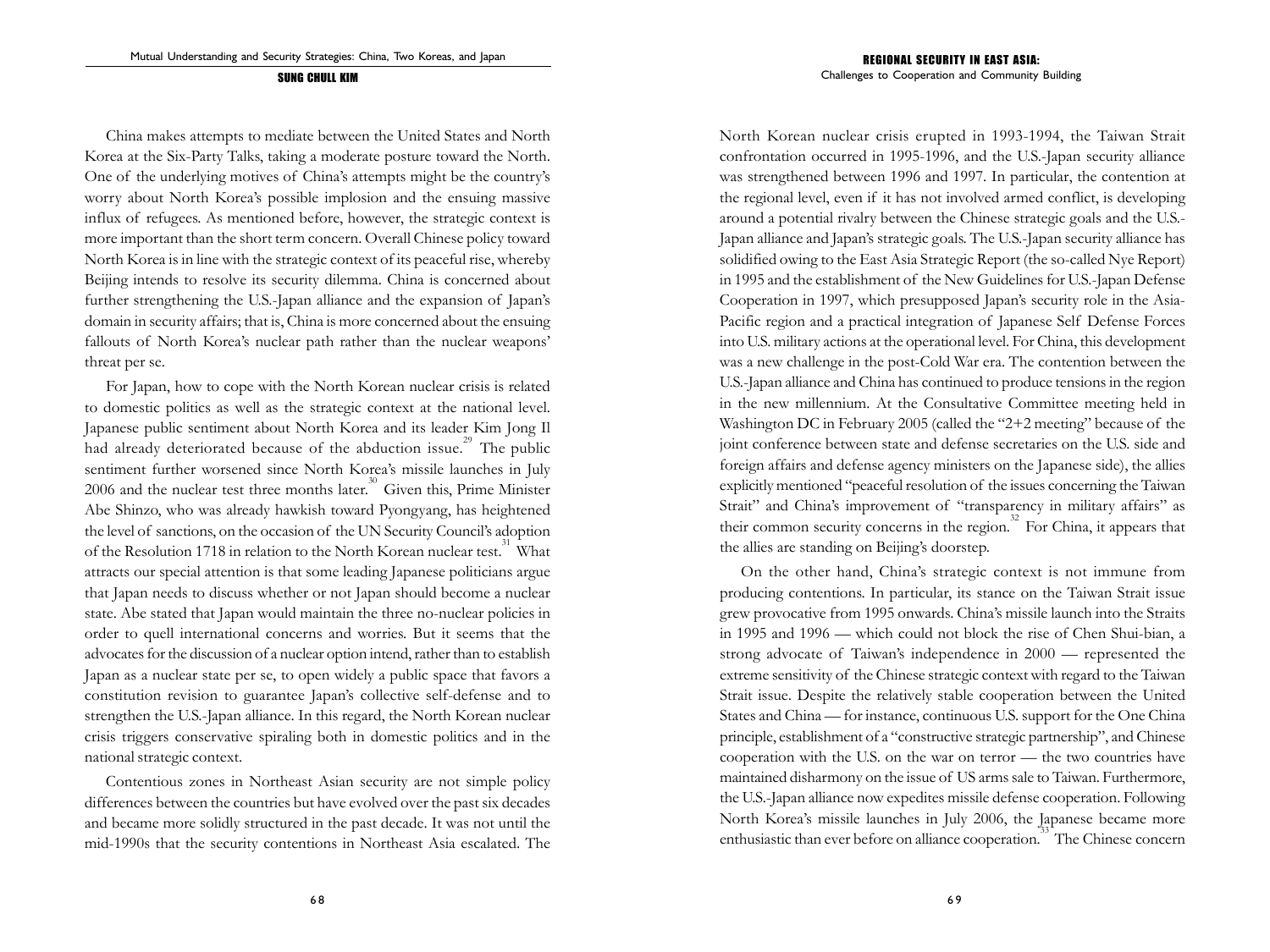Challenges to Cooperation and Community Building

### SUNG CHULL KIM

originated from the view that the MD is powerful enough to nullify Chinese missile systems aimed at Taiwan and that it will provide a "shield for the sword" to Japanese forces equipped with high-tech weapons.<sup>34</sup> China, already sensitive to the Taiwan independence issue, has paid particular attention to the development of Japan's security context. It seems that China has once more been awakened by North Korea's recent provocative behavior because the latter tends to encourage concerted actions of the U.S.-Japan alliance.

# Conclusion

Collective identity and culture of cooperation (or conflict) is not a given entity, but these are established through interactions in which each country refrains from engaging in provocative behavior. Repeated self restraint would foster positive understanding of each other and narrow the attitudinal gap between the actors. In Northeast Asia, the countries are not well prepared for security cooperation. This is particularly because the strategic contexts of China and Japan are at odds with each other.

The following points are necessary for the cultivation of a collective security identity in the region. First, since the issues in the historical context are volatile at anytime, the countries should make a negative list of provocative behavior that they will prohibit. For the time being, self restraint will be a great virtue. This does not hold true only for Japan but applies also to China and the two Koreas.

Second, since the Six-Party Talks are the first attempt at multilateral security cooperation in Northeast Asia, the countries involved in this mechanism should exert their efforts to resolve the nuclear crisis. The North Korean nuclear test in October 2006 has caused a further conservative turn in Japan's mood, interfered with Beijing's attempts to resolve its own security dilemma, and tested the diplomatic capacity of China. The Six-Party Talks is an important litmus test to see whether the five engaging countries, which maintain high security stakes in this region, may work together to coordinate their differing strategies and transform the nuclear crisis into an *opportunity* for regional security cooperation.

### Notes

1. Kenneth Waltz, "The Myth of National Interdependence," 205-53 in Charles P. Kindleberger, ed., *The International Corporation: A Symposium* (Cambridge: MIT Press, 1970) and *Theory of International Politics* (New York: Random House, 1979); Robert Gilpin, *War and Change in World Politics* (Cambridge: Cambridge University Press, 1981); Katherine Barbieri, "Economic interdependence: a path to peace or a source of interstate conflict?" *Journal of Peace Research*, vol. 33, no. 1 (1996), pp. 29-49.

2. Solomon W. Polachek, "Conflict and trade," *Journal of Conflict Resolution*, vol. 24, no. 1 (1980), pp. 57-78; Richard Rosecrance, *The Rise of the Trading State: Commerce and Conquest in the Modern World* (New York: Basic Books, 1986); Solomon W. Polachek and Judy McDonald, "Strategic trade and the incentive for cooperation," 273-284 in Manas Chatterji and Linda Forcey, eds., *Disarmament, Economic Conversion, and Peace Management* (New York: Praeger, 1992).

3. T. J. Pempel, "Introduction: emerging webs of regional connectedness," in T. J. Pempel, ed., *Remapping East Asia: The Construction of a Region* (Ithaca: Cornell University Press, 2005), p. 21.

4. In the same vein, Japan's business sector, as with *Nippon Keidanren* (the Japanese Business Federation), has not wanted regional economic relations disrupted.

5. Alexander Wendt, "Collective identity formation and the international state," *American Political Science Review*, Vol. 88, No. 2 (1994), p. 385 and *Social Theory of International Politics* (Cambridge: Cambridge University Press, 1999), p. 347.

6. Tsuneo Akaha, "Conclusion," in Tsuneo Akaha, ed., *Politics and Economics in Northeast Asia: Nationalism and Regionalism in Contention* (New York: St. Martin's Press, 1999), p. 377.

7. Peter J. Katzenstein and Rudra Sil, "Rethinking Asian security: a case for analytical eclecticism," in J. J. Suh, Peter J. Katzenstein, and Allen Carlson, eds., *Rethinking Security in East Asia: Identity, Power, and Efficiency* (Stanford: Stanford University Press, 2004), pp. 16- 20.

8. Peter Gourevitich, "The second image reversed: the international sources of domestic politics," *International Organization*, Vol. 32, No. 4 (Autumn 1978), pp. 902-4.

9. This thinking has been inherited by those scholars who have focused on domestic coalitions—such as Snyder on comparisons of overexpansionist coalitions and Solingen on domestic coalitions in regional orders. See Jack Snyder, *Myths of Empire: Domestic Politics and International Ambition* (Ithaca: Cornell University Press, 1991) and Etel Solingen, *Regional Orders at Century's Dawn: Global and Domestic Influences on Grand Strategy* (Princeton: Princeton University Press, 1998).

10. On this basic notion, refer to Alfred Stepan, *The State and Society: Peru in Comparative Perspective* (Princeton: Princeton University Press, 1978), pp. 79-80.

11. Tai Ming Cheung, "The influence of the gun: China's Central Military Commission and its relationship with the military, party, and state decision-making systems," in David M. Lampton, ed., *The Making of Chinese Foreign Policy in the Era of Reform* (Stanford: Stanford University Press, 2001), pp. 89-90.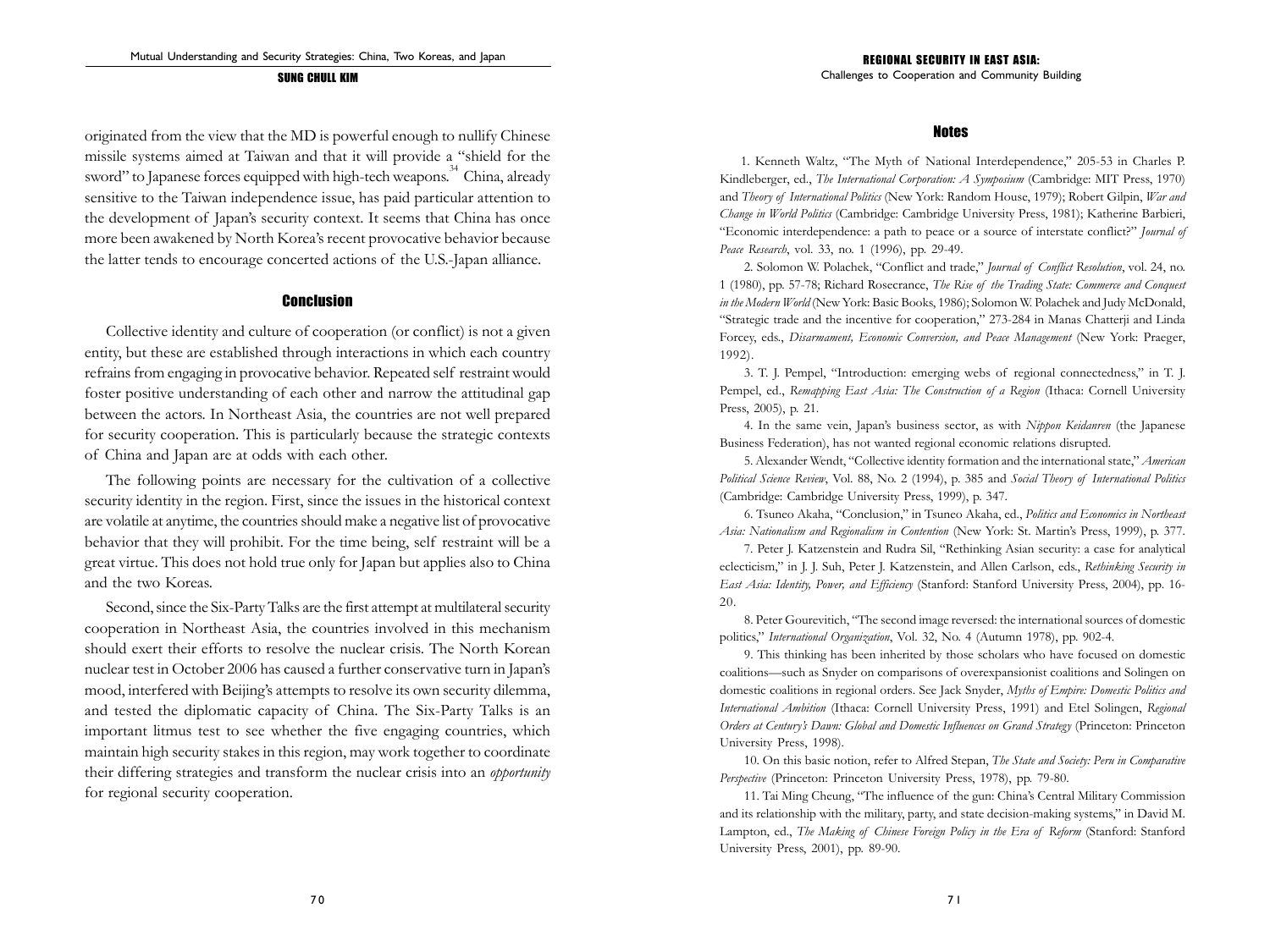#### SUNG CHULL KIM

12. See Joseph Fewsmith and Stanley Rosen, "The domestic context of Chinese foreign policy: does 'public opinion' matter?" in Lampton, ed., *The Making of Chinese Foreign Policy in the Era of Reform*, pp. 153-5.

13. Haruhiro Fukui, "Contending conceptualizations of civil society and their implications for democracy and peace in East Asia," manuscript, p. 10.

14. John R. Oneal and Bruce M. Russett, "The classical liberals were right: democracy, interdependence, and conflict, 1950-1985," *International Studies Quarterly*, Vol. 41, No. 2 (June 1997), pp. 267-94.

15. Etel Solingen, "East Asian regional institutions: characteristics, sources, distinctiveness," in T. J. Pempel, ed., *Remapping East Asia: The Construction of a Region* (Ithaca: Cornell University Press, 2005), pp. 31-53.

16. Helen V. Milner, *Interests, Institutions, and Information: Domestic Politics and International Relations* (Princeton: Princeton University Press, 1997), pp. 67-68.

17. In April 2004, the Fukuoka District Court ruled that Koizumi's first official visit there, in August 2001, had violated the constitutional separation between religion and state. According to the court, the visit was a religious act performed in Koizumi's capacity as prime minister. However, it did not seem that the court's rule quelled the fury voiced in neighboring countries.

18. *Joongang Ilbo*, November 17, 2003.

19. The most recent clash between China and Japan occurred in October 29, 2006, when Chinese activists, who boarded on a Hong Kong ship and attempted to slip into the islands, were watered down by the fire hose of the Japanese coast guard patrols. The Chinese government accused the Japanese coast guard of injuring Chinese citizens. This voyage of the activists marked the 10th anniversary of the death of Hong Kong activist David Chan Yuk-cheung. *Japan Times*, October 29, 2006.

20. *Joongang Ilbo*, June 8, 2004.

21. In South Korea, the establishment of two peace organizations was distinctive: one is the Civil Network for a Peaceful Korea, founded in September 1999, which contributed to bringing the arms control issue to the political arena; and the other is the Center for Peace and Arms Control, established in February 2003, which is a wing organization of the People's Solidarity for Participatory Democracy and which has presented various policy alternatives on contending security issues such as the U.S.-South Korea alliance, South Korean military spending, and national defense policy.

22. With regard to the U.S.-Japan alliance, China has a dual assessment. Given China's historically rooted distrust of Japan, Beijing fears both a breakdown of the alliance and a significant strengthening of the security cooperation between the two countries. Strengthened U.S. support means an enhancement of Japan's role with American support, whereas a breakdown implies the potential unleashing of Japan's armaments. On China's dual perspective, see Thomas J. Christensen, "China, the U.S.-Japan alliance, and the security dilemma in East Asia," in Ikenberry and Mastanduno, eds., *International Relations Theory and Asia-Pacific*, pp. 36-38.

REGIONAL SECURITY IN EAST ASIA: Challenges to Cooperation and Community Building

23. Joseph Fewsmith and Stanley Rosen, "The domestic context of Chinese foreign policy: does 'public opinion' matter?" in David M. Lampton, ed., *The Making of Chinese Foreign Policy in the Era of Reform* (Stanford: Stanford University Press, 2001), p. 182.

24. The groups include the Diet Members' Union for the Rapid Rescue of Japanese Kidnapped by North Korea (DUR), the National Association for the Rescue of Japanese Kidnapped by North Korea (NAR), and the Association of Families of Victims Kidnapped by North Korea (AFV).

25. Wada Haruki, "Ushinatta kanousei no kaihukuo: Iraq senso no nakade niccho koshyo o kangaeru (Recovering a lost possibility: Japan-North Korea negotiations in the wake of the Iraq War)," in *Sekai*, No. 713 (May, 2003), pp. 136-44.

26. *Asahi Shimbun*, August 28, 2003.

27. When the significance of a certain issue is inflated by the strategic context not because of its substantial significance but because of political division, the interstate or regional cooperation may also be interrupted or delayed. For instance, the opposition party in South Korea has contended that Roh Moo-hyun administration's engagement policy to facilitate North Korea's openness encourages a betrayal, as seen in the nuclear test in October 2006. Divergent understandings of Pyongyang led to quite opposite prescriptions for a security strategy. The government has argued that the engagement, if given with good intentions, would eventually bring about a cooperative response from the North. The opposition party has maintained that the engagement would strengthen the North's capacity and in the long run threaten both the South's national strategy and regional security environment. This divergence in strategic context is exaggerated because of a political cleavage but not due to a prudent calculation of regional dynamics, especially caused by Bush administration's hard-line policy toward North Korea.

28. For details, see Bruce Cumings, *North Korea: Another Country* (New York: New Press, 2004), p. 53; Joel S. Wit, Daniel B. Poneman, and Robert L. Gallucci, *Going Critical: The First North Korean Nuclear Crisis* (Washington DC: Brookings Institution Press, 2004), pp. 1-2; Balazs Szalontai and Sergey Radchenko, "North Korea's efforts to acquire nuclear technology and nuclear weapons: evidence from Russian and Hungarian archives," Working Paper No. 53 (Cold War International History Project, Woodrow Wilson International Center for Scholars, Washington DC, 2006).

29. The survey, conducted in late 2003 by the Japanese Cabinet Office, shows that 90.1% of the respondents said that their main concern was the abduction issue, while 66.3% answered that they were keeping an eye on North Korea's nuclear weapons development program. *Japan Times*, January 11, 2004.

30. A survey conducted after the North Korea's nuclear test shows that 82% of respondents felt threat of the test and that 62% of respondents supported for sanction whereas 26% for dialogue. *Asahi Shimbun*, October 11, 2006.

31. The Japanese government makes it clear that it will continue to implement the UN Security Council resolution against North Korea even in the case of the latter's return to the Six-Party Talks. *Japan Times*, November 2, 2006.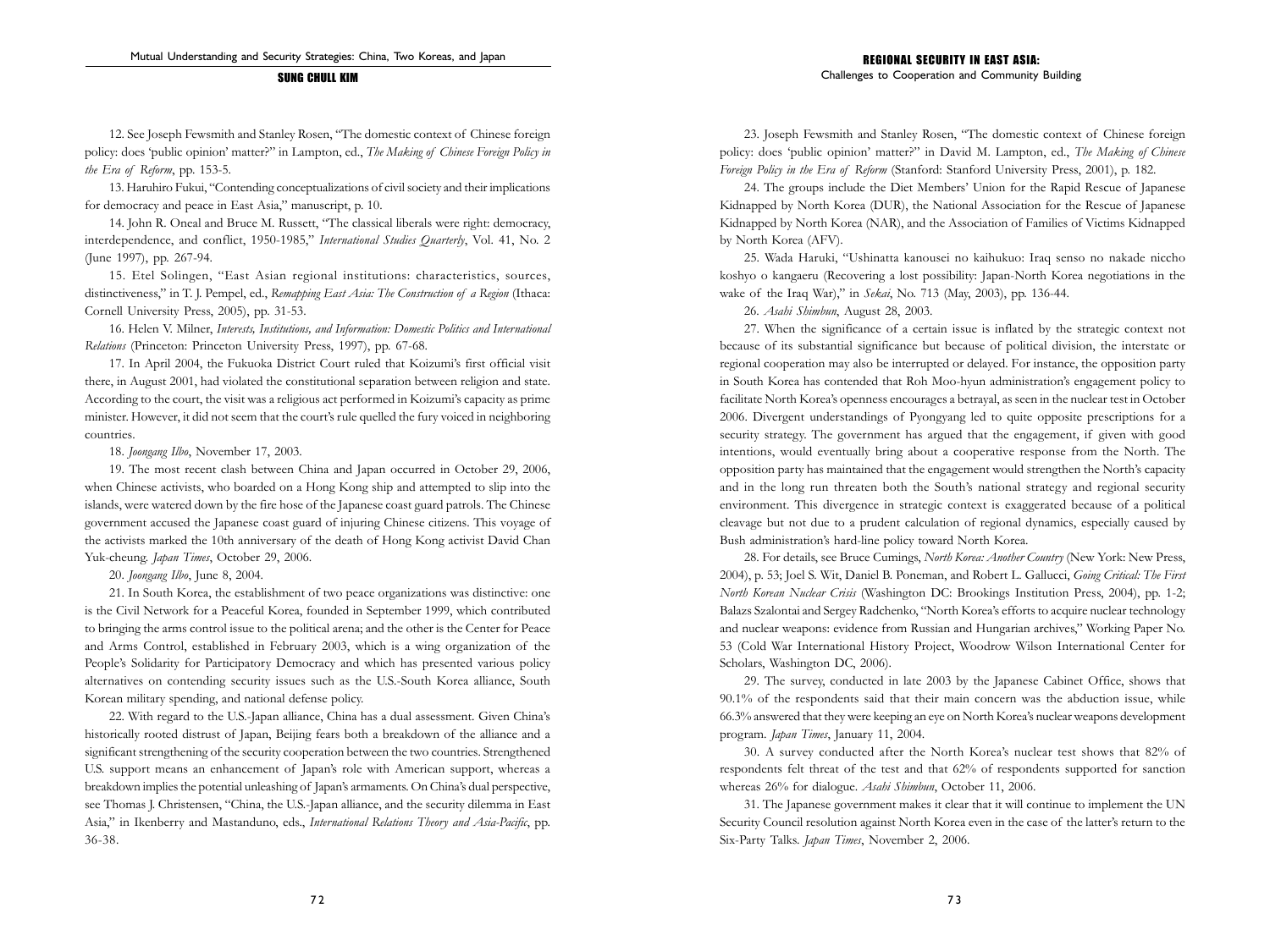#### SUNG CHULL KIM

32. Joint Statement of U.S.-Japan Consultative Committee, Washington DC, February 19, 2005, p. 2.

33. Right after the missile firings, Japanese minister of state for defense Nukaga Fukushiro appeared on TV and advocated the need to speed up the MD cooperation. Furthermore, then Japanese cabinet secretary Abe Shinzo advocated on July 10, 2006, deeper discussions about the compatibility of a pre-emptive strike and the Peace Constitution.

34. Christensen, "China, the U.S.-Japan alliance, and the security dilemma in East Asia," p. 42.

# Fukuda Doctrine Revisited: Is There a Japanese Vision for Asian Regionalism?

**La** 

### NOBUMASA AKIYAMA

*This paper argues the need for new principles in Japan's policy toward East Asia, through comparative examination of the Fukuda Doctrine, which has shaped Japan's policy toward ASEAN from the 1970s till now, and the concept of 'Arc of Freedom and Prosperity,' which was launched by Mr. Taro Aso in 2006 as a guiding concept of 'values-oriented diplomacy' in the new strategic environment. The new agenda for Japan's policy toward Asia include profound challenges such as how to deal with the rise of China, how to participate in the politics of Asian regionalization, and how to contribute to peace and stability particularly in the areas of non-traditional security issues and peace building. Under such a new strategic environment, Japan would need a guiding principle with some elements of 'values-oriented diplomacy,' emphasizing rule of law, democracy, and human rights, in order to make the region harmonious with others, including the United States. But the process of achieving such goals would require Japan to be more flexible in thinking, respecting the diversity in the region. In this sense, the Fukuda Doctrine remains relevant as its philosophical grounds such as tolerance, solidarity, constructive commitment to regionalization, and selfrestraint against excessive military commitments, would be highly appreciated by ASEAN countries.*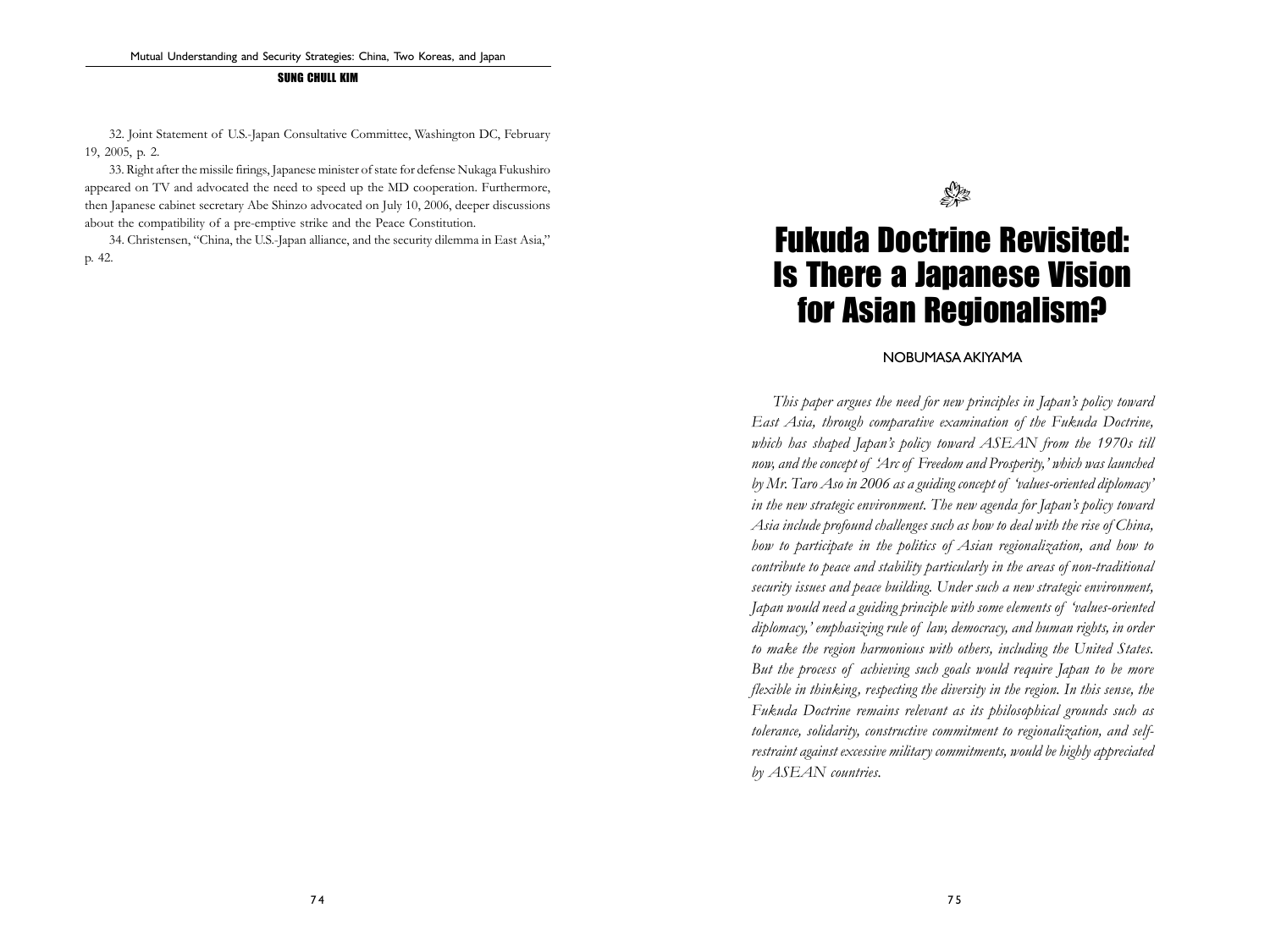# Introduction: the Fukuda Doctrine as a Cornerstone of Japan's Diplomacy

ALMOST THIRTY years after Prime Minister Takeo Fukuda delivered his policy speech, setting out a philosophical vision of Japan's policy toward Southeast Asia (which later became known as the 'Fukuda Doctrine'), Foreign Minister Taro Aso in November 2006 expressed his views on a new direction for Japan's foreign policy. He spoke of a design for an 'arc of freedom and prosperity', as a key framework for how Japan views and shapes her relations with the world. 1 Prior to his speech, Mr. Aso referred to Fukuda's speech in 1977 as a 'blueprint' of Japan's diplomacy toward Southeast Asia.<sup>2</sup>

In his speech in Manila in 1977, Prime Minister Fukuda pledged that Japan, a nation committed to peace, was resolved to contribute to the peace and prosperity of Southeast Asia, and would never become a military power; that Japan, as a true friend, would consolidate the relationship of mutual confidence and trust based on 'heart-to-heart' understanding with Southeast Asian countries in wide-ranging fields; that Japan would cooperate positively with ASEAN and its member countries in their own efforts to strengthen their solidarity and resilience, as an equal partner; and that with other likeminded nations outside the region, Japan would aim at fostering a relationship between the nations of Indochina and ASEAN countries for the sake of peace and prosperity of the region.<sup>3</sup>

Indeed, the Fukuda Doctrine has been shaping Japan's relations with Asia since the 1970s till now. It showed Japan's determination to be a proactive player in committing herself to the regional order in Southeast Asia, even while her role was strictly confined to non-military fields, especially economic development and cooperation. Japan since then never expanded its military projection to Southeast Asia. Although security of sea lanes has been vital to Japan's national economic interests, sea lane defense of Japan remained limited up to north of the Philippines, and was not extended to the southern part of Southeast Asian areas before the end of the Cold War.

Fukuda Doctrine was also important in transforming Japan's 'economistic (or mercantilist)' diplomacy in the 50s and 60s into one based on proactive, political partnerships with regional countries. As symbolized by a discourse saying that Japan could achieve the objectives of wartime "Greater East Asian Co-prosperity Sphere," a slogan of the imperialist Japan during the

REGIONAL SECURITY IN EAST ASIA: Challenges to Cooperation and Community Building

war, even without military projection, and the harsh anti-Japanese demonstrations of people, such as those Prime Minister Kakuei Tanaka faced in Bangkok and Jakarta in 1974, Japan's relationship with Southeast Asia before the Fukuda Doctrine was driven extensively by her own economic interest, promoted through such means as reparations, economic aid, and trade. While the major tools for establishing relationships remain economic ones even now, ways to utilize such economic policy tools have shifted, with the Fukuda Doctrine, from the self interest-driven ways to visionary ones driven by the mutual interests of both Japan and Southeast Asian countries.

Another important element of the Fukuda Doctrine was its strategic security implications. Despite the lack of military tools and the will to use force, Japan's diplomacy under the Fukuda Doctrine bore a critical strategic value in two ways. First, after failure in Vietnam, the United States could no longer behave as a powerful hegemon in Asia, and Japan feared that the power vacuum which would emerge after the U.S. withdrawal would result in competition for political influence between two big communist powers, namely China and the Soviet Union. Japan realized that strengthening ASEAN as a regional institution to cope with the threats of a communist "domino" was in Japan's vital interest, and that Japan needed to strategically take a proactive role in nurturing ASEAN as a reliable institution and partner for maintaining the peace and stability of Southeast Asia. Japan also thought that if Japan could mediate between the then ASEAN-5 and Indochina for building a harmonious and cooperative relationship, it would be beneficial to both Japan and Asia.<sup>4</sup> Second, it showed Japan's readiness to conduct self-reliant diplomacy, one that was rather independent from the U.S. presence in Asia (while maintaining complementarity with U.S. strategy). In the environment of diminishing U.S. influence, Japan seemed determined to become a kind of bridge between Asia and the United States, even if there were institutional constraints such as dependency on the U.S.-Japan alliance. Thus, the Fukuda Doctrine marked a turning point for Japan's diplomacy toward Asia, and had valuable implications for regional order.

After 30 years, the international environment in East Asia has been significantly transformed. Asia is now seen as an engine of the global economy, with two gigantic growing economies, namely China and India, as well as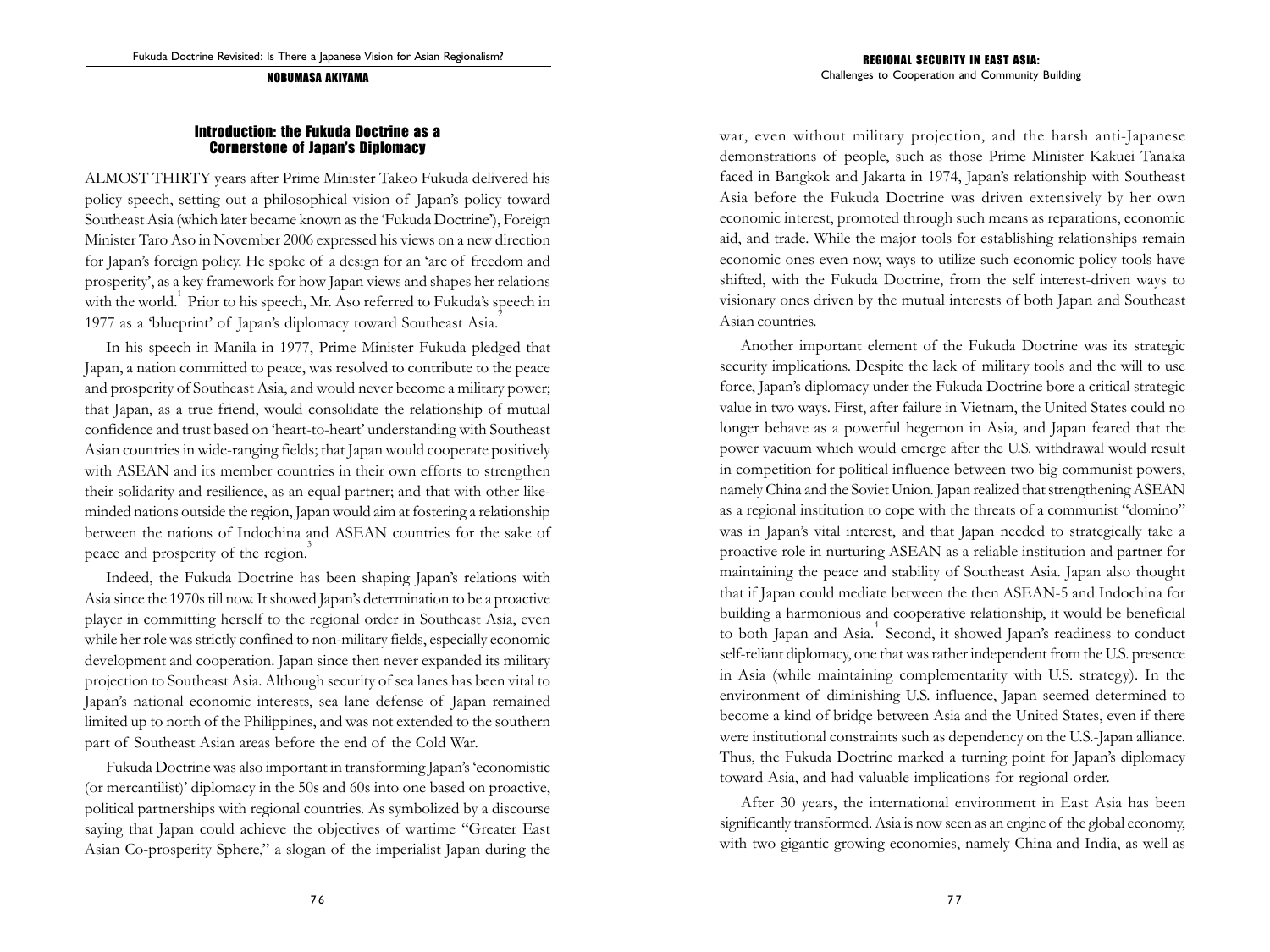significantly developed ASEAN countries. The Cold War was over and the threat of the communist domino is gone. Instead, new dynamics have emerged.

Despite new challenges in the strategic environment of Southeast Asia, however, it seems that there are similarities in key elements of Japan's strategic choices, comparing the situation in the 70s and the present one, for which Japan faces the challenge as well as the opportunity of defining a new proactive role in shaping a new regional order.

First, in the 70s, after encountering antipathy against her economistic diplomacy toward Asia, Japan was urged to reconsider the principles of her approach toward Southeast Asia, and to be ready to commit herself to building a peaceful and stable regional order by utilizing her economic potentials. Now, however, that the 'flying geese' model has become obsolete, Southeast Asia and Japan need to address further economic development and integration through economic partnership agreements, or free trade agreements, on equal footing. A new modality for regional economic order is being sought within a context of building regional institutions.

Second, in addition to the fact that movements for regionalism are growing rapidly and steadily in Asia, China's emergence as a powerful actor poses a serious challenge to Japan's vision of a peaceful and stable regional order. In the 70s, the decline of U.S. influence after its withdrawal from Indochina was also a critical strategic factor that drove Japan to reconsider its own regional strategy, which did not just follow the path of the United States, but still remained complementary to the U.S.-Japan alliance. Now, the rise of China and her relatively successful approach toward Southeast Asia, and the uncertain future of the U.S.-China strategic relationship are the most critical elements in Japan's strategic thinking. To be certain, it is not desirable or wise for Japan to force other regional players to choose between Japan and China. And as evident from various U.S. voices reacting to the Japan-China confrontation on history issues during the Koizumi administration, the United States also sees such confrontational rivalries between Japan and China as counter-productive.

Third, thirty years ago, Japan attempted to act as a bridge between ASEAN and Indochina for the stability of the region. Although her attempts were not necessarily perceived as successful, Japan's efforts catalyzed to

some extent this strengthening solidarity of Asia. Now, there remains a gap between the old members of ASEAN, which are economically developed countries, and new members in Indochina or the Mekong region (in more recent terminology) such as Vietnam<sup>3</sup>, Laos, Cambodia, and Myanmar, who have yet to enjoy economic growth. Efforts to fill this gap are required. Prime Minister Shinzo Abe made a renewed commitment to extend Japan's assistance to the Mekong region, with a view to assisting the formation of "One ASEAN," or a "well-balanced integrated entity" by "their efforts to close existing gaps through cooperation with each other".

Japan is now at a critical strategic juncture which is somehow similar to what she faced in the 70s. One question is whether the Fukuda Doctrine is still relevant. If its essence is to contribute through non-military ways, from 'heart-to-heart' cooperation to the creation of 'one' Asia, or the realization of Asian regionalism without leaning too much on a single dominant power (whichever power it may be), then such a principle is still applicable to the present situation.

# 'Values-oriented' Diplomacy at Work: New Agenda for Japan's Diplomacy

While similarities in the environment surrounding Japan's Asia policy today and that of the past were stressed in the previous section, significant differences also exist, and they are more substantial and profound than they appear, which would require Japan to re-shape her foreign policy philosophy. Non-traditional security threats, the accelerating process of regionalization, and the increasing influence of China require Japan to envision a strategy for coping with such new realities while at the same time, responding to U.S. demands to move together in building an international order shaped by values that the United States has long advocated - democracy, human rights, and market economy. For Japan, pursuit of such values in her diplomacy is also desirable because such values would ensure the foundations of a stable, predictable, and prosperous community in Asia.7 In other words, the creation of a regional community based on these values means that the regional order will be on terms and conditions that favor Japan and the United States over China or other undemocratic elements of Asia. A guiding principle of such 'values-oriented' diplomacy was the concept of "Arc of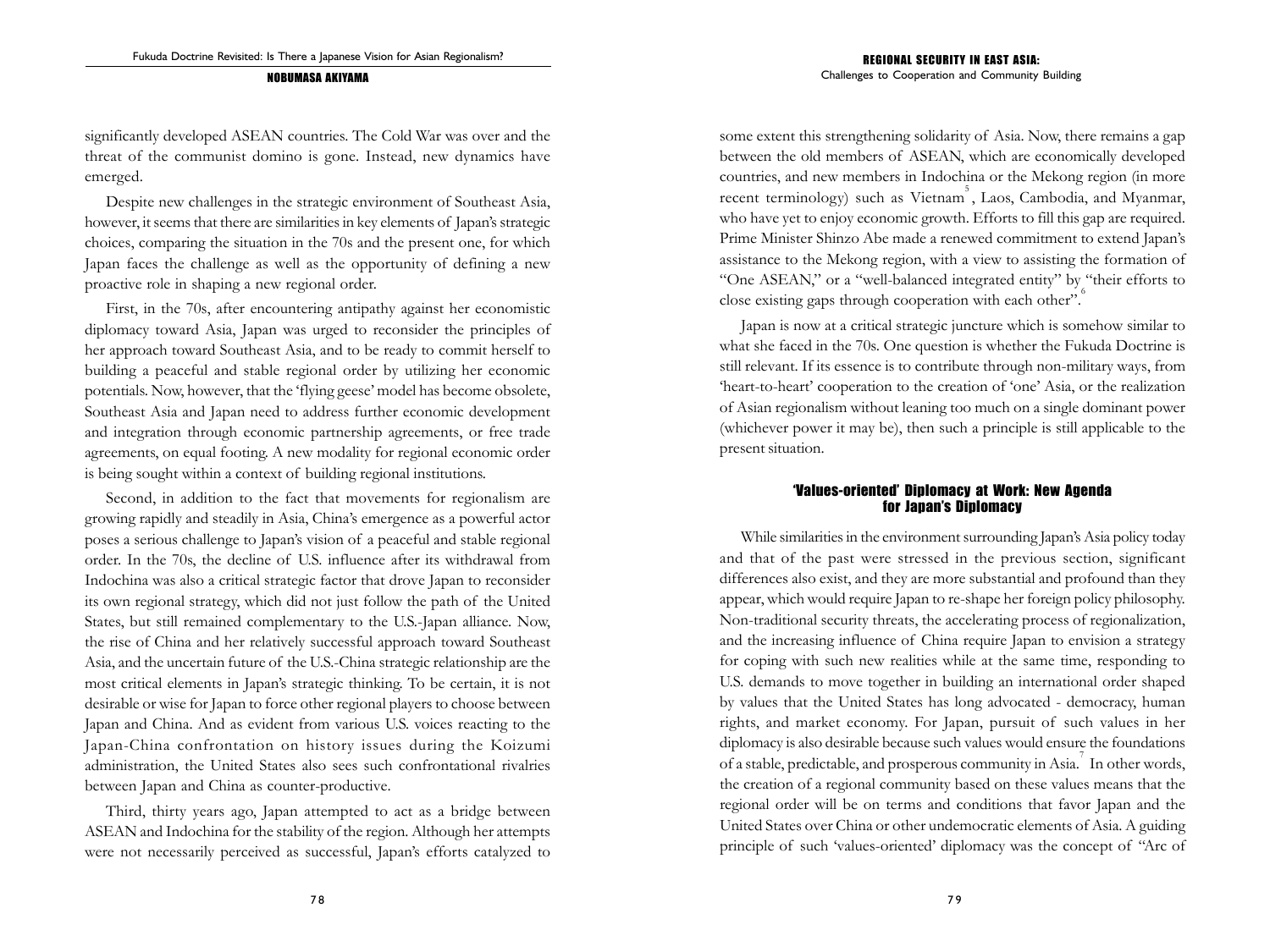Freedom and Prosperity."<sup>8</sup> However, the outcomes so far are mixed. Japan seems to be struggling with challenges and difficulties associated with this rather doctrinal diplomacy. However, in some areas Japan has made remarkable contributions.

### (1) Peace Building and Disaster Relief

After the Cold War, especially after the 9.11 terrorist attacks on the United States, the world has come to pay much attention to non-traditional security issues such as terrorism, piracy, disaster relief, infectious diseases or pandemics, climate change, energy security, but also conflict resolution and peace building. These are very relevant to Asia, although they were slow to be perceived as threats by countries in the region, and skepticism on prioritizing them remains in some sectors. Let us take peace building and disaster relief as examples.

Japan's contribution to regional security and stability is seen in the area of peace building and disaster relief. In 1992, Japan sent her self-defense forces overseas to a U.N. peace-keeping operation (PKO) in Cambodia (UNTAC) for the first time since the end of the Second World War. Since then, Japan has rather cautiously continued to contribute to international peace operations, mostly under U.N. Security Council resolutions (although in some cases such as the Iraq war, the clarity of the U.N. mandate is questioned). In Asia, other than the U.N. PKO in Cambodia, Japan sent her Self Defense Forces (SDF) to Timor Leste and civilian staff to other missions as well. SDF was also sent for humanitarian relief to Aceh, Indonesia after the huge earthquake and tsunami disaster in 2004.

Japan also participates in the peace-building process in Mindanao. In the beginning, Japan's commitment to the process was limited to peace support development assistance.<sup>7</sup> In 2006, Japan decided to send a civilian staff member (a senior advisor on reconstruction and development) to the International Monitoring Team, consisting of the militaries of Malaysia and Brunei, and civilian staff of Libya. This case had distinctive features that demonstrate the potential of what Japan must work for, and how such contributions might be expected to be deployed. This was a rare experience for Japan. In the Mindanao peace process, which was formulated at a stage when there was no officially-agreed peace, and elaborated internationally without the involvement of the United Nations, there was no legal institution

in Japan that allowed the government to send staff members to such cases. But in Asia, and elsewhere, sovereign countries are rather reluctant that their local conflicts would be addressed at the United Nations Security Council. Such a situation would be embarrassing to them since the deliberation of domestic issues at the Security Council could be seen as symbolic of the lack of governability of the state. Therefore, if any similar peace- building case would emerge in Asia, it would also possible that it be formed without a U.N Security Council resolution. In that case, Japan's contribution to the process will once again be limited.

Japan herself seeks to play a greater role and bear heavier responsibility for participating in peace- building processes in the future. However, as Foreign Minister Mr. Masahiko Komura states, Japan's record in personnel contribution is "less than impressive" as compared with those of Italy and France, which have about two thousand personnel each participating in peace-keeping operations. The same may be said with regard to China, which dispatched more than one thousand eight hundred personnel and last August 2007, gained the position of a force commander in the UN Mission for the Referendum in Western Sahara".<sup>10</sup> In fact, as far as the size of personnel contribution to U.N. peace-keeping operations goes, Japan is placed at the  $82<sup>nd</sup>$  place with an average of 50 people on duty.

An expanded role for SDF staff in such peace-building activities does not mean the resurgence of Japan's militarism contrary to the Fukuda Doctrine. On the contrary, such activities, as long as peace-building activities are conducted within a multilateral framework under the auspices of the international community, shall be in conformity with the spirit of the Fukuda Doctrine. In particular, SDF activities in Aceh, and Japan's participation in the peace process in Mindanao are good examples of commitment to the solidarity of the region, as well as peace and stability. By the same token, facilitating regional cooperation in maritime security and safety, although there exist some military elements, must be considered an important area of deepening Japan-ASEAN cooperation in view of regionalism.

# (2) Reconciling 'Asian' and 'Universal' Values

Establishing a peaceful and prosperous regional order or an East Asian community, which should be based on 'open regionalism' and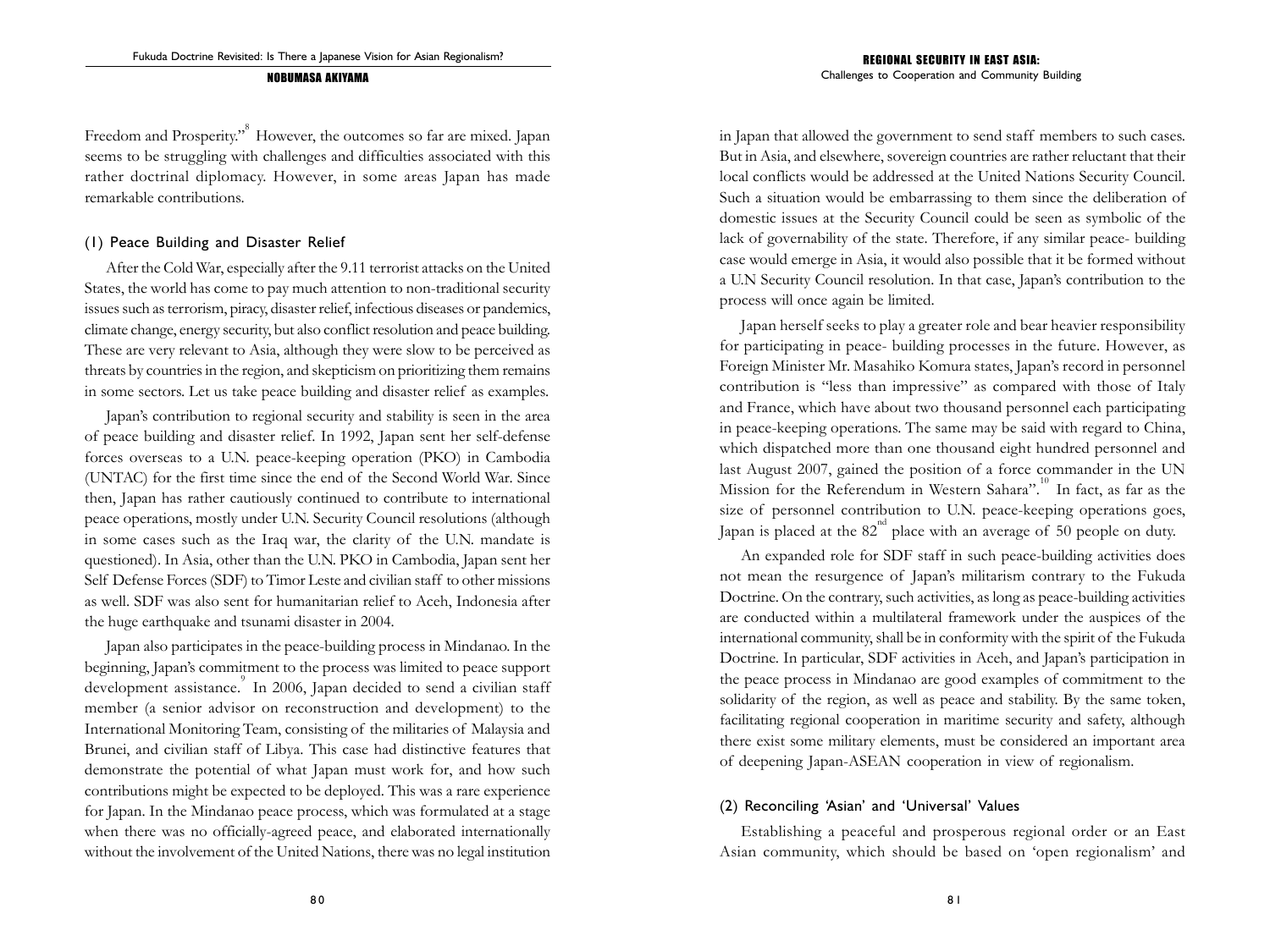respect for universal values such as democracy and human rights, is a long-sustained, crucial effort for Japan. Since democracy and human rights are controversial notions in politics in Asia, pushing excessively such agenda in diplomacy is extremely unpopular as it is perceived not as the adoption of universal values, but the imposition of Western values. Also, 'open regionalism' that Japan advocates is seen by Asian partners with some doubt. Japan believes that 'open regionalism' provides a solution for her need to conform with the goals of both the U.S.-Japan alliance AND Asian regionalism. However, for Asian countries, it is sometimes interpreted as if implying the inclusion of the United States, and rendering the 'Asian way of regionalism' ineffectual. As we recall from the trend of decolonization of Asian countries and their pursuit of the 'non-aligned movement' throughout the post-war era, we must realize that their inclusion into the U.S. global strategy is a somewhat uncomfortable strategic choice for them. As Japan struggles between the two seemingly contending orientations of these two important partners, it might be difficult for Japan to pursue 'values-oriented' diplomacy effectively in Asia. Due to the United States' 'unilateralist' posture, efforts to intervene in regional and domestic politics, as well as imposition of its own values, antipathy toward the predominance of the United States has intensified in Asia. Similarly, if Japan would try to pursue 'values-oriented' diplomacy as a departure from its traditionally quiet 'heart-to-heart' posture, Japanese influence in the region could also be undermined. If Japan is to pursue 'open regionalism,' it is important to elaborate the notion with emphasis on a vision for a path of development and prosperity of the Asian region as a whole.

Diplomacy over Myanmar's human rights situations was an example. Japan's diplomacy toward Myanmar used to be rather dialogue-oriented, symbolized as 'quiet diplomacy', taking an approach different from that of the United States. Japan maintained channels of dialogue with Myanmar's military junta government, and maintained economic assistance, albeit in a limited framework. But after shifting her diplomatic posture from dialogue to pressure, Japan has lost leverage vis-à-vis Myanmar, and has not been able to mediate between Myanmar and the international community, such as in the United Nations. Instead, it is China that played such a role. 11

#### (3) How to Deal with the Rise of China?

Japan's posture toward the rise of China is the most crucial element in Japan's diplomacy toward Asia and its quest for 'values-oriented' diplomacy. China's position stands clearly in contrast to 'values-oriented' diplomacy which the United States and to some extent Japan have pursued. China has been deploying its unique style of rather pragmatic, interest-led diplomacy. She maintains good relationships with Sudan, Venezuela, Iran, Myanmar and other countries with problematic records in democracy and/or human rights, and with which the United States is confronted. It seems that China's pragmatic approach has so far been rewarding. Such diplomacy provides a strong counter-argument against 'values-oriented' diplomacy; it enables China to extend the horizons of her diplomacy, and such diplomacy has so far been successful in Asia.

China takes a negative attitude toward the linkage of diplomacy with 'universal values' such as human rights. She claims that the principles of nonintervention, the supremacy of sovereignty, and the right to develop should matter more than human rights, and that there are a variety of 'human rights' depending on social/economic conditions and cultural background.<sup>12</sup>

Another contest between Japan and China was over Japan's quest for a permanent seat at the UN Security Council, which China has been blocking. Japan found it shocking that it failed to gain support from the ASEAN countries (except for the Philippines) in co-sponsoring a resolution for the reform of the Security Council, which was submitted by Japan, Brazil, India and Germany (G4). Many in Japan saw that China cast a shadow over ASEAN's position on the reform of the Security Council, although it may be ASEAN's perception that the influence of China on their decision was not decisive.<sup>13</sup> For ASEAN countries, Japan's tactical choice to be in league with Brazil, India and Germany seemed rather awkward. They felt that Japan had lacked in efforts to gain consent from China, a permanent member of the Security Council with veto power, while asking ASEAN countries for their support. That would have made it easier for them to express explicit support for Japan's proposal of the U.N. reform and her quest for a permanent seat at the Security Council. If Southeast Asian countries would be forced to choose who they would support, Japan or China, they would feel extremely embarrassed. And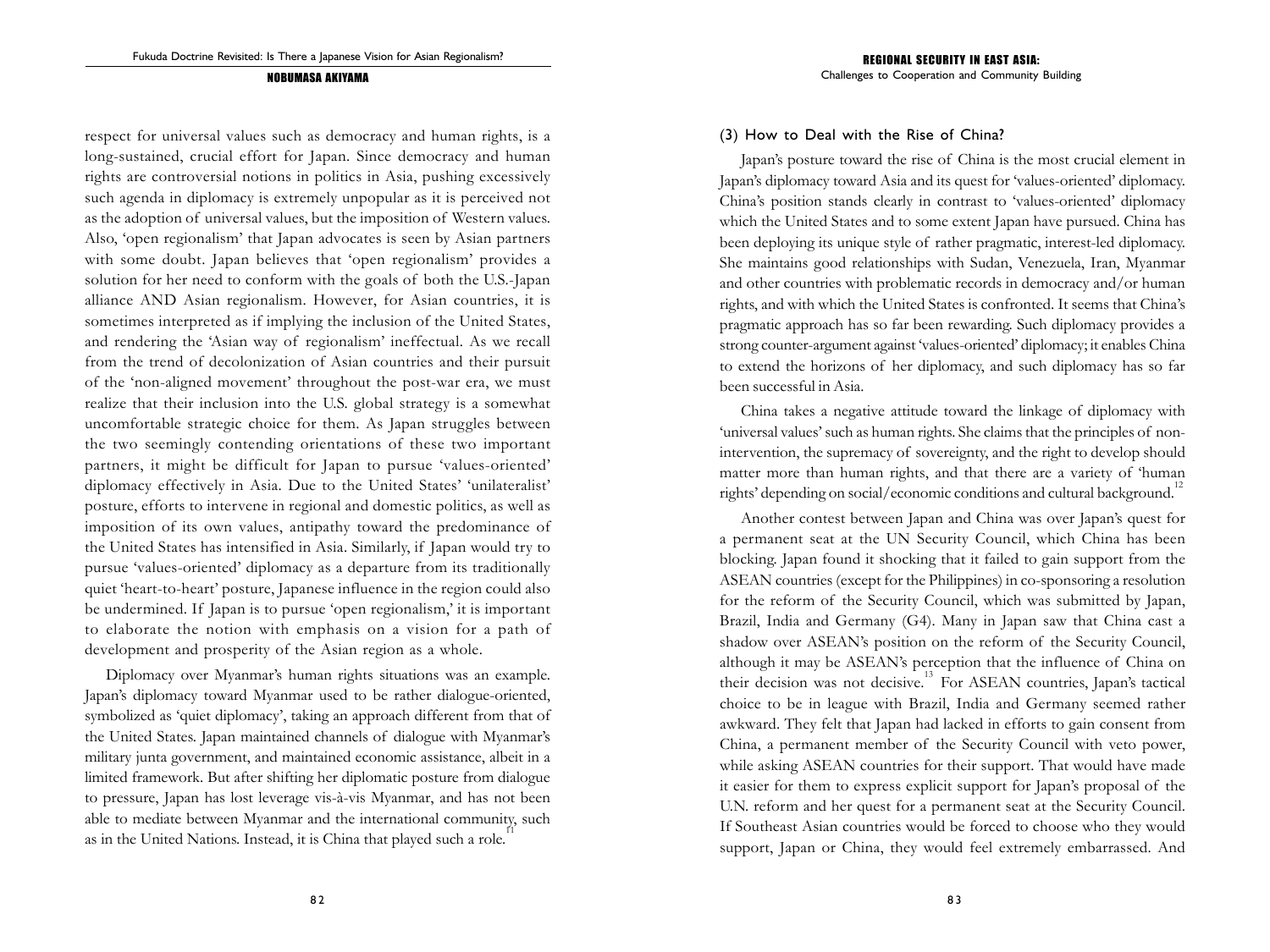such a situation would not help the region in shaping an international security order for peace and prosperity.

If any lesson should be learned from it, the Japanese government's view toward China has shifted (or consolidated) toward welcoming China's constructive engagement in resolving issues that could affect negatively both herself and the region. Japan, for example, welcomes the Chinese mediating role in the Six Party Talks, giving credence to the argument of encouraging China to become a 'responsible stakeholder.'

In Japan and the United States, it has often been argued that Japan is expected to show greater presence in the international community, playing a strategic role as a 'normal' country, which is appropriate to her international status as an economic power. In East Asia, where China is increasing her presence, with the possibility that it might become a challenger to U.S. primacy in the present international order, the United States places high expectations on the role of Japan. Because Japan shares with the United States the values of democracy and freedom, the United States relies on its alliance with Japan. Moreover, Indonesia, Thailand, Vietnam, and even Singapore which used to be rather negative regarding Japan's expansive role in security matters in the region, now see Japan's proactive political and strategic role as nonthreatening, and useful in offsetting the presence of China, which could become excessively influential.

However, as we can see from the changes of 'adjectives' attached to China in American strategic papers and discourses (e.g. 'strategic competitor' to 'constructive cooperative relationship' to 'responsible stakeholder'), US views on China and her role in the US-dominated international system have clearly shifted. The new perceptions are that China should no longer be seen as a challenger to be dissuaded; that the rise of China is not necessarily a threat to an international order that the United States leads; and that the relationship with China should be constructed based on engagement policy to bring her into various international systems of the liberal democratic world, while at the same time hedging in case that China should try to challenge the international system.

The pace of China's rise and her adoption of international norms, however, is so much faster and more powerful that an engagement strategy (one that supposes China to be outside the system) is no longer viable.

China has already become an insider, a powerful one, and has committed herself to building regional and international order. Although it is premature to pursue a 'condominium with China', as the United States and Japan on one hand and China on the other have different value systems, and as it is uncertain whether each side has a clear understanding of others' interests, the United States has come to think that areas of cooperation with China should be expanded while involving other democracies and regional powers in Asia and Pacific.<sup>14</sup> For this reason, Japan should exert efforts 'to create a multilateral regional framework through which China can realize that its interests are best served by acting as a constructive partner and by interacting with its neighbors on an equal footing'.<sup>15</sup>

It is also important that Japan should not cease to cooperate with China for her sustainable development. Assisting China in areas of environment and energy would help reduce uncertainty in China's stable growth. Since the Japanese economy and Asian economies are deeply interlocked with that of China, continued cooperation with China is in the interest of all in the region.

# (4) Cooperation in Energy Security

As energy consumption is steadily and rapidly increasing, Asia needs to strengthen multilateral cooperation in the area of energy policy. Often politics over energy and natural resources is referred to as geo-politics or the 'great game,' implying a 'zero-sum' game of real politics. However, in Asia, such a zero-sum game over energy security would bring about a 'lose-lose' situation for all players. If energy supply is to tighten even as energy consumption is increasing in Asia due to economic growth, the region as a whole will need to build a strategy for an effective, efficient and fair energy resource supply and allocation. There is a lot to be done in multilateral cooperative frameworks for regional energy security. For example, the security of sea lanes, the establishment of a strategic reserve of resources such as oil, and technical cooperation for the development and diffusion of energy-saving/ conservation technologies, are some of the possible areas of regional, multilateral cooperation. As imports of oil and gas from the Middle East grow, the security and safety of the Straits of Malacca and Lombok and the sea areas of the Spratly Islands have become ever more important as the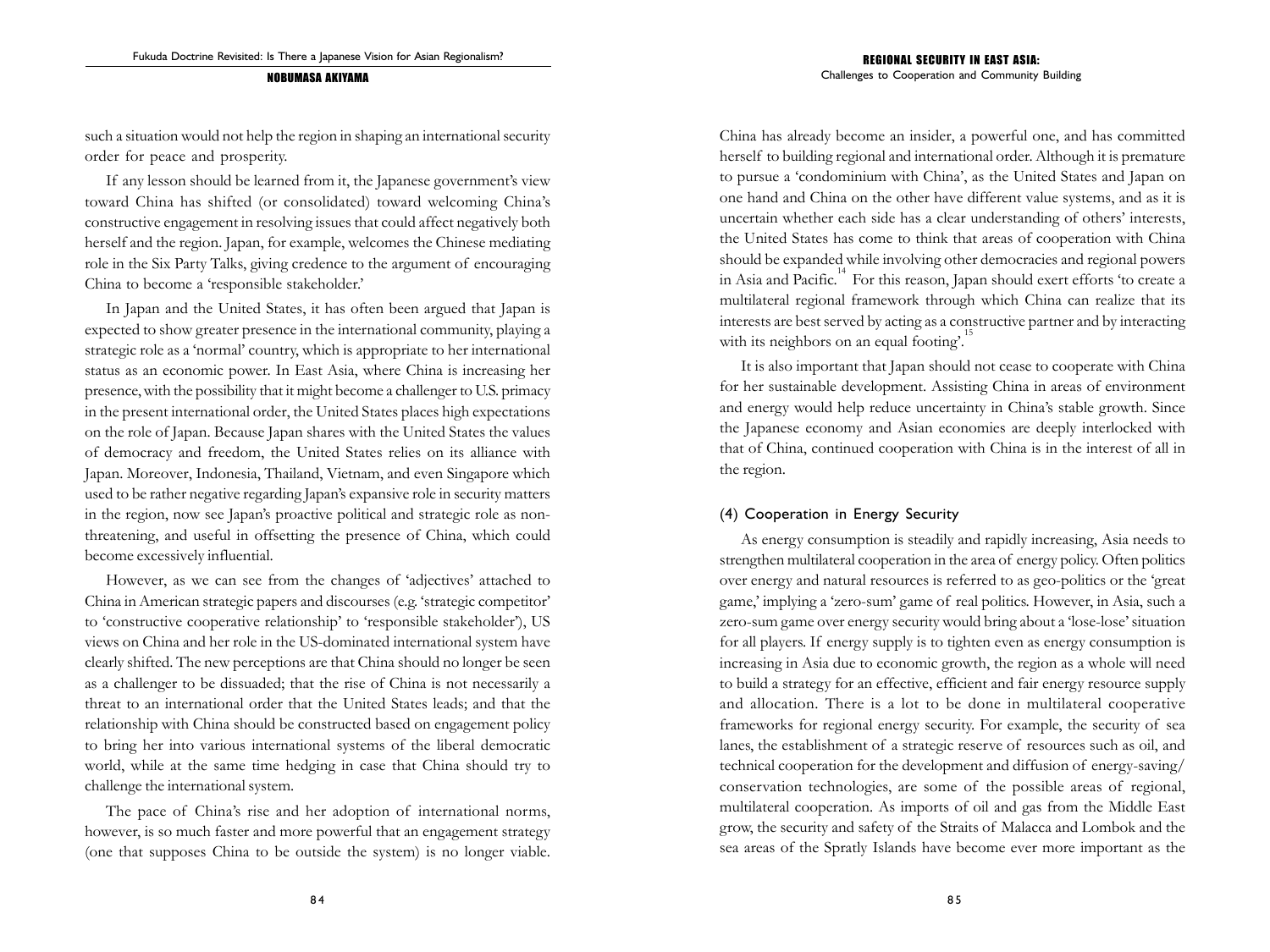common interest of all players in the region. For such a common interest, there should be a compelling need for substantial cooperation and division of labor and costs, which must go beyond rhetorical and ideological political discourse. As for the storage of energy resources, under present conditions it would be difficult to effectively respond to an emergency stoppage of energy supply as only a few countries other than Japan have the ability to respond. As economic growth continues and resource demand in Asia increases, and if supply would stop, this would impact not only on the countries to which energy supply was stopped, but also surrounding countries and the region as a whole. For maritime security cooperation and building regional strategic reserves, Japan can and should play the leading role.

#### Conclusion

Thirty years after the launch of the Fukuda Doctrine, the international environment in East Asia has seen drastic changes. Now, there is no threat of communism, or 'fear of communist dominos' after the collapse of the Soviet Union and the emergence of pragmatic, non-ideological China. The 'flying geese' theory of regional economic growth, which argued that Japan would lead economic growth in Asia, is no longer relevant in explaining Asian economic dynamism in the midst of awaking giants such as China and India. Nevertheless, elements of the Fukuda Doctrine should remain relevant in the context of Japan's diplomacy toward East Asia. Non-military contribution to peace and stability of the region, equal footing, heart-to-heart partnership with regional powers, and building solidarity of the region are all principles of the Fukuda Doctrine, and at the same time, goals that the present Japanese 'values-oriented' diplomacy toward East Asia tries to embody.

What is seemingly - and probably mistakenly - perceived as the difference between the Fukuda Doctrine and the concept of 'Arc of Freedom and Prosperity' is that the Fukuda Doctrine's 'heart-to-heart' relationship accepts diversity, and demonstrates flexibility vis-à-vis differences in values, while the concept of 'Arc of Freedom and Prosperity' carries an exclusivist character, categorizing groups of friendly and unfriendly countries by whether or not they share certain values. Because of such a perception, Japan's attempt of advocating 'open regionalism' is viewed with skepticism by regional powers.

In general, the strategy and ethics as well as the essence of 'values-oriented' diplomacy are correct in the long run. However, it seems that Asia is not ready to immediately put into implementation such values as leading principles of their societies. Thus, when Japan proposed to invite Australia, New Zealand, India, and the United States into dialogues of Asia in this context, Asian countries became rather cautious about the real motives behind Japan's advocacy of an 'Arc of Freedom and Prosperity,' as it might be an obstacle to the creation of an 'East Asian' community. Japan should make clear the principle of her commitment to regionalism in Asia: that she would cooperate with all partners in the region for building a future Asian order or a community that is flexible and open to the outside (comprehensiveness and inclusiveness), aimed at realizing the common interests of members (effectiveness and solidarity), not driven by parochial interests of individual countries, and established based on shared values (universality) – as the best way to eliminate mutual suspicion and intolerant nationalism.

# **Notes**

1. Speech by Mr. Taro Aso, Minister for Foreign Affairs on the occasion of the Japan Institute of International Affairs seminar "Arc of Freedom and Prosperity: Japan's Expanding Diplomatic Horizon," on November 30, 2006. <http://www.mofa.go.jp/announce/fm/ aso/speech0611.html>, accessed on February 10, 2008.

2. The Ministry of Foreign Affairs of Japan, "Remarks by H.E. Foreign Minister Taro Aso on the occasion of Friendship Day commemorating the 50th Anniversary of the normalization of diplomatic relations Between Japan and the Philippines," Manila, July 23 2006. <http://www.mofa.go.jp/region/asia-paci/philippine/remark0607.html>, accessed on February 10, 2008.

3. Fukuda Takeo, *Kaiko 90 nen* (Memoir 90 years) (Tokyo: Iwanami, 1995), pp.363-370.

4. Tomoda Seki, *Nyumon Gendai Nihon Giko* (Introduction to modern Japanese diplomacy) (Tokyo: Chuko shinsho, 1998), pp.57-58.

5. Vietnam appears to have taken off the ground in terms of her rapid economic growth.

6. Policy speech by Shinzo Abe, Prime Minister of Japan, on the occasion of his official visit to Indonesia, *"Japan and One ASEAN that Care and Share at the Heart of Dynamic Asia ,"* <http://www.mofa.go.jp/region/asia-paci/pmv0708/speech.html>, accessed pm February 10, 2008.

7. Address by Foreign Minister Taro Aso at Center for Strategic and International Studies, Washington, D.C., *"Working Together for a Stable and Prosperous East Asia: Lessons of* Past, Vision for the Freedom to Dream," May 3, 2006. <http://www.mofa.go.jp/announce/ fm/aso/address0605.html>, accessed on March 1, 2008.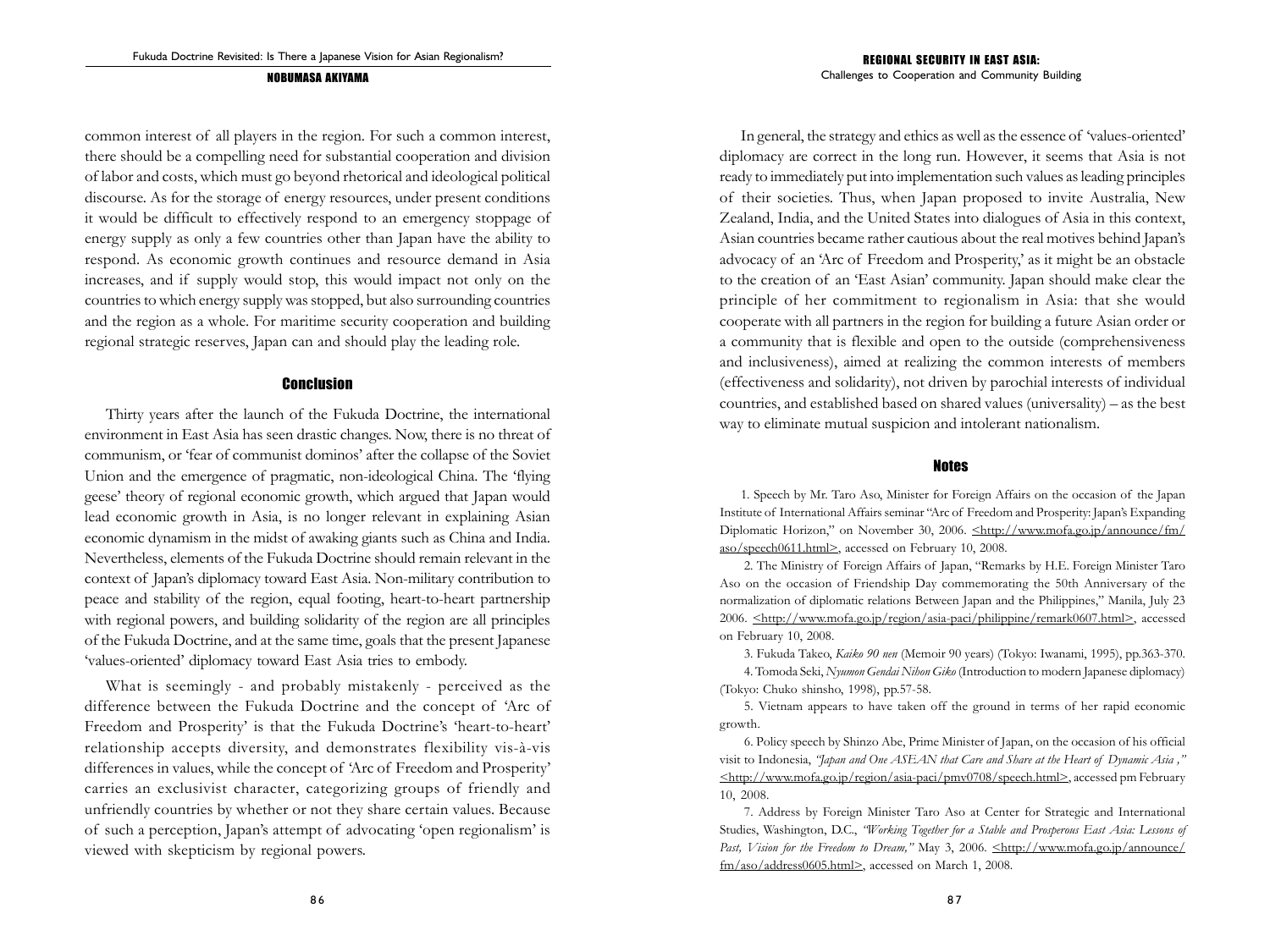8. It seems that after Mr. Yasuo Fukuda, a son of Takeo Fukuda, the launcher of the Fukuda Doctrine, assumed the office of Prime Minister, reference to 'Arc of Freedom and Prosperity' has been sharply decreased. But the tendency toward 'values-oriented' diplomacy seems to persist.

9. Japan pledged a 400 million dollar aid package for support peace and stabilization of Mindanao in December 2002.

10. Speech by Minister for Foreign Affairs of Japan, Mr. Masahiko Komura, *"Japan: A Builder of Peace,"* 24 January 2008. <http://www.mofa.go.jp/policy/un/pko/ speech0801.html>, accessed on February 25, 2008.

11. One alternative explanation was the simple fact that China is a permanent member of the Security Council, and Japan is not.

12. Asukata Mao, "Beichu-kankei ni okeru jinken mondai (Human rights issues in US-China relations)," Takagi Seiichiro ed., *Beichu Kankei: Reisengo no kozo to tenkai* (US-China relations: structure and evolution in the post Cold War era) (Tokyo: Japan Institute of International Affairs, 2007), pp.142-164.

13. For an ASEAN view of China's influence over ASEAN's position on Japan's campaign for a Security Council seat, see: Jusuf Wanandi, "Nihon-ASEAN kankei no kako to mirai (original title: Japan and ASEAN Relationship: Past and Future)," *Kokusai Mondai,* No.566, November 2007, p.53.

14. Richard L. Armitage and Joseph S. Nye, *The U.S.-Japan Alliance: Getting Asia Right through 2020*, CSIS Report, Washington, D.C., February 2007, p.14.

15. Taro Aso, *"Working Together…"*

# $\mathcal{L}^{\!\!m\!}$

# Revaluating the East Asian Security Architecture: The Question of "The Asian Way" of Regional Cooperative Institutions

#### PAN YI-NING

*Since the end of the Cold War, East Asian countries have taken initiatives to establish regional cooperative institutions in an attempt to escape the fate of "Europe's past". From the beginning of the 21st century, they even have commonly come up with the idea of an East Asian Community. The paper is intended to revaluate the regional security architecture, with focus on "the Asian way"of regional cooperative institutions. It puts forward the argument that "the Asian way" of building regional cooperative institutions has not contributed much to improving the fundamental security relationships in the region, nor to reducing the feeling of mutual insecurities over the past decade. It further points out that revitalizing East Asian traditions creates some paradoxes for regional cooperative security, which have actually weakened the foundations for a regional cooperative institutions. If the regional cooperative security building process fails to keep abreast of the changing security environment, and if the current regional cooperative institutions remain ineffective in managing the serious traditional security concerns, optimism about the prospects of regional security may be unfounded and illusory.*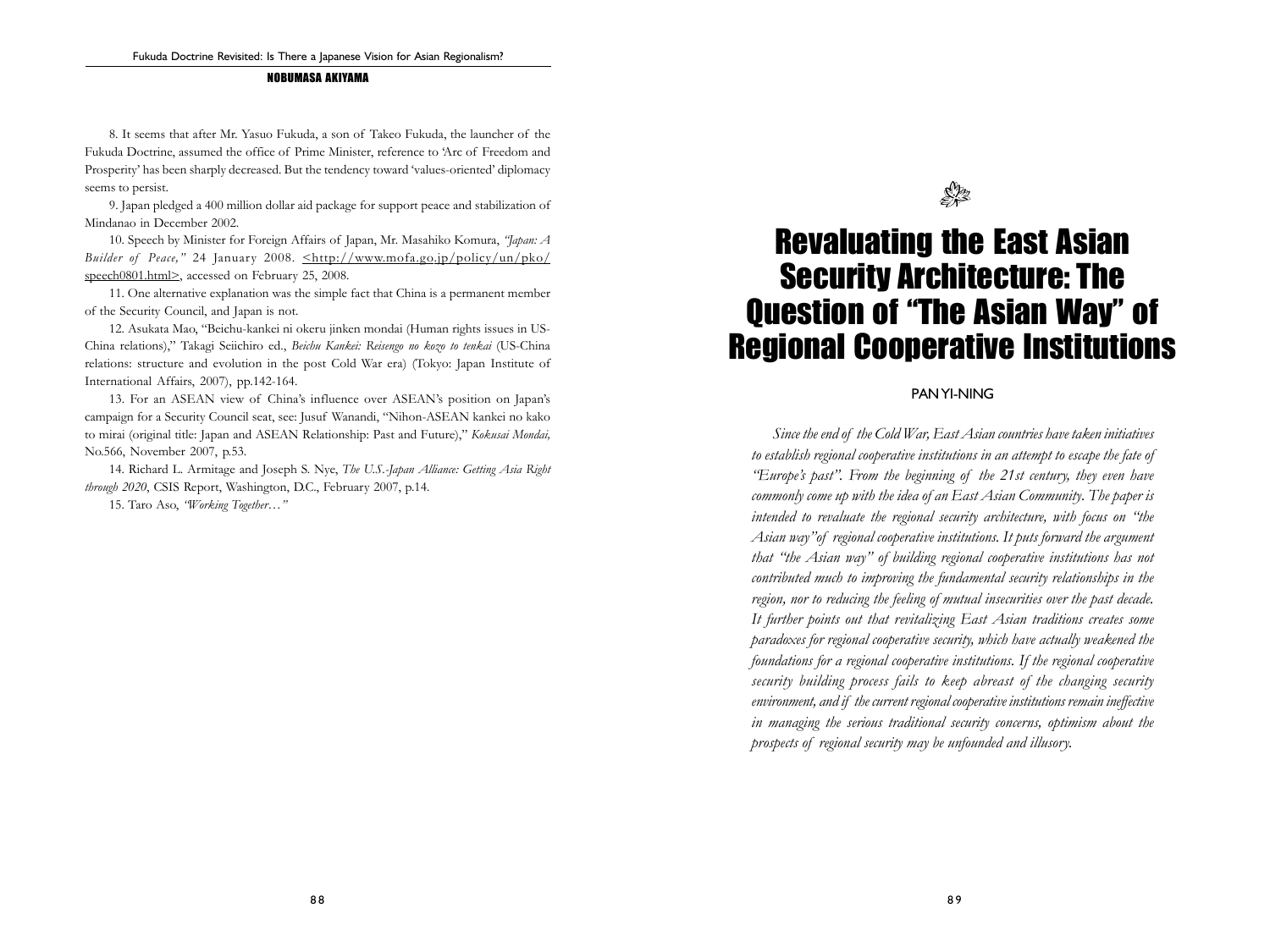# Introduction

IN THE WAKE of the Cold War, superpower withdrawal or partial withdrawal from East Asia<sup>1</sup> left almost all countries of the region falling into an obsession with systemic inter-state security dilemmas. Traditional security concerns thus began to loom large and the balance of power/ threat politics was pervasively practiced. From the Western Realist perspective, East Asia's future was bound to look like Europe's past due to the absence of an effective mechanism guaranteeing regional security.

To escape such a fate, East Asian countries have taken initiatives to establish various institutions, notably the ASEAN Regional Forum (ARF), for bilateral or multilateral political and security dialogues and consultation. By the end of the 20th century, East Asian countries had even commonly come up with the idea of an East Asian Community. In light of these achievements, scholars of the liberalist and constructivist inclinations became optimistic about the prospective security scenario in East Asia.

Aside from that, a number of analysts have tried to argue from the theoretical perspective as well as historical standpoint that Western international relations theories may not be appropriate for explaining Asian realities and developments, because different regions of the world have distinctive features of international relations and distinctive security cultures. They contend that there exist non-Western approaches to addressing regional security problems.<sup>2</sup> As Michael Haas suggested, Asia has an Asian way to peace.

However, Western realist scholars are not at all convinced by East Asia's limited achievements in building up regional security regimes. They are particularly skeptical about the so-called "Asian Way" or "ASEAN Way", so much so that Gerald Segal dismissed the existence of any "Asian security paradigm".

Evidently, the emerging East Asian security architecture accommodates multi-levels of approaches based on different Western international relations conceptions and Asian cognizance. The academic debate so far raises one critical question: whether or not the distinctive "Asian way" to regional cooperative institutions can be effective in helping mitigate East Asian security dilemmas and in helping resolve conflicts in the region.

This article attempts to explore the point by revaluating the regional security architecture, with focus on "the Asian way" of regional cooperative institutions. According to the agenda of the ARF Concept Paper adopted in 1995, the region is supposed to go through three stages of "a gradual, evolutionary approach to security cooperation", i.e., promotion of confidence and security building measures (CSBMs), development of preventive diplomacy mechanisms and development of conflict-resolution mechanisms. Undoubtedly, the initial neo-liberalist process of confidence and security building will also be crucial to the newly-developed concept of an East Asian Community, a constructivist-based security structure. Hence, rethinking the East Asian cooperative institution building over the last decade, we need to know how much progress the CSBMs have already achieved and whether the "Asian way" has effectively helped to push forward the process.

Consistent with Realist views, this article puts forward the argument that "the Asian way" of regional cooperative institution has not contributed much to improving the fundamental security relationships in the region, nor to reducing the feeling of mutual insecurities. It further points out that revitalizing East Asian traditions actually creates some paradoxes for regional cooperative security. It finally suggests that the development of a legal system or building a"concert of powers" could be the pragmatic alternative.

# How Much Progress have CSBMs Achieved?

CSBMs involve comprehensive approaches to promoting regional cooperation and mutual trust. Considerable achievements have been accomplished so far in the areas of institutionalizing multilateral security dialogues, paving the way for economic interdependence and enhancing defense transparency and military cooperation. Such progress has made it possible for the regional cooperative institutions to play a role in regional security management.

However, when we assess how much these achievements have really contributed to improving the fundamental security relationship, especially lessening anxiety and suspicions among states of the region, there is more cause for concern than for celebration.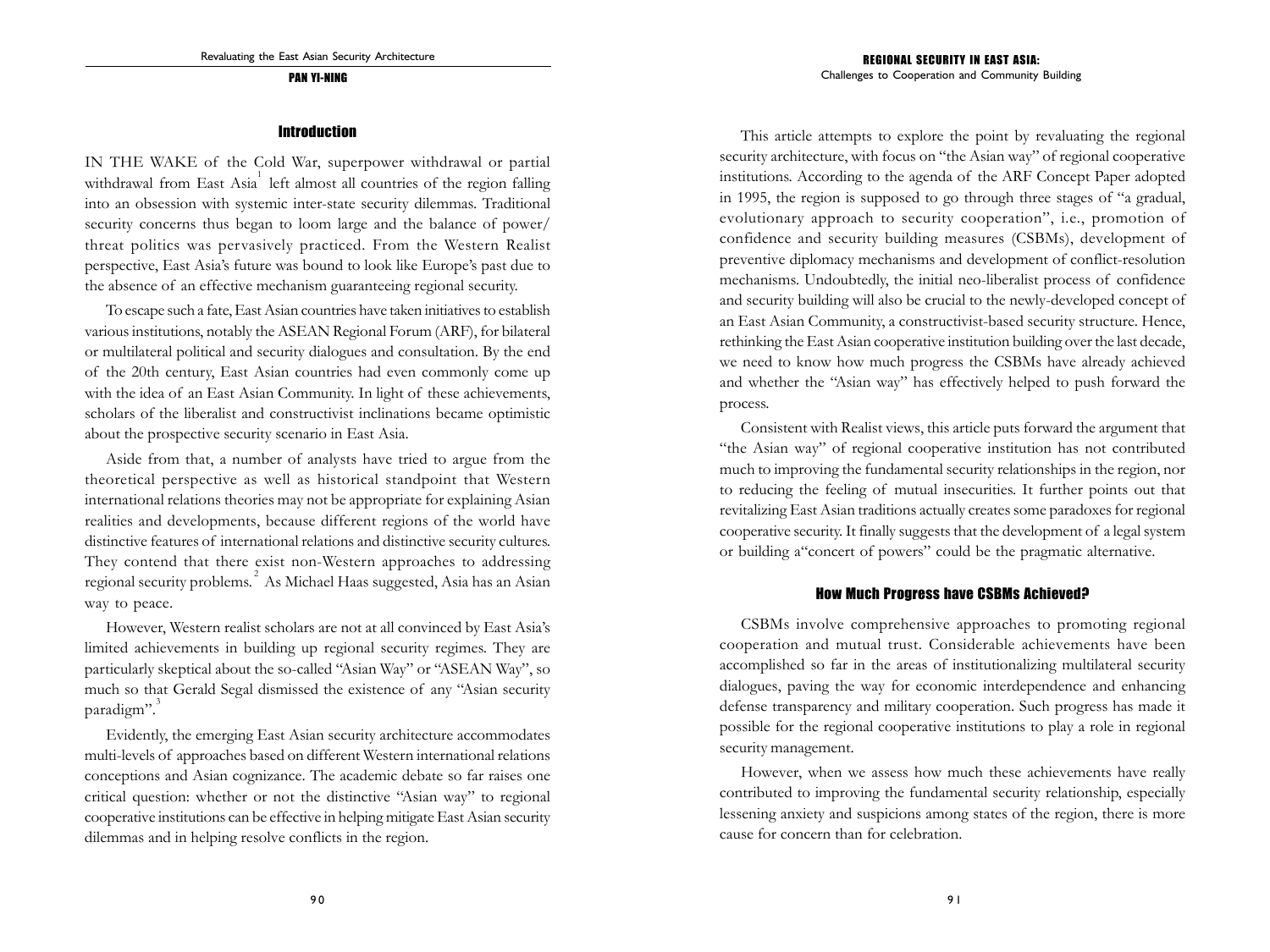Indeed, there exist no commonly accepted standards to measure the effective progress of CSBMs. Yet, one standard that Desmond Ball suggested is applicable: i.e. "to what extent are the cooperative ventures keeping abreast of the changing components and configurations of security relations or of the systemic propensities for conflict or peace in the region?" 4 As such, the following basic observations can be made:

The first area of observation is control of military activities. In this regard, the arms build-up pervading in East Asia has been a serious security concern. Over the past decade, most states in the region, big or small, have been enthusiastically embarking on military modernization to strengthen their selfreliant defense. As part of CSBMs and preventive diplomacy, it can be noted that transparency measures and arms control arrangements such as defense publications, a regional arms register, and systems of prior notification of military deployments, etc. have been worked out. Nevertheless, the propensity for robust military acquisition in the region persists, without any sign of arms control in sight. The SIPRI (Stockholm International Peace Research Institute) Year Book 2006 indicates that defense spending in East Asia from 1988 to 2005 has kept growing. To date, Japan, China and South Korea have been listed among the world's 15 major military spenders. The danger of a conventional arms race, therefore, remains high. To make matters worse, the danger of nuclear proliferation has begun to emerge due to North Korean insistence on its nuclear development. Clearly, the CSBMs, while slowly evolving in its exploratory stage, have hardly constrained the regional arms build-up nor prevented the danger of an arms race.

The second area of observation is effectiveness of the security problemsolving institutions. There are a number of flashpoints that may potentially induce a regional war and scores of sovereignty disputes that may cause inter-state tension in East Asia. The ASEAN Regional Forum (ARF), the fruit of institutionalizing regional security dialogues and the major intergovernmental security problem-solving mechanism, has done much to address these security problems. As far as the South China Sea territorial dispute is concerned, it is fair to say that ARF has succeeded in providing the South China Sea parties with a channel of communications and some basic code of conduct. However, ARF has no way to proceed with the

substantive discussion of sovereignty and interest claims. So long as the crux is not tackled, the South China Sea security environment remains uncertain. Sovereignty claims and other interests will be reasserted, especially when inter-state cooperation is challenged by "resource nationalism" and consideration of relative gains. Given the non-negotiable nature of sovereignty, there is still the possibility that the dispute may erupt into a conflict any time in the future. As for the North Korean nuclear issue, this absolutely proves the impotence of regional security problem-solving institutions. ARF has failed to play any significant role in the issue, except inviting North Korea as a participant to the Forum, whereas the Six-Party Talks have also stalemated because North Korea stubbornly displays its "national independence".

The third area of observation is threat perceptions and corresponding political and security relationships among states. East Asia is distinctive for its political, economic, social and cultural diversity. In the past 150 years of history, the region has been deeply divided by Western colonization and the Cold War. Hence, misperceptions or inaccurate perceptions of threat vis-àvis neighboring states are widespread throughout the region, which tremendously affect the political and security relations among states. Paying much attention to the ideational problems, CSBMs are thus designed to alter misperceptions or inaccurate perceptions of threat and thereby foster mutual trust and amity. In this regard, the development of economic interdependence is conceived as the both the foundation and the critical approach of the CSBMs. In the Liberalist concept of Neofunctionalism, cooperation and integration in the economic sector are believed to create strong incentives for and spill-over effects on cooperation and integration in the political and security sectors. For the last decade, it is true that bilateral and multilateral economic relations among the states have been dramatically strengthened and regional and subregional economic cooperation has grown in East Asia. Since the Asian Financial Crisis in 1997, all states in the region have been more willing and ready than ever to engage in all kinds of economic cooperation arrangements. However, the pre-existing threat perceptions and traditional security concerns of the states have not changed much in the positive direction, along with progress of the economic interdependence. The perception of a "China threat", in particular, has not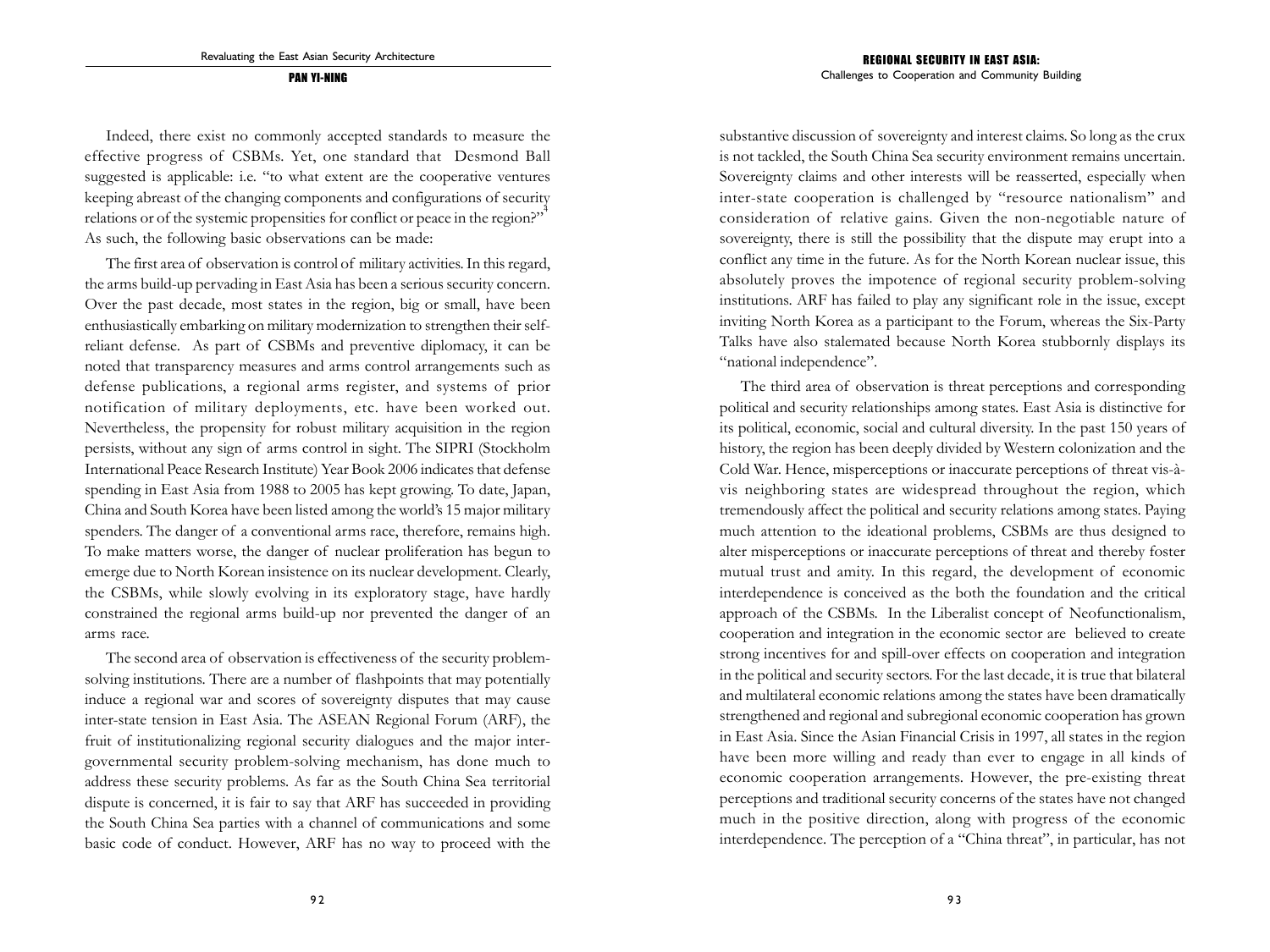waned. Rather, it has been somewhat enhanced by economic competition and imbalanced interdependence. Nor have political and security relations correspondingly moved to a stage of less doubt and more intimacy as anticipated. In fact, a number of cases suggest the contrary. The Sino-Japanese relationship is a prominent case in point. The thin political and security relations between China and Japan have not in the least matched their high degree of economic interdependence. Contrary to the expectations, the relationship deteriorated in recent years. Polls conducted in the two countries indicate that mutual pre-existing threat perceptions have not been substantively reshaped, mutual apprehension has deepened, and mutual amity has declined.

To sum up, the contributions of CSBMs to improving the fundamental security relationships in the region have been limited for the last decade and the role of the ARF as a regional cooperative mechanism in resolving traditional security problems remains more superficial than substantive. The basic security environment in the region continues to be defined by deep mutual apprehension, active military development and unresolved sovereignty issues.

The observations as such are certainly nothing new. They were pointed out years ago mostly by the Western scholars. But the point reiterated here is that if the regional cooperative security building fails to keep abreast of the changing security environment, if the regional cooperative institution remains ineffective in managing the serious traditional security concerns, optimism about the prospects of regional security may be unfounded and illusory.

# What is "Asian Security Culture"?

Some people would argue that this "Asian way", which seeks a pace of progress comfortable to all - neither too fast nor too slow - has helped maintain regional stability, however ineffective the institutions may seem.

The argument truly touches upon a much deeper and more complicated issue: how should we look at "the Asian way"? When inquiring into this issue, the most contentious question we encounter is whether there is a thing such as "Asian security culture". Hence, before measuring the extent to which the Asian way may have helped manage regional peace and war, we need to make clear what "Asian security culture" is, if indeed it exists.

Without doubt, the notion of an "Asian way" assumes that there exists an Asian security culture or traditions that shape a distinctive regional thinking, norms and modes of behavior. But in this respect, criticism has been severe. From the author's observation, it is incorrect to deny the existence of commonly practiced traditions in East Asian international relations, yet it is also too general or too ambiguous to simply suggest an "Asian way".

Two points justify this statement.

First is that **there were East Asian security cultures or traditions in history.** Before the Western powers expanded to East Asia, a regional international order had long been maintained in its own manner. There are at least two salient features which defined the traditional East Asian security culture. The most essential is the hierarchical relationship among actors. It was a socially constituted structure, which reflects not only the intra-regional distribution of power but also a shared mentality. Historically, in East Asia, the distribution of capabilities was pyramidal, broadly speaking. Imperial China loomed large in terms of hard power and soft power. The secondary tier included a number of medium-sized kingdoms such as Korea, Japan, Vietnam, Burma, Siam and Java. The rest of the less powerful countries formed the base. In line with such asymmetric structure, the powerful countries tended to develop concentric and hierarchical worldviews. Imperial China conceived itself as the world's center. Similarly, the medium-sized states regarded themselves as the subregional centers. While imperial China treated its peripheral countries as vassals and barbarians, the subregional powers recognized China's central status on the one hand, but treated their neighboring weaker states on the other. So the small and weak states usually found themselves in a situation of dyarchy.<sup>5</sup> The multi-layered "coreperiphery" structure of the hierarchical regional relationship was thus created and functioned. Of course, the structure of the relationships broke down occasionally when China declined and subsequently the vassals refused to pay tribute to it. Nevertheless, from a long historical view, the international system of East Asia and the common worldview of the states were by and large characterized by hierarchical relationships.

Another feature of the traditional East Asian international relations is "cultural moralism", which can be understood as a focus on ethics and faith. Morality was highly valued in the traditional Chinese culture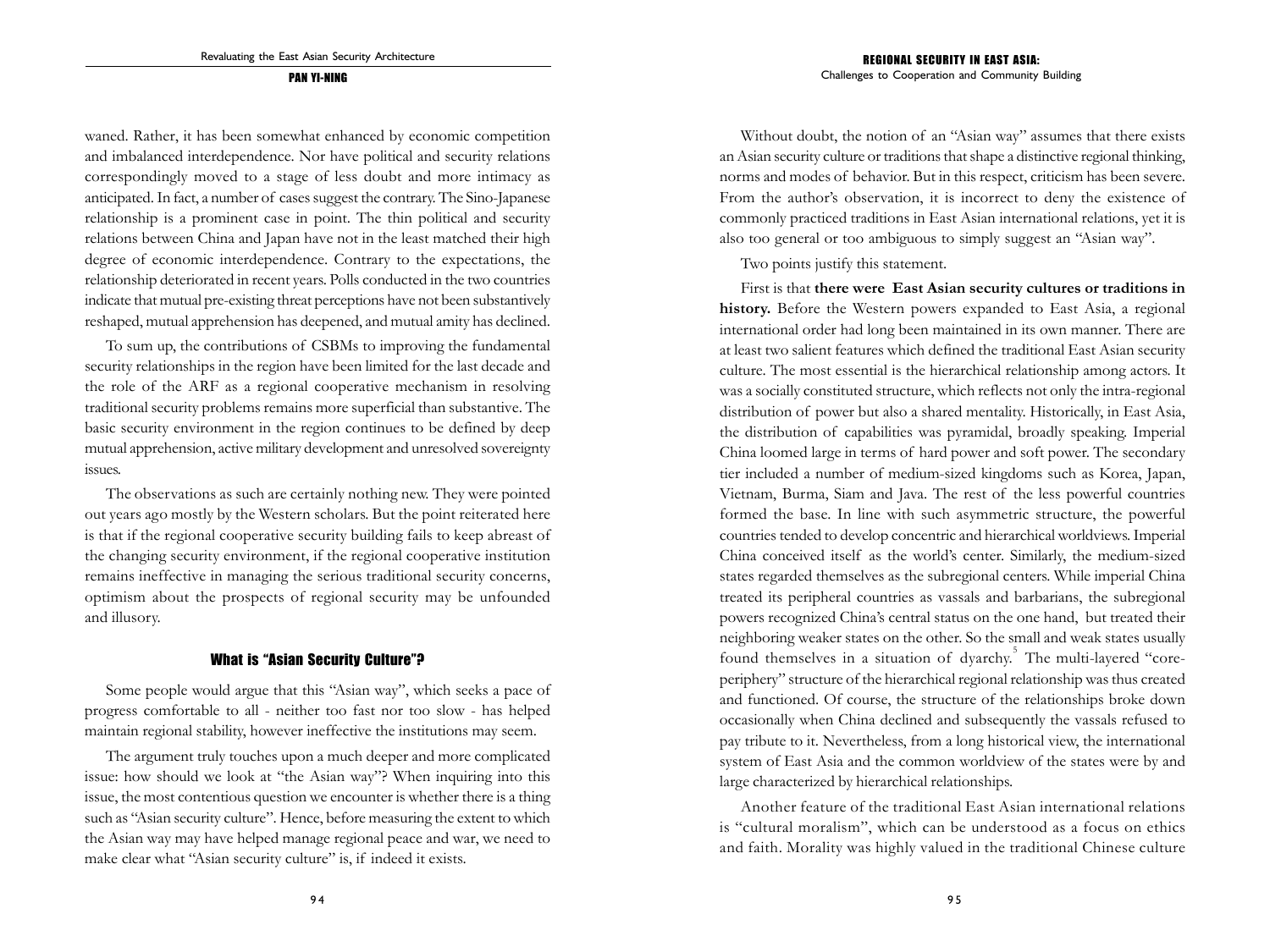and practiced as the major norm and principle of maintaining the Sino-centric international order. The core ethics and faith of Chinese political ideology were founded on Confucian morality. Based on Confucian beliefs, the Chinese emperors normally preferred non-violent measures to excessive use of force, internally and externally, for governing the whole imperial society so as to avoid undermining their authority and legitimacy. $67$  When dealing with the peripheral states, therefore, imperial China particularly emphasized extending Chinese cultural appeal and acculturizing "barbarians", rather than military conquest. Furthermore, the imperial Chinese rulers conceived of individual observance of ethics and virtues as a fundamental approach to preserving the hierarchical social order. According to Confucian philosophy, each individual in the different castes should follow his/ her corresponding virtues and fulfill his/her appropriate duty. The emperor as a ruler, for instance, should be benevolent and righteous to his subjects. As the subjects, the people were required to be loyal and deferential to the emperor. In this manner, it was believed that social harmony and peace could be achieved. When the ethics and faith as such were applied to external relations, imperial China demanded that the vassals should recognize and show respect for the central power's superiority by paying tribute while the suzerain itself had the obligation to care for the vassals. Therefore, the tributary system accentuated cultural formality and moral linkage rather than a substantive dominant relationship. The significance lies in the fact that a majority of the countries in ancient East Asia voluntarily engaged themselves in the Chinese tributary system in varying degrees and observed its rules most of the time. They were willing to do so, primarily because they had reverence for Chinese civilization and because the norm conformed to their hierarchical thinking. By commonly observing these ethics and virtues, the Sino-centric hierarchical regional order was thus maintained. True enough, where the Chinese cultural moralism failed, there would sometimes be a war.

All in all, the traditional East Asian security culture was deeply rooted in the historical power polarity of the region. A hierarchical relationship and Chinese cultural moralism can be clearly identified as the distinct regional traditions.

Nevertheless, East Asian security culture has undergone a transformation with the shifting security environment over the last two centuries. Therefore, the second point to be underlined here is that **East Asian security culture has become largely westernized**. Since the region was colonized by the European imperialists, the traditional East Asian international structure crumbled and all the states have been incorporated into the westerndominated global system. In this process, East Asian countries were initially obliged to follow the Western way of thinking, rules and behavior; later on, they woke up and took initiatives themselves to emulate the Western way of modernization so as to strengthen their national power. The notion of modernization is thus exactly westernization in essence. With respect to international relations, East Asian security culture has been rapidly overwhelmed by nationalism, Social Darwinism and Westphalian principles of power politics. As a result, modern East Asian countries are highly conscious of sovereignty and independence, especially national interest and dignity, self-determination, territorial integrity, inter-state equality, etc. They also share a strong sense of competition, which motivates all of them, big or small, to strive for a goal of being as powerful as possible. In this connection, they place much importance on material strength based on self-reliance, such that that economic and military development are always given priority in their modernization programs. Equally important, most of the countries have developed the habit of relying on external force, the Western powers in particular, to counterbalance their perceived neighboring threat. In addition to the influence of Western international political realism, the Western neoliberalist and constructivist conceptions, such as common security, social justice and arms control, have also recently been injected into East Asian security culture. No matter what, it is evident that the foundation of traditional East Asian security culture has been virtually smashed and contemporary East Asian security culture has been reshaped by the new security circumstances in the region. All the states now tend to value what the Western countries value, think the way the Western countries think, and become more accustomed to the Western realist norms than anything else in the arena of international politics.

Here, we can see that **East Asian security culture today is of mixedblood**. It is noteworthy that Westernized security culture tends to nullify the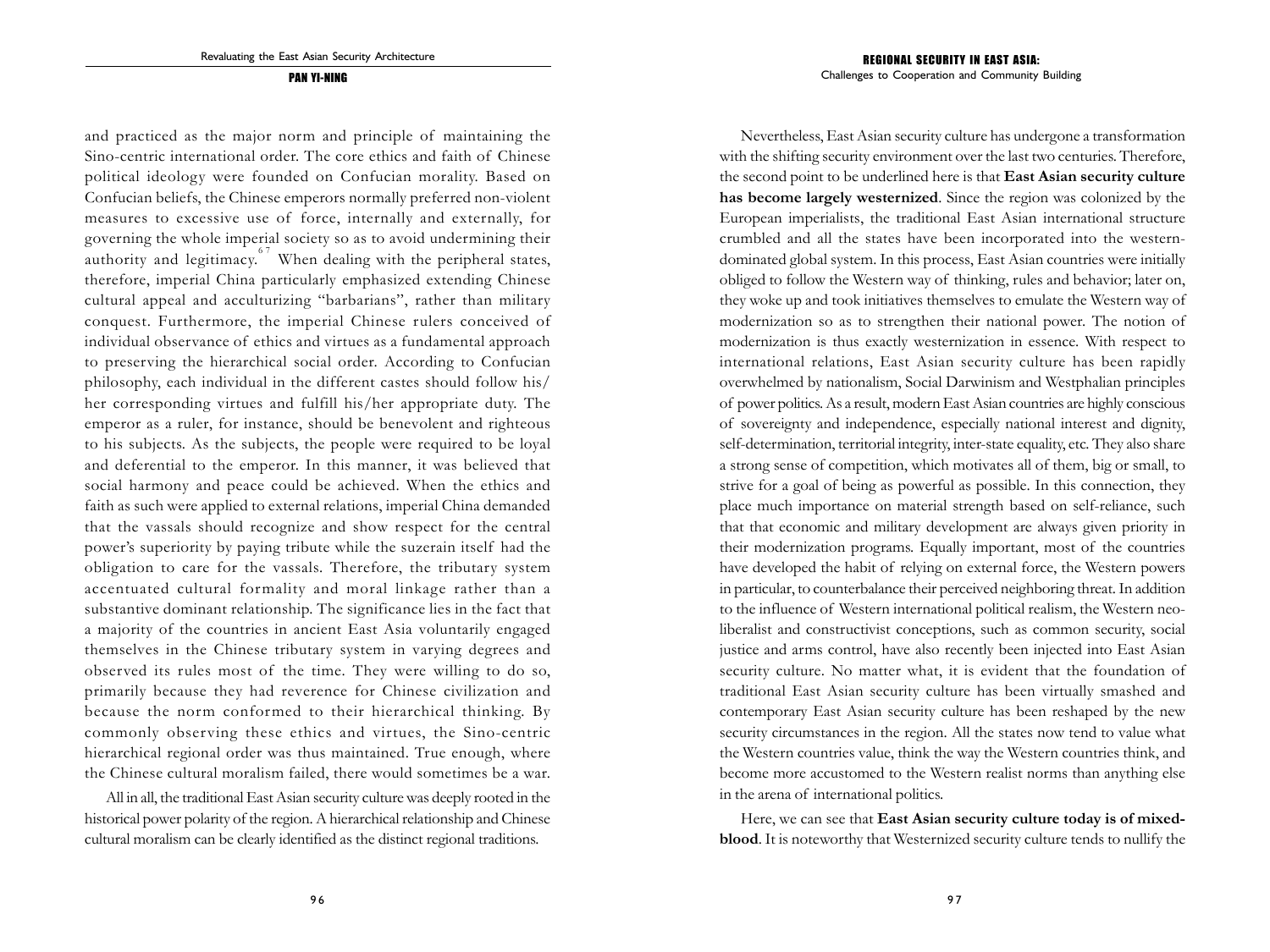distinct traditions, to the extent that horizontal relationship can hardly tolerate hierarchical relationships, whereas self-reliant material strength has precedence over ideational and cultural interactions.

Up to this point, we are ready to measure the extent to which "the Asian way" has helped regional cooperative security.

# Has "The Asian Way" Effectively Helped to Push Forward Regional Cooperative Security?

Given the complex features of modern East Asian security culture, revitalizing East Asian traditions actually creates some paradoxes, which enormously affect the effective role of "the Asian way" in the process of regional cooperative security.

As we all know, the conceptions of common security and regionalism are basically European and, therefore, the European model is usually taken as the frame of reference. In the case of West Europe, the remarkable progress that has been achieved in common security and regionalism is mostly attributed to homogenous culture, common bitter experiences of devastating wars, a high degree of economic integration, and the shared mindset of a Social Contract between the individual and the State. By comparison, East Asia is devoid of all those basic determinants. This is why cooperative security has been envisioned in place of common security as the objective in East Asia. Despite the fact that homogenous culture and common war experiences are impossible to realize now, economic interdependence and the shared mindset of a Social Contract are possible to achieve in the region. With respect to the latter, we can observe that the East Asian elites prefer to look back to their own history to find the Asian version of Social Contract. Hence, revitalizing East Asian traditions actually serves this purpose. The result is that in establishing regional cooperative institutions, European states give much emphasis on the development of a legal system, whereas East Asian countries pay much attention to "the Asian way" or cultural traditions.

Then a paradox arises for East Asian cooperative security. On the one hand, recalling its distinctive historical and cultural roots seems to be a necessary means to cultivate regional identity and cohesion. But on the other hand, revitalizing old traditions simultaneously produces the negative effect of increasing an already pervasive apprehension of China's central role in the region.

As mentioned earlier, East Asian traditions have much to do with China's historical hegemonic power and Chinese cultural moralism. Therefore, if traditions are reasserted, China's role unavoidably becomes a focal issue. It becomes obvious that not a sovereign state in the region would like to see the process eventually head into a restoration of the historical international order. For one thing, their deeply embedded sense of sovereignty and independence, none of modern East Asian countries wants to descend into being a subordinate again; nor does China have the will to be a hegemony in the region. For another, most East Asian countries are not ready at all to accept Chinese cultural norms as the major principles of the regional security cooperation. The obvious reason is that China has lost much of the appeal of its great civilization to neighboring countries, as it was a chaotic and weak state for more than 150 years. And worse, there is a shared misconception now, based on long historical memory and recent Cold War experiences, that Chinese culture is negative given its lack of ethics of equality and democracy.

Yet, the current inevitable trend is that China, with its rapid development, has been playing a more and more significant role in regional cooperative security. As a result, promotion of East Asian regionalism is concurrent with an increasing anxiety on the part of many countries about the possibility of China's re-emergence as the hegemon in the region. Great and medium powers of the region in particular have begun to fear that China would have too much say in shaping the regional norms and would exert overwhelming influence in the regional cooperative institutions.

Here, another paradox follows. East Asian traditions are intended for fostering regional consensus and unification. But because the Sino-centric old values and norms are basically denied, East Asian countries have to invent a modern version of distinct "traditions". ASEAN takes the most enthusiastic part in advocating an "Asian way" and in fact attempts to interpret the notion and build the regional cooperative mechanisms in accordance with the ASEAN values. China bolsters the "the Asian way" of regionalism and has actively put forward initiatives based on its own "New Security Concept" as well as Chinese "harmonious culture". Japan, afraid of being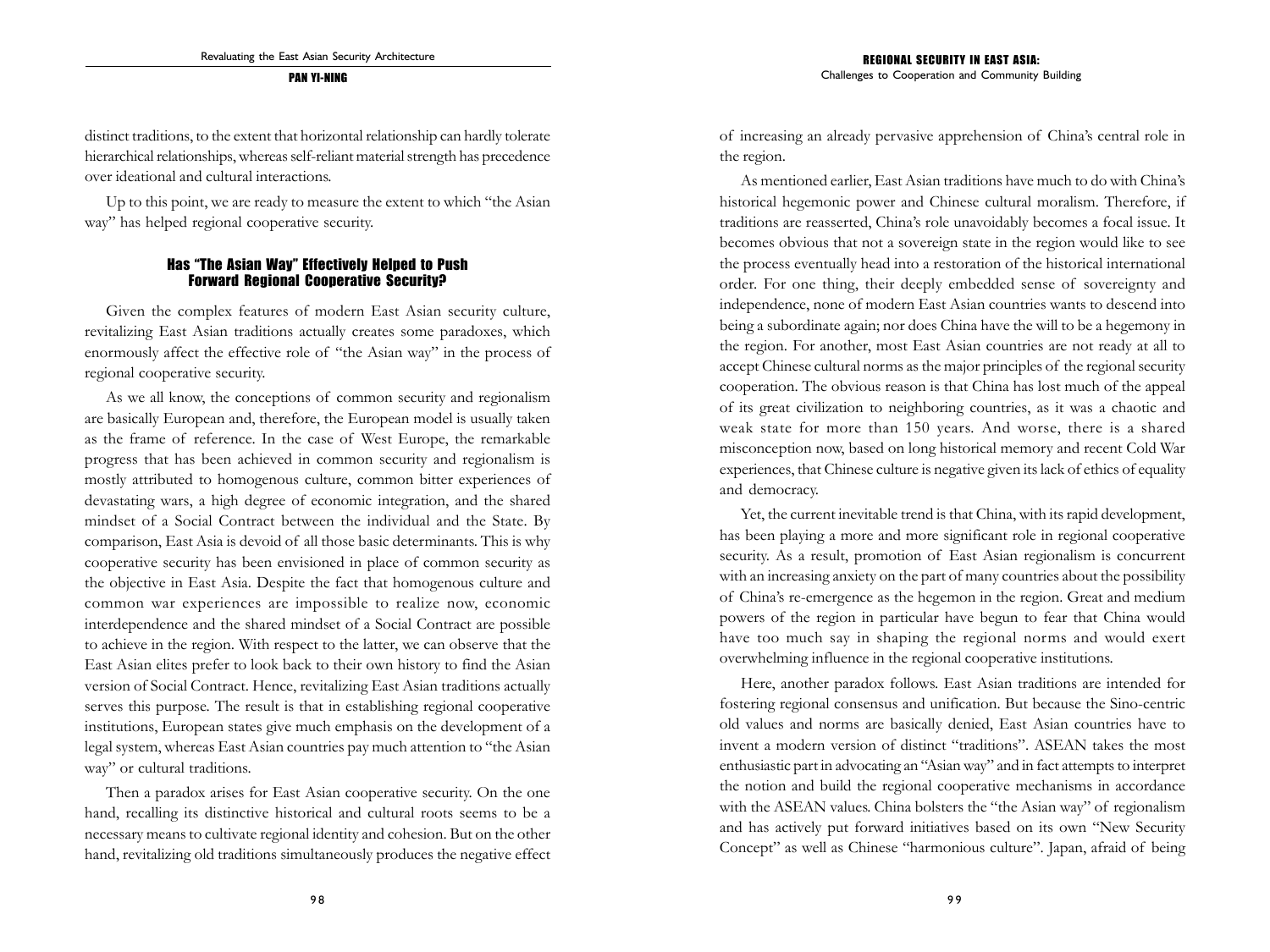marginalized in the region, has also articulated the "flying-geese" model of East Asian multilateralism resting on its more westernized values. By now, the so-called "East Asian traditions" are actually redefined and represented by differing, newly constructed conceptions and values, which we may broadly tag as the ASEAN way, the Chinese way and the Japanese way. The consequence is that not only the non-Asians but also the East Asians themselves are more and more confused of what is the distinct "Asian way", due to its mixture of indigenous and Western substances. And more importantly, the diversified "Asian ways" together with the underlying competition for regional leadership have in effect functioned as a dividing force rather than a driving force in the region. Thus true consensus becomes difficult to achieve. The split over the issue of enlarging East Asian Community is a clear indication of the regional substantive division.

It seems that there is sort of consensus on the prevailing role of "the ASEAN way" in regional security cooperation. On the one hand, the states of the region tend to trust neither "the Chinese way" nor "the Japanese way", for historical reasons. "The Chinese way" is easily associated with the tributary system, and so is "the Japanese way" associated with "the Greater East Asian Co-prosperity Sphere". On the other hand, China and Japan are mutually suspicious of each other's intention in the region. Therefore, both of them prefer to support ASEAN's leading role in the process of regionalization. However, it should be noted that competition among the three self-centered cultural ways persists and thus the consensus is superficial and brittle.

In this connection, one more paradox is created. The East Asian traditions are supposedly revived to serve as the distinctive norms and approaches for East Asian cooperation and security community. But while "the ASEAN way" enjoys a prevailing role as the major norm and approach, its effective practice has come into question. The most obvious flaw is that "the ASEAN way" lacks material strength to back up agreements since ASEAN is made up of medium and small states, most of which are less developed in terms of the economy and military power. Historically, traditional Chinese cultural moralism practiced mostly due to imperial China's superior civilization as well as material strength. The same is true of Western values and norms in the modern times. Therefore, in modern international politics where material

strength is particularly revered, the effective practice of norms and approaches is essentially determined by power. As a result, "the ASEAN way" can hardly play its role beyond the sub-region of Southeast Asia without the support of a great power. As it is, China's dynamism is critical. Wide acceptance of ASEAN's Treaty of Amity and Cooperation (TAC) is an apt example. TAC, embodying ASEAN's values and norms, has been open to all states outside Southeast Asia since 1976. It was not until China joined the treaty in 2003 that TAC really become acknowledged as a code of conduct in a wider region. But clearly, China decided to accede into TAC for the sake of its own "New Security Concept" as well as realist interest. Because of China's accession, Japan followed suit mainly for the purpose of balancing against China's growing influence in the region. Australia, New Zealand and India were required to sign the treaty, as ASEAN, backed by China, set it as the prerequisite for entry into the East Asian Summit.

Aside from that, the *kampong* traditions contained in "the ASEAN way" seem inherently difficult to keep in accord with either Northeast Asian customs or Western habits. The former pays much attention to frequent brotherly meetings and a long process of patient dialogues in conflict resolution, whereas the latter commonly emphasizes efficiency. Of course, compared with Western habits, the Chinese still attempt to seek a balance between progressiveness and efficiency. As a consequence, despite the fact that the peacemaking intention of "the ASEAN way" is highly appreciated, North East Asian countries, while remaining patient, have begun to urge an improved approach. But the Western powers involved, losing their patience, have begun to criticize the forums sponsored by ASEAN as "talk shops". In this sense, the appeal of "the ASEAN way" is virtually limited.

On balance, "the Asian way" is not well cultivated, because modern East Asian security culture is actually afflicted with "schizophrenia". The notion is not only confusing in conception but also paradoxical in substance. The result is that the Asian version of a social contract becomes problematic. Accordingly, when the Asian version of social contract cannot be well developed, the foundation for the regional cooperative institution is weakened. Equally important, when the shared mindset of social contract cannot be established, confidence building is also impaired. It follows then that the cultural or ideational approach fails to function effectively, the states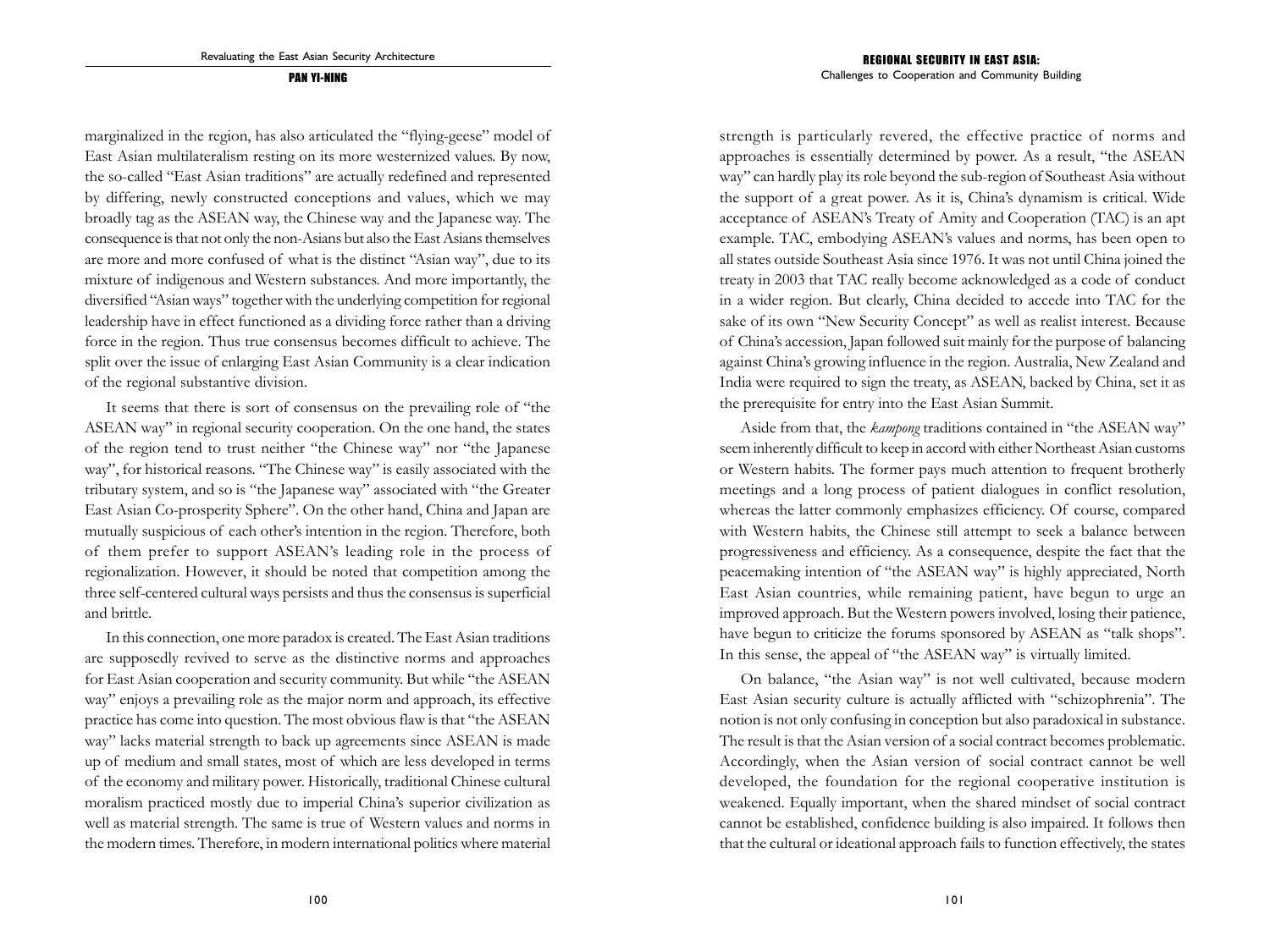of the region will be more dependent on material strength. Therefore, what remains really effective and can be ultimately trusted to maintain regional stability is the realist mechanism—development of self-reliant material power and, externally, a balance of power or threat.

# **Conclusion**

Rethinking the East Asian cooperative institution building over the last decade, it is obvious that the process cannot keep abreast of the changing security environment. Far from helping push forward the regional cooperative security, "the Asian way" only weakens the foundation of the regional cooperative institution.

If the regional cooperative institution offers no promise for successfully managing serious traditional security concerns, the whole regional security architecture shall continue to rely on the realist mechanism. Then optimism about the prospects of our regional security may be unfounded and illusory.

Given the complicated security environment in East Asia, the development of a legal system or "concert of powers" building could be the pragmatic alternative. But this needs another paper to elaborate and discuss.

# **Notes**

1. East Asia in this paper is a wide geographical concept, including Northeast Asia and Southeast Asia.

2. For example, Michael Haas, *The Asian Way to Peace, A Study of Regional Cooperation* (New York: Praeger, 1989) and David C. Kang, "Getting Asia Wrong: the Need for New Analytic Frameworks", *International Security*, Vol.27, No.4 (Spring, 2003).

3. For details, refer to Barry Buzan and Gerald Segal, "Rethinking East Asian Security", *Survival*, vol.36, no.2, (Summer, 1994); Gerald Segal, "'Asianism' and Asian Security ", *The National Interest*, Winter 1995 and Michael Leifer, "The ASEAN Peace Process: a category mistake", *The Pacific Review*, Vol.12, No.1, 1999.

4. Desmond Ball, *Multilateral Security Cooperation in the Asia-Pacific Region: Prospects and Possibilities*, Working Paper, No.2, Institute of Defense and Strategic Studies, National University of Australia, April, 1999, p.7.

5. See the details in Takeshi Hamashita, *Modern China and its International Environment: Tributary Trade System and Modern Asian Economic Zone* (in Japanese), Tokyo University Press, 1990.

6. See the details in Tiejun Zhang, "Chinese Strategic Culture: Traditional and Present Features", *Comparative Strategy*, Vol.21, 2002, pp.74-81.

# The Dynamics of 21st Century Chinese Strategic Culture and Statecraft in Southeast Asia<sup>1</sup>

₽,

# RENATO CRUZ DE CASTRO

*Using the concept of strategic culture, this article examines China's current statecraft in Southeast Asia. It asserts that Chinese strategic culture, which emphasizes the application of soft power, is reflected in Beijing's foreign policy of affecting a peaceful emergence in Southeast Asia. This gambit is primarily aimed at restraining and counterbalancing preponderant American power and influence in Southeast Asia. The article further observes that China's statecraft has been welcomed by most Southeast states because it conforms to their approach to regional security matters. This approach is premised on non-interference, consultation, and the non-use of force in resolving international disputes. In conclusion, it warns that unless the U.S. matches China's diplomatic gambit in Southeast Asia, Washington will find its strategic preponderance and initiative in the region severely curtailed by Beijing's soft power.*

*"To ensure that your whole host may withstand the brunt of the enemy's attack and remain unshaken, use maneuvers direct and indirect. In all fighting, the direct method may be used for joining battle, but indirect methods will be needed in order to secure victory..." 2*

• • •

SUN TZU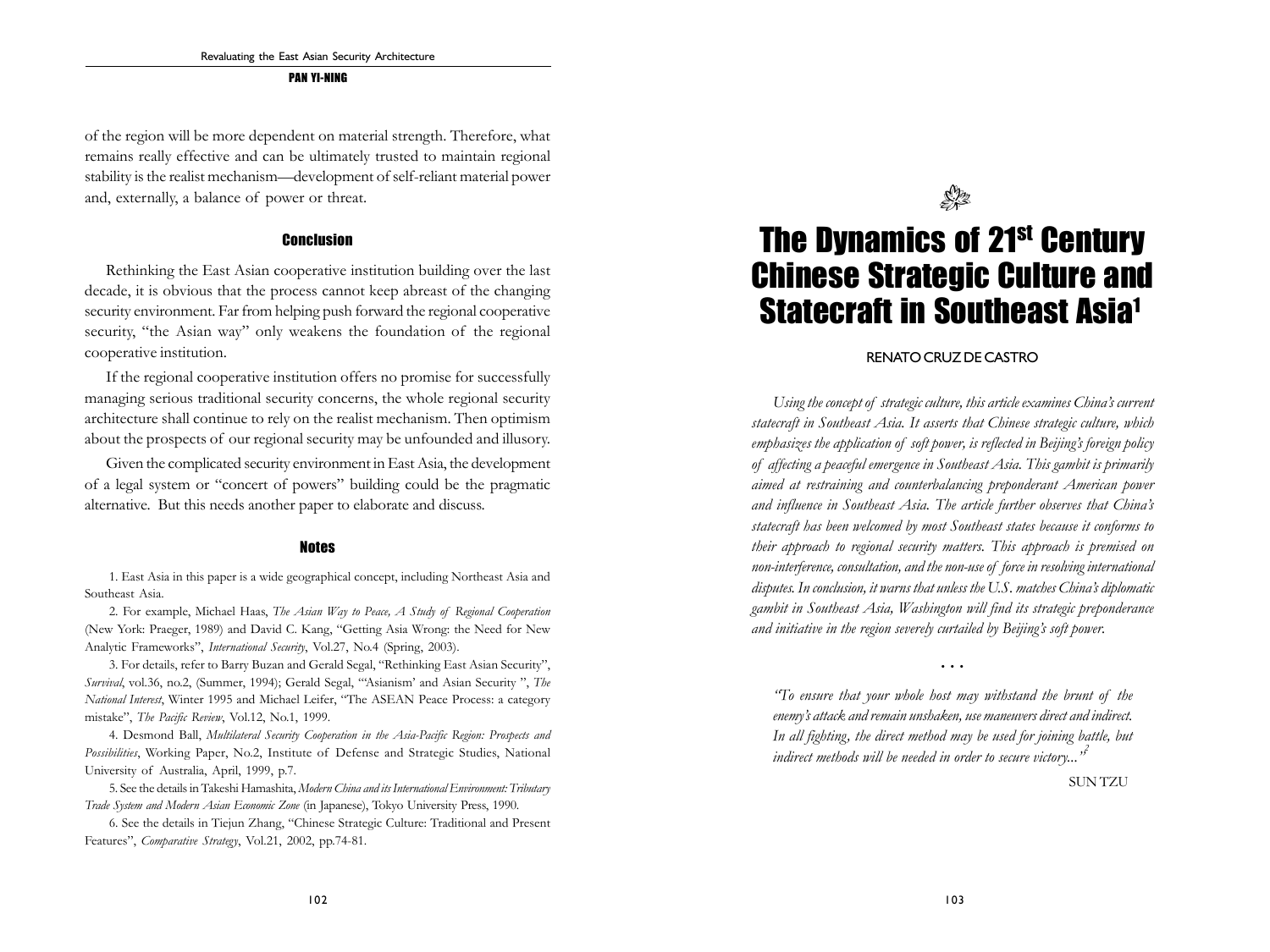#### Introduction

CHINA'S PEACEFUL emergence is currently causing concerns in Washington. Since 1997, the U.S. Congress has obliged the Department of Defense to study China's strategic and operational concepts. The 2005 Pentagon report painted an alarmist view of the Chinese military noting that the People's Liberation Army's (PLA) modernization looks too big for China's regional interests and that the U.S. should further improve its own military capability so that the balance (of power) in East Asia could be maintained.<sup>3</sup> The Bush Administration maintains that as the Chinese economy continues to expand, Beijing will likely increase its military spending. This trend will enable the PLA to either produce or purchase military equipment that can change the *status quo* in the Taiwan Strait and challenge America's military preponderance in Southeast Asia. In 2005, then U.S. Defense Secretary Donald Rumsfeld claimed that Beijing's military spending was threatening the delicate security balance in Asia.<sup>4</sup> Addressing a conference in Singapore, he contended that China's investment in missile and up-todate military technology endangered the interests not only of the U.S. and Taiwan, but also of those nations that consider themselves as China's trading partners, not rivals.

The Pentagon's 2006 report echoes this when it stresses that "China has the greatest potential to compete militarily with the United States and field disruptive military technologies that could over time offset (sic) the traditional military advantages absent U.S. counterstrategies."6 In 2007, Mr. Rumsfeld's successor Secretary Robert Gates softened the Pentagon's strong rhetoric about the alleged Chinese military build-up by expressing the view that there are still common ties that bind Washington and Beijing and expressed his hope for a better understanding between the two major powers. Nevertheless, the Defense Department's 2007 report on the PLA's build-up still echoes Mr. Rumsfeld's view of China's potential over time to offset traditional U.S. military advantages.<sup>8</sup> The 2007 report further argues that "the expanding military capabilities of China's armed forces are a major factor in changing East Asian military balances; improvements in China's strategic capabilities have ramifications far beyond the Asia-Pacific region."

 Then Secretary Rumsfeld's 2005 pronouncement and the two subsequent Pentagon reports reflect an existing view of American defense analysts and

officials who see China as the principal conventional military threat to *Pax* Americana.<sup>10</sup> Since 2005, the current Administration has implied that that the PLA modernization amounts to its actual military expansion and has justified the U.S. military's hedging strategy in East Asia.<sup>11</sup> American defense officials and analysts, however, seem to miss the crux of China's current geo-strategic gambit in Asia. The China challenge goes beyond Beijing's military modernization or arms buildup or a projected amphibious invasion of Taiwan. 12 More significantly, it pursues China's efforts to set a regional agenda shaping the preferences of member states of the Association of Southeast Asian Nations (ASEAN).In the long run, it is about Beijing's skillful use of soft power to erode American power and influence in Southeast Asia.

This article relates China's strategic culture with its 21 $^{\rm st}$  century diplomatic gambit in Southeast Asia. It explains how China strategic culture interacts with its current foreign policy of undertaking a limited arms modernization, and developing the necessary economic and political power to constrain, and eventually ease out the U.S. as Southeast Asia's hegemon. Essentially, these specific questions are addressed: 1) What is the basis of Chinese current diplomatic gambit in Southeast Asia? 2) How does China's current statecraft reflect Chinese strategic culture? 3) How is China's statecraft affecting the Southeast Asian states; And 4) How will China's policy of peaceful emergence affect the security equation in the region?

# Chinese Strategic Culture and Statecraft

As a term in Strategic Studies, strategic culture refers to the deeply embedded concepts which affect policy and decision-making processes relative to national security. 13 Strategic culture involves images and symbols reflective on how a polity understands it relationship with other states, its position in the international pecking order, and the nature and scope of its national external ambition. According to Alistair Johnson, strategic culture consists of two parts. The first includes basic assumptions on the orderliness of the strategic environment in terms of the role of conflict in human affairs, the nature of the adversary and the threat, and the efficacy of the use of force. The second carries assumptions at a more operational level especially on the most efficacious strategic options in dealing with the threat environment. 14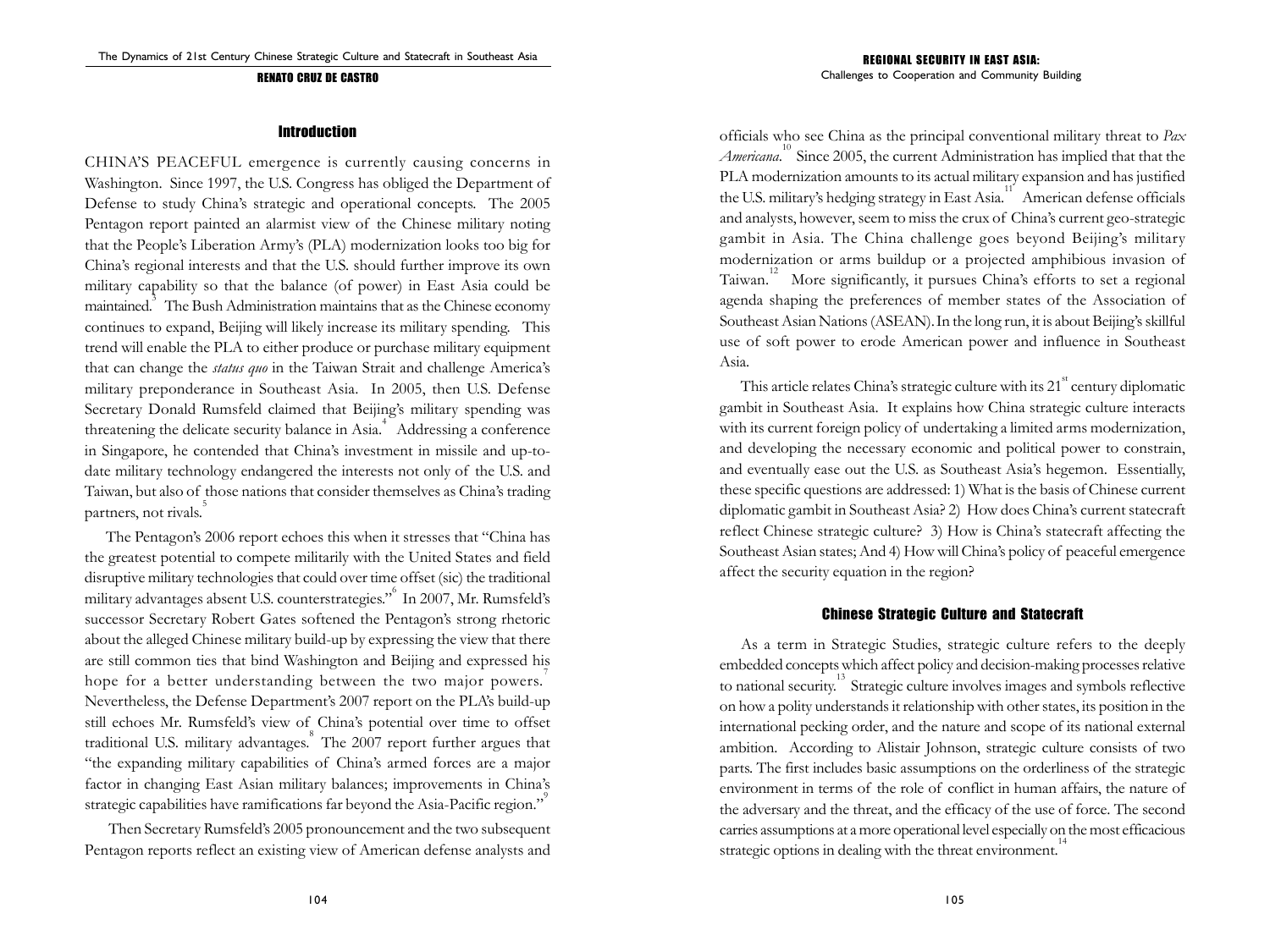Far from being a dominant set of national beliefs determining choices throughout the history of a certain society, strategic culture establishes pervasive and long-lasting preferences by providing concepts on the role of military force in international politics and clothing them in an aura of factuality, reality and efficacy. These preferences, however, are subject to changes in non-cultural variables such as technology, threat, or social organization. Strategic culture molds public attitude and becomes institutionalized in the structure and process of decision-making as it affects how political leaders, bureaucrats, and even military services define central roles and missions in the area of national security. Strategic culture shapes military policies in peacetime, as well as in times of conflict, thereby producing definite national styles, differentiated by their propensities to the use of force in international affairs. It does not emerge from the permanent conditions of the state, and certainly not from any fixed ethnic or social characteristics. Rather, it reflects self-images of relative material strength or weakness; and it changes with the specific enemy with which the comparison is made. 15

Chinese civilization has produced one of the first important military philosophers who tried to establish the principles in the proper conduct of statecraft and war—Sun Tzu. He derived his precepts from experience or the study of past experiences, transmitted through historical records, accounts of practitioners, and general principles on the proper conduct of war in an agriculture-based ancient China.<sup>16</sup> An active general at a time when the contenders in war were feudal principalities fighting the equivalent of limited wars, Sun Tzu was concerned with conflicts on a large and protracted scale, or waging ruinous campaigns of attrition. To him, cost was all-important, given the restrictions on manpower in an agricultural society, and the adverse effects in political and economic terms of excessive taxation.

Sun Tzu's work reflects the assumption that underlies the Chinese cultural approach to war. War is neither a means in the hands of policy nor, and much less, an end in itself.<sup>17</sup> It is regarded as a necessary evil, a phenomenon that a state has to confront and address in an imperfect world. War is seen as the disturbance of the *Tao* (or the way), thus, its conduct should be kept to the indispensable minimum.<sup>18</sup> The military instrument is viewed as an ill omen or a tool by which a state can ruin or strain its resources. He warned

that maintaining a large military for a long time makes prices go up, and high prices drain people's resources. It also causes the state's treasury to be depleted. To Sun Tzu, no state benefits from a long war and maintaining a big military. Whereas the West emphasized the maintenance of a huge military and the application of maximum force against the enemy, Sun Tzu called for the use of diplomacy, dirty tricks, and battle maneuvers. If the military instrument is to be used, it should be applied in a carefully measured way, which is neither more nor less than what is necessary. In short, it should appear as sharp and calculated bursts.

Sun Tzu's military stratagem eventually became part and parcel of Chinese strategic culture. But Sun Tzu merely formalized his philosophy on warfare from the then existing corpus of ideas and practices. In a way, *The Art of War* integrated Chinese traditional military precepts and political theory into an intellectually coherent strategic discourse.<sup>19</sup> It provides Chinese society with a "strategic cultural artifact" that embodies these ranked strategic preferences. His exhortations such as overcoming the enemy without actually fighting, the preference of foiling the enemy's plots and alliances rather than directly attacking the enemy head-on and conducting a siege, reflect China's cultural approach to conflict. Sun Tzu's gradualist and asymmetrical approach to warfare in any case was used by succeeding Chinese dynasties whose militia-based armies fought contingents of marauding non-Sinicized tribes along the empire's frontier areas. His work distilled the essence of Chinese strategy and statecraft of not imposing one's will on an enemy. The initial aim is to outwit or outmaneuver an enemy, and in the end, ensure the survival of Chinese society and civilization. Its ultimate objective is to preserve the social harmony of the existing world rather than changing it.

# **Chinese 21st Century Statecraft in Practice**

During its early years as an independent and revolutionary state, the People's Republic of China (PRC) was confronted by militarily powerful enemies. The U.S. and later, the Soviet Union posed real military threats that could undermine China's very existence. At that time, China was a relatively backward country with an underdeveloped economy. Consequently, the PLA adopted a passive and low-tech military strategy based on a doctrine known as the "people's war."<sup>20</sup> From the late 40s to the late 70s, Chinese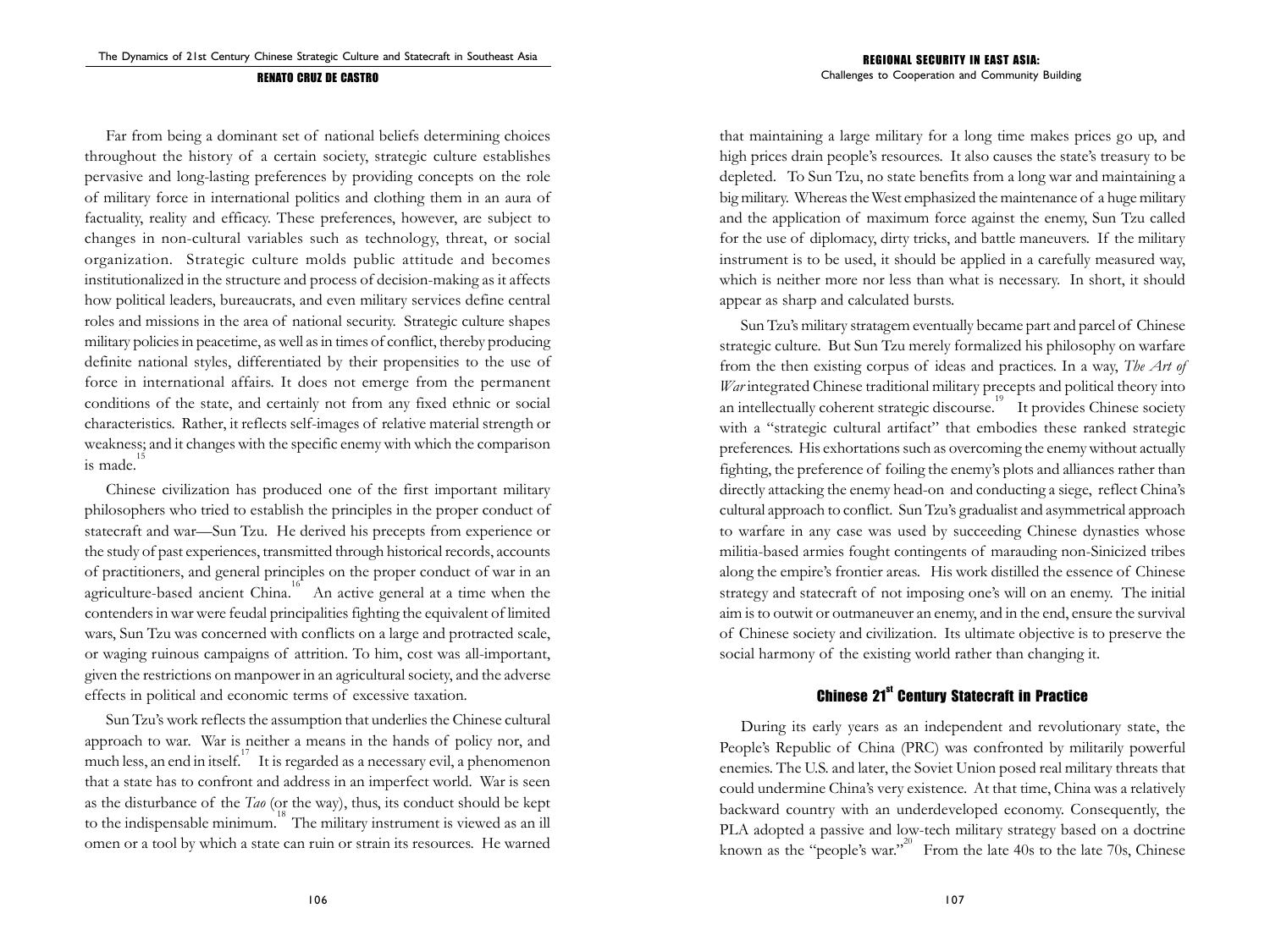policymakers had myopic views in terms of strengthening and using military power to defend their country against foreign invasion and military coercion.<sup>21</sup> They concentrated on traditional security, and defense against external threats was the most important component of the country's security strategy. This mindset changed during the '80s as global developments forced Beijing to reappraise its concept of security, to downplay its military concern, and focus on economic growth and development. While recognizing their country's economic backwardness, Chinese leaders concluded that a world war could be averted for sometime, and that the immediate security environment in the light of the U.S.-Soviet nuclear stalemate in the '80s could be ameliorated.

In 1980, Deng Xiaoping set three priorities as China's security objectives, namely, economic development, national unification, and opposition to hegemonism.<sup>22</sup> Among these three goals, economic development appears as complementary to national security, as well as the major determinant in the rise and fall of great powers. From the perspective of the Chinese political leadership, international rivalry has shifted to the economic arena, and the essence of competition is the contention for comprehensive national capabilities. More significantly, increasing China's material resources would enable the PRC to remove the vestiges of the humiliating past, promote its position in the world arena as a major global player, and in the process, transform the country into a great power

The collapse of the Soviet Union in the early '90s reinforced this notion that the country's national security depends more upon overall national strength, based on a solid economy, than on its military capability. The 1991 Gulf War and 1999 North Atlantic Treaty Organization (NATO) intervention in the Kosovo conflict underscored the importance of comprehensive national power (especially in science and technology) as the decisive element in international politics. Thus, Beijing views economic growth as the key to developing China's overall comprehensive power, instead of simply relying on the military instrument to ensure its security. At the same time, it is aware that military power is necessary to defend China's economic interests and development. However, economic security cannot be guaranteed by military capability alone. The political leadership knows that China's integration into the global economy requires widening the scope of

national security to include the economic realm. Thus, it has formulated a three-step strategy for economic development based on the projection that the Chinese economy would become a moderately developed one by the middle of the  $21^{\circ}$  century. To accomplish this goal, Beijing vigorously pursues the creation of a favorable environment for rapid economic growth. The PRC enhances regional and global economic cooperation, diversifies its external economic links, plays the market card, and actively participates in the regional and global production network.

Despite its focus on economic development and comprehensive security, however, Beijing is wary that the U.S. intends to be a global hegemon bent on disrupting Chinese irredentist and strategic agendas in the process.<sup>23</sup> Many members of the Chinese political elite are convinced that the U.S. is opposed to China's emergence as a regional power that can reduce or even displace American power and influence in East Asia.<sup>24</sup> Deng Xiaoping himself concluded that China must fully and comprehensively prepare for the possibility that the U.S. might launch a military aggression against China, manipulate another country into starting a war, or provoke a war by fostering Taiwan's independence force. Faced by overwhelming American military and economic prowess, the Chinese political leadership has no choice but to rely on its traditional approach to statecraft based on a form of asymmetric warfare.

The traditional Chinese notion of world order (and statecraft) is primarily based on culture, morality, and human harmony, while the European dominated international system focuses more on hard power—military and economic strength and competition.<sup>25</sup> Its emphasis on indirect warfare on mastering the human will and harmonizing war with the *Tao*—has remained, despite the military revolution and the formation of the modern Chinese nation-state. China's current economic growth has enabled it to develop its own soft or co-optive power. This, in turn, provides it with the capability and opportunity to apply its traditional statecraft as a geo-strategic gambit against Washington's strategic preponderance in Southeast Asia. Largely influenced by the work of Sun Tzu, traditional Chinese statecraft is premised on the use of stratagem to undermine the enemy's will and the use of asymmetric tactics in warfare. Sun Tzu advocated the use of stratagem to undermine the enemy's will and the use of asymmetric tactics in warfare.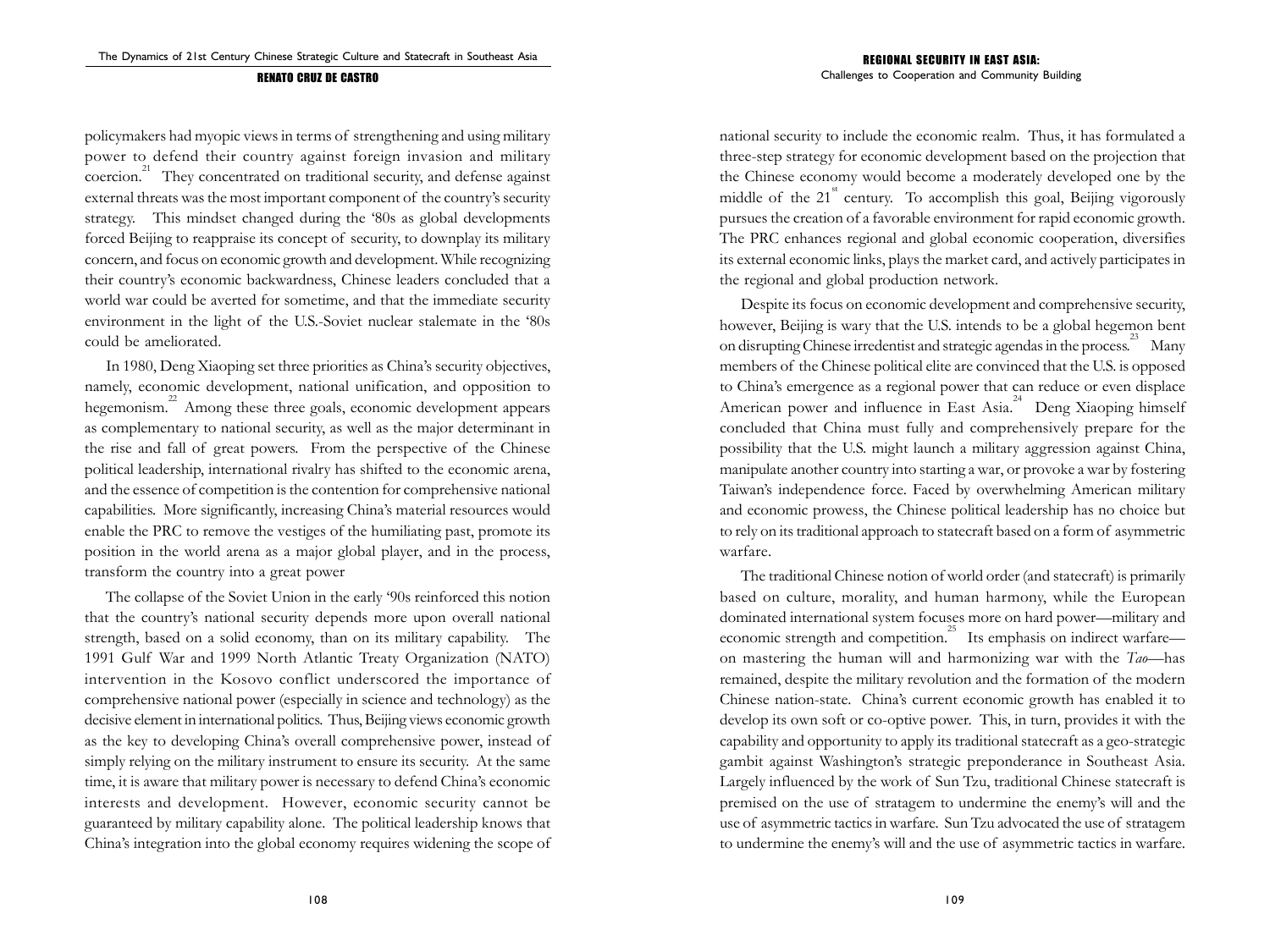He argued that the key principle in warfare is not fighting, which, in fact, should be avoided. To fight and conquer in all your battles is not the manifestation of supreme excellence in warfare. Supreme excellence means breaking the enemy's resistance without fighting. To Sun Tzu, the objective is not to impose one's will but to undermine the enemy's will to fight, which could be achieved through asymmetric tactics.<sup>26</sup> He prescribed the use of direct (head-on) attack along with the indirect (flanking maneuvers) to confuse the enemy. He suggested sudden attacks, baits, feints, and disinformation as appropriate tactics to sow confusion in the enemy ranks. He likened a military force to something amorphous like water, which adapts itself to the shape of the terrain. This jibed with his interest in asymmetric warfare a staple in traditional Chinese military writings that recommended the use of psychological operations, covert actions, and disinformation more than most popular and published works on military science and strategy in the West do.

# Hold Out Baits to Entice the Opponents

A key strategy China uses to undermine U.S. strategic/political preponderance is its attempt to co-opt Southeast Asian countries through its provision of side-payments to and fostering consultative relations with U.S. friends and allies in the region. However, this could only be possible if China's develops its economy. A major development in the global political economy is China's emergence as a regional economic power. In a matter of less than two decades, China was able transform its command and slow-growing autarkic economy into a dynamic market-driven one that has become the world's most formidable exporting juggernaut. China's economic strategy is simple: it processes vast quantities of raw materials and exports them as manufactured goods such as office machines, telecom equipment, and electronic machineries. Neighboring states are feeding the East Asian trade boom by exporting components and machine parts to China for final assembly. To date, the PRC has attracted nearly US\$500 billion in foreign direct investment (FDI). This has fueled an eightfold growth in Chinese exports amounting to US\$380 billion from 1990 to 2003.

China's economy is expected to be double the size of German economy by 2110 and to surpass the Japanese economy, the second largest economy

in the world by, 2020. $^{27}$  The PRC is now a major player in the global economy and the power behind the rapid recovery of East Asian economies after the 1997 Asian financial crisis. In the past few years, China's gross domestic product (GDP) has outperformed other East Asian economic "miracles." The Chinese economy grew, on the average, by about 10 percent a year during the last 15 years.<sup>28</sup> The World Bank's and the Organization of Economic Co-operation and Development's data show that the best 15 year performances for South Korea, Singapore, and Taiwan never exceeded the 10 percent annual growth rate.<sup>29</sup> In 2006, it was reported that the PRC's GDP exceeded those of Britain and France, making the Chinese economy the world's fourth largest economy. 30 Commenting on China's rapidly growing economy, an American academic boldly notes:

The once poor and inward-looking China, with growth rates of averaging 10 percent between 1980 and 2004, now has the fourth largest in the world, just behind the United States, Japan, and Germany. In fact, in terms of GDP measured by purchasing power parity—a metric that adjust for relatively low prices of services in developing countries—the World Bank now ranks China as the second largest economy.<sup>31</sup>

The PRC tries to co-opt smaller states in Southeast Asia through the provision of side-payments and providing institutional voice to the smaller states in Southeast Asia through: a) its rapidly growing economy; and b) supporting cooperative and integrative projects in East Asia. The PRC uses its booming economy to mete out opportunities to ASEAN countries and to draw them to its growing political orbit. In particular, the vibrant coastal areas of China are projected to become an important market for the relatively high-quality exports of ASEAN member states.<sup>32</sup> To facilitate the development of closer trade relations between China and the ASEAN states, Beijing offered its Southeast Asia neighbors during the Fifth China-ASEAN summit in November 2001 a free-trade deal that could be established in the next years. The following year, during the Sixth China-ASEAN summit, the two sides signed the Framework Agreement on China-ASEAN Comprehensive Economic Cooperation, which paved the way for the formation of a China-ASEAN free trade zone by 2010. Since 2005, China and the ASEAN states have agreed to lower their tariffs on more than 7,000 products. 33 Consequently, China-ASEAN trade has growth rapidly.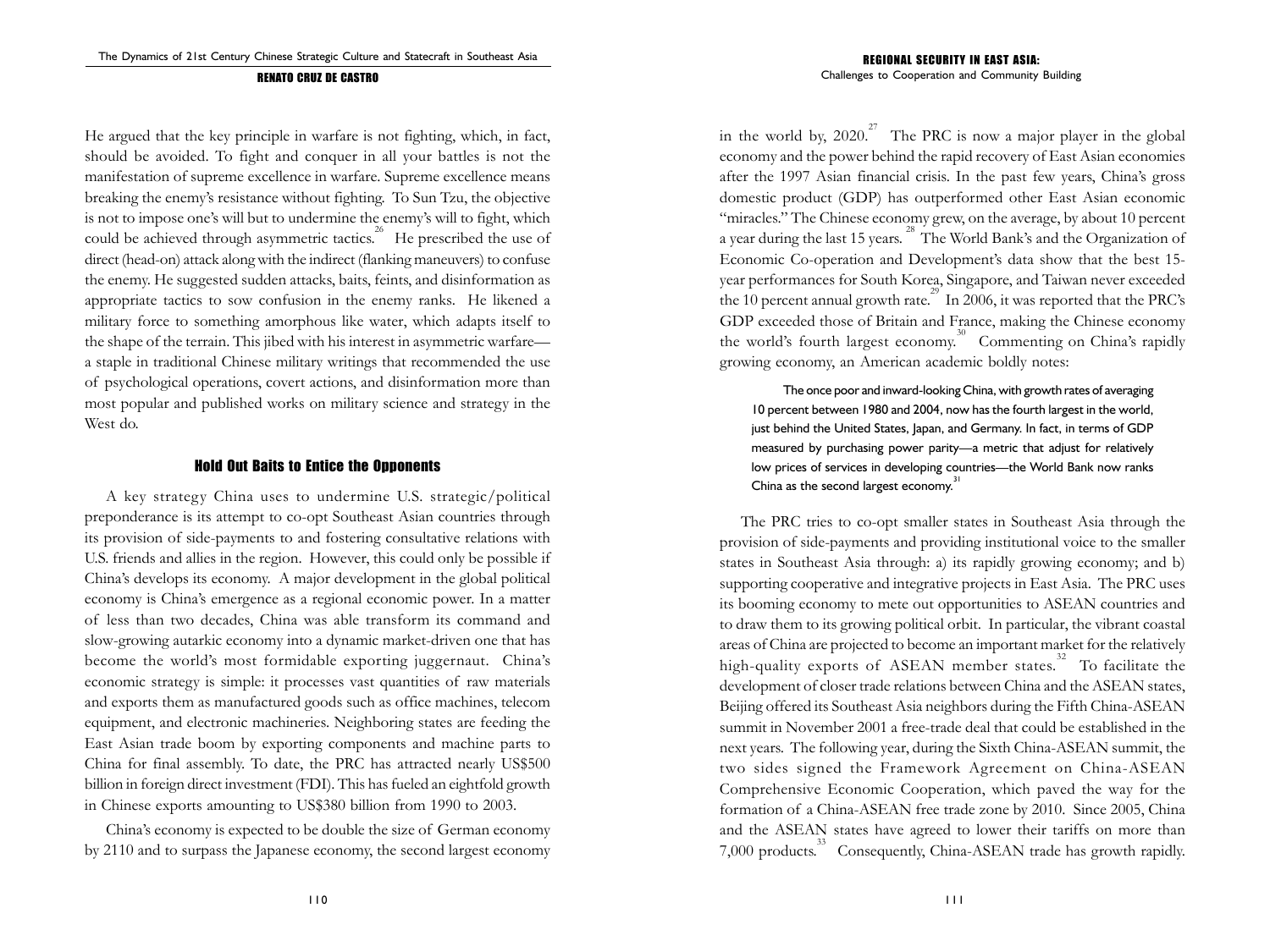The two-way trade volume in 2006 between the two sides went up by US\$ 160.8 billion dollars, which translates to a 23.4 percent increase from the 2005 trade level. $34$  China and ASEAN are now the fourth biggest trading partners of each. In July 2007, China and the 10-member states of ASEAN signed the ASEAN-China Agreement on Trade and Services. Chinese and ASEAN diplomats considered the agreement as a significant trade and services deal that provides cooperation in high-technology services, energy and construction and a major step toward the establishment of a comprehensive free-trade area in East Asia

In increasing its political/diplomatic profile in the region, China as been very skillful in increasing its economic ties with traditional U.S. allies such the Philippines, and Thailand. As a case in point, since 2001, bilateral trade between the China and the Philippines has increased by an average annual rate of 41 percent.<sup>35</sup> In 2003, bilateral trade went up from US\$5.26 billion to US\$9.4 billion or an increase of about 78.7%. Last year, bilateral trade went up to US\$23.4 billion, representing an increase of 33.3 percent over the 2005's figure of US\$17.6 billion. Consequently, Philippine-China trade has become the fastest growing bilateral trade relations in Southeast Asia, making Beijing the Philippines' third largest trading partner after Washington and Tokyo. Interestingly, the Philippines is enjoying a trade surplus with China. This is attributed to the fact that the latter imports a huge amount of semi-conductors from the Philippines (almost 85% of Chinese imports).<sup>36</sup> The 2005 Philippine Export Development Plan for 2005-2007 notes that exports of goods and services to China increased by 9.4 % in 2006 outpacing the increase in Philippine trade with its traditional trading partners, i.e. Japan and the United States. Thus, the plan asserts that the Philippines must maintain "strategic business partnership with China and capitalize on emerging buyers preferences in securing niche market segments, and hand-hold export oriented investments" in the country. 37 To further improve their growing economic ties, Manila and Beijing signed the Framework Agreement on Expanding and Deepening Bilateral Economic and Trade Cooperation in early 2007. The agreement aims to increase the two countries' trade volume to US\$30 billion by 2010 and to further improve the two countries' trade structures, promote mutual investment and actively explore new areas of economic cooperation. 38

In the case of Thailand, trade relations between Beijing and Bangkok has dramatically increased after the latter was the first ASEAN member state to sign an early-harvest chapter of the free trade agreement with Beijing in 2001. In 2007, the two countries signed a Joint Strategic Plan of Action (2007-2011), which provides a five-year plan geared toward closer cooperation between China and Thailand across a wide range of fields ranging from cooperation in politics to telecommunications. 39 Aside from this joint action plan, Bangkok and Beijing also signed an agreement providing for the mutual recognition of higher educational institutions and the establishment of cultural centers in both sides. The dynamic economic ties between China and the ASEAN states were emphasized by the China-ASEAN Business Council during a seminar on China-ASEAN economic ties that was held in Beijing in April 2007. During this event, business groups and analysts from both sides agreed that over the past 15 years, bilateral economic and trade cooperation between China and ASEAN has been developing rapidly and the mechanism for overall cooperation between the two sides has been operating better and better. 40 Consequently, it has been argued in the region that the export growth of the ASEAN countries will definitely come from East Asia countries like China and Japan, not from long-haul markets such as Western Europe and the United States. Southeast Asian economists now see China an "economic power that should be best viewed as a business partner not a competitor given the wide room it has for expansion in trade and investment relations."<sup>42</sup>

China also dispenses side-payments to the smaller ASEAN states, through the framework of the ASEAN Plus Three (APT) process and multilateral arrangements. Chinese diplomats regard the APT as the "main channel of East Asian regional cooperation" signifying its relative importance compared with other regional forays.<sup>43</sup> Through the APT, the PRC has consolidated its bilateral links with the ASEAN countries. It donated US\$ one million to the ASEAN Development Fund, committed to train 8,000 ASEAN professionals in five years, and to administer and finance a number of agrotechnology training programs for the member states of the regional organization this year. 44 During the ASEAN-China summit this year, China hinted that it will favorably consider establishing a number of economic and trade zones with sound infrastructure and complete industrial chains in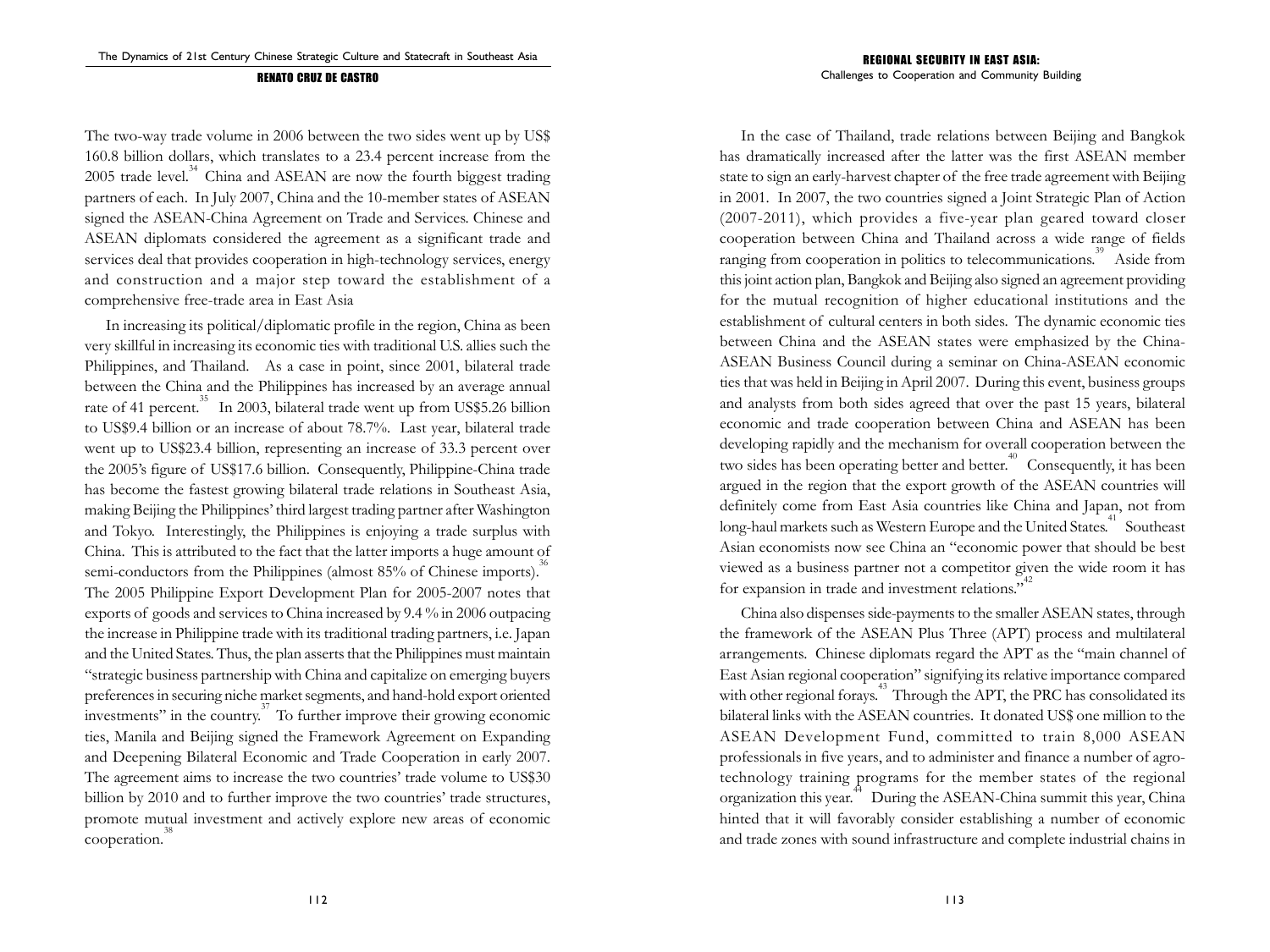a number of ASEAN countries that will definitely be linked with its own economic zones along its coastal areas. China has also provided the ASEAN states US\$750 million in loans and has invested heavily in some major infrastructure projects in a number of Southeast Asian states. Just this year, Chinese companies signed a US\$2.8 billion contract to build coal-fired electricity plants in Indonesia, significantly outbidding other foreign companies. 45 In the Philippines, China has agreed to finance and construct the US\$ 450 million North Luzon rail project while Chinese agricultural technology has been assisting the country in developing hybrid rice and hybrid corn as Manila seeks to develop self-reliance in food production and supply. 46 Since 2002, China has also channeled its economic assistance and investments to Cambodia, Laos, Myanmar, Thailand, and Vietnam through the framework of the Greater Mekong Sun-Region (GMS).<sup>47</sup> During the 2003 ASEAN Summit in Bali, China proposed to revitalize the moribund Brunei-Indonesia-Malaysia-Philippines East Asian Growth Areas (BIMP-EAGA) through technical and capital assistance for its projects, for strengthened socio-economic relations, and intensified trade relations with the sub-regional group.<sup>7</sup>

China also interacts with its Southeast Asian economic partners in several regional economic forums. The notion that regionalism elsewhere (e.g. EU, NAFTA) benefits member economies, and the fear of damage to domestic economic interests if access to foreign markets similar to that enjoyed by competitors is not negotiated, are the primary reasons behind the Southeast Asian enthusiasm for regional economic arrangements. Most prominent among them are the Asia-Pacific Economic Cooperation (APEC), ASEAN plus Three (APT), Shanghai Cooperation Organization (SCO), the Boao Forum for Asia, and the Tumen River Area Development Program. For China, this means that each regional forum has a slightly different political and economic dynamic. But they all serve China's foreign policy goals. With domestic economic growth very dependent on the regional economy, Chinese leaders see regionalism as a mechanism by which countries can work together to address the vagaries and instability of the world economy. Likewise, they view regionalism as a way of responding to the forces of globalization. As a form of multilateralism, regional groupings can advance China's national security concerns by counter-balancing U.S. financial and

military power, which have remained relatively unchecked since the collapse of the Soviet Union.

During the 15<sup>th</sup> anniversary commemoration of the establishment of China-ASEAN dialogue relations in early November 2006, Beijing joined the ASEAN states in a joint declaration for a secured and deepened China-ASEAN strategic partnership based on peace and prosperity. Then during the recent 10<sup>th</sup> China-ASEAN Summit in Cebu City, Beijing offered to ASEAN a five-point proposal to further consolidate and enhance ASEAN-China's strategic partnerships for peace and prosperity. The five-point proposal includes: the strengthening of political trust; the building up of the two sides' economic and trade relations to a new level; more intense cooperation in non-traditional security fields; China's active support to ASEAN community building and integration; and the expansion of social, cultural and people-to people exchanges between China and the ASEAN states.<sup>49</sup> As part of this strategic partnership, China also declared that it welcomes more ASEAN businesses to China and it encourages established Chinese companies to invest in the ASEAN countries. Aside from offering ASEAN deeper economic and political relations, China has made it a point to show that it has the capacity to proactively provide economic assistance to its neighboring countries through multilateral organizations. In 2006, Beijing donated US\$ 30 million to projects sponsored by the Asian Development Bank and another US\$ 20 million for the banks' poverty alleviation and regional cooperation programs. 50 Observing China's use of its economic largesse in co-opting the Southeast Asia states, an American analyst opines:

China's economic tools also have become more sophisticated…China's aid to the Philippines was roughly four times greater than America's. China's to Laos was three times greater, its aid to Indonesia was nearly double, and its aid to Cambodia nearly matched US levels.

Beijing has revamped its aid programs to better tie assistance to discrete policy goals including promoting Chinese companies abroad, cultivating important political actors, and bolstering China's benign regional image…China's embrace of free trade in the region and its promotion of the idea that it will become a major source of foreign direct investment also bolster its image.<sup>51</sup>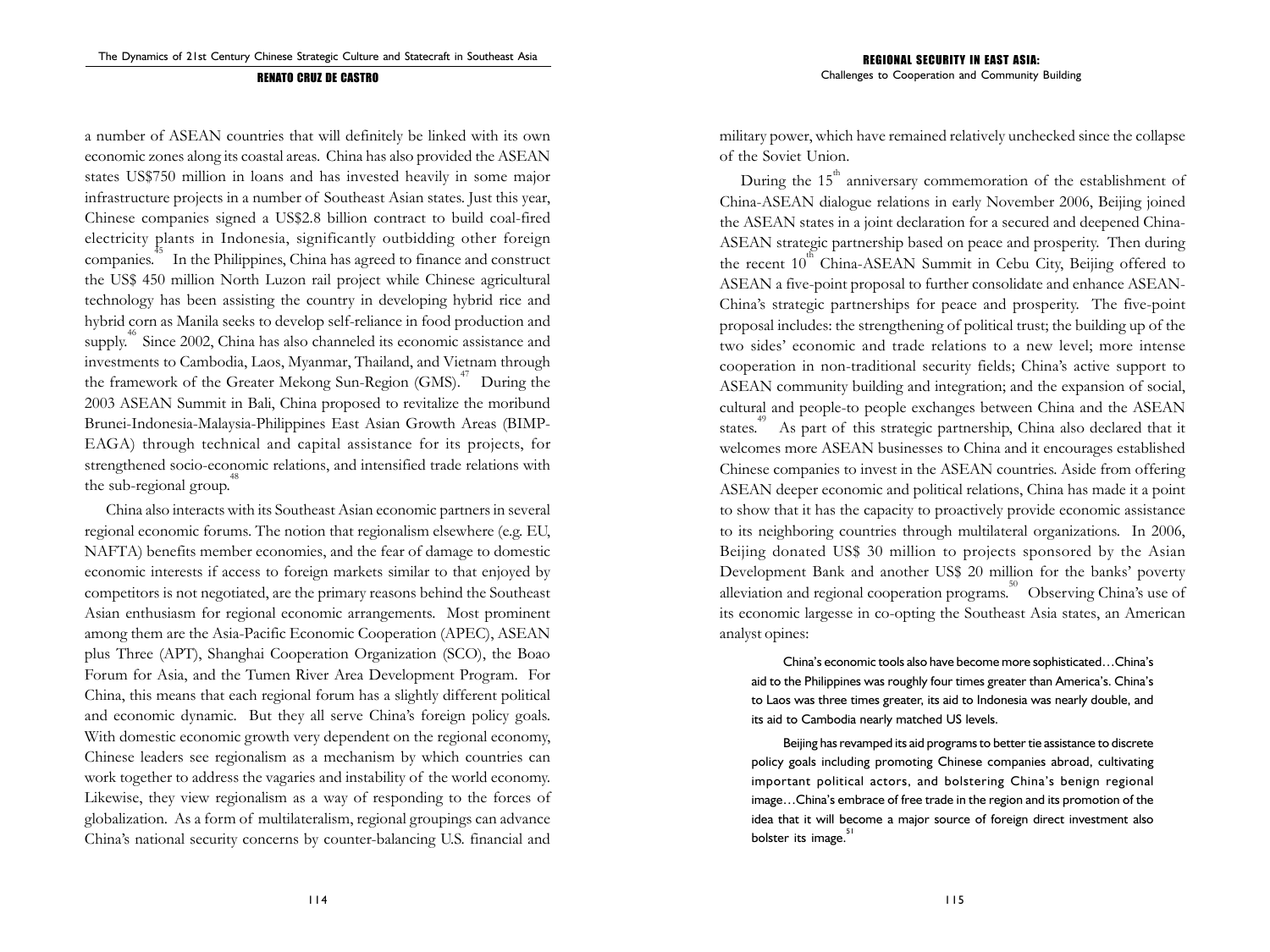#### Taking the "Indirect Approach"

China's main diplomatic gambit since the mid-'90s is to not to directly challenge America's strategic preponderance based on the latter's wellestablished system of alliances and forward-deployed forces. Beijing's stratagem involves stigmatizing these alliances and the powerful U.S. naval forces with a cold-war mentality already obsolete in the post-Cold-War era. Beijing's offer of a new regional order and direction became apparent when it announced and began implementing its "New Security Concept" (NSC) in 1998. The NSC is premised on cooperative and coordinated security that proposes a pattern of diplomatic-defense relationship to countries that are neither allies nor adversaries of China. According to Beijing, the new concept is well-suited to what it claimed to be a new post-Cold War environment characterized by peace and development but threatened by non-traditional (non-state) security challenges, e.g., transnational crimes, international terrorism, etc. The NSC subtly conveys the idea that American security alliances are from a previous era and are indicative of a Cold War/ *realpolitik* mentality.

This new security concept provides both a vision and a direction in Southeast Asian regional affairs in three ways. Firstly, it offers an alternative security blueprint to the U.S.-dominated bilateral system of alliances that has become a landmark in the regional security terrain since the '50s. The concept envisages a new multilateral regional security framework devoid of any alliance structure. It indirectly criticizes U.S. alliances' thinking, encourages Asian states to pursue policies independent of U.S. hegemony, and emphasizes China's new approaches to its Southeast Asian neighbors with rhetoric and actions designed to undermine American influence. However, tacit criticism of U.S. position in Southeast Asia has stopped in the aftermath of  $9/11$ .<sup>52</sup> Secondly, the NSC has paved the way for an unprecedented wave of Chinese diplomatic activism through economic, political, security, and cultural initiatives in Southeast Asia. Since the mid-'90s, China has expanded the number and extent of its bilateral relations, organized and joined various economic and security arrangements, deepened its participation in key multilateral organizations, and helped address a number of global security issues. Chinese diplomacy has impacted on PRC's relations with ASEAN. Beijing's willingness to accommodate the political concerns of Southeast

Asian states has generated the good-will of officials from these countries. China has also invoked the concept of a partnership to describe its dealings with the ASEAN states. The use of the concept of partnership vis-à-vis ASEAN appears to be designed to signal that the Association and its members do matter to Beijing, even if ASEAN is seen and regarded as the weaker partner in the international politics of East Asia.<sup>53</sup> This consequently led ASEAN member states to appreciate China's regional significance and to accept Beijing as a fully established good citizen in regional international society.

Thirdly, to foster a new form of relationship devoid of power politics in Southeast Asia, China has doubted and questioned the importance of military power in international relations. Chinese officials and scholars argue that with the end of the Cold War, security concerns should no longer focus on military defense. Rather, states must tackle a much wider range of security challenges, such as drug trafficking, terrorism, organized transnational crimes, environmental degradation, civil and ethnic conflicts, and resource scarcity. The policy concept also calls for a broadening of security parameters to include non-military issues, (e.g., economic and environmental concerns) and social problems (e.g., poverty, natural disasters, crimes, social discrimination and unemployment). China's emphasis on the growing importance of these non-traditional security challenges is clearly stated in 2003 Ministry of Foreign Affairs *Diplomatic White Book*:

Challenges to world peace and security came in two types. The first was traditional security concerns such as conflicts or wars…The second was non-traditional security concerns, which of late became more pronounced. Their unprecedented complexity and destructiveness and the rising impact were made worse by globalization. Both types posed a threat to world peace and security.<sup>54</sup>

China now advocates a comprehensive national security strategy in which military security is only a component. In fact, Beijing would rather rely on diplomatic and economic means to address its international security concerns, rather than on less relevant military means. By emphasizing non-traditional security concerns, Beijing has sought to infuse a sense of shared growth and security community into China's overall relations with neighboring states. It is also aimed to foster a model of interstate cooperation that enhances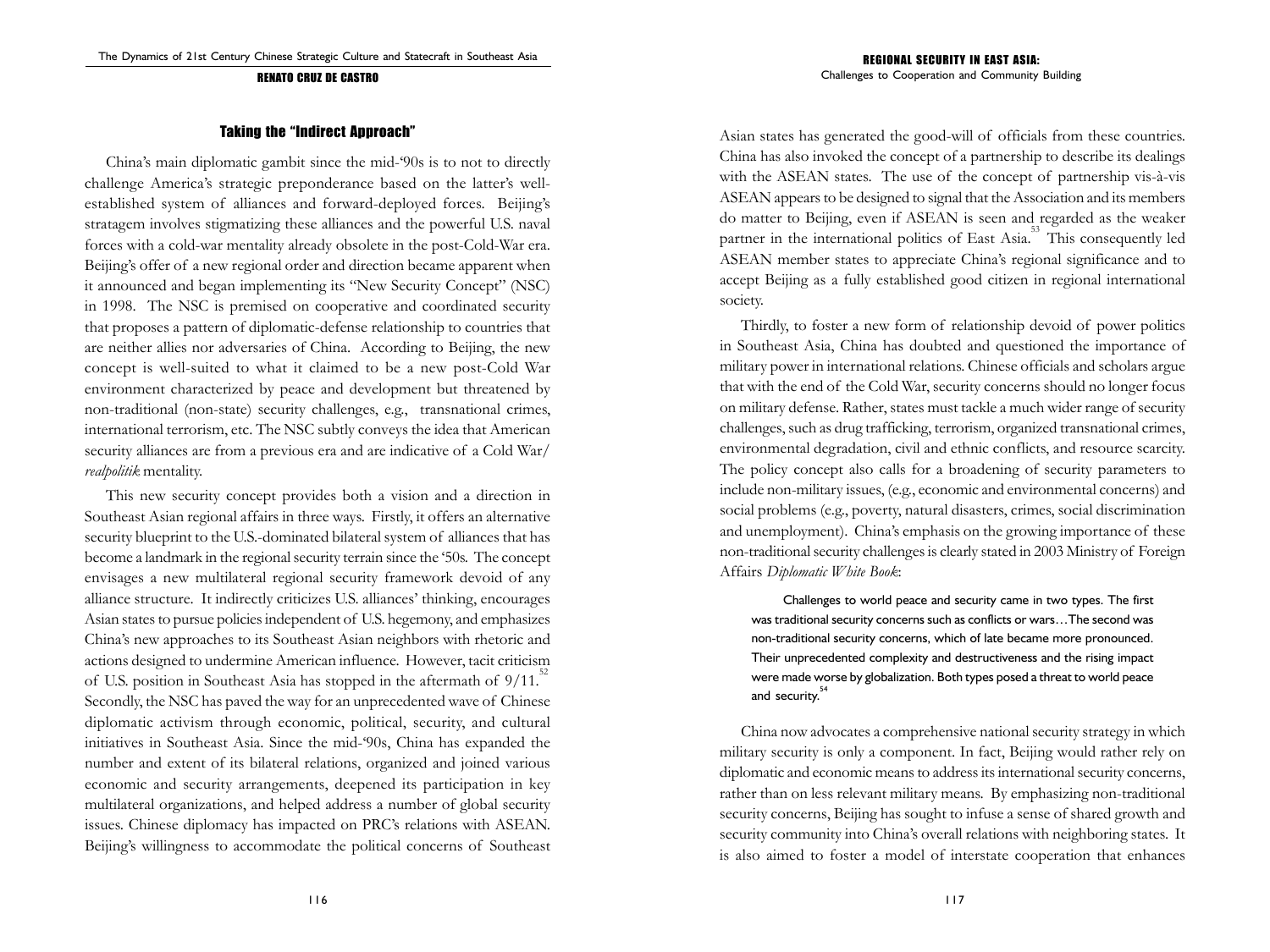collective security for the participating states while not threatening any outside party. The inclusion of and focus on these non-traditional security challenges will make the highly militarized/realist American approach to security outdated and will promote cooperation among Southeast Asian countries in confronting non-military threats at the expense of U.S. influence in the region.

China has consistently emphasized this concept in its conduct inregional and international security affairs. The Shanghai Cooperation Organization (SCO) basically incorporates China's news approach in security matters as it provides the organizational framework for its members to collectively cooperate in addressing non-traditional security challenges such as terrorism, separatism, extremism, and drug trafficking.<sup>55</sup> In line with this policy, China hosted the sixth meeting of the Council of the Shanghai Cooperation Organization member countries heads of state and government. During this meeting, China and the organization's members signed a long-term, good-neighborly and friendly cooperation agreement that aims to enhance the members' cooperation in economic, trade and security matters.<sup>56</sup> And in cooperation with the ARF, Beijing hosted or helped finance and organize various symposia and workshops on counter-terrorism, addressing nontraditional security challenges, and prevention of weapons of mass destruction in China and in several Southeast Asia countries.<sup>57</sup> China also provided special assistance to Indonesia in dealing with the avian influenza epidemic disease in 2006 and in 2007 it announced that it would host a China-ASEAN symposium on prevention and control of human infection with pathological avian influenza. It also hosted several training courses on reconstruction and management of disaster-hit areas for ASEAN officials and experts.

The establishment of the East Asian Summit (EAS) in December 2005 is the culminating point of China's efforts to advance its NSC in the region. Malaysia initiated the convening of the EAS, but with China's support and active encouragement. The opportune timing of the summit bodes well for China's emergence as a regional power in East Asia. By virtue of its Pacific coast and vast economic and strategic interests, the U.S. has always regarded itself as part of East Asia. However, the EAS excludes Washington. The EAS also pursues the vision to develop an East Asian response to the dramatic

challenges in the post-Cold War era. Significantly, it aims to shape regional developments in ways that will best maintain economic dynamics, enhance regional security, and preserve peace and stability among the summit members *sans* the ultimate arbiter and guarantor of security in the region the U.S.. Furthermore, the summit hopes to provide a confidence-building forum for the East Asian states, and a venue for substantive regional cooperation in dealing with non-traditional security challenges such as terrorism, piracy, and maritime and health security without any external powers (except perhaps Australia). The EAS incorporates the NSC's goals of smoothing China's relations with its immediate neighbors by fostering confidence-building measures and implementing a regional diplomacy that can eventually evolve a regional security environment without the U.S. Thus, it has been observed that the EAS is an "emblem of a quiet consolidation of Chinese influence in the region" at the expense of the U.S. 58

This became apparent during the 2007 EAS when China took the center stage at the summit meeting despite the presence of U.S. allies and friends in the event, i.e. Australia, Japan and to a certain degree, India.<sup>59</sup> Aside from signing a number of economic agreements with the ASEAN states, China indicated its support to ASEAN community building and integration. It also stated its intention to enhance cooperation with ASEAN in combating transnational crimes, maritime security, disaster reduction and relief, prevention and control of communicable diseases and environmental protection.<sup>60</sup> China also joined the ASEAN states and the other members of the EAS in signing a joint declaration on energy security that would assist in shaping a common regional policy for energy issues, including the development and use of alternative and renewable forms of energy. With the high cost of energy casting a dark shadow over the regional economy, the EAS was able to take the first tentative step toward the strengthening of regional cooperation on energy security that can hopefully ensure stable and affordable energy for the East Asian states. For their part, the ASEAN states gave Beijing their unqualified support for its efforts to reconvene the six-party talks with North Korea over its nuclear arms program that Manila agreed to host in February 2007. China's activism and the attention it got during the summit underscored its rising economic and political clout in East Asia. Possibly awed by China's support to the ASEAN during the summit, Philippine President Gloria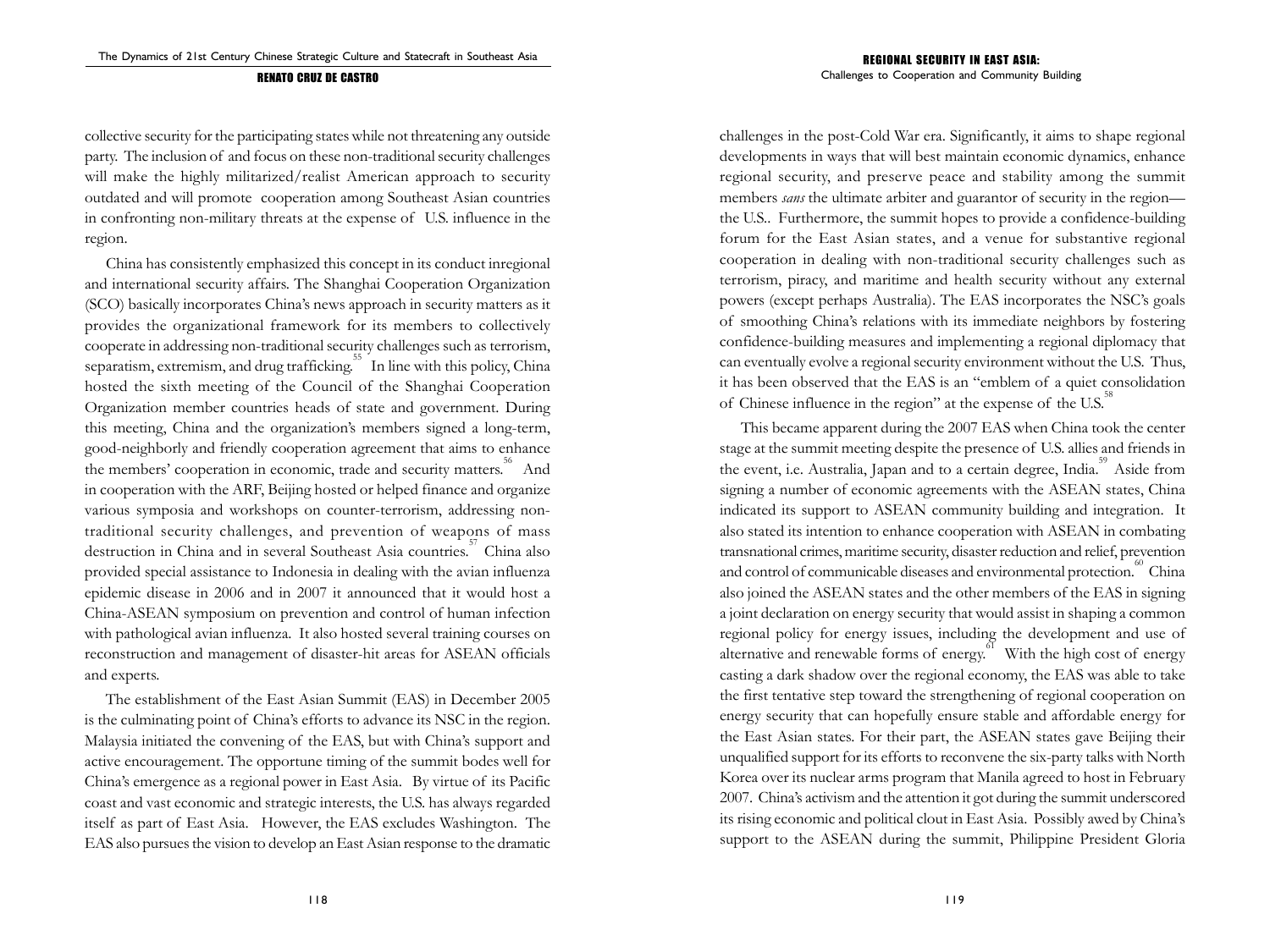Macapagal Arroyo declared: "We also look to China to take the lead in promoting good neighborly relations and regional cooperation by handling sensitive issues with surrounding countries in a matter that is guided by the spirit of equality, respect, consultation, and mutual benefit." $^{62}$  The holding of the EAS and its accomplishments proved that East Asian countries can come out with an East Asian response to issues that affect them without the region's primary security guarantor, the U.S.

# Balking the Opponent's Plans

Subtly, the PRC also neutralizes America's strategic power and influence in Asia through cooperation. Faced with a more powerful state with abundant resources and high-tech and far more superior forward-deployed naval and air forces, China does not intend to form a countervailing capability. Instead, it attempts to formalize a cooperative substructure with the regional system to neutralize the more powerful traditional hegemon in East Asia the U.S. A key element in this tactic is the establishment of friendly ties and cooperative relationship with all countries including the U.S. Although critical of U.S. hegemony, Beijing believes the world will be unipolar and that U.S. preponderance will persist for decades. It maintains that China cannot (and will not) challenge U.S. global domination and will accept its hegemonic power but not necessarily its behavior. 63 China did not exercise its veto power in the U.N. Security Council on the Iraq issue, in marked contrast with France and Russia. Clearly, the "fourth-generation" Chinese leadership is cautious in handling bilateral relationships with the U.S. American preoccupation with Iraq has not fundamentally altered the Chinese view of the U.S, as Chinese officials and analysts echo that Washington should not view China as a challenger to America. Thus, despite chronic tensions and misunderstanding in their bilateral relations, China has made it a point to keep its relations with the US stable and cordial through continuous highlevel contacts, exchanges, and joint consultative committees.

President Hu Jintao visited Washington in 2006. Both countries reached a consensus on promoting China-US constructive cooperative relations in the 21<sup>st</sup> Century and acknowledged China and the U.S. as stakeholders and even constructive cooperators. <sup>64</sup> Beijing also made it a point to see to it that the First China-U.S. Strategic Economic Dialogue and the Third China-U.S.

Strategic Dialogue are successfully held and concluded. From October 2005 to July 2006, Chinese and American military officials have conducted exchange visits while in-depth exchanges through institutionalized defense consultations and maritime military consultations were held between the U.S. Armed Forces and the PLA.<sup>65</sup> China has also cooperated with the U.S. in the six-party framework of multilateral talks in working out a peaceful resolution to the North Korean nuclear arms program. From Beijing's perspective, it is very crucial for China to work for the improvement and development of China-U.S. relations since at this point in time, it must foster a security environment conducive to its peaceful emergence and development.

Another means by which China neutralizes U.S. strategic preponderance in East Asia is multilateral consultation with the region's smaller states. China was earlier averse to multilateral institutions fearing that regional groupings could be used by some countries to punish and constrain the PRC. During the second half of the '90s, Beijing was actively involved in the ASEAN Regional Forum (ARF). It quickly adjusted to ARF's incremental style by using its soft power approach in containing inter-state disputes. In its dealings in the ARF, Beijing has emphasized the following norms: <sup>66</sup> 1) participation on an equal footing; 2) reaching unanimity through consensus; 3) seeking common ground while reserving differences; and 4) proceeding in an orderly and incremental manner. Consequently, China has been able to protect its own interest in ARF and to promote the continued acceptance of ASEAN norms as an underlying framework for co-operation in regional security affairs.<sup>67</sup> Similarly, it upgraded its participation in the regional forum in 1996 in response to its deteriorating relations in Northeast Asia with the U.S., as well as with ASEAN over the Mischief Reef Incident in 1995. As a result, Beijing prevented the ARF from being used as a means to balance and restrain China; boosted ASEAN's leadership role in the regional forum by constraining the U.S. and Japan; and effectively projected the image of the PRC as a good neighbor.

To prove its point, Beijing has become extremely pragmatic in managing its territorial disputes with the ASEAN states over the Paracel and Spratly Islands. Though the PRC still clings to its historic claims over these islands, it is willing to settle these territorial disputes through peaceful means, based on international law. In 2002, after four years of intensive negotiation,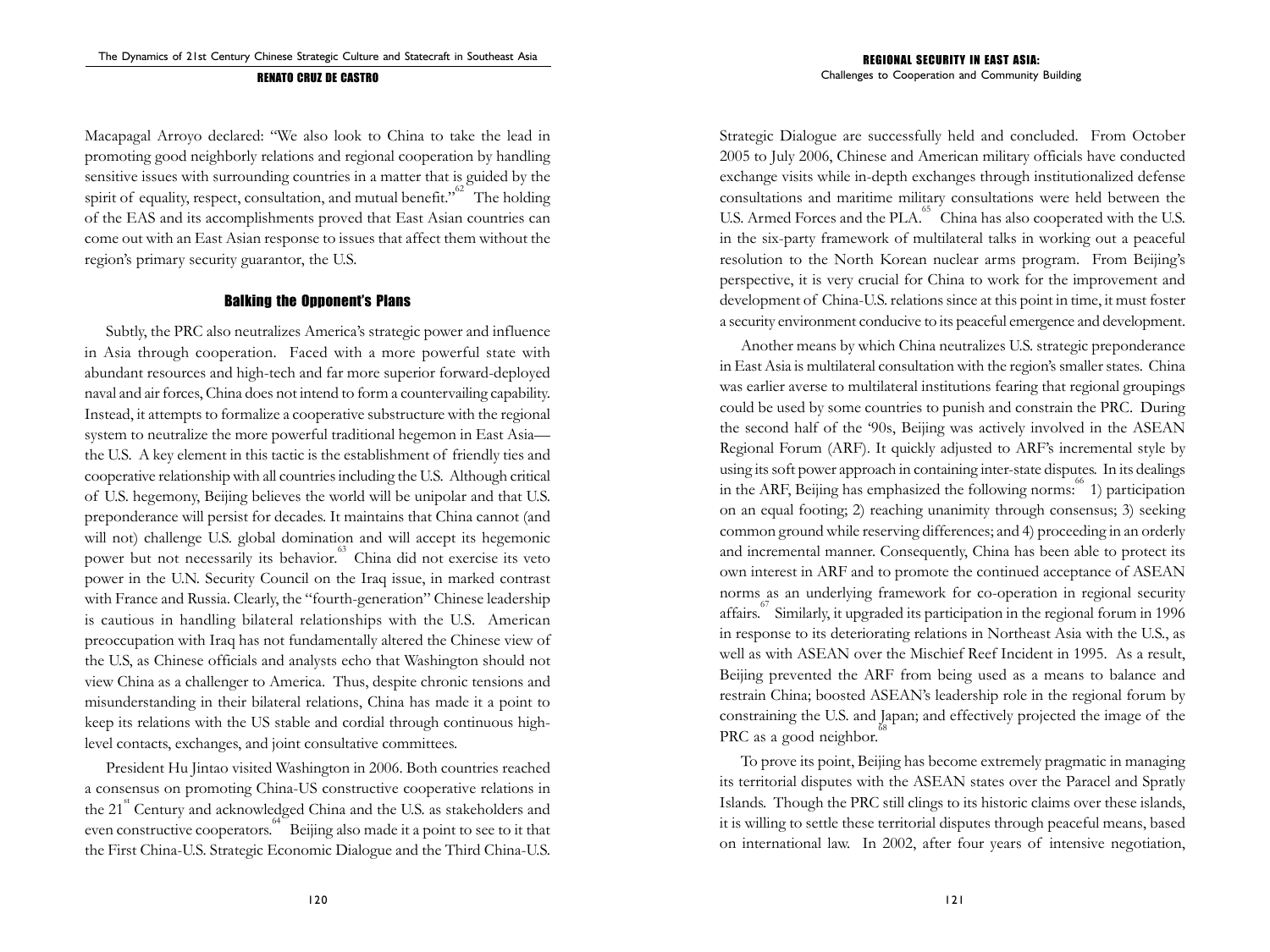ASEAN and China signed a declaration of conduct. The declaration expresses the intentions of both sides to demonstrate "restraint" in the South China Sea. Significantly, the final draft included most of the text proposed by ASEAN and little of what was offered by China.<sup>69</sup> In the aftermath of the second EAS summit, China expressed confidence that ASEAN and China would soon be able to agree on activities and projects envisioned by the 2002 Declaration on the South China Sea.<sup>70</sup> A clear indication of relaxation of tension in the South China is the holding of the Tripartite Joint Marine Seismic Survey in the South China Sea by three claimant states— China, the Philippines, and Vietnam. The survey involves a three-phase program of data-gathering, consolidation and interpretation of about 11,000 kilometers of 2D seismic data on the South China Sea. The initial phase ended in November 2005 and the second phase began in early 2007. The project is expected to be completed in June 2008. Accordingly, the joint seismic survey of the South China Sea serves as a model for cooperation in the region, and as a major move that could hopefully increase the momentum of trust and confidence among the claimant states.

During the EAS summit, China announced that it will host a China-ASEAN workshop on peace-keeping in the latter part of 2007, in order to promote defense cooperation and enhance mutual understanding and confidence among the armed services of China and the ASEAN states. 71 The proposed China-ASEAN workshop on peace-keeping is considered the first of its kind between the two sides in the fields of defense cooperation and multilateral peace-keeping. It is seen as another important defense exchange program along with the China-ASEAN regional security seminar held in Beijing in 2003. At the same event, China also emphasized the growing importance of the People's Liberation Army's Navy's (PLAN) ship visits on friendly calls in ASEAN ports as a means of fostering friendship and mutual political trust. Along with its numerous on-going security and military exchange programs with the ASEAN, this proposal can be seen as China's gambit to marginalize and eventually exclude the U.S. from regional security affairs.<sup>72</sup> This initiative, likewise marked a radical departure from Beijing's position in the '90s, when it avoided any security dialogue with ASEAN member states, let alone with their armed services.<sup>33</sup> No doubt East Asian countries will consider these numerous security initiatives in the light of China's growing economic and diplomatic clout. If ASEAN will

find these initiatives useful and benign, Beijing can gradually re-orient the ASEAN's states attention and focus away from the United States. In the long-run, this can effectively erode America's preponderant strategic influence in Southeast Asia since Washington is currently preoccupied with Iraq and Afghanistan.

## Avoiding a Lengthy (and Expensive) Campaign

Beijing considers a strategic engagement with Washington as encouraging, and sees the need for managing the region with the U.S. $14$  Undoubtedly, Chinese officials acknowledge Washington's power and leadership in East Asian affairs. Beijing believes that recognizing American hegemonic position and unique status in the post-Cold War era will make Washington more accommodating of mainland Chinese interests in Taiwan. The PRC considers Taiwan as a province and always exerts military pressure on the island to prevent it from asserting its independence. Beijing has announced that it will use every possible means, including force, to preserve its national territorial integrity. While China wants to avoid any conflict with U.S. over Taiwan, this does not mean that it would not use force over the island. Beijing regards the eventual unification of China and Taiwan as essential to the mainland's recovery from a century of national weakness, vulnerability, and humiliation, and to its emergence as a respected great power in East Asia. 75

The Taiwan Strait Crisis of 1996 brought to the fore the urgency of China's military modernization program. In March 1996, China tested missiles over Taiwan to intimidate the votes of the island republic during a crucial presidential election into voting jurist a pro-independence candidate. Washington then deployed two carrier battle groups near the Taiwan Strait. This move forced China to back off from its provocative missile-firing exercise around the island. Despite Beijing's hope for a stable external environment, Taiwan remains a potentially volatile issue. The core issues of China's sovereignty and national honor, combined with the PLA's mandate as the sole protector of the country's patrimony, create an explosive mix that has made military modernization one of the primary concerns of the current political leadership. 76

The PLA's current arms modernization is focused on a very specific objective—to develop its military capabilities solely to thwart Taiwanese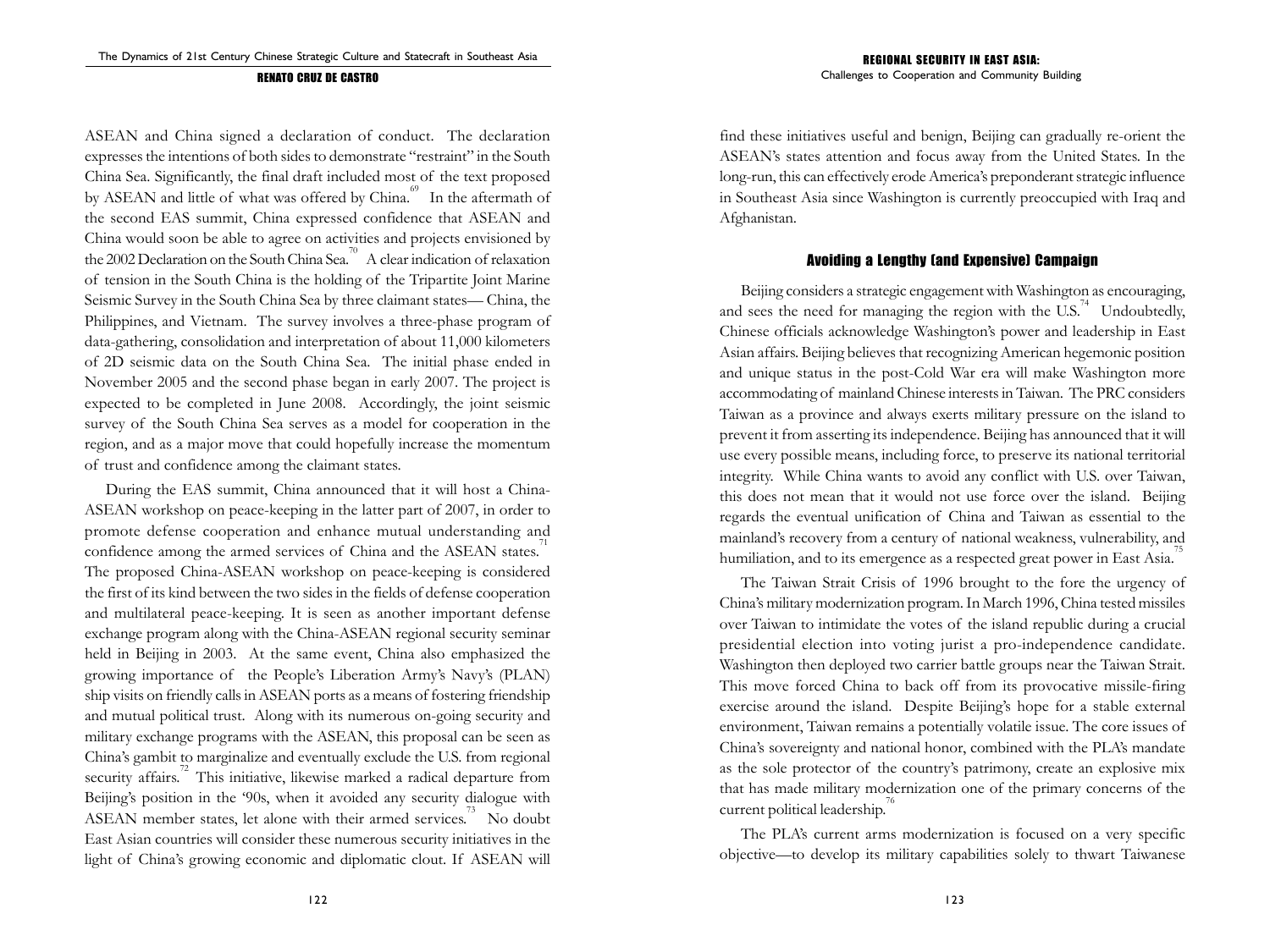pro-independence efforts and any probable U.S. intervention in a crossstrait crisis.<sup>77</sup> In the latter part of the 1990s, Beijing decided to postpone indefinitely plans to buy an aircraft carrier. Instead, it acquired four Russian made Kilo-class submarines and two *Sovremenny*-class destroyers and this implied that its current goal is far more limited—the development of what is called "an assassin's mace" or a "trump card" against Taiwan and possibly against the U.S. Navy.<sup>78</sup> These vessels could only operate near the Chinese coast, giving the PLA the capability to "fight and win short-duration, high intensity conflicts along its periphery.<sup>79</sup> Moreover, these naval acquisitions the purchase of two *Soveremenny*-class destroyers and four Kilo-Class submarines—hardly alter the strategic situation in Southeast Asia as these ships have limited range and are vulnerable to aerial attack. China's new assets, at most, could complicate U.S. naval planning in any cross-strait crisis. But the U.S. Navy could jump on the PLA's incipient  $C^4$ , which is the most vital element of modern military effectiveness. Furthermore, these few Chinese destroyers and submarines will have to face the U.S.  $7^{\text{th}}$  Fleet's two fleet carriers, Los Angeles Class attack submarines, and Aegis destroyers and cruisers. The PLAN's incipient brown-water fleet will be pitted against U.S. air and naval forces that are being increased and modernized, and are currently backed by forward-based strategic bombers, and attack or cruise missile submarines on the islands of Guam and Diego Garcia.<sup>80</sup> The goal of the Chinese modernization program, however, is not to confront the vastly superior U.S. Navy. According to former Taiwanese Deputy Defense Minister Lin Chong-Pin, the aim is to "throw a monkey wrench into the decision-making process in Washington, to make the Americans think twice before intervening in Taiwan... "<sup>81</sup> Beijing made sure that the PLA's modernization would involve modest improvements in long-range cruise missiles, ballistic missiles, and submarine capability. This hopefully could slow down U.S. response to a sudden political *fait accompli* presented to Taiwan, and is not meant for power projection.

Current Chinese arms modernization is focused on two major goals drastic reduction of the PLA by one million personnel; and informatization of its main combat formations in an effort to build a lean, combined, agile and multi-functional military force. 82 In pursuing these objectives, the PLA has reduced the number of headquarter and support units, regional

command posts, and military area commands. Limited resources now are being diverted to the creation of additional aviations units, command and control, maritime-information systems, information counter-measure units and acquisition of new generation weapons and equipment. These moves are directed at developing a PLA that is capable of conducting operations under conditions of informatization, and with an overall capability of conducting joint and integrated maritime operations in coastal waters.<sup>83</sup> As such the PLA has acquired or is in the process of acquiring a number of new high-tech weapons systems, including fourth-generation fighter aircraft, large surface combatants, new nuclear and diesel electronic submarines, precision-guided munitions, airborne early warning aircraft, air-to-air refueling aircraft, etc. The Chinese military has also put considerable emphasis on modernizing its C4ISR (Command, Control, Communication, Computing, Intelligence, Surveillance, and Reconnaissance Assets) by launching new satellites, developing an amalgam of electronic warfare devices, and offensive information warfare computer networks to attack the enemy's C4SIR.

It has been observed, however, that despite the ongoing modernization there is little evidence that the Chinese military is engaged in a total overhaul of its organizational or institutional structures since the bulk of the PLA is still traditional infantry units and the its highly hierarchical and top-down structures have remained untouched. It has been noted that China's current build-up is evolutionary, steady-state, and sustaining—rather than disruptive or revolutionary—innovative change.<sup>85</sup> This is because the current modernization is primarily aimed at achieving a policy of "asymmetric development strategy." <sup>86</sup> Accordingly, this strategy aims to enable the PRC to build an informatized armed forces that is capable of winning moderns conflicts by the mid-21 $\mathrm{K}^{\mathrm{st}}$  Century or within a long-term five-decade period. In the next two decades, it will be in China's interest to secure and maintain a favorable peaceful and stable international environment as it slowly expands its strategic capabilities and modernizes its armed forces.

Any Chinese effort to show its long-term military and strategic intentions might cause its neighboring countries to devote more resources to developing their defensive capabilities, especially to secure the sea-lanes of communication (SLOC), and may lead to a regional arms race that could undermine China's economic growth and long-term strategic goals. So in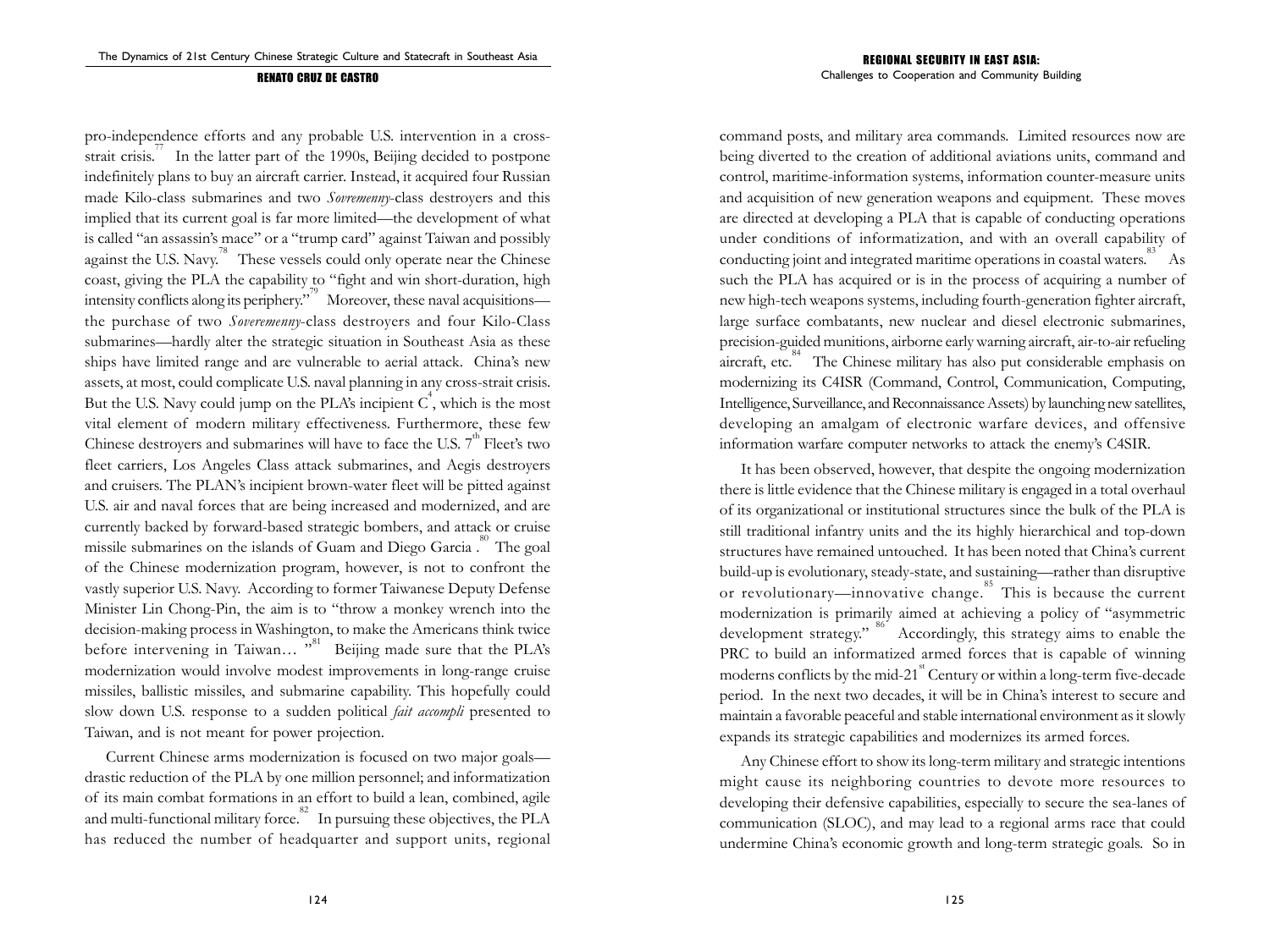the near future, Beijing will probably abstain from developing a power projection force since an inherent buildup of offensive potential can trigger an increase in defense spending by Taiwan and Southeast Asian states as well as additional naval deployment by the U.S. Navy.

# 21<sup>st</sup> Century Statecraft cum Charm Offensive?

British scholar Christopher Hill explains that the application of soft power tends to be a slow-acting, opinion-shaping instrument that can still be a form of coercion, albeit barely understood by the target.<sup>87</sup> Accordingly, soft power seeks primarily to change the targeted state or the state's environment as it acts as "hidden-persuaders" and agenda setters.<sup>88</sup> This phenomenon is illustrated by the way China has been accepted and has gained prominence in Southeast Asia. Through its rapidly growing economic links and adroit diplomacy, Beijing was able to erase the perception among Southeast Asian states that China was a regional security threat and was bent on building up its military capability. With the end of the Cold War, China was seen by most Southeast Asian states as a great power and just like any great power, it would ultimately establish hegemonic control over its environment.<sup>89</sup> Faced with this prospect, these states hoped that they could "socialize" China into becoming a responsible and cooperative regional actor through multilateralism. $^{^{90}}$ 

Since the mid-1990s, however, China has simply focused on the economic dimension of its emergence. This has tremendously improved its diplomatic status. Eventually, Southeast Asian states have become receptive to its economic/diplomatic presence in their midst. China began its soft-power statecraft in Southeast Asia during the 1997 East Asian financial crisis. The crisis provided an opportunity for China to demonstrate its political and economic value to the ASEAN states as a partner, and even as a regional leader.<sup>91</sup> Taking advantage of the ASEAN disappointment with the American and Japanese response to the crisis, China financially assisted the stricken Southeast Asian states and promised not to devalue the renminbi to avoid another round of competitive devaluation of the region's currencies. To the ASEAN political elite, this gesture created an image of a China acting responsively and relatively eager to help. This positive development translated into a powerful political advantage that made Beijing less feared under dire

circumstances and rendered its influence in the region more acceptable. Since then China has employed its array of soft-power strategies to boost its image in the region. Observing the general pattern of China's statecraft, a prominent American scholar avers:

Burgeoning trade and growing Asian investment in China are the most concrete manifestations of greater Chinese prominence in Asia. China has become the largest trading partner of many Asian neighbors, and Chinese trade expands at almost twice the rate of China's fast-growing economy…Chinese wealth and economic importance support popular exchanges in tourism and education. Attentive Chinese diplomacy involves an often dizzying array of leadership meetings and agreements with Asian neighbors and increasing adroit Chinese interchange with the growing number of Asian regional organizations. As a result, China's positive image has grown, particularly in South Korea, much of Southeast Asia, and Australia.

As China reaches out with its soft power, Southeast Asian states have reciprocated and have recast their views of Beijing. Most, if not all, of them consider China as a good neighbor, a constructive partner, and a responsive status quo power bent on effecting a peaceful emergence in the region. It should be noted that in the past, these states entertained the prospect of China becoming a domineering naval military power that could threaten these states' maritime interests. Now, the same Southeast Asian states are taking China's views and sensitivities into account. And this, of course, has occurred at the expense of the U.S. and to a certain degree, Japan. In sharp contrast, the U.S. appears a unilateralist and interventionist non-Asian power asserting its military preponderance and pushing a totally different agenda that is not in sync with Asian values and interests. China, in turn, depicts itself as an emerging and responsible power that supports a multipolar and democratic order where states don't interfere in each other's affairs.

Through its soft power statecraft, China stresses mutuality of interests, the idea of democracy in the international order, and the peaceful resolution of international conflicts while significantly downplaying any desire to dominate Southeast Asia<sup>93</sup> that image of a non-threatening and benign state was made apparent during the First China-ASEAN workshop on regional security held in mid-July 2006 at Beijing. More than 30 senior defense officials from the PLA and Southeast Asian states met at the Chinese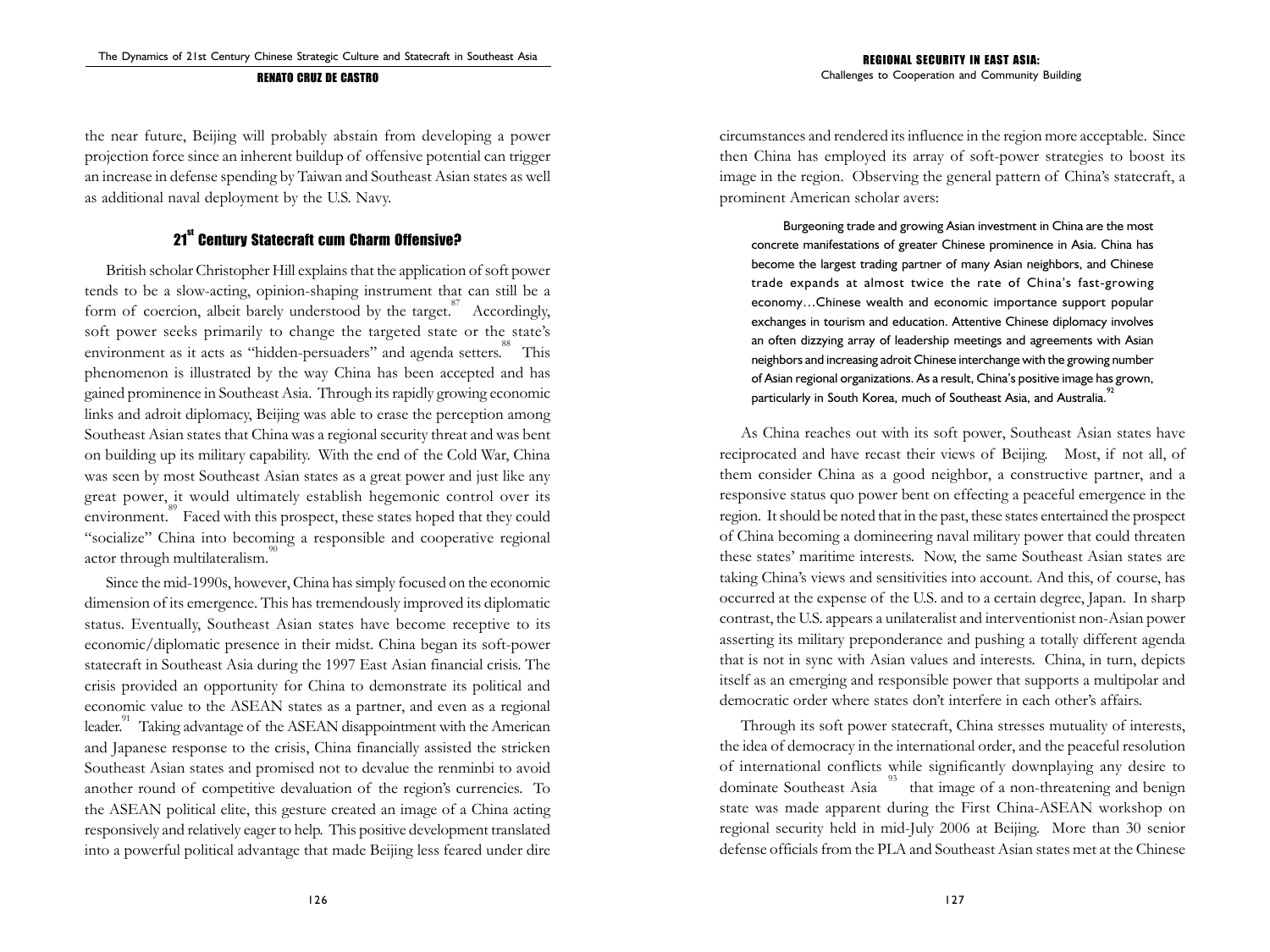capital and discussed issues of mutual concern, e.g. regional security, East Asian maritime cooperation, counter-terrorism exercises, and peacekeeping. 94

The successful projection of China's benign presence in the region could be attributed to the fact that it has resorted to soft-power diplomatic gambit. This statecraft does not undermine the ASEAN approach to security matters that is premised on non-interference, building consensus through consultation, and non-use of force or threat of force to settle international disputes. China's NSC clearly promotes ASEAN efforts to formulate a set of ideas and rules of acceptable conduct, rather than an arms build-up or alliances, as the principal means of deterring aggressive behavior while preserving regional equilibrium and preventing a concert of power.<sup>96</sup> Furthermore, the NSC buttresses these states' attempts to develop an East Asian norm that may constrain the use of force in intra-regional conflicts. Clearly, China has advocated an international order and an attendant new security concept build on the norms also espoused by ASEAN.<sup>5</sup>

In its regional dealings, Chinese leaders adhere to the doctrine of "winwin relations." Accordingly, China will not make demands on other nations' sovereignty, economic models, governance, and political culture. The bottom line is that these smaller Southeast Asian states can benefit from their relations with China even as China benefits from its relations with them. This policy direction, in a way, enhances a number of Southeast Asian states' core security values such as political survival, economic security, socio-cultural autonomy, and general reluctance to the use or threat or force to foster economic growth, and safeguard prosperity. 98

China's soft-power statecraft, in turn, could render American strategic preponderance and initiative anachronistic. This is because the country's foreign policy gambit of peaceful emergence improves its long-term security by enhancing its image as a responsive regional power. Moreover, this prudent diplomatic gambit constrains U.S. naval superiority and ability to use force in any East Asian security crisis involving China. Expressing his apprehension on the long-term implication of China's soft power statecraft in Southeast Asia, an American analyst foresees:

China may want to shift influence away from the United States to create its own sphere of influence, a kind of Chinese Monroe Doctrine for Southeast Asia. In this sphere, countries would subordinate their interest to China's, and would think twice about supporting the United States should there be a conflict in the region.

#### Conclusion

To contend with U.S. strategic preponderance in Southeast Asia, China applies a sophisticated combination of moderate hard power (or Sun Tzu's tactic of direct approach) on Taiwan and the U.S. and soft power (or Sun Tzu's tactic of flanking or indirect approach) on the Southeast Asian states. The first approach constitutes the military build-up across the Taiwan Strait. This is primarily to sidetrack American attention and efforts. On the other hand, Beijing's policy of peaceful emergence involves the application of soft power against the Southeast Asian states. This is to reassure Southeast Asian states of China's long-term intention, and to isolate Washington in the region. China has succeeded in prompting many of these states frustrated by Washington's myopic focus on the war on terror and on Iraq to readjust their relations with Beijing. China's application of its soft-power statecraft in Southeast Asia has placed it at the center of almost all regional issues. Its growing clout in the economic and technological networks of production and supply chains cuts across all Southeast Asian economies and serves as a stabilizing factor in the regional political economy. It is worth noting that in a not-so-distant past, China has been seen a possible domineering hegemon and a viable military threat to all the Southeast Asian states. Now, all these countries see China as a good neighbor, a constructive partner, and a status quo power that will not rock the boat.

Though the U.S. remains the region's most powerful military actor, its power and influence are being gradually eroded by China's soft power diplomacy. Unless Washington develops a grand national strategy (not just a military strategy) to deal with the China challenge, America's overwhelming naval superiority in Southeast Asia will be rendered useless and outflanked by Beijing's soft power diplomatic gambit. The first step towards this direction is to revisit, reflect, and appreciate Sun Tzu's advice that "…just as water retains no constant shape, so in warfare there is no constant condition…He who can modify his tactic in relations to his opponent, and thereby succeed in winning, may be called a heaven-born captain."<sup>100</sup>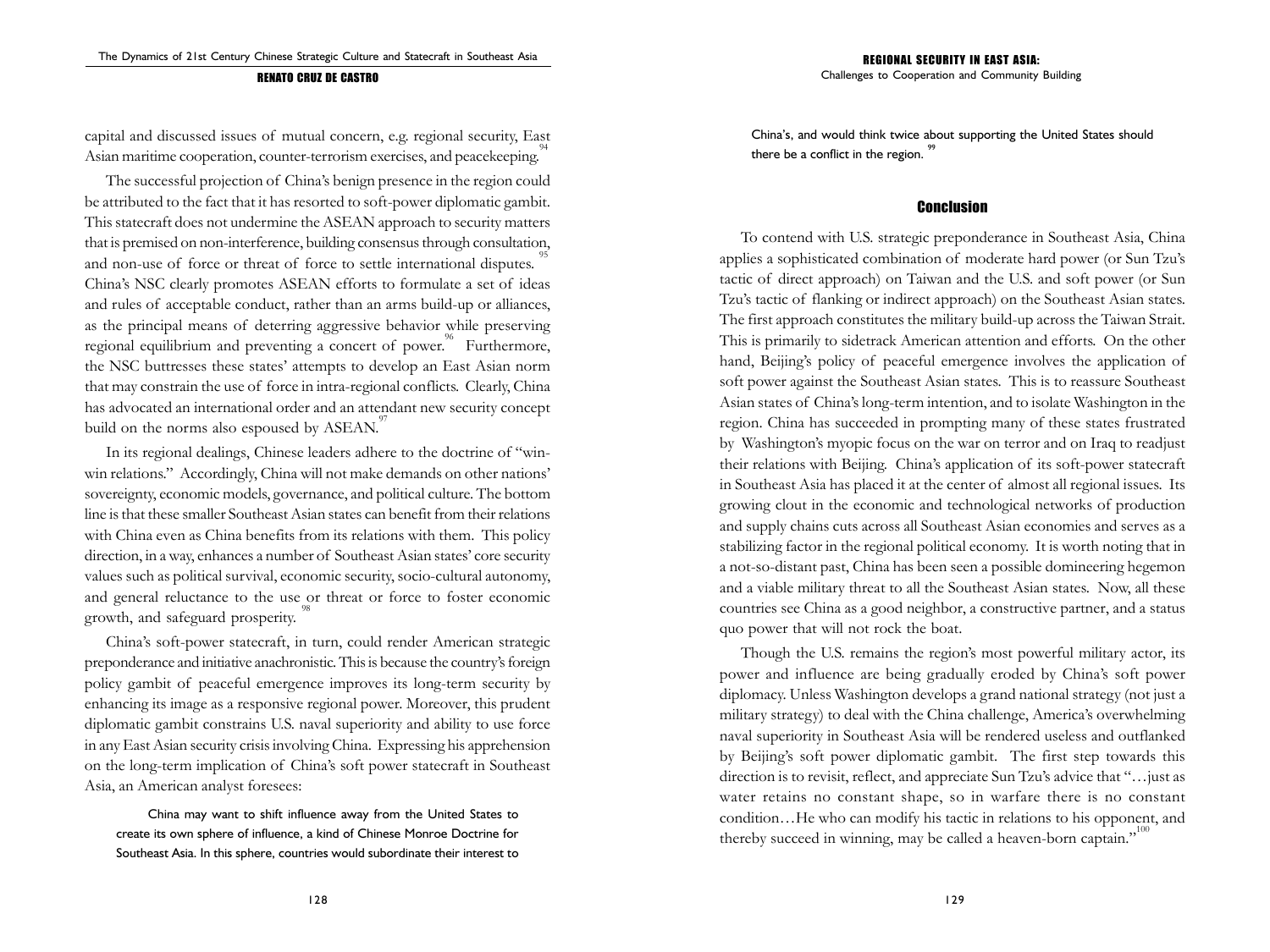#### Notes

 1. The initial draft of this article was read during the conference on "Contrasting Perspectives: Southeast Asian and American views on a Rising China," held in Singapore on 23-24 August 2005. The original version of the paper was eventually published in the *Korean Journal of Defense Analysis* xiix, 2, (Summer 2007). This is an updated, revised and a more comprehensive version of the original 2005 article.

 2. Sun Tzu, *The Art of War*, Edited by James Clavell (New York, New York A Delta Book, 1983). p. 21.

 3. See Dennis Blasko, "Rumsfeld's Take on the Chinese Military: A Dissenting View," *Current History* (September 2006) 105, 692, p. 263.

 4. Thom Shanker, "Rumsfeld Criticizes China's Arms Growth," *International Herald Tribune* (June 6, 2005). p. 3.

5. *Ibid*. p. 3.

6. Blasko, *op. cit*., p. 263.

 7. U.S. Fed News Service, "U.S. Defense Secretary Sounds Softer Note on China's Military Build-Up," (June 2, 2007). p. 1. http://proquest.umi.com/pqdweb?=index2&did-1281621561&SrchMode=1&sid=3&Fmt=...

 8. See Department of Defense, *Annual Report to Congress: Military Power of the People's Republic of China 2007* (Washington D.C.: The Department of Defense, 2007). p. I http:// .defenselink.mil/pubs/pdfs/o70523-China-Military-Power-final-pdf

9. *Ibid*. p. I.

10. See Robert D. Kaplan, "How We would Fight China," *The Atlantic* (June 2005). p. 49. 11. Blasko, *op. cit*., p. 269.

12. An exemption to this prevailing view among U.S. defense analysts are James R. Holmes and Toshi Yoshihara. In their recent article the two analysts cautioned their colleagues and U.S. defense officials of the hazards of projecting Western attitudes and assumptions onto China and of assuming that Chinese defense thinkers will calculate strategic "utility" in the way their Western counterparts do. See "China and the Commons: Angell or Mahan?" *World Affairs* (Spring 2006) 168, 4. pp. 172-191.

13. Charles A. Kupchan, *The Vulnerability of Empire*, (Ithaca and London: Cornell University Press, 1994). p. 6.

14. See Alastair Johnston, "Thinking About Strategic Culture, " *International Security* 19, 4 (Spring 1995). pp. 46-47.

15. Edward N. Luttwak*, Strategy: The Logic of War and Peace* ((Cambridge; London: The Belknap Press, 2001). p. 118.

16. Charles Reynolds, *The Politics of War: a Study of the Rationality of Violence in Interstate Relations* (New York, NY: St. Martin's Press, 1989). p. 60.

17. Martin Van Creveld, *The Art of War; War and Military Thought* (London, United Kingdom: Casell, 2000). p. 29.

18. *Ibid.* 37.

19. John Keegan, *A History of Warfare* (New York: Alfred A. Knopf, 1993). p. 202.

20. Dennis Van Vranken Hickey, *The Armies of East Asia: China, Taiwan, Japan and the Koreas* (Boulder, Colorado: Lynne Rienner Publishers, Inc., 2001). p. 72.

21. For a comprehensive discussion of China's notion of comprehensive security see Richard Weixing Hu, "China's in Search of Comprehensive Security," *Twenty-First Century World Order and the Asia Pacific: Value Change, Exigencies, and Power Realignmen*t (Ed) James C. Hsiung (Fifth Avenue, New York: Palgrave, 2001). pp. 309-325.

22. Wu Xinbo, "China: Security Practice of a Modernizing and Ascending Power," *Asian Security Practice: Material and Ideational Influences* (Ed) Muthiah Alagappa (Stanford, California: Stanford University Press, 1998).p. 123.

23. William T. Tow, *Asia-Pacific Strategic Relations: Seeking Convergent Security* (Singapore: Green Giant Press, 2001). p. 23.

24. Michael Yahuda, *The International Politics of the Asia-Pacific* (New York, London: RoutledgeCurzon, 2003). p. 289.

25. Xu Guoqi, China and *The Great War: China's Pursuit of a New National Identity and Internationalization* (Cambridge, UK: Cambridge University Press, 2005). p. 23.

26. Christopher Coker, Waging *War without Warriors? The Changing Culture of Military Conflict* (Boulder, Colorado: London: Lynner Rienner Publishers, 2002). p. 129. 1 David Hale and Lyrin Highes Hale, "China Takes Off," *Foreign Affairs* (November/December 2003) 82, 6. p. 36.

27. James F. Hoe, "A Global Power Shift in the Making: Is the United States Ready?" *Foreign Affairs* (July/August 2004). p. 2.

28. Albert Keidel, "Why China Won't Slow Down," *Foreign Policy* (May/June 2006). p. 68 29. *Ibid*. p. 68.

30. Minxin Pei, "The Dark Side of China's Rise," *Current History* 105, 690 (April 2006). p. 170.

31. Shalendra D. Sharma, "Asia's Challenged Giants," *Current History* 105, 690 (April 2006). p. 170.

32. Chalongphob Sussangkarn, "The Emergence of China and ASEAN Revitalization," Annual Bank Conference on Development Economics Europe (Brussels, Belgium, May 10- 11, 2004). p. 5.

33. Carlos H. Conde, "China and ASEAN Sign Broad Trade Accord," *International Herald Tribune* (15 January 2007). p. 11. http://proquest.umi.com/pqd web?index =78&did=1194370341&Srchmode=1&si=1&Fmt...

34. Xinhua news Agency, "10th China-ASEAN Summit Opens in Cebu," *CEIS* 914 January 2007). p. 1. http://proquest.umi.compqd web?index=95&did=1195104871 &SrchMode=1&sid=1&Fmt...

35. Office of the Asia-Pacific Affairs, Department of Foreign Affairs, *R.P.-China Trade* (Pasay City: Department of Foreign Affairs, 2007). p. 1.

36. Office of the Asia-Pacific Affair, *op. cit.* p. 1.

37. Carmelito Q. Francisco, "ASEAN Subgroup to Strengthen Cooperation, Target China," *BusinessWorld* (29 December 2006). p. 1. http://proquest.umi.com/pqweb/ index=107&did=1187274601&SrchMode=1&si=1&Fm...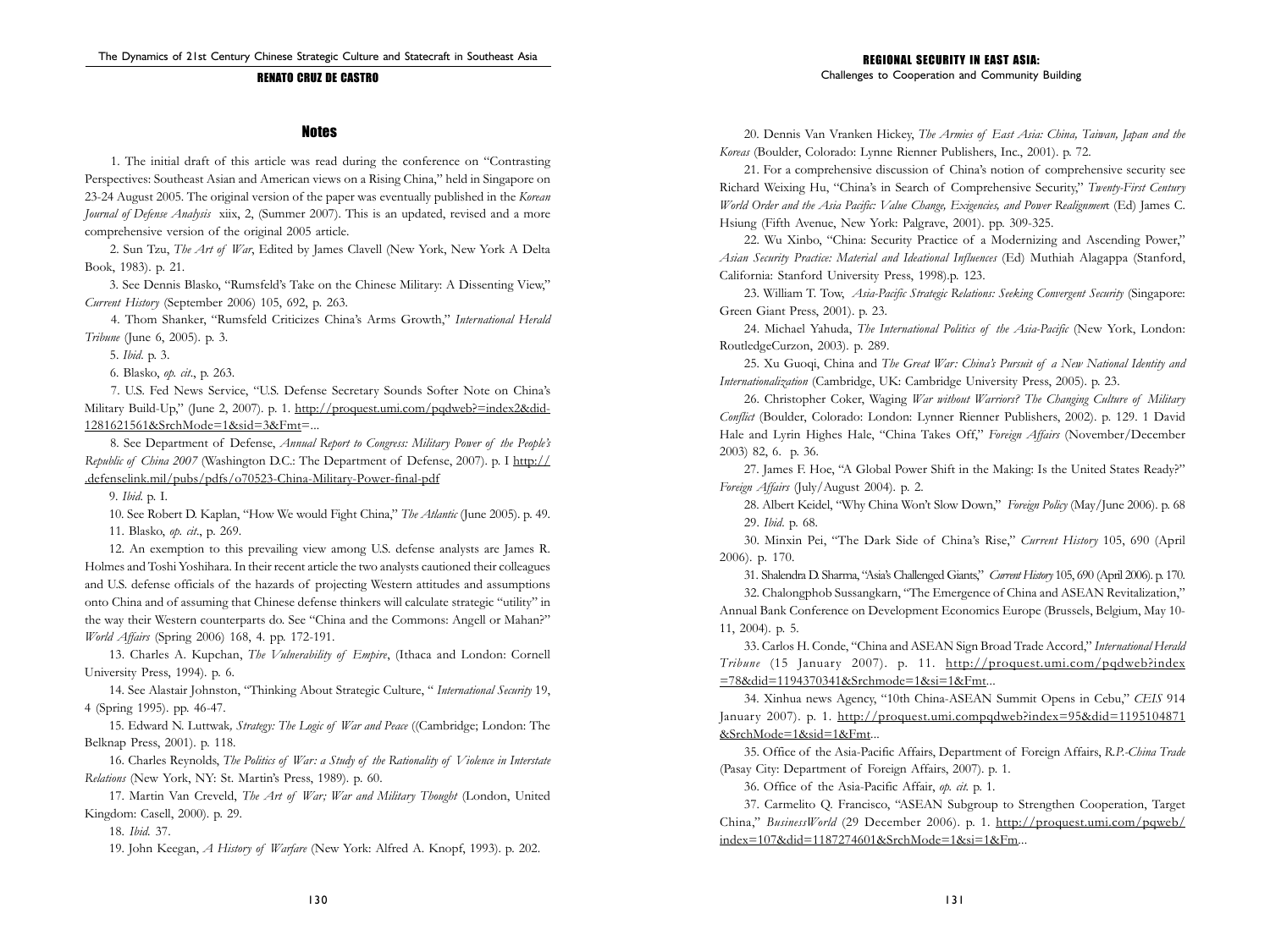38. "China, Philippines Issue Joint Statement During Wen Jiabao Visit," *BBC Monitoring Asia-Pacific* (16 January 2007). p.1. http://proquest.umi.com/pqdweb? index=64&did=1194915241&SrchMode=1&sid=1&Fmt...

39. Achara Ashayagachat, "Surayud Moves Closer to Beijing,," *The Bangkok Post* (28 Mary 2007). p. 1. http://proquest.umi.com/pqdweb?index=9&did=1278331521 &SrchMode=1&si=1&Fmt...

40. "Pan-Beibu Gulf Economic Cooperation Seminar Discusses China-ASEAN Ties," *BBC Monitoring Asia Pacific* (3 April 2007).p. 1. http://proquest.umi.com/ pqdweb?index=36&did=1249001641&SrchMode=1&si=1&Fmt...

41. Francisco, *op. cit*., p. 1.

42. Beverly T. Natividad, "RP Must 'Hook Fortunes" with Booming China," *BusinessWorld* (2 March 2007). p. 1. http://proquest.umi.com/pqdweb/index=44&did=1226229801 &SrchMode=1&sid=1&Fmt...

43. Thomas G. Moore, "China International Relations: The Economic Dimension,' *The International Relations of Northeast Asia*, (Eds) Samuel S. Kim (Lanhan, MD: Rowman and Littlefield, 2004). p. 118.

44. "China for Intensifying Strategic ties with ASEAN,' *The Hindustan Times* (12 January 2007). p. 1. http://proquest.umi.com/pqweb/index=87&did=1194426781& SrchMode=1&sid=1&Fmt...

45. Yaroslav Trofimov and Paul Beckett, "Politics and Economics: Singapore Prime Minister Urges U.S. Bolster its Ties with Asia," *Wall Street Journal* (18 April 2007). p. A-9. http://proquest.umi.com/pqdweb?index=33&did=1256255851 &SrchMode=1&sid=1&Fmt...

46. "Roundup: China-Philippine Relations See full Development," *Xinhua News Agency*-CEIS (14 January 2007). p. 1. http://proquest.umi.compqdweb?index=94&did= 1195104151&SrchMode=1&sid=1&Fmt...

47. "China Wins Hearts in Southeast Asia," *The Jakarta Pos*t (5 February 2007). p. 1. http://proquest.umi.com/pqdweb?index=66&did=1224551641 &SrchMode=1&sid=1&Fmt...

48. Francisco, *op. cit.*, p. 2.

49. Office of the ASEAN Affairs," Chairman's Statement of the 10th ASEAN-China Summit, Cebu, Philippines, 14 January (Pasay City: Department of Foreign Affairs, 2007). p.1.

50. Conde, *op. cit*., p. 2.

51. Joshua Kurlantzick, "China's Charm Offensive in Southeast Asia," *Current History* 105, 692 (September 2006). pp. 273-274.

52. Robert Sutter, "Asia in the Balance: America and China's Peaceful Rise," *Current History* (September 2004) 103, 674. p. 285.

53. Jurgen Haacke, *ASEAN's Diplomatic and Security Cultures: Origins, Development and Prospects* (London; New York: RoutledgeCurzon, 2003). p. 131.

54. Ministry of Foreign Affairs, *China's Foreign Affairs 2004 Edition* (Beijing: World Affairs Press, February 2004). p. 6

55. Information Office of the State Council of the PRC, *China's National Defense in 2006* (Beijing: Information Office of the State Council of the PRC, December 2006). p. 87.

56. "HK Paper carries Excerpt of White Paper on China's 2006 Diplomacy," *BBC Monitoring Asia Pacific* (26 January 2007). p. 1. http://proquest.umi.com/ pqdweb?index=687did=1203169131&SrchMode=1&sid=1&Fmt...

57. *Ibid*. p. 88.

58. Roger Cohen, "Asia's Continental Drift Changes Terrain for U.S. Globalist," *International Herald Tribune* (November 16, 2005). p. 2.

59. Conde, *op. cit*., p. 2.

60. "Wne Jiabao Proposes China-ASEAN Cooperation," *BBC Monitoring Asia-Pacific* (14 January 2007).p.1 http://proquest.umi.com?pqdweb?index=86&did=1193914901 &SrchMode=1&sid=1&Fmt...

61. "2nd East Asia Summit Closes with Signing Cebu Declaration on Energy Security," *Xinhua News Agency CEIS-* (15 January 2007). p.1

62. Conde, *op. cit*., p. 2.

63. Evan S. Medeiros and M. Taylor Fravel, "China's New Diplomacy," *Foreign Affairs* 82, 6 (November-December 2003). p. 33.

64. "HK Paper Carriers Excerpt of White Paper on China's 2006 Diplomacy." p. 3.

65. Information Office of the State Council of the People's Republic of China, "China's National Defense in 2006," p. 91.

66. See Haacke, *op. cit.,* p. 137.

67. *Ibid*. p. 136.

68. Barry Buzan, "How and to whom does China Matter?" in Barry Buzan and Rosemary Foot (Eds*.). Does China Matter? A Reassessment* (London; New York: Routledge, 2004). p. 155.

69 Medeiros and Fravel, *ibid.* p. 26.

70. "Chinese Premier, Philippine President Express "Satisfaction" with ASEAN Ties," *BBC Monitoring Asia Pacific* (16 July 2007). p. 2. http://proquest.umi.com/ pqdweb?index=67&did=1194928421&SrchMode=1&sid=1&Fmt...

71. "Wen Jiabao Announces Plan for China-ASEAN Peacekeeping Workshop," *BBC Monitoring Asia-Pacific* (14 January 2007). p.1. http://proquest.umi.com/ pqweb?index=85&did=1193914941&SrchMode=1&sid=1&Fmt...

72. For details on the PLA's numerous security and defense exchanges programs with the ASEAN militaries see Information Office of the State Council of the PRC, "China's National Defense in 2006." pp. 87-94.

73. Medeiros and Fravel, *op cit*. p. 33.

74. Stuart Harris, "The People's Republic of China's Quest for Great Power Status: A Long and Winding Road," *China under Jiang Zemin* (Eds) Hung-mao Tien and Yun-han Chu (Boulder, Colorado: Lynne Rienner Publishers, Inc., 2000).p. 173.

75. Michael D. Swaine, "Trouble in Taiwan" *Foreign Affairs* 83, 2 (March/April 2004). p. 40. 76. Ellis Joffe, "China's Military Keeps on Modernizing Slowly but Surely," *International Herald Tribune* (March 15, 2002). p.6.

77. Kenneth Lieberthal, "Preventing a War Over Taiwan," *Foreign Affair*s (March/April 2005) 84, 2. p. 53.

78. U.S.-China Economic and Security Review Commission, Military Modernization and Cross-Strait Balance (Washington D.C: U.S.-China Economic and Security Review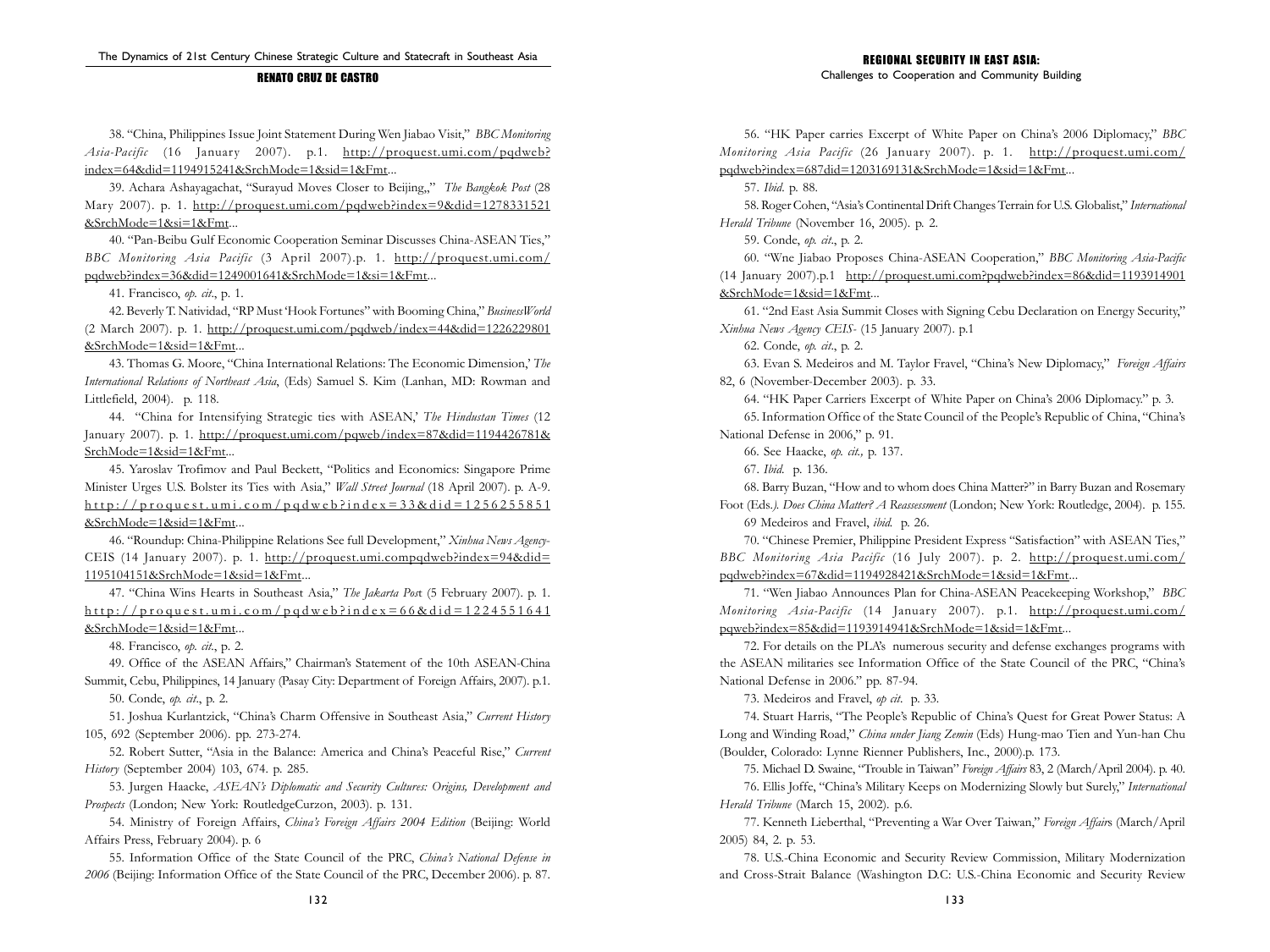Commission, February 6, 2004). p. 199.http://www.uscc.gov/researchpapers/2004/ 04Reportpage15.pdf

79. Deputy Undersecretary Richard Lawless, "Defense Officials Says China Transforming Its Military Establishment," *USINFO.STATE.GOV*. (April 23, 2004). p.1.http:// usinfo.state.gov/eap/Archive/2004/Jun/30-773974.html

80. See Kurt M. Campbell and Celeste Johnson Ward, "New Battle Stations," *Foreign Affairs* (September/October 2003) 82, 5. pp. 96-97.

81. Cody, "China Builds a Smaller, Stronger Military," *Washington Post* (April 12, 2005). p. 2. http://www.washingtonpost.com/ac2/wp-dyn/A45056-2005Apr11?1

82. Information Office of the State Council of the PRC, "' *China's National Defense in 2006"* pp. 25-27.

83. *Ibid*., pp. 27-30

84. See Richard A. Bitzinger, "China's Revolution in Military Affairs: Good Enough for a Government Work? *RSIS Commentaries* (24 August 2007). p. 2.

85. *Ibid.* p. 4.

86. See Yang-Cheng Wang, "China's Defense Policy and Military Modernization," *The Korean Journal of Defense Analysis*, 19, 2 (Summer 2007). p. 102.

87. Hill, op*. cit.*, p. 135.

88. *Ibid.* p. 135.

89. Shaun Narine, *Explaining ASEAN: Regionalism in Southeast Asia* (London: Lynne Rienner Publishers, Inc., 2002). p. 90.

90. *Ibid.* pp. 84-91.

91. Alice Ba, "China and ASEAN: Reinvigorating Relations for the 21st Century," *Asian Survey* 43, 4 (July/August 2003). p. 635.

92. Robert Sutter, "Why a Rising China's Can't Dominate Asia" *PacNet 45* (September 8. 2006). p. 1. pacnet@hawaiibiz.rr.com

93. Joshua Kurlantzick, "The Decline of American Soft Power," *Current History* 104, 686 (December 2005). pp. 422-423.

94. Robert Sutter and Chin-Hao Huang, "China-Southeast Asia Relations: Chinese Diplomacy and Optimism about ASEAN" *Comparative Connections.* p. 5. http://www.csis.org/ media/pubs/0603qchin\_seasis.pdf

95. Alex J. Bellamy, "The Pursuit of Security in Southeast Asia: Beyond Realism," *Contemporary Southeast Asia: Regional Dynamics, National Differenc*e (Ed) Mark Beeson (New York: Palgrave, MacMillan, 2004). pp. 170-172.

96. Amitav Acharya, *Constructing a Security Community in Southeast Asia: ASEAN and the Problem of a Regional Order* (London and New York: Routledge, 2001). pp. 181-182.

97. Haacke, *op. cit*. p.138.

98. See Muthiah Alagappa, *Asian Security Practice: Material and Ideational Influences* (Stanford, California: Stanford University Press, 1998). Pp. 624-629.

99. Joshua Kurlantzick, "China's Charm Offensive in Southeast Asia," *Current History* 105, 692 (September, 2006). p. 274.

100. Sun Tzu, *op. cit*., p. 29.

# China and ASEAN in Non-Traditional Security Cooperation

 $\mathcal{E}^{\prime\prime\prime}_{\mathcal{E}}$ 

#### CAI PENGHONG

*The paper touches on new developments in political and security relations between China and East Asia, particularly Southeast Asia, with respect to their cooperation, respective roles in and prospects for 'non-traditional security' issues. Non-traditional security is a term still in debate, but the ASEAN-China joint declaration has adopted the concept, generally defining it under the rubric of state sovereignty. This paper reviews the development of bilateral relations in the area of traditional security but it will emphasize the nontraditional security area, particularly in light of China signing the Treaty of Amity and Cooperation in Southeast Asia. This paper reviews Chinese perspectives in the debates on non-traditional security. It is divided into these main sections: (1) a brief retrospect of bilateral security relations between China and ASEAN; (2) a conceptual discussion of non-traditional security and the impact of this new field cooperation on China's relations with its East Asian neighbors including the Southeast Asian countries; (3) an evaluation of cooperation on non-traditional issues for East Asian Security Community, with stress on energy security. The paper also looks at some issues in debates on the leadership of an East Asian community and the role of the US. The author supports the view that ASEAN should play a leading role, while bringing in an external actor like the US is somewhat complicated. What is sure is that the US should not be excluded from an East Asian community, nor regarded as an actor to be aimed at.*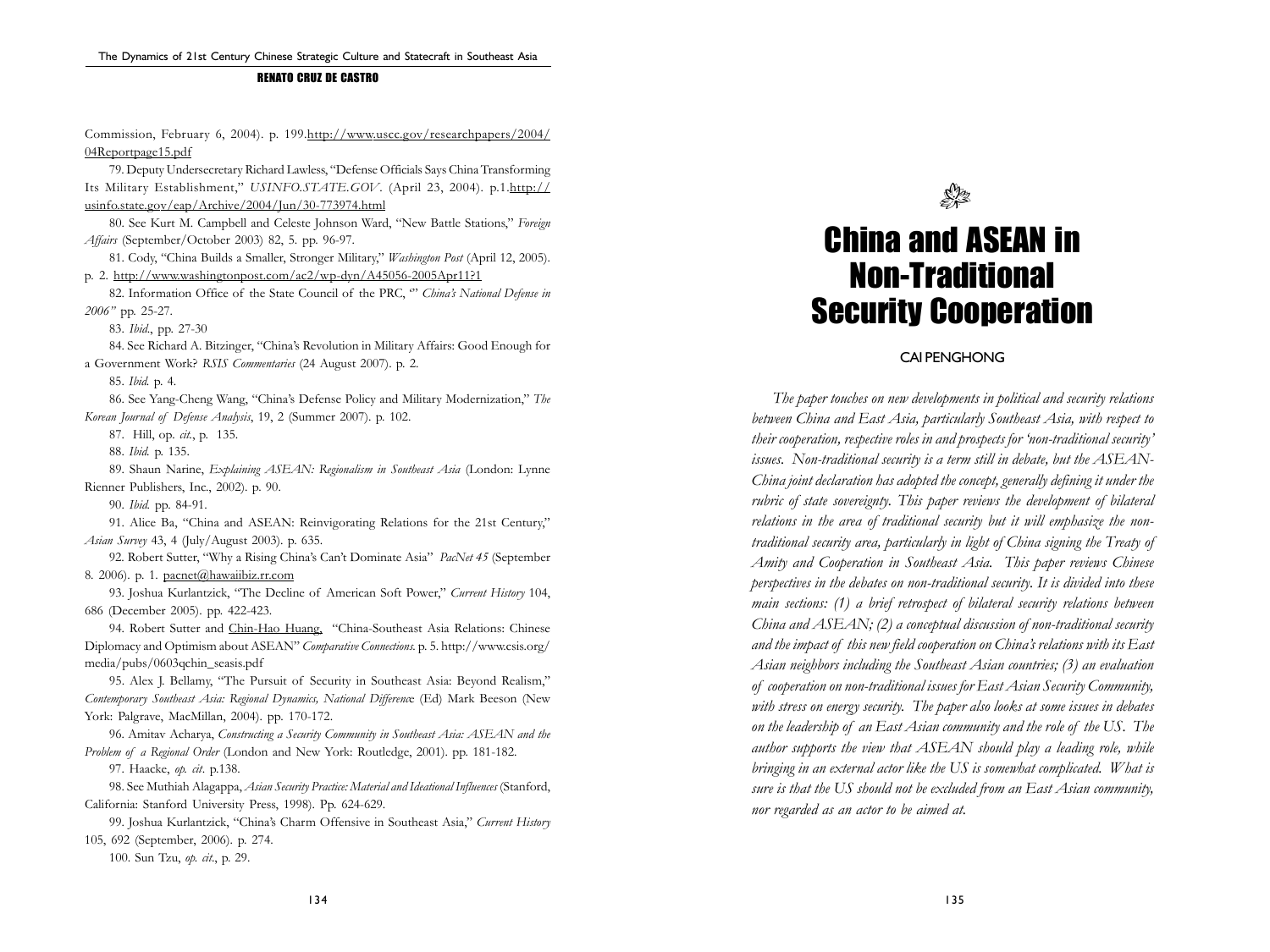## Introduction

AS WE ENTER the new century, the international trend is of peace, development and cooperation; nevertheless the cause of peace is still facing serious challenges. Traditional security issues have been threatening global peace and stability. Meanwhile, non-traditional security threats such as terrorism and natural disasters, Severe Acute respiratory Syndrome (SARs) and Indian Ocean tsunami, have emerged as new security challenges to our human community. Obviously, how to deal with the non-traditional security threats is a critical issue confronting East Asia as well as the whole world.

This paper will focus on the new development of political and security relations between China and ASEAN, especially with respect to their cooperation, roles and prospects in addressing 'non-traditional security' issues. Non-traditional security is a term still debated within China as well as in international academic circles, but in 2002 ASEAN and China adopted the concept in their Joint Declaration on Cooperation in the Field on Non-Traditional Security Issues, generally defining it under state sovereignty. This paper will review the development of bilateral relations in the route of traditional security, but its emphasis is on non-traditional security. This paper has been divided into these sections: (1) a conceptual discussion of nontraditional security in China; (2) a brief retrospect of bilateral relations and the impact of the new cooperation in the field of nontraditional security; (3) an evaluation of the prospects of Sino-ASEAN cooperation in nontraditional security; and (4) a brief conclusion.

# Chinese Perspectives of "Non-traditional Security"

Since the end of the Cold War, Chinese policy makers and academics have reviewed and discussed the concept of security, coincident with a worldwide lively debate over the meaning of security<sup>2</sup>. The discussion and review have generated a range of academic perceptions in China on non-traditional security - from the state-centric view to a blend of the state-centric and neo-liberalist security concerns including not only the protection of the foundations of the state against external threats, but also other types of security values and other types of threats. In policy circles, however, there is still some ambiguity.

It seems that Chinese security studies have traditionally focused on external threats to state security and internal instability. As a revolutionary regime emerged in 1949, China's government made every effort to consolidate state power during its initial years. For those revolutionary leaders like Mao Zedong and others, what made sense in security were those military threats against the new state from external sources, mainly from the US-led Western bloc at first and then from the former Soviet Union (USSR)<sup>3</sup>. Domestically, factors contributing to instability, including the KMT remnant regime in Taiwan and purported revisionists inside the Chinese Communist Party (CCP) were regarded as the main threats to the viability of the new government. Like the realist approach, those views emphasized that a nation's security entails ensuring the survival of a nation state from an external aggressor. This state-centric paradigm dominated the agendas of security policy study in both academic and policy-making circles for more than 30 years.

Immediately after the end of the devastating Cultural Revolution (1966- 76), Deng Xiaoping re-emerged and China embarked on economic reform. In terms of Deng's new thinking in the early 1980s, neither a new world war nor mass military aggression directed against China would be likely in the foreseeable future. It is obvious that Deng Xiaoping did not accept Mao's policy assessment that a global war was drawing near. This indicated that traditional security threats to the state would be less stressed than before, against the backdrop of rapid economic growth. With the end of the Cold War, East Asian countries have all been shifting to a new wave of economic development. The phenomenon of the absence of a new big war among big powers further supported Deng's argument that economic development was irrefutable and had developed an irreversible momentum.

Chinese research on the conceptual debates on security can be separated into three stages as follows.

The first stage started from the end of the Cold War to the year of 1997. Although some arguments of the Club of Rome group<sup>4</sup> had been introduced into China in the early 1980s, some non-military issues expressed as "world problematique" such as poverty, environmental degradation, uncontrolled urban spread, insecurity of employment, alienation of youth, rejection of traditional values, and inflation and other monetary and economic disruptions, had not drawn Chinese attention until the early 1990s, when the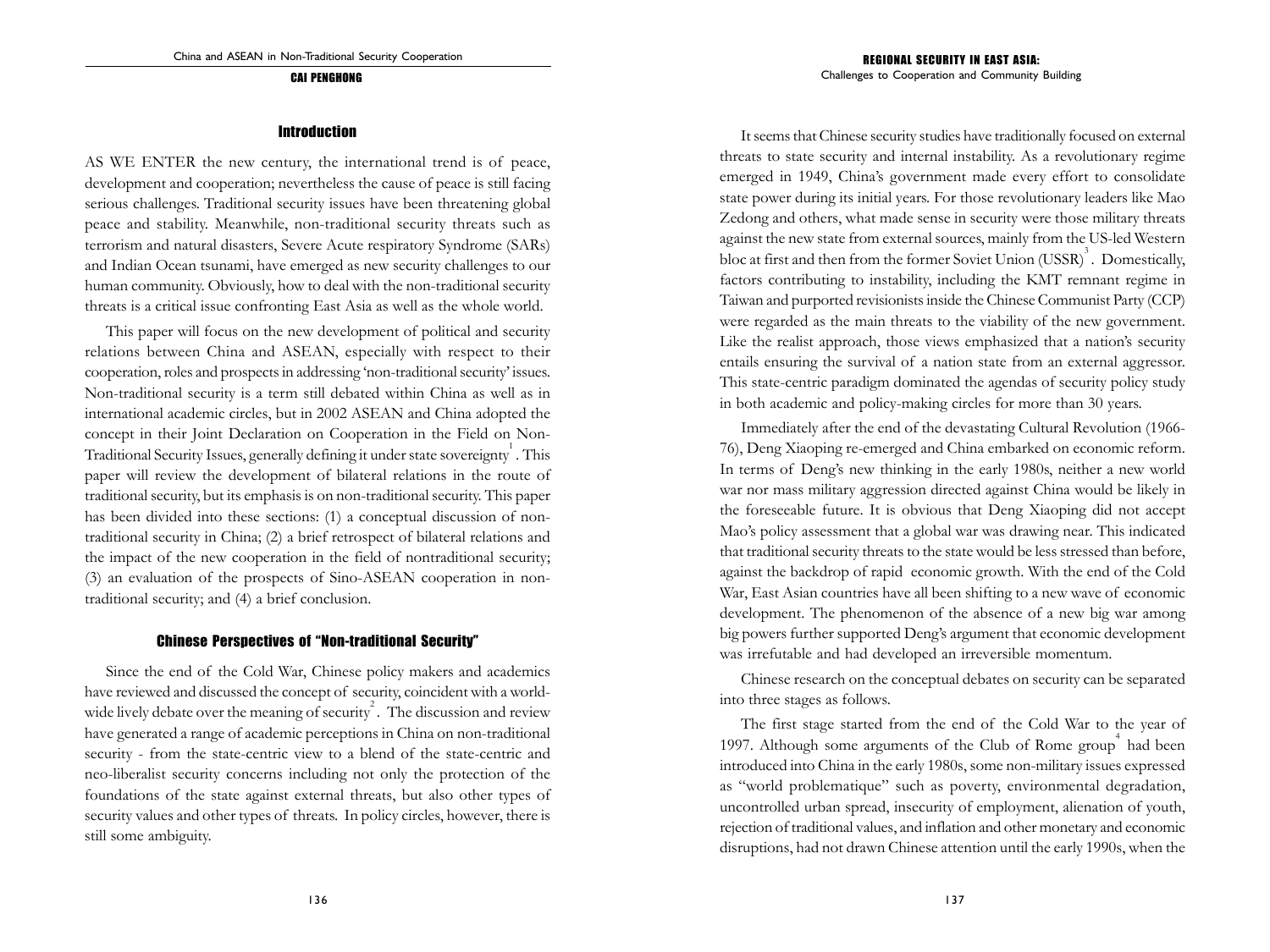former USSR imploded and the Cold War ended. With the end of the bipolar international pattern, President Jiang Zemin raised some concerns on non-traditional security issues such as conflicts among ethnic groups and religion, economic competition and North-South gaps<sup>3</sup>. Ever since nontraditional security issues have been clearly stressed in Chinese government and academic circles. Policy analysts started reconsidering the meaning of security and suggested some new ideas, such as comprehensive security and common security with respect to common interests of all nations, and social progress. The scope of the new concept extended from traditional security to economics, science and technology, environment, culture and many other areas, all these which now have been called non-traditional security issues. The embodiment of this new thinking was the New Security Concept as an initiative forwarded by China in 1996 and embedded into the document "*Sino-Russian Joint Statement On the multipolarisation of the world and the establishment of a new international order*" signed on 23 April 1997.

The second stage was from 1997 to the terrorist attacks on 11 September 2001, during which non-traditional security issues had increasingly become the source of growing concern in China as well as the world. The financial crises in 1997 which occurred in Southeast Asia, the 1998 Russian financial storm and the 2001 problems in Argentina's economy alerted the Chinese to pay attention to financial issues. These issues are all attributed to the economic security and financial security . Meanwhile, China's New Security Concept was being implemented through diplomatic activities. The establishment of the Shanghai Cooperation Organization in 2001 and its further development may be regarded as building a new institution dealing with non-traditional as well as traditional security issues.

The third stage commenced with the September 11 attacks and continues on to the present. China has made it clear that its non-traditional security concerns include terrorism, illicit drugs, HIV/AIDS, piracy, illegal migration, environmental security, economic security, information security and others<sup>7</sup>. The most significant viewpoint is that that "the elements of traditional and non-traditional threats to security are intertwined," in which the term "nontraditional threats" first appeared in a top official document, a report delivered by Jiang Zemin at the 16th National Congress of the Communist Party of China (CPC) on 8 November  $2002^{\degree}$ . Since then, China has jointly held

REGIONAL SECURITY IN EAST ASIA: Challenges to Cooperation and Community Building

It is clear that international scholars have influenced Chinese study on non-traditional security. A significant impact on Chinese academics came out of the theory of International Political Economy (IPE), particularly with the publication of "*The Political Economy of International Relations"* by American scholar Robert Gilpin<sup>9</sup>, which had its Chinese translation published in 1988. IPE theory widened the Chinese perspectives of the security research even though Gilpin's book did not refer to the term non-traditional security. Gilpin's explanations of international trade, international finance, activities of transnational companies, dependence and development became and his exploration of the international economic order were the classic statement of the new field and the theoretical foundations for the intellectual development of Chinese international politics. The discourses forwarded by Robert Gilpin on the issue of the North-South gap and his argument that poverty and underdeveloped countries would deeply affect the future of the world and human beings<sup>10</sup> have also been reflected in Chinese studies of non-traditional security.

Besides, this Neo-liberalist theory and its complex interdependence approach have drawn the attention of Chinese academics. Some Chinese scholars advocated neo-liberalism and shifted their security concerns to new phenomena including economic and social issues, somewhat departing from traditional thinking. The influence of Liberal views is gaining ground, particularly with the SARs incident in 2003. Today's security concerns cover almost all those ideas that the liberals espouse, including individual and community (public) health, sustainable economic development, environmental protection, human security and even individuals' spiritual growth and human .<br>rights <sup>11</sup> .

The Environmental degradation and resource decline, therefore, have become increasingly central to academic debates and governmental development agendas. The attention paid in China on international politics of environment or ecological politics has been going on for less than a decade only<sup>12</sup>. These days the Chinese government emphasizes the "scientific development concept", indicating that environmental issues and resource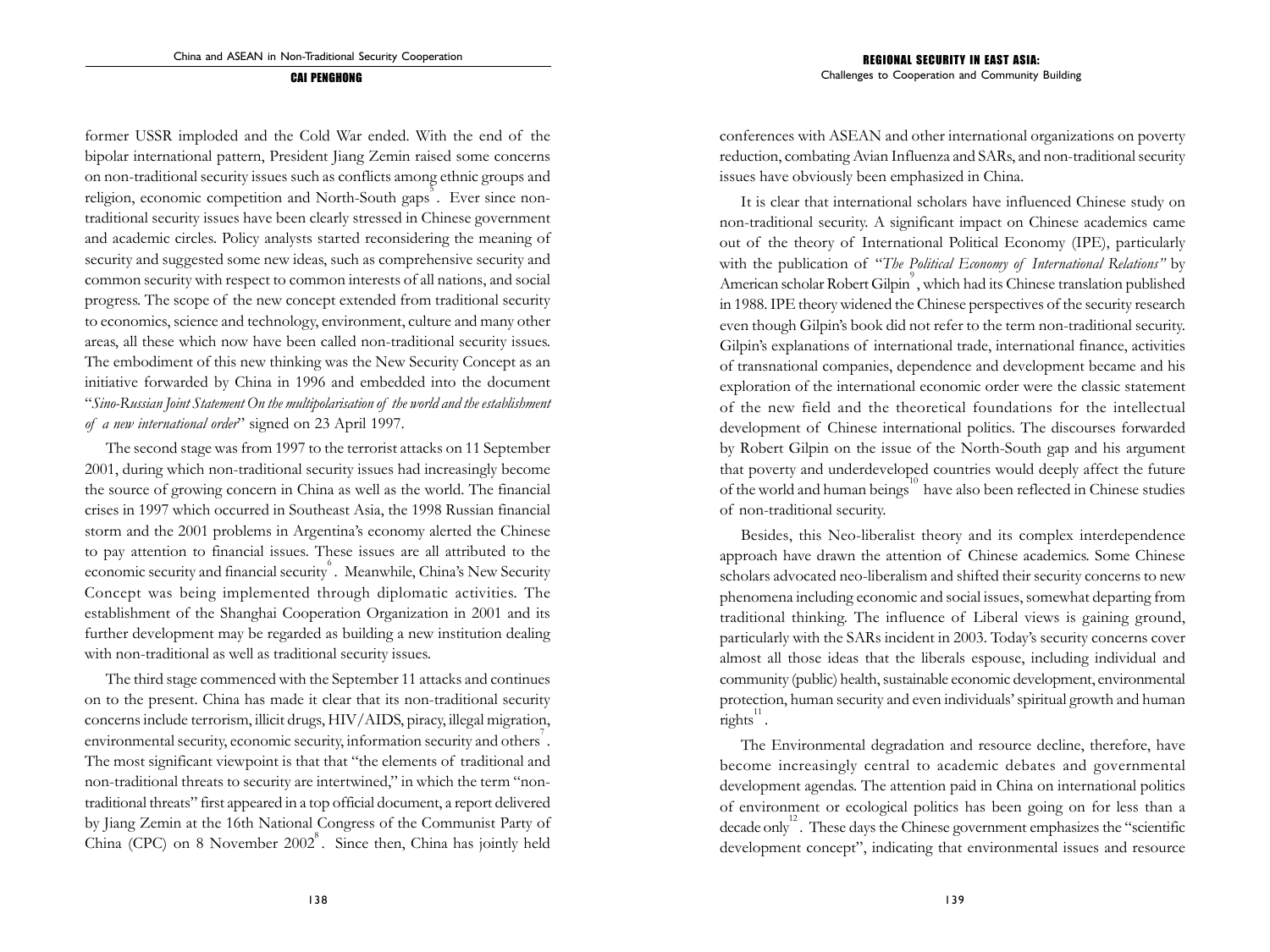scarcity have been linked to non-traditional security and could have an adverse effect on national grand strategy. Decision makers stress the need to balance the development of man and nature, which shows that harmonious development among human and natural relations has been raised as a key issue in national planning and strategy 13 . In addressing the issues of the relations between non-traditional security and environment, the questions about politics and environment raised by Lorraine Elliott are still awaiting responses from Chinese academic and policy circles: who or what is made secure; what core values are threatened; what are the types of threats and the nature of the problem, how should insecurity be managed and how should security be attained<sup>14</sup>.

To put it simply, non-traditional security is a concept related to but different from that of traditionally high politics such as military fighting and safeguarding of sovereignty. Non-traditional security issues include trafficking in illegal drugs, people-smuggling (including trafficking in women and children), sea piracy, terrorism, arms-smuggling, money-laundering, international economic crime and cyber crime, which have all become important factors of uncertainty affecting regional and international security and are posing new challenges to regional and international peace and stability. Non-traditional security threats are related to human security, which not only depends on governments safeguarding people against natural and societal threats, but on the participation and mandate of the people as well. With that additional meaning, the concept of non-traditional security should be built on the definition of "putting people first", which is to develop a civil society based on democracy. In the process of building an East Asia Security Community, non-traditional security issues should not be treated separately from those of traditional security. The cooperation between China and ASEAN non-traditional security is a good start for building a new style of security community.

# China And ASEAN Cooperation in Non-traditional Security

China has had a long history of good relations with the nations of Southeast Asia. After the 1949 Revolution, there appeared to be almost no connection among China and the archipelagic nations of Southeast Asia because of the Cold War. Beginning with the first half of the 1970s,

China has gradually normalized relations with ASEAN countries based on a common political strategy against then Soviet expansionism. By the year 1991, China had restored its diplomatic relations with all individual ASEAN nations and then Chinese Foreign Minister Qian Qichen attended the opening session of the 24<sup>th</sup> ASEAN Ministerial Meeting in Kuala Lumpur laying the foundation for further developing cooperation with ASEAN. Although some legacy from history or the Cold War could not fade away overnight, the new events as mentioned spurred China into further reconsidering the traditional security concept from preparing to fight a global war to keep focusing on economic development and trying to be a responsible stakeholder in building a peaceful world. ASEAN members have also adjusted themselves to a new international situation, attaching importance to internal economic construction to make up for what they had lost in the period of the Cold War.

This policy adjustment by China contributed to the establishment of good-neighborly relations. Obviously, the opening of the dialogue process between China and ASEAN turned a new page in relations between the two sides mutual misgivings were gradually removed and mutual trust in politics grew. China became the first ASEAN dialogue partner to join the *Treaty of Amity and Cooperation in Southeast Asia* and to establish a strategic partnership for peace and prosperity with ASEAN. Morevoer, the 1997 financial crisis pushed China and ASEAN closer together, contributing to their cooperation in non-traditional security.

As a matter of a fact, there are several other non-traditional security issues aside from financial turmoil, especially if security is not defined narrowly within a state-centric concept. In Southeast Asia, we have several trans-boundary non-traditional security issues to deal with. The environmental security issue such as haze pollution erupted in 1996-7 and again in 2006, producing negative effects on sustainable development and human health across borders, and leading to the new terms "environmental insecurity".<sup>15</sup>. Transnational organized crimes, such as piracy have also been threatening the trade and sea lanes' security along Malacca Straits and other areas. Moreover, resource disputed issues exist, including over waters and fishery grounds. For instance, there has been a dispute over water between Malaysia and Singapore, fishery dispute between Myanmar and Thailand, as well as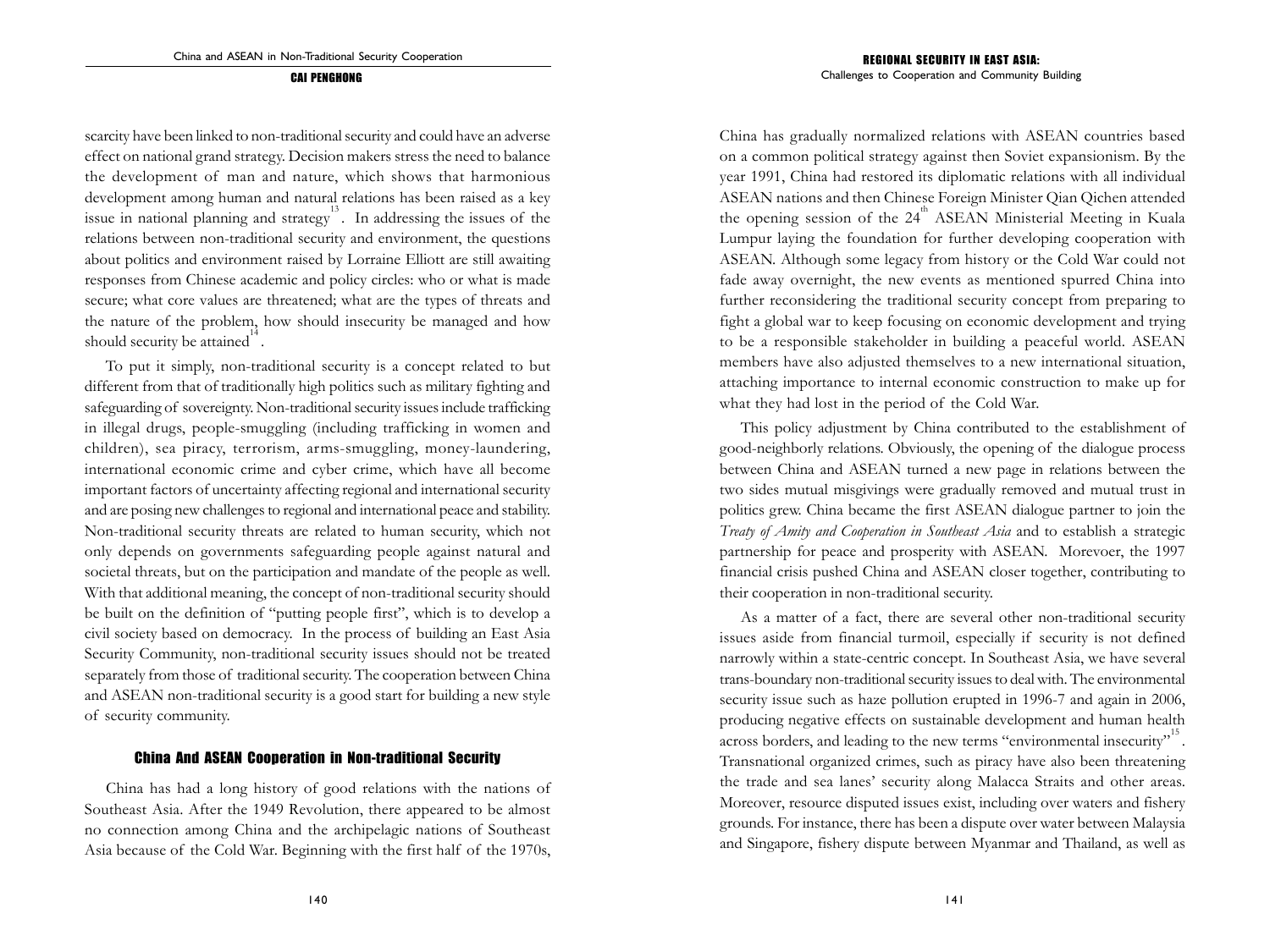between Vietnam and China, and an oil issue between China and some ASEAN nations. To work out an appropriate approach in solving the issues will benefit both the individual countries and the whole region.

Terrorism, another serious issue, looms large although the concept and definition are still being debated. If one defines non-traditional security issues as issues transcending national borders in terms of its effects, and where the solution requires regional as well as international cooperation, then the terrorist issue is a significant non-traditional security challenge in Asia, seriously affecting civil society and economic development.

Separatism could be viewed not only as an issue of non-traditional security but traditional security as well. If it worsens to the extent that a separatist movement becomes an internal threat to the present authority, with a possibility of overthrowing the legal government, then it is a traditional security issue. When it becomes a factor that may cause social instability, this separatist movement could be regarded as a non-traditional security threat because it causes anxiety and panic in society, especially when there are perceived association or some secret connections with international terrorist groups. Some ASEAN member nations and China are now confronting such threats.

These non-traditional security issues have spillover effects from one country to the next. The Indian Ocean tsunami also is obviously not a matter for a single country. Thus those transnational non-traditional security issues require China and the ASEAN nations to cooperate to find solutions. Within the last four or five years, China and ASEAN have experienced cooperation in non-traditional security and yielded productive results.

First, both sides have jointly fought against the threats in the economic and financial fields. To overcome the negative result of the 1997 financial crisis and address economic security issues, China and some ASEAN nations took cooperative action in setting up the Chiang Mai Initiative, which has become a collective decision-making mechanism. At the fifth leaders' summit in Brunei in 2001, former Premier Zhu Rongji agreed to establish a freetrade area with ASEAN within a decade to erase any doubts and misgivings some ASEAN nations had over Chinese WTO access. After signing the *Framework Agreement on Comprehensive Economic Cooperation Between ASEAN and the People's Republic of China* in 2002 and a

special period of preparation, China and ASEAN started the formal process for establishing the FTA in 2005. It seems that regional cooperation on non-traditional security was initiated in the economic field.

Second, both sides jointly combat transnational organized crime. Starting from 2001, China with some ASEAN nations including Burma, Laos and Thailand intensified cross-border cooperation to raid heroin production. **The major document** *Joint Declaration Of ASEAN And China On* **Cooperation In The Field Of NON-Traditional Security Issues**<sup>16</sup> signed by heads of China and ASEAN nations at the 6th ASEAN-China Summit in Phnom Penh, 4 November 2002, was a milestone in the advancement of China-ASEAN cooperation. The leaders agreed that transnational crimes such as trafficking in illegal drugs, people-smuggling including trafficking in women and children, sea piracy, terrorism, arms-smuggling, moneylaundering, international economic crime and cyber crime are all nontraditional security issues which have become important factors of uncertainty affecting regional and international security and pose new challenges to regional and international peace and stability. In April 2003, leaders of China and ASEAN held a special meeting in Bangkok, Thailand, on SARS and issued a joint declaration. In January 2004, the two sides signed the Memorandum of Understanding Between China and ASEAN on Cooperation in Non-Traditional Security Fields. China initiated and participated in the first ministerial meeting between ASEAN and China, Japan and the Republic of Korea on combating transnational crimes, held in Bangkok, in January 2004, and submitted a concept paper. The meeting agreed to set up a cooperation mechanism between the 13 countries, and adopted the first Joint Communiqué of the ASEAN Plus Three Ministerial Meeting on Combating Transnational Crimes<sup>17</sup>.

Third, both sides undertook joint cooperation in maritime public security. To rescue wrecked boats and combat pirates, the Chinese and Vietnamese navies were involved in joint search-and-rescue missions in 2001<sup>18</sup> and conducted joint patrol of the Bac Bo (Tonkin) Gulf in  $2006^{19}$ . In 2004, Beijing and Manila conducted a Search and Rescue simulation exercise, which was conducted by the Philippine Coast Guard and its counterpart, the Chinese Maritime Safety Administration at the Philippine Coast Guard Headquarters in Manila<sup>20</sup>. A seminar on maritime public security and law enforcement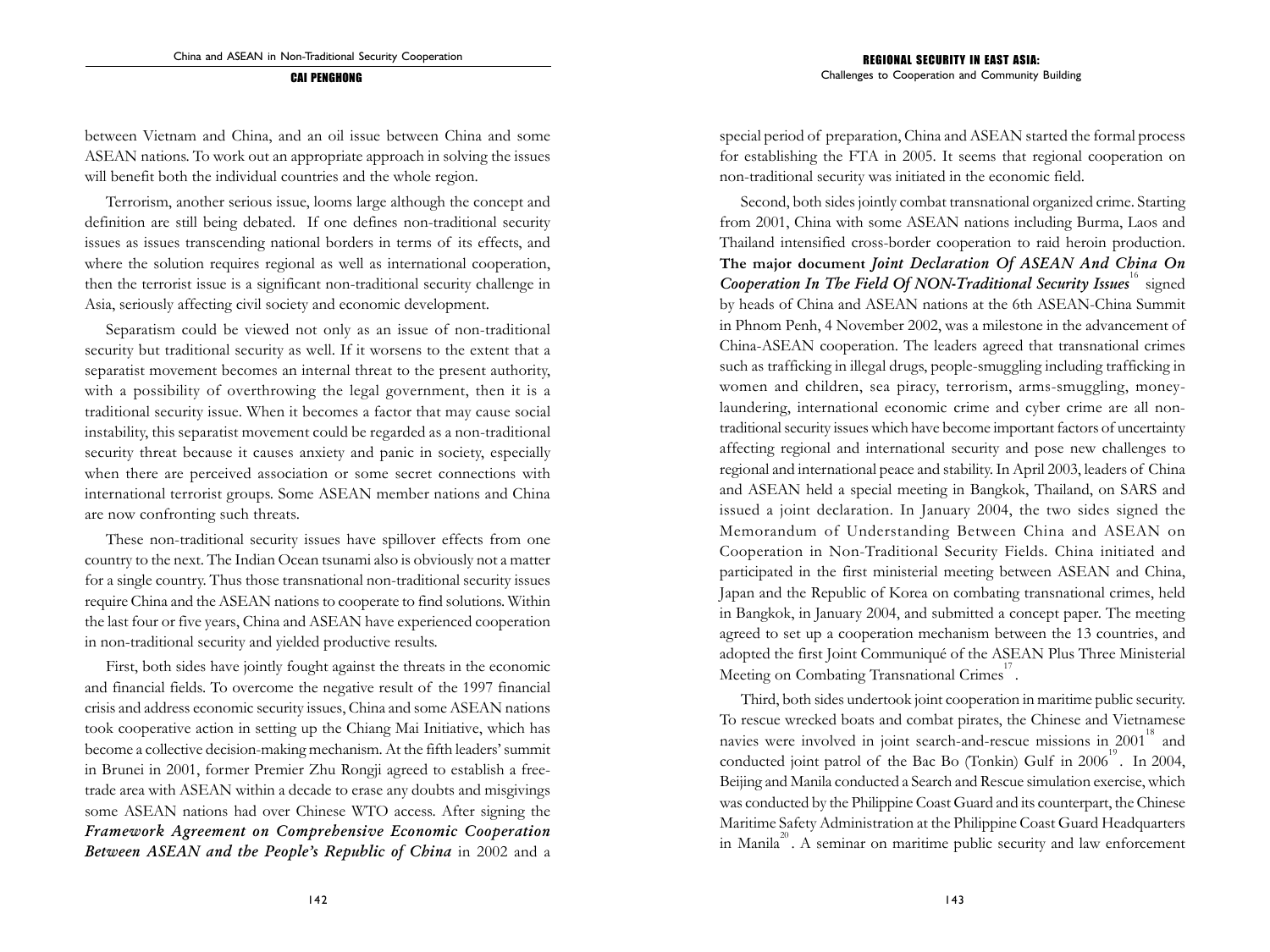was held in Dalian, China at the end of August 2006, and both China and ASEAN would establish a cooperation regime to jointly combat maritime transnational crimes for the purpose of maintaining regional maritime security and stability. $21$  China also hopes the joint measures will promote bilateral relations to a higher level and continue to a stable region ahead. To further enhance cooperation in fighting transnational organized crimes, the Chinese police and the ASEAN nations' police are jointly making a mid-and-long term plan to meet the new situation in the new century.

#### Prospects and Scenarios

With such cooperation and the improvement of relations with each other, China and ASEAN have now formed an encouraging pattern of mutual respect and trust in the area of security cooperation for non-traditional security. What are the next steps for further developing both sides' cooperation in non-traditional security?

As mentioned earlier, non-traditional security has still been regarded as under governmental jurisdiction. Given that both China and ASEAN agreed to broaden and deepen the cooperation in the field of security for East Asia Community<sup>22</sup>, China and ASEAN should sort things out within their respective governments themselves and then get together at the table to discuss how to implement short and medium- term plans. Recently, China proposed to deepen military ties at a summit marking the 15th anniversary of dialogue between China and ASEAN<sup>23</sup>. This proposal is based on common security, and its contents basically cover non-traditional security issues such as energy security in the South China Sea, maritime security, search-and-rescue operations and disaster relief, as well as maintaining regional security and stability, and establishing a nuclear weapons-free zone in Southeast Asia. It is obvious that they are consistent with basic principle in the *Plan of Action*<sup>24</sup>. It seems that the next four or five years will provide good opportunities for both sides to consider taking up concrete actions to implement their *Plan of Action* for common security, as an essential step towards a East Asia Security Community. The *Plan of Action* is an important process in shaping outcomes from informal security dialogues to more institutionalized regional security cooperation. Recognizing the basic principles of common security, fostering the identity of an East Asian region and institutionalizing security cooperation, all are steps in the process of eliminating security dilemmas.

The non-traditional security challenges listed in the 2001 East Asian Vision Group (EAVG) Report are mainly of piracy, drug trafficking, human trafficking, illegal migration, smuggling of small arms, money laundering, cyber crime, international terrorism and other issues affecting human security. In 2002, the East Asia Study Group (EASG) not only recognized the task of combating non-traditional security threats but proposed 26 measures including institutional building, as a short term measure to fulfill the task  $^{25}$ . There were also some additional measures and activities agreed upon under the 2004 *Joint Declaration of ASEAN and China Cooperation in the Field of Nontraditional Security Issues* and the *ASEAN-China Memorandum of Understanding (MoU) on Cooperation in the Field of Non-traditional Security Issues*. Some of them have been conducted and some remain untouched. Given the current situation, urgent demand and realistic feasibility, three contextual issues were found by some to be particularly important in influencing non-traditional security-related issues in East Asia: the war on terrorism, maritime security and energy security. Personally, enhancing energy co-operation, in particular, could ensure the other two issues to be covered and therefore the most urgent is how to maintain energy security for national and regional development.

Energy Security as a concept has acquired a rising importance in nontraditional security in East Asia since the end of the 1990s. It can be understood as the continuous availability of energy in varied forms, in sufficient quantities, and at reasonable prices<sup>26</sup>. Energy security threats can be analyzed in several ways.

First, an emergent, temporary or longer disruption of energy supplies would cause disastrous damage to a nation and even the region as well as to the global economy. In East Asia, the concept can also be explained as the availability of local and imported resources due to the growing demand for energy associated with development. For instance, China's economic development entails rapid growth of energy consumption at a rate of more than 10% annually, with 48% dependence on oil imports in 2004 $^{27}$ . Oil trade and supply is also significant for other East Asian nations and therefore this is closely related with the issue trade security in the region.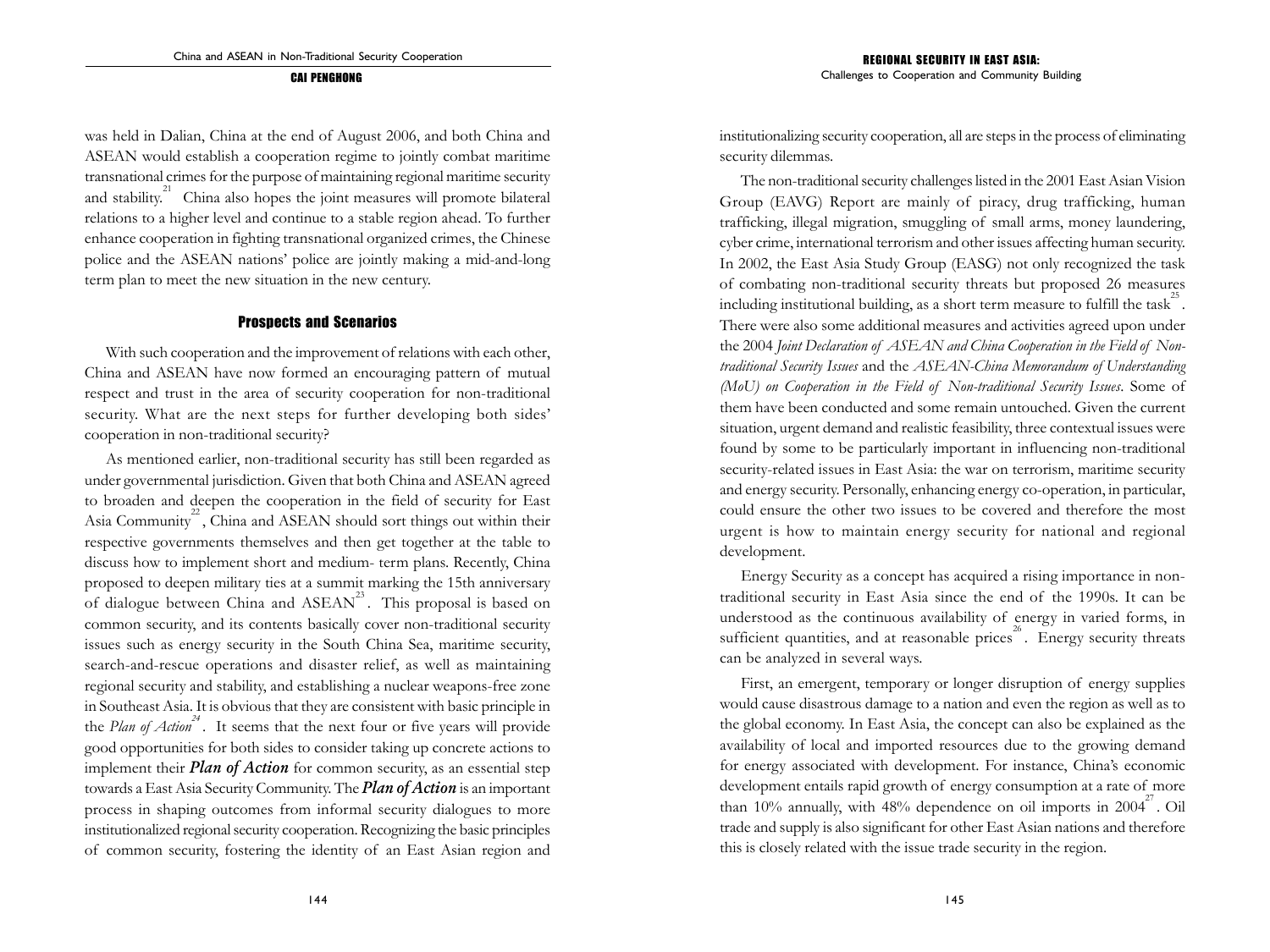Second, energy security is a potential environmental issue. Maintaining environmentally-sustainable energy consumption has been emphasized because of adverse influences on human health and normal living standards. Therefore, the potential environmental impact of production or transportation of such resources should be considered.

Third, we should keep in mind that secure transportation in the seas benefits regional stability as well as individual country's economic security. Maritime security, therefore, is related with this issue and if one likes, this kind of security can be broadened to more topics.

Fourth, among the issues affecting security are potential terrorist activities against refineries, pipelines, and others. Sea lane security issue has strengthened interest in this topic, especially against the context of global excessive dependence on major oil exporters.

Fifth, energy security could contribute to deeper reforms undertaken not only in the "Asian dragons" but in new comers of ASEAN like Vietnam and Laos. The reforms in ASEAN countries have been structurally conducted and updated particularly since the 1997 financial crisis. In terms of Ethier's approach  $^{28}$ , China is attributed to a sort of communist countries and the third world with efforts for fundamental reform. All these reforms, presumably with some special exception, have been carried out against the backdrop of East Asia cooperation. The reforms do have concrete impact not only on trade in commodities but also on social and political security. In the process of domestic reform, growing consciousness of the need to take energy-saving measures and to build an energy-saving society has begun to be reflected in important state policies.

With the above-mentioned, it is but natural as well as comfortable for East Asian countries to consider energy security as first priority in the upcoming ASEAN Plus Three and relevant meetings. The January 2007 Cebu conference will surely provide a greatly needed political impetus for ASEAN, China, Korea, and Japan to formulate common energy security strategies in response to the short term measures' indicated in the 2002 East Asia Study Group report.

REGIONAL SECURITY IN EAST ASIA: Challenges to Cooperation and Community Building

Conclusion and Issues

Since the end of the Cold War, non-traditional security issues challenge China and ASEAN nations as well as world. With the possibility of world war reduced and the process of economic globalization speeding up, governments have designed economic plans towards becoming welldeveloped societies. These are people-based strategies that require a peaceful environment to be achieved.

To have secure and stable environments for economic development, China and ASEAN have joined together to address non-traditional security issues. This cooperation has been mainly conducted in the fields of illicit drugs, HIV/AIDS, piracy, illegal migration, environmental security, economic security, information security and others. As counter-terrorism has been regarded as a special global war, this combat has actually become part of traditional high politics.

Undoubtedly, non-traditional security and traditional security are inextricably linked. Traditional security is strictly to deal with the affairs among states, in the relationship of sovereign countries. The Non-traditional security is an extension of traditional security but not superior to traditional security. The non-traditional security copes not only with inter-country relations but with relations within a country or sovereignty nation as well. Either China or any Asian country should accommodate the interests of others while safeguarding their country's own interests, but common interests and a common vision have laid the foundation for both sides to pursue a new and specific field of cooperation.

At least two major issues remain for us to address — the leadership issue in the process of East Asia community, particularly the United States.

That ASEAN should play a leading role has been a policy which has been supported by China as well as others. This is not only due to the fact that ASEAN is the only regional institution, but also the one that promotes new innovative ideas, such as the concept of an ASEAN Community. The strength of ASEAN lies in reaching consensus in decision-making and the voluntary involvement of member-states. With that in mind, the ASEAN Regional Forum (ARF) could be considered as evolving into a form of East Asia Security Community, possibly to be named as East Asian Security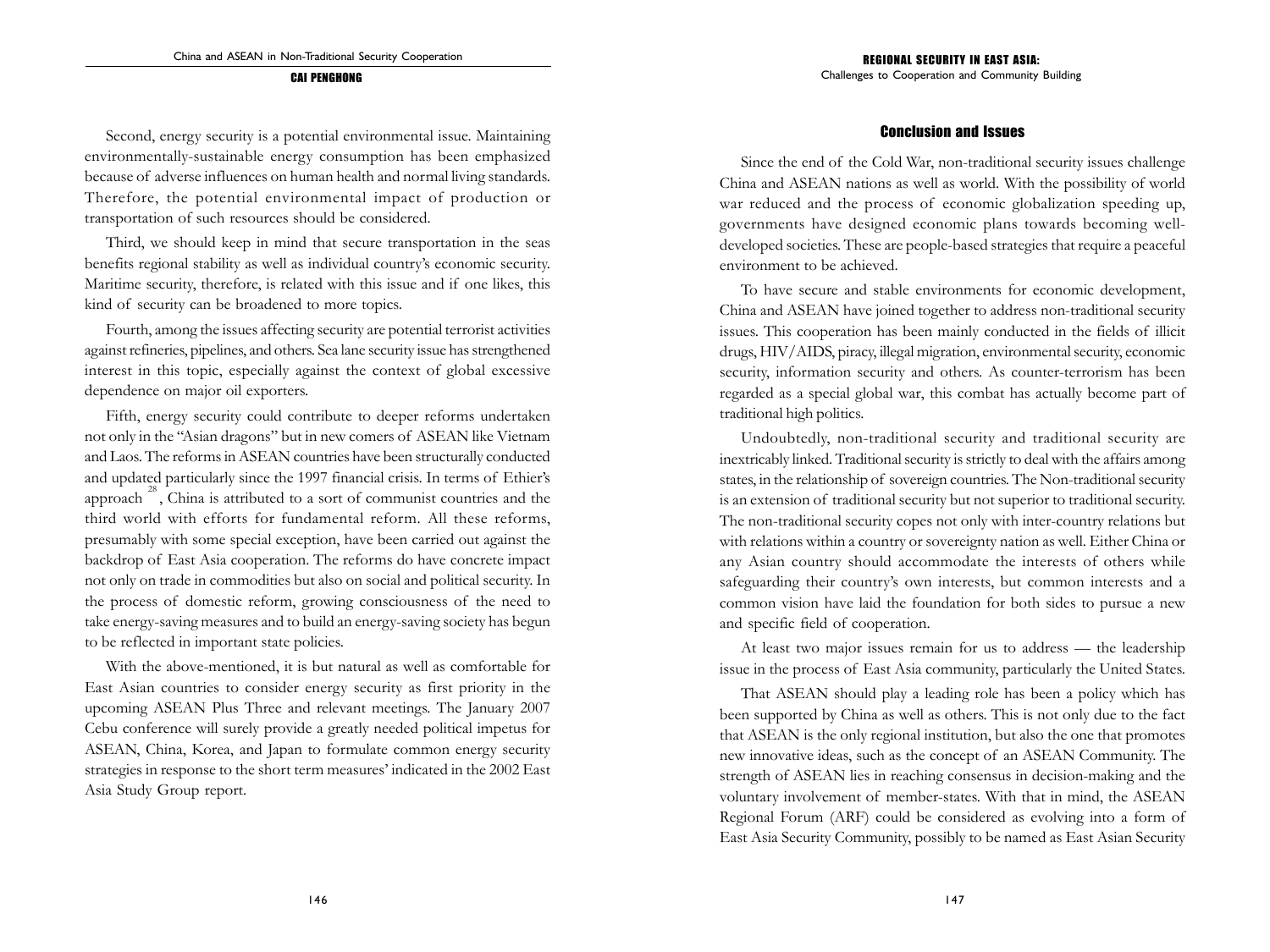Cooperation Organization-EASCO. This is not a military bloc like NATO with an exclusivist nature but a regional security cooperation to deal with traditional and non-traditional security issues at various levels among East Asian member countries.

An East Asia Security Community should be inclusive but the membership should be limited. Historically, the US has had its interests and military presence in East Asia. East Asia Security Community, therefore, should have some relationship with the US. An EASC could be an independent mechanism for the US but it will be inappropriate to exclude the US. In this sense, the US is not a natural or geographical member of the EAC but should have some special status.

China's has shifted its security policy emphasis to building a harmonious society and a harmonious Asia. China tries to make contributions to the wellbeing of the world, pledging to play a responsible role in its neighboring region as well as globally. From this angle, we can see that China would play an active role in the formation of an East Asia Security Council (EASC) as well as an East Asian Community (EAC). This is a constructive role in regional cooperation.

(written in November 2006)

#### **Notes**

1. The 6th ASEAN-CHINA SUMMIT, *"JOINT DECLARATION OF ASEAN AND CHINA ON OOPERATION IN THE FIELD OF NON-TRADITIONAL SECURITY ISSUES"*, Phnom Penh, Cambodia, 4 November 2002.

2. Tow, W. T. and Trood, Russell. 2000. Linkages between traditional security and human security. In Asia's emerging regional order: Reconciling traditional and human security, Ed. W. T. Tow, R. Thakur, and In-Taek Hyun, 13-32. Tokyo- New York- Paris: The United Nations University Press, p. 13

3. Mao, Z.,1994.Selections On Diplomacy from Mao Zedong(Mao Zedong Waijiao Wenxian), Beijing: Central Literature Press, World Knowledge Press, 1994.

4. **The Club of Rome is** an international NGO founded in 1968 (http:// www.clubofrome.org/).

5. Jiang, Z. 1992a. Speeding up pace for Open-up and Modernisation Construction to Reach a Better Triumph On the Socialist Cause With Chinese Characteristics, a report delivered at the 13th National Congress of the Communist Party of China (CPC), People's Daily, 14 October 1992.

6. Zhang, Y. and Zhou, J. 2000. Economic Security, Shanghai: High Education Press, 2000.

7. PRC Government, 2002a. "China's Position Paper on Enhanced Cooperation in the Field of Non-Traditional Security Issues"(29 May 2002). Beijing: Ministry of Foreign Affairs, the People's Republic of China. www.fmprc.gov.cn/eng/wjb/zzjg/gjs/gjzzyhy/ 2612/2614/t15318.htm.

PRC Government, 2002b. "China's Position Paper on the New Security Concept"(31 July 2002) Permanent Mission of the People's Republic of China to the United Nations office at Geneva and other International Organizations in Switzerland. http://www.china-un.ch.

8. Jiang, Z. 2002b. "Build a Well-off Society in an All-Round Way and Create a New Situation in Building Socialism with Chinese Characteristics", a report delivered at the 16th National Congress of the Communist Party of China (CPC) on 8 November 2002. *People's Daily*, 17 November 2002.

9. Gilpin, R. 1987a. *The Political Economy of International Relations*, Prinston University Press, 1987.

10. Gilpin, R. 2002b. The Political Economy of International Relations,(Chinese version)Shanghai: People's Publishing House, 2002, p. 295.

11. Wang, Y. 2003. Recognition On Study Over Non-traditional security, *People's Daily*, 21 May 2003, p7.

12. Wang, Y. 1998. *Western International Politics: History and Theories,* Shanghai: People Publishing House, 1998, p. 585-613.

13. Wen, Jiabao, 2004. *Report on the Work of the Government* delivered to the Tenth National People's Congress held in Beijing, on March 5, 2004.

14. Elliott, L. 2001. Regional Environmental Security: Pursuing A Non-Trading Approach. In *Non-traditional Security Issues In Southeast Asia*, Ed. Tan, Andrew T.H. and Boutin, J.D.K. 438—467. Singapore: Institute of Defence and Strategic Studies, Nanyang Technological University, 2001, p. 438.

15. Tan, Andrew T.H. and Boutin, J.D.K. 2001. *Non-traditional Security Issues In Southeast Asia*, Singapore: Institute of Defence and Strategic Studies, Nanyang Technological University, 2001, 438-9.

16. 2002 ASEAN-CHINA Joint Declaration.

17. China Information Office, 2004.

18. David Shambaugh, 2005. CHINA'S NEW DIPLOMACY IN ASIA, in the journal of Foreign Service Journal, May 2005 (http:// www. afsa. org/ fsj/may05/ shambaugh. pdf ).

19. http://vietnamnews.vnanet.vn/showarticle.php?num=01POL020506.

20. http://www.ops.gov.ph/chinavisit2006/backgrounder.htm

21. http://www.chinaasean.org/news/2006/08/31/99612845511191.html.

22. ASEAN-China 2004.

23. Wen, Jiabao, 2006. *Join Hands to Create A Better Future for China-ASEAN Relations*, Full text of Premier Wen Jiabao's speech at the ASEAN-China Commemorative Summit, People's Daily, 31 October 2006.

24. ASEAN-China, 2004.

25. EASG,2002. Final Report of the East Asia Study Group, ASEAN+3 Summit, 4 November 2002, Phnom Penh, Cambodia.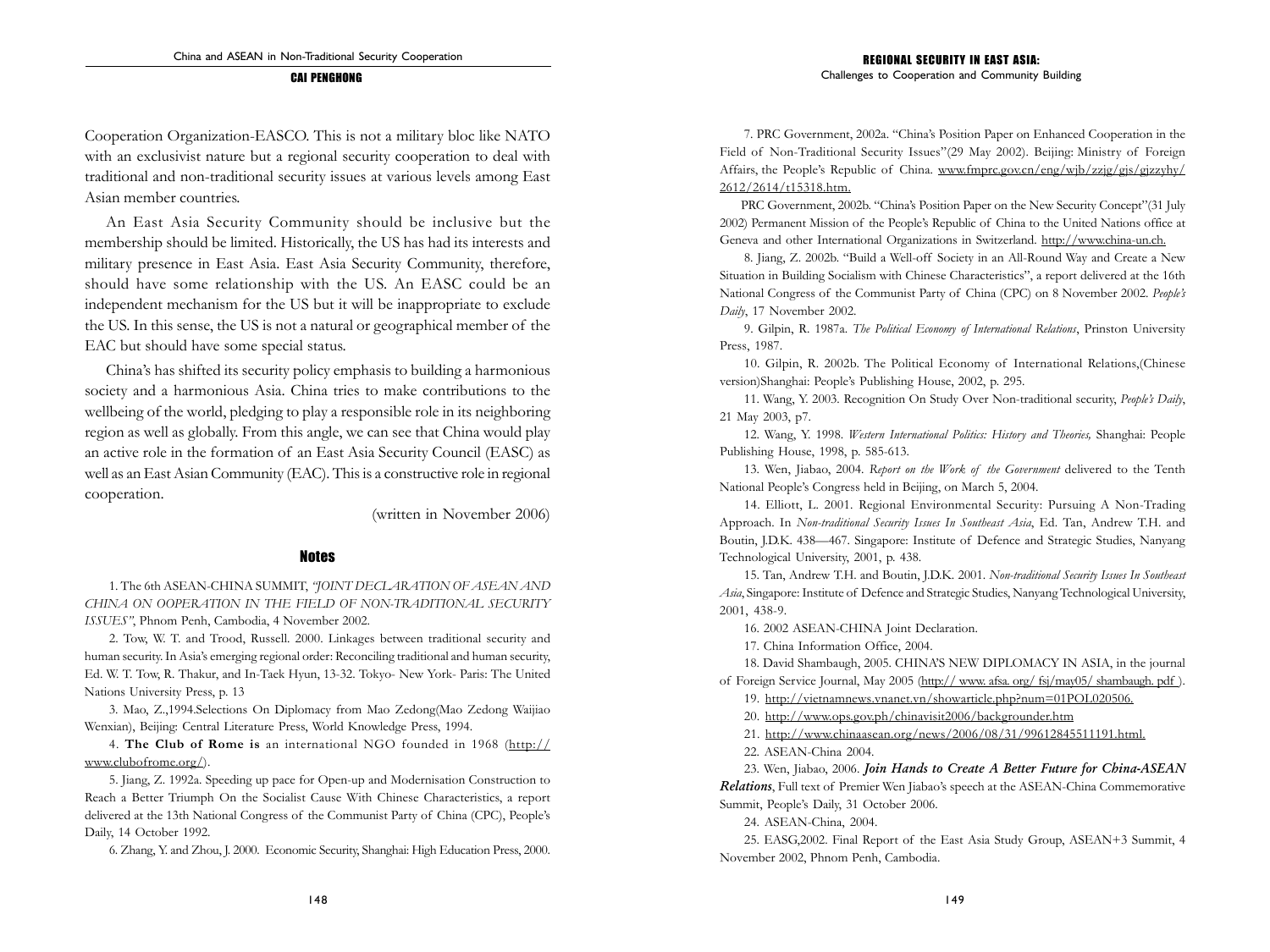26. Khatib, Hisham, 2004. "Energy Security", Chapter IV; En: Goldemberg, José (Ed.), World Energy Assessment: Energy and the Challenge of Sustainability, United Nations Development Program (UNDP), United Nations Department of Economic and Social Affairs (UNDESA) and World Energy Council (WEC). Page 112, in Martín Pérez Le – Fort, APEC and Energy Security, a Perspective from Latin America, Paper Presented to ASCC, PECC Trade Forum – LAEBA, May,2004.

27. http://www1.customs.gov.cn/Default.aspx?C\_Info\_3760\_Pager= 3&MoreModule ID=3760&tabid=2453.

28. Ethier,Wilfred,1998. The New Regionalism, *The Economic Journal,* 108 *(July),*1149- 1161. Royal Economic Society 1998.

## $\mathcal{E}^{\prime\prime\prime}_{\mathcal{E}}$

# East Asia Community Building: Ideas, Prospects, and Opportunities for Traditional Security Cooperation

#### NOEL M. MORADA

*East Asia Community building is still in its early stages of evolution. The EAC idea is supposed to complement many of the existing multilateral frameworks, regionalisms, and community building approaches in this part of the world. There are several areas of cooperation for EAC countries to pursue and build upon these existing frameworks, including cooperation in traditional security.*

*This paper examines some ideas, prospects, and opportunities for EAC cooperation in traditional security. The main argument of the paper is that the prospects for cooperation in traditional security may be good if, and only if, the ASEAN-based norms and principles, mechanisms, and frameworks of cooperation in this area remain at the core of building the EAC. However, a major challenge for EAC cooperation in traditional security is for countries in Northeast Asia to overcome their historical baggage. This necessitates a rethinking of existing regional order and re-shaping it in accordance with the changing contexts, strategic interests, and capabilities of major powers in the region.*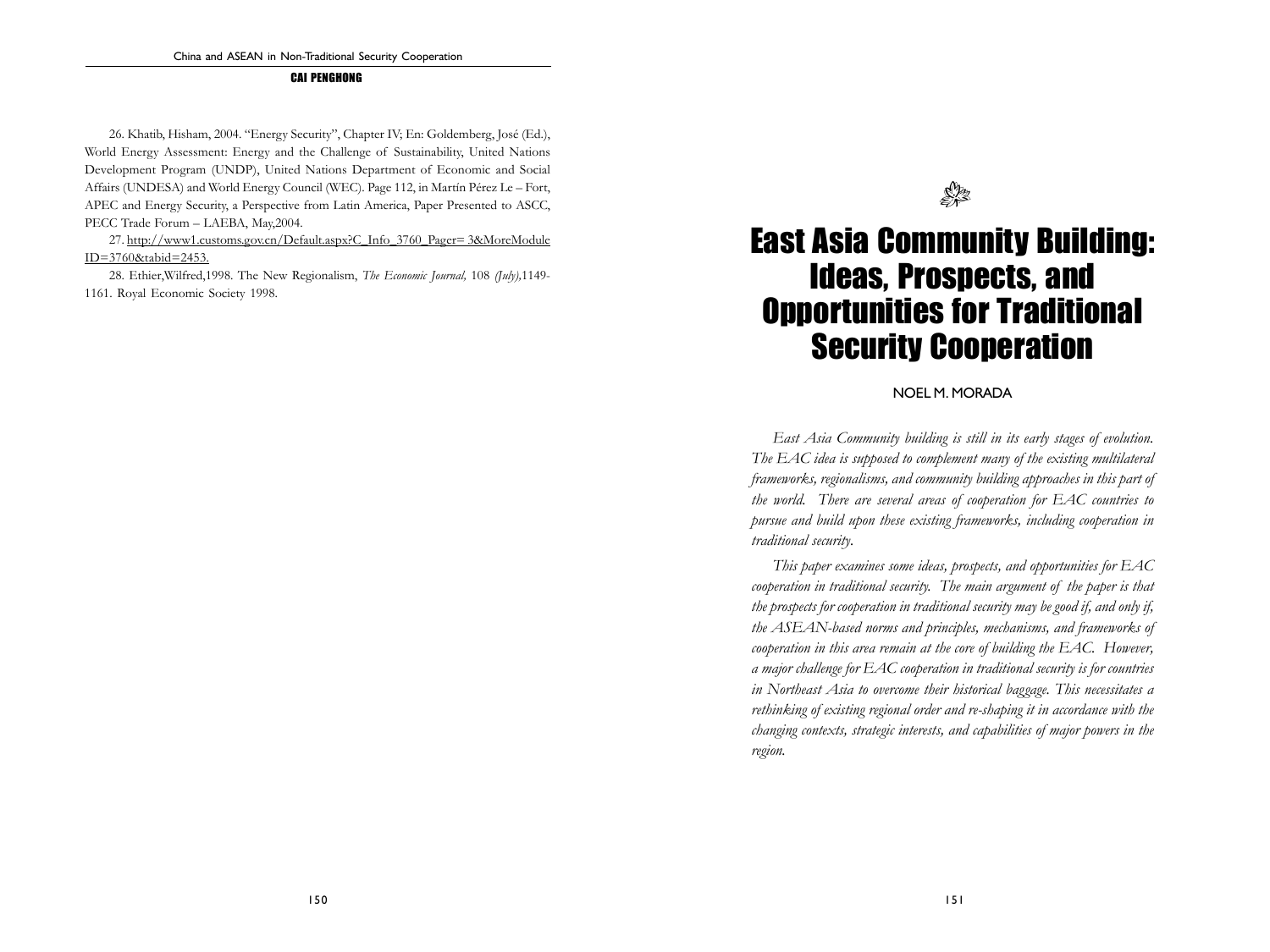#### **East Asia Community Building: An Overview**

SEVERAL frameworks for regionalism and community building in East Asia are already in place to deal with traditional and non-traditional issues in the region. These include the ASEAN Regional Forum (ARF), the ASEAN Plus Three (APT), the ASEAN Community, and the East Asian Community.

#### The ASEAN Regional Forum

Since the end of the Cold War, the Association of Southeast Asian Nations (ASEAN) has been at the forefront of constructing and promoting a regional order that is based on its norms, principles, and diplomatic strategies in dealing with peace and security issues beyond Southeast Asia with the formation in 1994 of the ASEAN Regional Forum (ARF). Much of the impetus for setting up the ARF was due to the "uncertainties" of the post-Cold War environment in the region that came in the aftermath of the closure of the American bases in the Philippines in 1992, the collapse of the former Soviet Union and its withdrawal from Vietnam, and the perceived growing military capabilities of China. To some extent, the creation of the ARF also opened opportunities for Northeast Asian countries to engage in security dialogue given that there is no counterpart of ASEAN in that region. Primarily, the ARF served not only as a vehicle for developing confidence building measures but also as a forum where participating countries could discuss their "hopes and fears."

Until the tragic event of September 11, 2001, much of the preoccupation of the ARF as a regional security forum was on: 1) norms and principles that should guide relations of states in the region; 2) confidence building measures and preventive diplomacy; and 3) residual traditional security issues involving territorial disputes among participating states (e.g., South China Sea), internal conflicts (e.g., East Timor and Myanmar), non-proliferation issues (e.g., Korean peninsula), and major power rivalries. Discussions on these issues were carried out by participating states (which increased to 26 in July 2006 with the inclusion of Bangladesh) through the mechanism of inter-sessional support group (ISG) and inter-sessional meetings (ISM).

After September 11, 2001, transnational security issues, particularly those that are linked to terrorism, became a priority security concern for the ARF. For example, the ARF ministers issued a number of statements related to

REGIONAL SECURITY IN EAST ASIA: Challenges to Cooperation and Community Building

cooperation among participating states in various areas in response to terrorism and transnational crime, such as: 1) strengthening of transport security against international terrorism (July 2004); 2) cooperative counterterrorist actions on border security (June 2003); 3) cooperation against piracy and other threats to maritime security (June 2003); 4) measures against terrorist financing (July 2002); and 5) condemnation of terrorist attacks of 11 September 2001 and terrorist bombings in Bali in October 2002, in Madrid in March 2004, and in London and Sharm el-Sheik in July 2005. In May 2004, the ARF welcomed the establishment of the Southeast Asia Regional Center for Counter Terrorism (SEARCCT) and the Jakarta Center for Law Enforcement Cooperation (JCLEC).

The extent that the ARF is a useful venue for consultation, dialogue, and confidence building among participating states is not debated. Its effectiveness, however, is very much questioned by some scholars especially in dealing with security issues that involve territorial conflicts, nuclear proliferation, and remnants of the Cold War period (e.g., the Korean peninsula and cross-Straits relations between China and Taiwan) among others. For some, a major limitation of the ARF is that its agenda is very much controlled by ASEAN, which remains in the driver's seat of the Forum. There have been calls made by some non-ASEAN participants for ASEAN to share the chairmanship in the Forum. However, ASEAN is still unwilling to do so because it fears the possibility of some Western powers dominating the ARF. China shares this sentiment and certainly supports the continuation of the ASEAN-centered Forum. Even so, some think tanks in ASEAN are open to the idea of expanding the role of non-ASEAN participants in the ARF if only to make it a more relevant security framework in the Asia Pacific region. Likewise, it has to give more attention to security interests of Northeast Asian countries to ensure their continuing commitment to the ARF process.

#### The ASEAN Plus Three Framework

Following the Asian Financial Crisis in 1997, the ASEAN Plus Three (APT) framework was launched that enabled a more structured engagement between ASEAN members and its Northeast Asian neighbors – China, Japan, and South Korea. Through the APT, a more institutionalized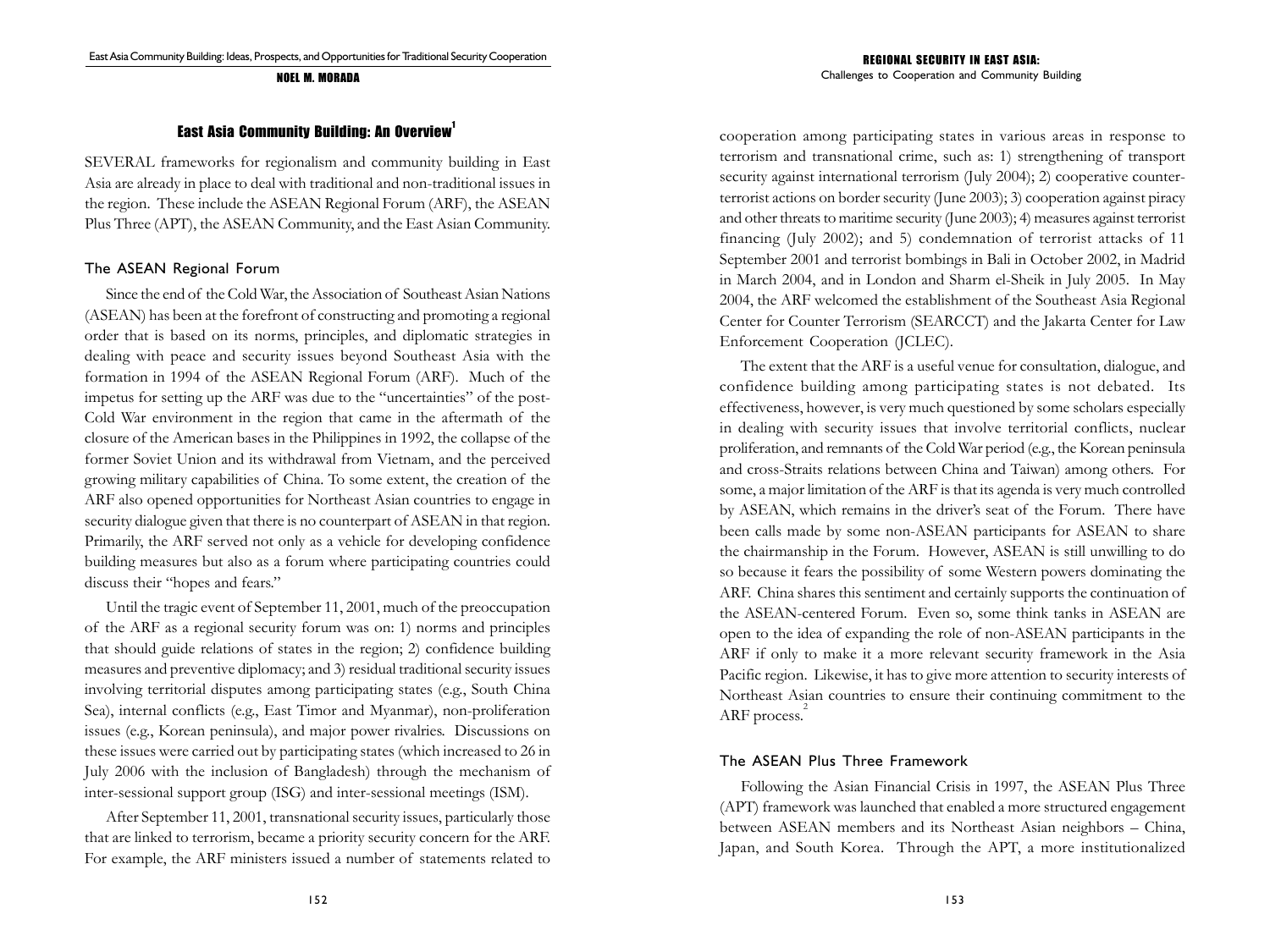mechanism has evolved for bilateral and regional dialogue between ASEAN and the three Northeast Asian states, which also opened opportunities for tackling mutual security, economic, and social problems that need to be addressed in a comprehensive manner.

#### *ASEAN-China Security Relations*

For the most part, China has effectively used the APT mechanism in improving its relations with ASEAN countries, especially in the area of security. Two important areas of security dialogue and cooperation between ASEAN and China have developed under the APT: the South China Sea and non-traditional security issues.

In the sixth ASEAN-China Summit in November 2002 in Phnom Penh, ASEAN and China signed a joint declaration on "Cooperation in the Field of Non-Traditional Security Issues, along with the "Declaration on the Conduct of Parties in the South China Sea" and the "Framework Agreement on Comprehensive Economic Cooperation (CEC) between ASEAN and the People's Republic of China". It is interesting to note, however, that while ASEAN highlighted the signing of the Declaration concerning the South China Sea as the most important achievement in the Phnom Penh Summit, China played up its CEC initiative and the declaration of cooperation in non-traditional security issues as equally important.

In the seventh ASEAN-China Summit held in Bali in October 2003, a joint declaration was signed by the heads of state/government of ASEAN members and China on strategic partnership for peace and prosperity. The document, among other things, defined the goals of security cooperation between ASEAN and China in three ways, namely: 1) to expedite the implementation of the Joint Statement on Cooperation in the Field of Non-Traditional Security Issues and actively expand and deepen cooperation in such areas; 2) to hold, when appropriate, ASEAN-China security-related dialogue to enhance mutual understanding and promote peace and security in the region; and 3) to implement the Declaration on the Conduct of Parties in the South China Sea, discuss and plan the way, areas and projects of follow-up actions.

In their eighth summit in Vientiane in November 2004, China and ASEAN agreed to a joint Plan of Action to implement the joint declaration on

strategic partnership. In the area of political and security cooperation, the Plan of Action emphasized the importance of: 1) regular high-level contacts, visits, and interactions; 2) mechanisms for dialogue and cooperation; 3) the Treaty of Amity and Cooperation; 4) the Southeast Asian Nuclear Weapons-Free Zone Treaty; 5) the Declaration on the Conduct of Parties in the South China Sea; and 6) cooperation in the field of non-traditional security.<sup>3</sup> In the ninth ASEAN-China Summit in Kuala Lumpur in December 2005, the heads of governments/states recognized significant progress in their politicalsecurity cooperation. Specifically, they acknowledged that progress has been made by ASEAN and China towards the full implementation of the Declaration on the Conduct of Parties in the South China Sea (DoC) even as they also looked forward to the eventual conclusion of a regional code of conduct in the South China Sea. As well, the leaders noted that the ASEAN-China Senior Officials' Meeting on the Implementation of the DoC in Kuala Lumpur, Malaysia in December 2004 had established the ASEAN-China Joint Working Group on the Implementation of the DoC (ACJWG) and welcomed the convening of the First ACJWG in August 2005 in Manila, the Philippines and the convening of the Second ACJWG in Sanya, China in February 2006.<sup>4</sup>

In July 2006, Beijing played host to the first regional workshop of defense officials from ASEAN and China where mutual security concerns were discussed, including opportunities for maritime security cooperation and the role of the respective militaries in international humanitarian aid, antiterrorism, and peacekeeping operations.

The impetus for greater cooperation between ASEAN and China, especially in the area of maritime security, comes from the growing dependence of the latter on imported oil and gas that require security of the sea lines of communication. Specifically, oil from the Middle East and natural gas from the Persian Gulf and Oman pass through the narrow Straits of Malacca and Singapore, where an average of about 140 ships pass through everyday. It is expected that traffic in these Straits will increase further with China's growing dependence on imported energy supplies, which are necessary to continue fueling its economic growth.<sup>6</sup>

In order to deal with these concerns, a number of areas for ASEAN-China maritime security cooperation may be pursued. In fact, one Chinese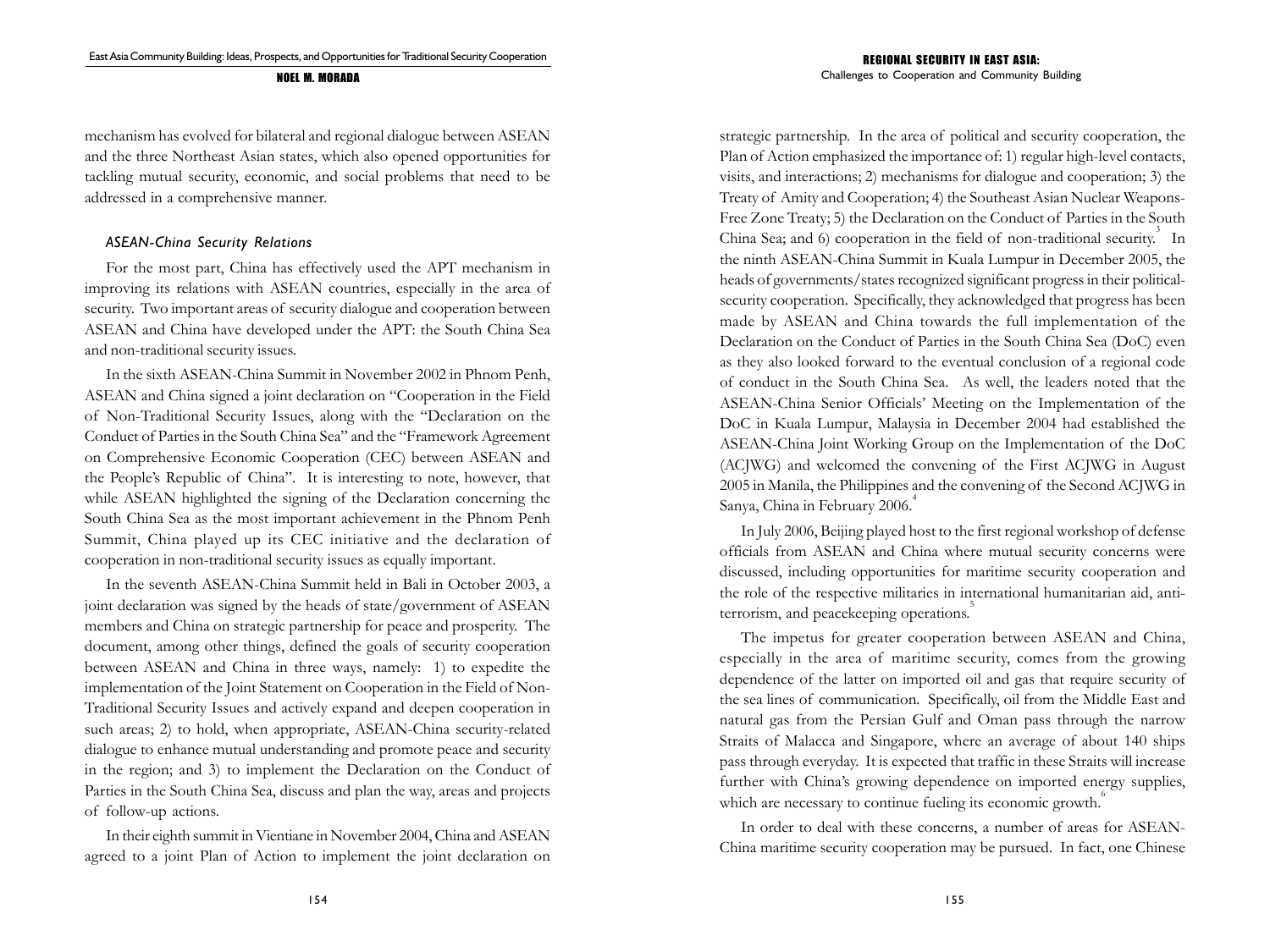scholar proposed some "flexible and diversified" forms of maritime security engagement between ASEAN and China, to wit: 1) maritime security dialogue through existing mechanisms like the ASEAN Regional Forum and the Western Pacific Naval Symposium; 2) consultation on navigation and shipping safety; 3) maritime anti-terrorism operation; 4) maritime search and rescue; 5) building up a maritime military communication channel; 6) marine environment protection; 7) joint law enforcement against transnational crime; 8) joint military exercises; and 9) regional peacekeeping operations and humanitarian assistance. 7

There is no doubt that China's image in the region has improved significantly because of its willingness to pursue cooperation with ASEAN in the area of non-traditional security. This is more than just a matter of military diplomacy. By focusing on this particular area, many in Southeast Asia see it as very low key and one that would neither attract domestic controversy in ASEAN countries nor invite undue suspicion from sectors that value strong military alliance with traditional partners. More importantly, it may well be in the interest of China to pursue defense cooperation with ASEAN in this area where it could build its own "soft power" capabilities, thereby earning for it the trust and confidence of not just governments but also peoples and communities in the region in the long run.

#### *ASEAN-Japan Security Relations*

Security relations between ASEAN and Japan under the APT have not really built up quite as fast as that between ASEAN and China. To some extent, one could say that Japan is still catching up in this area compared with its much deeper economic relations with ASEAN. For one, Tokyo did not sign the Treaty of Amity and Cooperation (TAC) until June 2004 and had opted to confine its political and security cooperation with ASEAN in the areas of maritime security, counter-terrorism, anti-money laundering, and anti-human trafficking. The focus on non-traditional security issues is a prudent one in that it attempts to avoid arousing suspicions, especially from China, about the motivations of Tokyo in pursuing enhanced security ties with ASEAN.

Just like China, Japan has been quite interested in pursuing maritime security cooperation with ASEAN. During the ASEAN Plus Three Summit

in Brunei in November 2001, Japanese Prime Minister Koizumi proposed the creation of a Regional Cooperation Agreement on Combating Piracy and Armed Robbery Against Ships in Asia (ReCAAP). Essentially a government-to-government agreement, it aims to enhance cooperation among 16 Asian countries composed of the ASEAN members, China, Japan, Korea, Bangladesh, India, and Sri Lanka. In November 2004, the ReCAAP agreement was finalized and parties agreed to set up an Information Sharing Center (ISC) in Singapore when the agreement comes into force. As of 29 June 2006, only 12 of the 16 Asian countries have signed the agreement, with 11 of these ratifying the agreement. The ReCAAP agreement entered into force on 4 September 2006 following India's move to be the tenth signatory to the agreement.

The ISC was commissioned on the day that ReCAAP came into force, and became operational before the end of 2006. The primary tasks of the ISC are: 1) to collate information and intelligence obtained from participating countries, from affected vessels, or non-government agencies; 2) disseminate these information to alert ships of possible dangers in the Asian region; and 3) conduct research and make recommendations on best practices. The ISC also hopes to provide opportunities for signatory countries to build regional capacity and extend mutual assistance both at the technical and legal aspects.

It is interesting to note that two littoral states in Southeast Asia – Indonesia and Malaysia – have so far not signed the ReCAAP agreement. During a meeting of foreign ministers from Indonesia, Malaysia, and Singapore in Batam in August 2005, Malaysian Foreign Minister Datuk Seri Syed Hamid Albar reportedly expressed unhappiness with the way Japan and Singapore had pushed through with the agreement. Indonesia and Malaysia apparently believe that the ReCAAP is not in accord with the sovereignty of the three littoral states in the Malacca and Singapore Straits. Both countries are also unhappy with the idea of having the ISC based in Singapore. An Indonesian defense official was quoted as saying that Jakarta would only sign the agreement as long as the ReCAAP aims to secure only the Malacca Straits instead of the three littoral countries in the area. 10

China has also not signed the ReCAAP and is apparently reluctant to join a Japanese-initiated maritime security cooperation framework that allows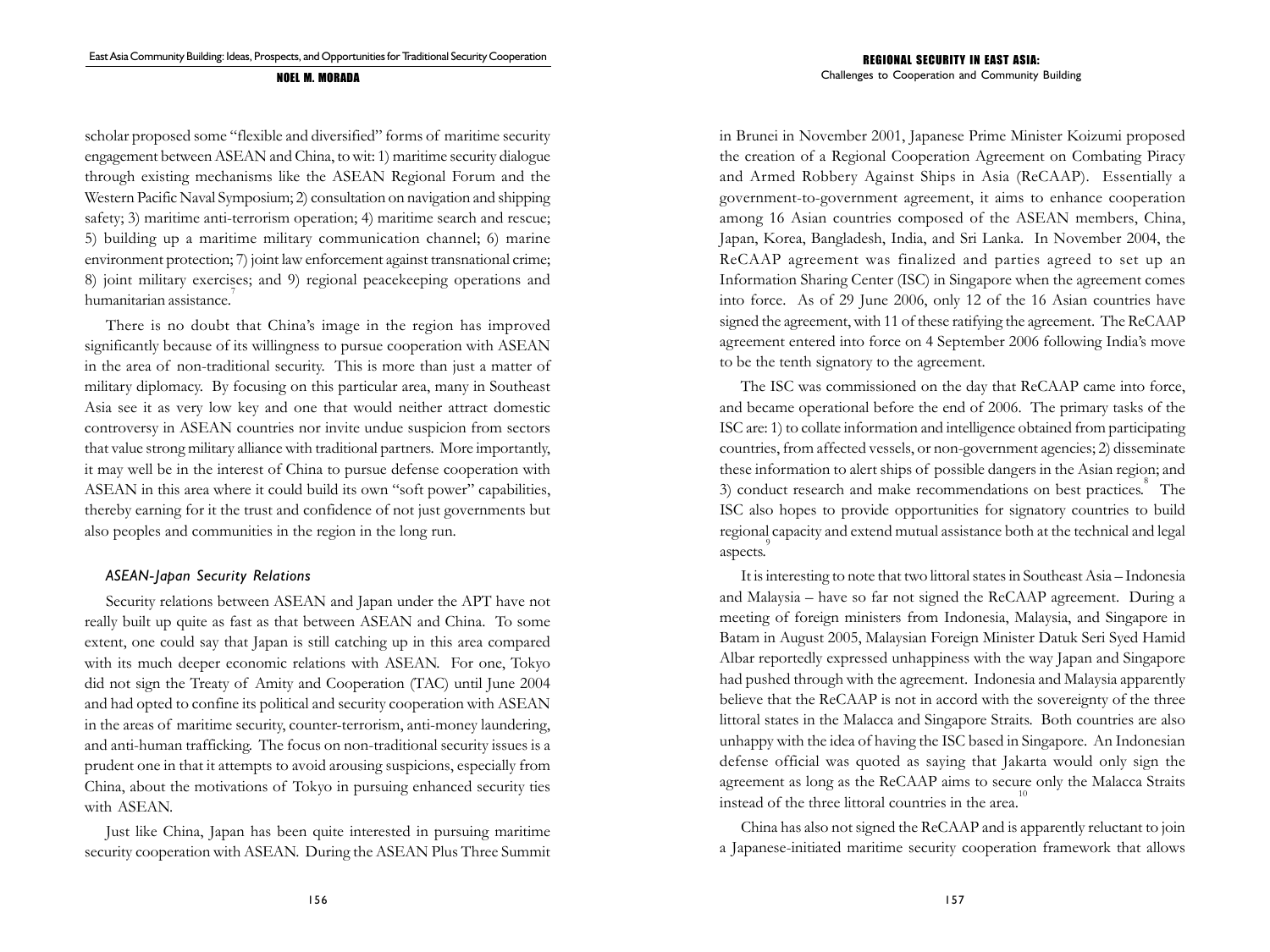Japanese coast guards extended range into the South China Sea and the Malacca and Singapore Straits. In February 2000, Beijing strongly protested Tokyo's announcement that it was considering deployment of vessels to the Malacca Straits to deal with increased piracy attacks, in joint cooperation with other patrol and navy vessels from other countries including China. This forced Japan to put the idea on hold.<sup>11</sup>

What is clear from the foregoing discussion is that even in the supposedly less than controversial area of non-traditional security cooperation with ASEAN members, the rivalry between China and Japan inevitably emerges. Their mutual suspicions of each other's motivation somehow constrain the APT as a security framework from transforming itself beyond the essentially *de facto* bilateral  $ASEAN + 1$  mechanism. Thus, the prospects for institutionalizing the APT as a complementary security framework for promoting a regional order that is based on ASEAN norms and principles is challenged by rivalry and balance of power realities between China and Japan.

#### ASEAN Community Building

The idea of an ASEAN Community was launched in October 2003 under the Bali Concord II, which attempts to promote greater political, economic, and social-cultural cooperation among the ten member states of ASEAN. It is essentially composed of three pillars, namely, the ASEAN Security Community, the ASEAN Economic Community, and the ASEAN Social-Cultural Community. More flesh was given to the ASEAN Community idea in the Vientiane Action Program of 2004, where specific norms, principles, and projects were put forward in order to promote deeper security, economic, and social-cultural interaction among its members. This section of the paper will focus only on the ASEAN Security Community and the ASEAN Charter as they relate to the building of a regional order in East Asia.

#### *The ASEAN Security Community*

The ASEAN Security Community (ASC) as envisaged in Bali Concord II aims "to bring ASEAN's political and security cooperation to a higher plane to ensure that countries in the region live at peace with one another and with the world at large in a just, democratic and harmonious environment." Among other things, the ASC contains a number of norms and principles that emphasize the importance of: 1) relying exclusively on peaceful processes in the settlement of intra-regional differences; 2) subscribing to the principle of comprehensive security as having broad political, economic, social and cultural aspects in consonance with the ASEAN Vision 2020 rather than to a defense pact, military alliance or a joint foreign policy; and 3) promoting regional solidarity and cooperation; 4) abiding by the UN Charter and other principles of international law and upholding ASEAN's principles of non-interference, consensus-based decision-making, national and regional resilience, respect for national sovereignty, the renunciation of the threat or the use of force, and peaceful settlement of differences and disputes. 12

With regard to approaches and instruments in dealing with specific regional security issues within and beyond Southeast Asia, the ASC stipulates that: 1) "maritime issues and concerns are trans-boundary in nature, and therefore shall be addressed regionally in holistic, integrated and comprehensive manner"; 2) "existing ASEAN political instruments such as the Declaration on ZOPFAN, the TAC, and the SEANWFZ Treaty shall continue to play a pivotal role in the area of confidence building measures, preventive diplomacy and the approaches to conflict resolution"; 3) "the High Council of the TAC shall be the important component in the ASEAN Security Community since it reflects ASEAN's commitment to resolve all differences, disputes and conflicts peacefully"; and 4) the ASC should "contribute to further promoting peace and security in the wider Asia Pacific region and reflect ASEAN's determination to move forward at a pace comfortable to all." The ASC also states: "the ARF shall remain the main forum for regional security dialogue, with ASEAN as the primary driving force."<sup>13</sup>

The operationalization of the ASC was spelled out in the Vientiane Action Program (VAC) in 2004, where the focus was in the following areas: 1) political development, where ASEAN members' leaders are expected to promote "shared vision and common values"; 2) shaping and sharing of norms that, among other things, "contribute to the building of a democratic, tolerant, participatory, and transparent Community in Southeast Asia"; 3)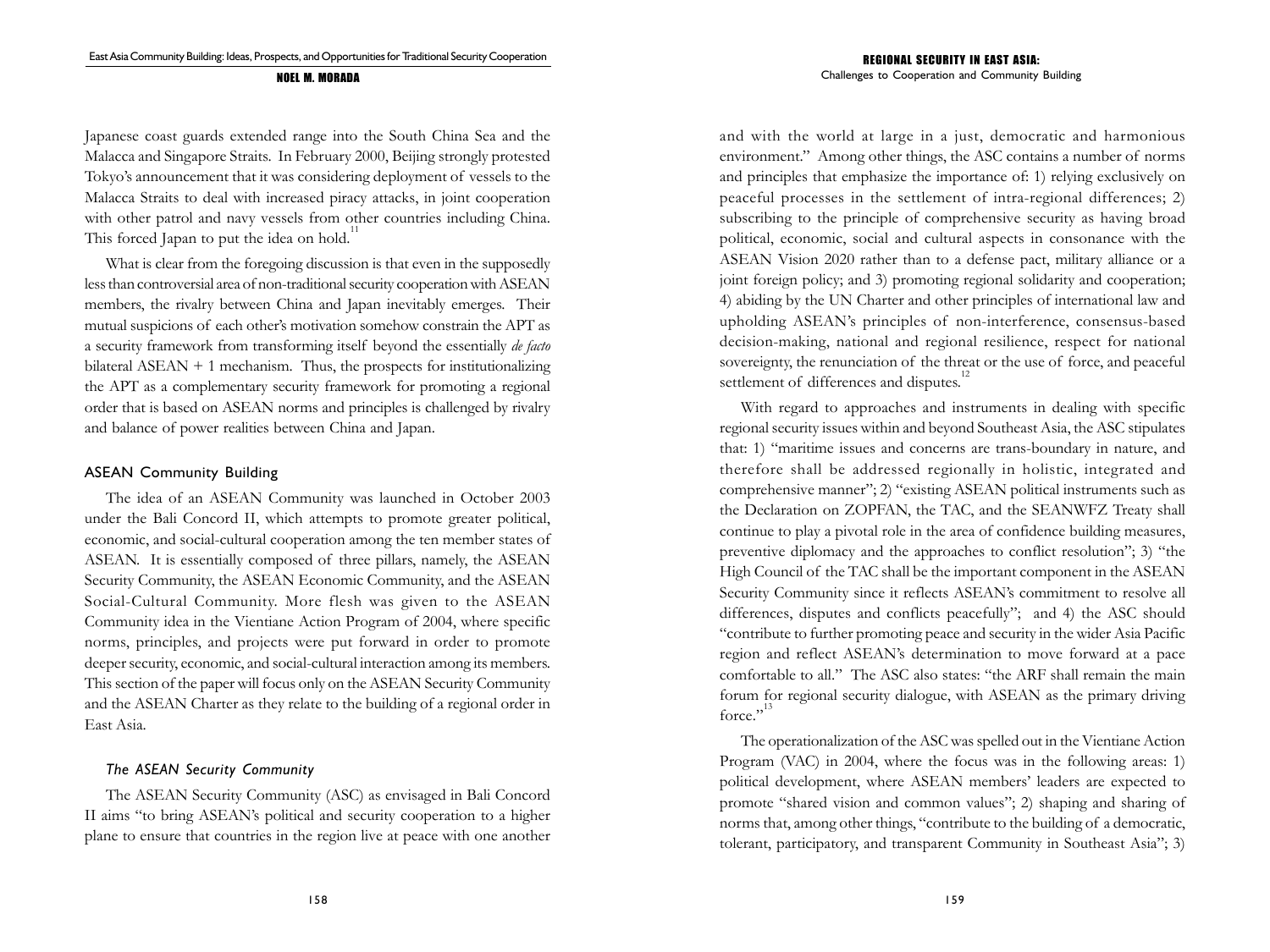conflict prevention through confidence building and preventive diplomacy; 4) conflict resolution through "the use of existing regional dispute settlement mechanisms and processes in the political and security areas"; and 5) postconflict peace building that include the establishment of appropriate mechanisms and resource mobilization.<sup>14</sup> Appendix 1 at the end of the paper enumerates the specific activities that have been identified under the ASC Plan of Action.

It is evident from the foregoing discussion that the ASC is part of ASEAN's strategy to bring to a higher level the process of security cooperation not only among its members but also other non-ASEAN states with which it has been interacting. To some extent, the ASC idea is also an important step towards strengthening and deepening security cooperation in the region not only based on traditional norms and principles of ASEAN but also through the introduction of new principles that were considered taboo in the past. Specifically, the ASC's political development principles such as strengthening of democratic institutions, political participation, rule of law, good governance, and combating corruption are likely to pose a challenge to member states that do not fare well in these areas. Yet the importance of promoting political development based on these principles cannot be denied especially if ASEAN as a community has to move in the same direction and the desire for greater economic and social-cultural integration would have to be realized in the long term. Increased level of economic integration, for example, is not likely to take place unless there are mechanisms in place that ensure fair business practices, rule of law, and transparency in government policies across member states. As well, attendant problems related to labor migration in the region have to be dealt with, for example through the development of mechanisms for regional human rights protection. In short, ensuring uniform good governance standards will spill over into the economic and social community spheres. In a way, with the increasing and deepening level of political, security, economic, and social integration among ASEAN members, there is a greater need for developing a more institutionalized approach to managing issues and problems that affect relations not only among states but also among peoples in the region.

Apart from political development, the ASC Plan of Action also identified the importance of: 1) implementing agreements on the Declaration of Conduct of Parties in the South China Sea, in particular working towards the adoption of a Code of Conduct; 2) resolving outstanding issues to ensure the early signing of the Southeast Asia Nuclear Weapons-Free Zone (SEANWFZ); 3) strengthening the ARF process in support of the ASC; 4) enhancing cooperation in non-traditional security issues; and 5) strengthening confidence building measures through regional military exchanges, convening of the annual defense ministers meeting, and establishment of an ASEAN arms register, among others.<sup>15</sup> These specific goals clearly indicate that the ASC is not only about promoting intra-ASEAN security cooperation but more importantly the need to push for institutionalization of mechanisms and principles that should govern ASEAN security relations with external actors. In a sense, the ASC casts a wide net over a range of security concerns beyond Southeast Asia.

#### *The ASEAN Charter*

Under the category of shaping and sharing of norms, the ASC Plan of Action acknowledges the importance of having an ASEAN Charter. It is not only supposed to reaffirm traditional norms and principles in ASEAN but also give substance to the "collective responsibilities" and obligations of members. More than just a collection of documents that contain previous agreements, declarations, norms, and principles since ASEAN's creation in 1967, the ASEAN Charter is supposed to contain several provisions that govern inter-state relations among members, external relations, and the norms of behavior within states.<sup>16</sup> As well, it should contain provisions for new structures and mechanisms that ought to enhance further the roles and functions of several ASEAN agents and units, even as it should also have provisions for strengthening the coordination of decision-making procedures and meetings.

For some sectors in Southeast Asia, the ASEAN Charter should not just be a document that gives juridical personality to ASEAN but must also institutionalize dispute settlement mechanisms, spell out obligations and expectations from members, and define sanctions and appropriate mechanisms for implementing these. Likewise, the Charter ought to recognize the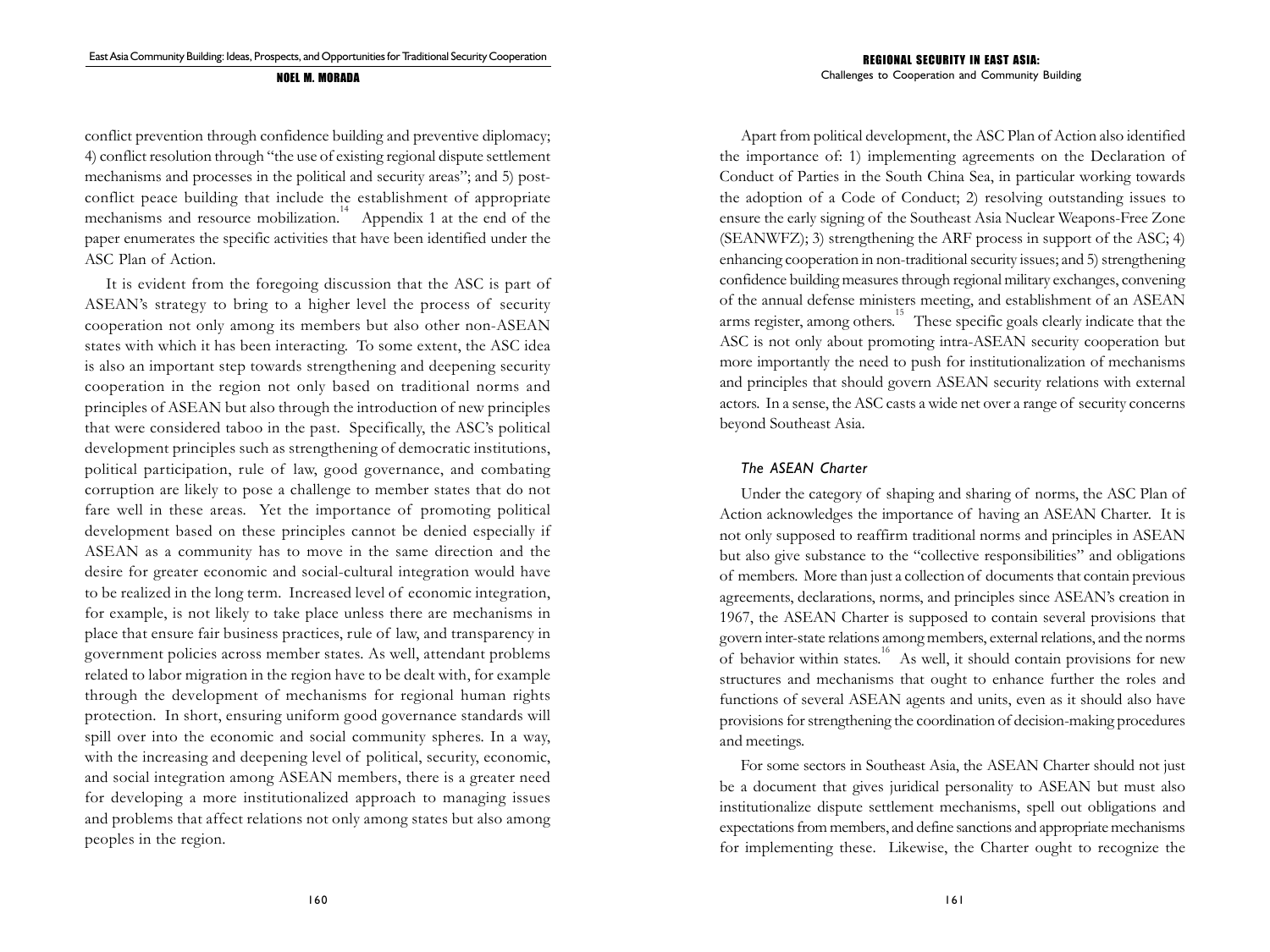importance of several layers of consultative mechanisms across various sectors in the region, including legislators, epistemic communities, civil society organizations, and business groups, if ASEAN must be true to its stated goals of becoming relevant to the people and communities in the region.

After almost two years of negotiating the basic outline, principles, and provisions of the ASEAN Charter, many in the region considered the final output signed by ASEAN leaders in their  $13^{\text{th}}$  Summit in Singapore in November 2007 a major disappointment. Specifically, some of the important recommendations of the Eminent Persons Group (EPG) on the ASEAN Charter related to the creation of a regional human rights commission, as well as norms pertaining to sanctions and obligations of member states, were simply watered down in the final version of the Charter. The High Level Task Force (HLTF), which drafted the document was composed mainly of bureaucrats and/or retired diplomats who apparently did not accept the more forward-looking and innovative ideas of the EPG members. Although the HLTF consciously made sure to "consult" many non-government groups during the drafting of the Charter, the final version of the document highlighted more the traditional norms and values of <sup>a</sup> state-centered – more than people-oriented – ASEAN. No less than President Gloria Macapagal-Arroyo categorically warned her counterparts in ASEAN that the ratification of the Charter would be quite difficult in the Philippine Senate in the absence of progress in Myanmar and amidst continuing crackdown by the junta against followers and sympathizers of monks who protested in September 2007.

#### East Asia Community Building

ASEAN has also projected the process of community building into the larger East Asian region through the idea of an East Asian Community (EAC). Much of the push for the  $EAC<sup>17</sup>$  came primarily from Malaysia with support from Japan, although they differ on the composition of such community. While Kuala Lumpur would like to restrict the EAC geographically to ASEAN countries plus China, Japan, and South Korea, Tokyo wanted to include Australia and New Zealand as "new peers" in the region. 18 Other ASEAN countries, notably Singapore and Indonesia wanted India to be in the EAC as a counterweight to China.

In his speech at the Second East Asia Forum in Kuala Lumpur in 2004, Prime Minister Badawi stated that "the future East Asian Community should be an integral extension of the ASEAN Community" for which the East Asia Summit (EAS) would be "more than a political symbol of the East Asian Community". More specifically, Badawi outlined the following as important milestones or markers of building an East Asian Community: 1) East Asia Summit; 2) East Asian Charter; 3) East Asia Free Trade Area; 4) Agreement on East Asian Monetary and Financial Cooperation; 5) East Asia Zone of Amity and Cooperation; 6) East Asia Transportation and Communication Network; and 7) East Asia Declaration on Human Rights and Obligations.<sup>20</sup>

The first East Asia Summit that convened in Kuala Lumpur in December 2005 saw sixteen (16) heads of governments/states meeting for the first time, including the ten ASEAN members, China, Japan, South Korea, India, Australia, and New Zealand. Russia attended the EAS as observer and expressed its desire to join the Summit in the future. The leaders declared that EAS was created as "a forum for dialogue on broad strategic, political and economic issues of common interest and concern with the aim of promoting peace, stability and economic prosperity in East Asia" and that its efforts to promote community building in [the] region will be consistent with and reinforce the realization of the ASEAN Community, and will form an integral part of the evolving regional architecture."<sup>21</sup>

Furthermore, the leaders declared that the EAS will be "an open, inclusive, transparent and outward-looking forum in which [members will] strive to strengthen global norms and universally recognized values with ASEAN as the driving force working in partnership with the other participants of the East Asia Summit." In more specific terms, the EAS is expected, among other things, to focus on the following: 1) "fostering strategic dialogue and promoting cooperation in political and security issues to ensure that our countries can live at peace with one another and with the world at large in a just, democratic and harmonious environment"; 2) "promoting development, financial stability, energy security, economic integration and growth, eradicating poverty and narrowing the development gap in East Asia, through technology transfer and infrastructure development, capacity building, good governance and humanitarian assistance and promoting financial links, trade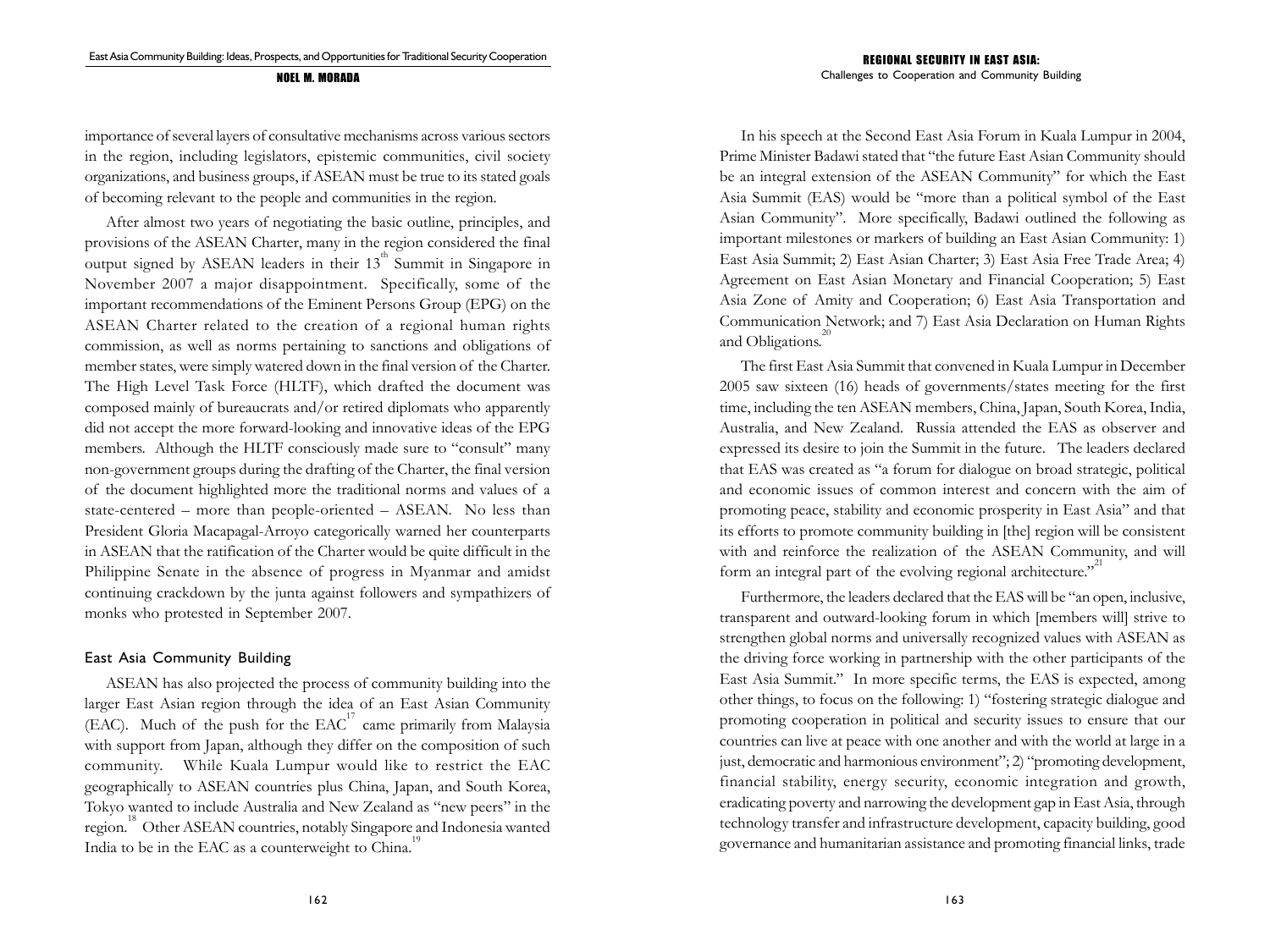and investment expansion and liberalization"; and 3) "promoting deeper cultural understanding, people-to-people contact and enhanced cooperation in uplifting the lives and well-being of [the region's] peoples in order to foster mutual trust and solidarity as well as promoting fields such as environmental protection, prevention of infectious diseases and natural disaster mitigation."<sup>22</sup>

With regard to the principles and mechanics of participation in the EAS, the leaders agreed that: 1) "participation in the East Asia Summit will be based on the criteria for participation established by ASEAN"; 2) "the East Asia Summit will be convened regularly"; 3) "the East Asia Summit will be hosted and chaired by an ASEAN Member Country that assumes the ASEAN Chairmanship and held back-to-back with the annual ASEAN Summit"; and 4) "the modalities of the East Asia Summit will be reviewed by ASEAN and all other participating countries of the East Asia Summit."

In the Second East Asia Summit in Cebu in January 2007, participating states highlighted a number of non-traditional security issues as priority areas for enhancing cooperation between ASEAN and the Plus Six countries. This includes poverty alleviation, energy security, finance, avian influenza, and natural disaster mitigation. At the same time, the denuclearization of the Korean peninsula was the most urgent traditional security concern, with EAS member states expressing support for the Six Party talks as an important diplomatic approach in dealing with the issue along with the implementation of pertinent United Nations resolutions. The East Asian leaders also reaffirmed their commitment to the EAS as an important component of the emerging regional architecture that complements other frameworks such as the ARF, ASEAN+3, and APEC in community building in the region.<sup>24</sup>

In the Third East Asia Summit in Singapore in November 2007, leaders focused more on the non-traditional but complementary issues of energy security, environment, and climate change. Several initiatives to address these non-traditional security concerns were agreed upon by member countries. At the same time, the EAS leaders recognized some progress made in the Six-Party Talks in the pursuit of a comprehensive resolution to the nuclear issue in the Korean peninsula. They also noted the role being played by the United Nations in Myanmar and reiterated the importance of national reconciliation in the country. As usual, the members also reiterated the importance of the East Asia Summit as an important pillar of community building in the region. 25

#### East Asia Community Building and Traditional Security Cooperation: Ideas, Prospects, and Opportunities

Based on existing security frameworks and ideas that have been floated in the region, the EAC could very well be another framework for cooperation in the area of traditional security. There are important lessons that could be drawn from the experiences of ASEAN in dealing with major powers in the region and the incremental (or "step-by-step") approach towards engaging them in the larger context of the East Asian Community presents a number of opportunities and challenges at the same time.

#### Confidence Building

An important starting point for any EAC cooperation in traditional security is confidence building. There is no doubt that, notwithstanding the existence of the ARF and ASEAN Plus Three, there is still much to be desired as far as trust and confidence among East Asian countries are concerned, especially in Northeast Asia. Historical animosities and mutual suspicions remain, which spill over and create tensions in bilateral relations.

What do ASEAN's experiences in confidence building tell us with regard to improving the level of confidence among countries in the larger context of the EAC? First, confidence building is a multi-track effort that should involve not only government and defense officials but also the academe, think tanks, and even civil society groups. CBMs are not limited to the publication of defense white papers but also – and more importantly – the creation of networks of influential leaders or political elites in government, business, academe, think tanks, and non-government organizations who play crucial roles in building and promoting a communitarian approach to mutual security issues and problems. Second, government officials must be willing to engage in frank and open discussions with other sectors and stakeholders, with a view towards exploring new ideas and creative approaches or strategies in managing (if not resolving) conflicts, rather than simply defending respective national positions or interests. Third, confidence building is also about building and strengthening norms and principles that should serve as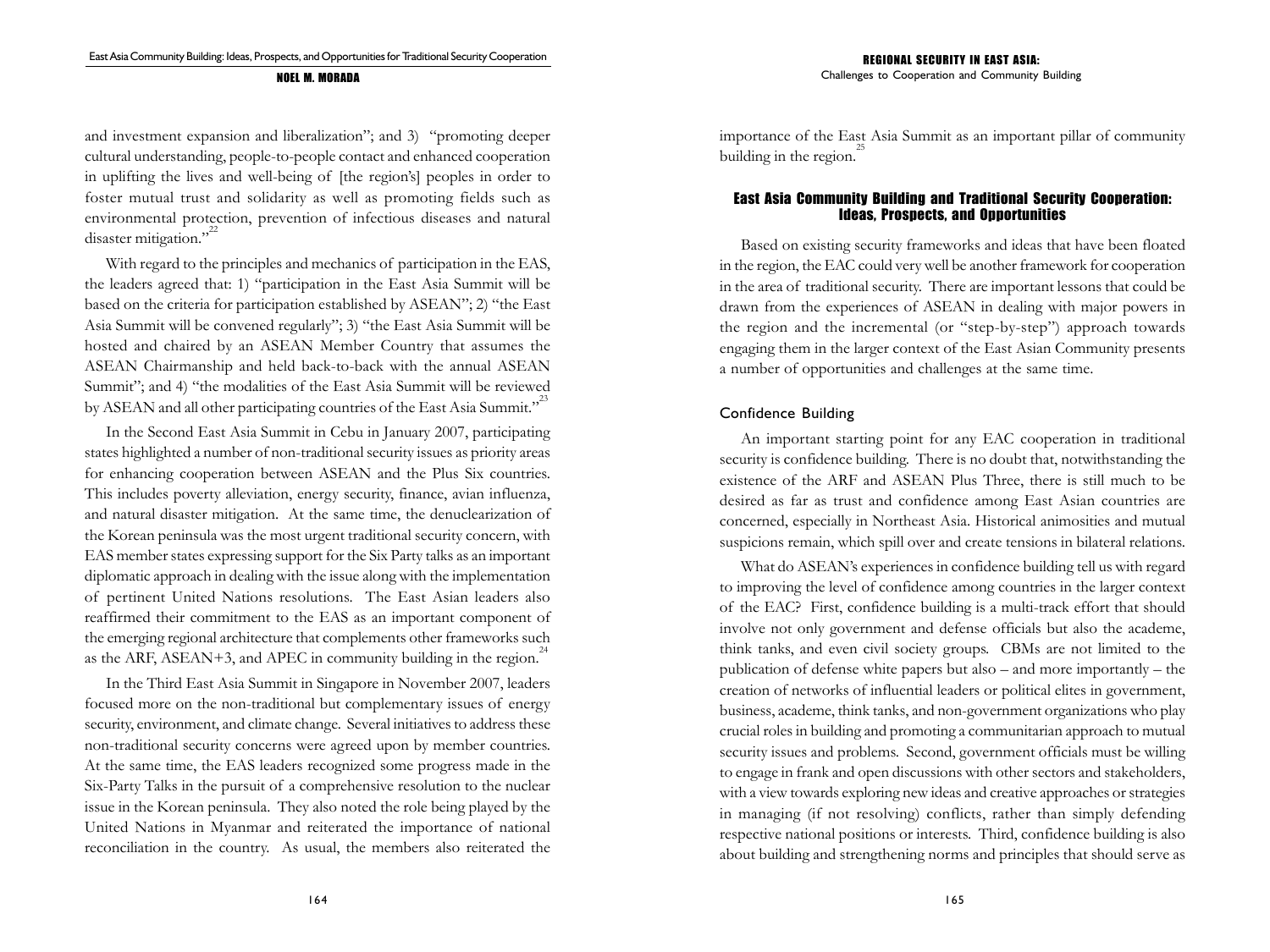important parameters for evaluating not only the conduct or behavior of states but also their obligations in a community.

#### Opportunities for Strategic Cooperation: China-Japan-US relations<sup>2</sup>

The EAC idea should be anchored on the principle of inclusiveness and openness. In this regard, and in the context of building a community of states, nations, and societies, existing security alliances must be transformed into a strategic partnership that allow the re-creation of a regional order that recognizes the legitimate interests of emerging powers such as China. Clearly, as long as China remains outside of a strategic partnership between the US and Japan, the reality of the balance of power will continue to serve as an obstacle to institutionalizing regional order in East Asia. Mutual suspicions and policies of deterrence against China by both Japan and the United States will only undermine the development of multilateralism in the region. What is needed, therefore, is for both Japan and the US to begin engaging China in a strategic trilateral partnership that would encourage it to become a more "responsible stakeholder" in the region as well as in the international stage. As one Japanese scholar has put it:

[In] my view...a high-level trilateral meeting should be institutionalized between Japan, the United States, and China. The three countries should exchange views candidly about the respective strategies regarding key issues in the East Asian region. Included in the agenda should be ways of boosting cooperation on energy problems, confidence-building measures, and preventive diplomacy in the region, as well as common rules of conduct on the East China Sea.

Japan has benefited from the US-led regional order which has evolved in East Asia in the postwar era. But economic development in many East Asian countries and China's ascent as an economic powerhouse will transform this regional order.

To ensure the creation of a new order in the region, Japan should join hands not just with the United States but [also] with China and other East Asian nations. The key to addressing this challenge lies in achieving the proper mix of Japan's strategy of engagement and deterrence toward China. $27$ 

It is clearly apparent from the foregoing statement that the post-war order in East Asia dominated by the US is no longer in tune with the changing regional context. China must be recognized as a rising regional power and at the same time be allowed as an important player and stakeholder to contribute in shaping the region's future, along with other East Asian states. It is inevitable that, with China's rise as an economic and military power, its influence in the region would also grow. At the same time, a key issue is whether China would behave as a responsible power and abide by international norms, or whether it would act more unilaterally. Certainly, the policy of deterrence against China either by Japan or the United States will not encourage it to be a responsible stakeholder.

China may be open to the idea of a trilateral strategic partnership with Japan and the United States<sup>28</sup> if only because it desires recognition as an important player in the region, which consequently allows it to have a much more stable external environment and enables it to concentrate on domestic priorities such as economic development and modernization. Through this trilateral partnership, China will also be given the opportunity to shape the regional order without having to be seen as undermining it in the long run due to its inevitable rise as a military power. At the same time, however, it cannot simply be assumed that with China's rise, therewill be a parallel increase in the level of transparency on the part of China about its defense and security posture. Certainly, a lot would depend on whether China's political transformation in the near future moves in the direction of institutionalizing the rule of law, good governance, increased political participation, and greater accountability.

#### **Terrorism**

Dealing with the problem of terrorism in the region is one area of traditional security cooperation for the EAC. The ARF and the Shanghai Cooperation Organization (SOC) have already established mechanisms for some countries within and outside the East Asian region to develop regional approaches to this security problem. The EAC could build on these existing mechanisms and link them to non-traditional security issues (e.g., piracy and maritime security) where opportunities for cooperation are far greater. However, as discussed in the previous section above, the apparent lack of trust and confidence between China and Japan due to historical animosities has to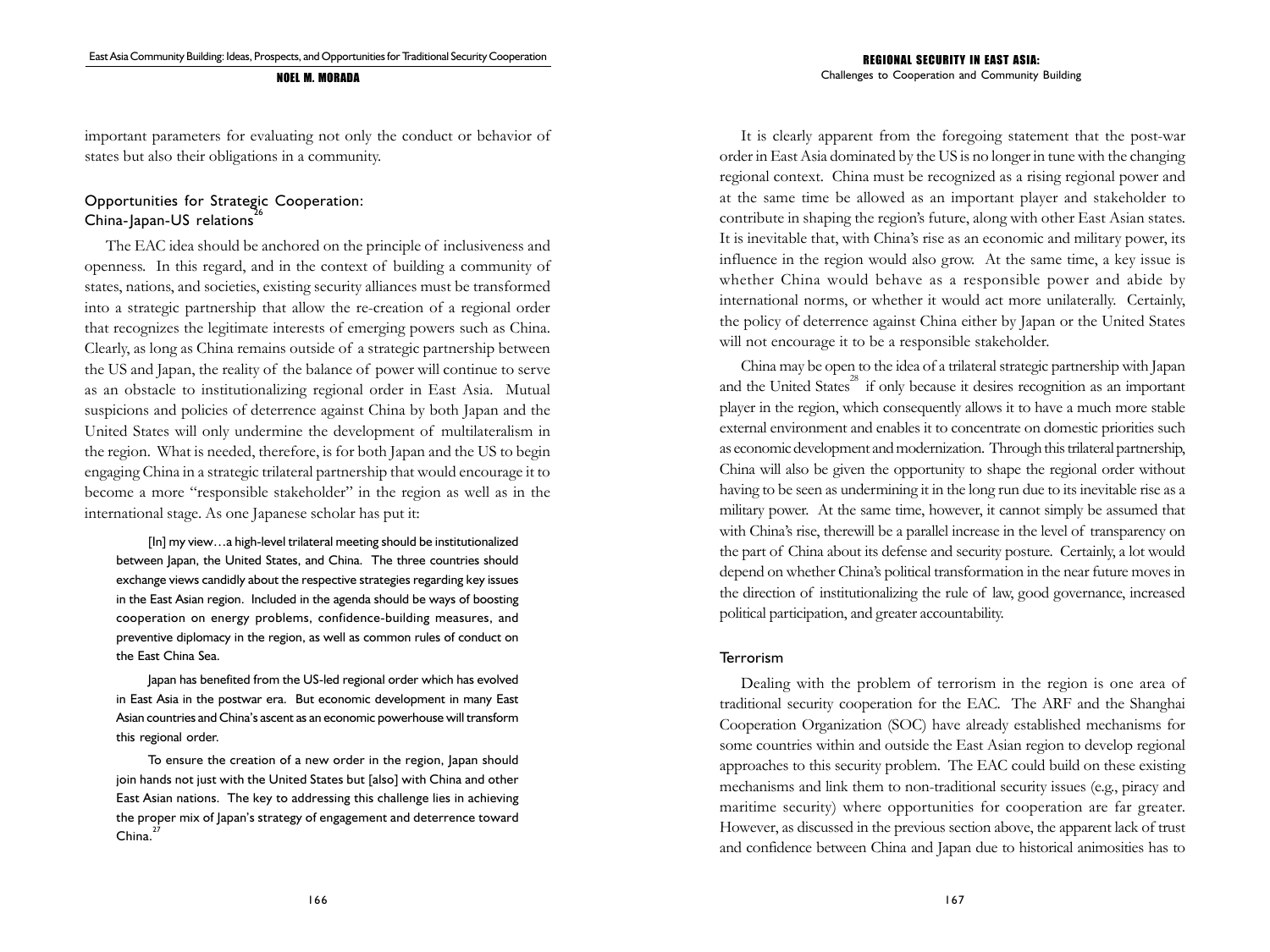some extent constrained the prospects for joint cooperation in this area. Even so, some littoral states in the Malacca and Singapore Straits have raised issues of sovereignty and international law provisions under the UNCLOS on a number of anti terrorist maritime security initiatives by major powers.

#### Territorial Disputes

Another potential area for traditional security cooperation is in managing territorial disputes among EAC countries. Whereas some ASEAN claimant states and China appear to have been moving towards the general direction of having a code of conduct in managing territorial disputes in the South China Sea, this remains elusive in the case of China and Japan as far as their disputes in the East China Sea are concerned. What lessons could be learned from ASEAN-China relations in this area? What are the fundamental reasons behind the inability of China and Japan to follow the same direction as that taken by ASEAN and China? What particular norms and principles could the EAC adopt from existing ASEAN-centered frameworks in managing territorial disputes? How could Northeast Asian countries overcome their historical baggage that continues to impact negatively on bilateral relations and exacerbate territorial disputes? These are some of the hard questions that need to be addressed if cooperation in managing territorial disputes in the context of the EAC is to be explored, make progress, and become institutionalized. One is always tempted to remain doubtful of the prospects in this area given the strong tendency of states in the region – especially major powers like China and Japan – to put a premium on sovereignty and territorial integrity, which forces them to adopt a more realist or powerbased approach in dealing with these issues. Yet one can take comfort in the idea that norm-promotion and confidence building precisely help mitigate and constrain states from adopting unilateral, power-based strategies in addressing territorial disputes.

#### Conclusion

The prospects for cooperation in traditional security within the context of East Asia Community may be good if, and only if, the ASEAN-based norms and principles, mechanisms, and frameworks of cooperation in this area remain at the core of building the EAC. It is quite difficult to imagine a process of engagement between China and Japan, for example, in the area of traditional security without utilizing existing mechanisms or frameworks that are already in place, such as the ARF, ASEAN Plus Three, SCO, and even APEC. A major challenge for EAC cooperation in traditional security is for countries in Northeast Asia to overcome their historical baggage. This necessitates a rethinking of the existing regional order and re-shaping it in accordance with the changing contexts, strategic interests, and capabilities of major powers in the region. The transformation of existing security alliances into one that moves in the direction of a more open and inclusive strategic partnership between China, Japan, and the US may contribute to improving the prospects for traditional security cooperation.

#### **Notes**

1. A major portion of this section of the paper is adopted from the chapter written by the author titled "Institutionalization of Regional Order: Between Norms and Balance of Power", in Jun Tsunekawa (ed), *Regional Order in East Asia: ASEAN and Japanese Perspectives*, National Institute for Defense Studies (NIDS) Joint Research Series No. 1, Tokyo: NIDS 2007.

2. Jusuf Wanandi, "ASEAN-Japan Relations: The Underpinning of East Asian Peace and Stability," in ASEAN-Japan Cooperation: A Foundation for East Asian Community (Tokyo and New York: Japan Center for International Exchange, 2003), pp. 10-11.

3. Plan of Action to Implement the Joint Declaration of ASEAN China Strategic Partnership for Peace and Prosperity, from http://www.aseansec.org/16805.htm, accessed on 15 October 2006.

4. Chairman's Statement in the Ninth ASEAN-China Summit, Kuala Lumpur, December 2005, from http://www.aseansec.org/18048.htm, accessed on 15 October 2006.

5. "China, ASEAN Hold 1st Regional Security Workshop," Xinhua News Agency, 19 July 2006, from China Through A Lens, http://www.china.org.cn/english/2006/Jul/ 175165.htm, accessed on 15 October 2006.

6. Michael Richardson, "ASEAN-China Maritime Security Cooperation," in Saw Swee-Hock, Sheng Lijun, Chin Kin-Wah (eds.), *ASEAN-China Relations: Realities and Expectations* (Singapore: Institute of Southeast Asian Studies, 2005), pp. 201-202.

7. Wang Zhongchun and Li Yaqiang, "China-ASEAN Maritime Security Cooperation Situation and Proposals," in in Saw Swee-Hock, Sheng Lijun, Chin Kin-Wah (eds.), *ASEAN-China Relations: Realities and Expectations* (Singapore: Institute of Southeast Asian Studies, 2005), pp. 195-198.

8. Vijay Sakhuja, "Regional Cooperation Agreement on Anti-Piracy," ORF Strategic Trends, Vol. IV, Issue 22-23, 10 July 2006, from Observer Research Foundation, http:// www.observerindia.com/strategic/st060710.htm, accessed on 07 September 2006.

<sup>9.</sup> *Ibid.*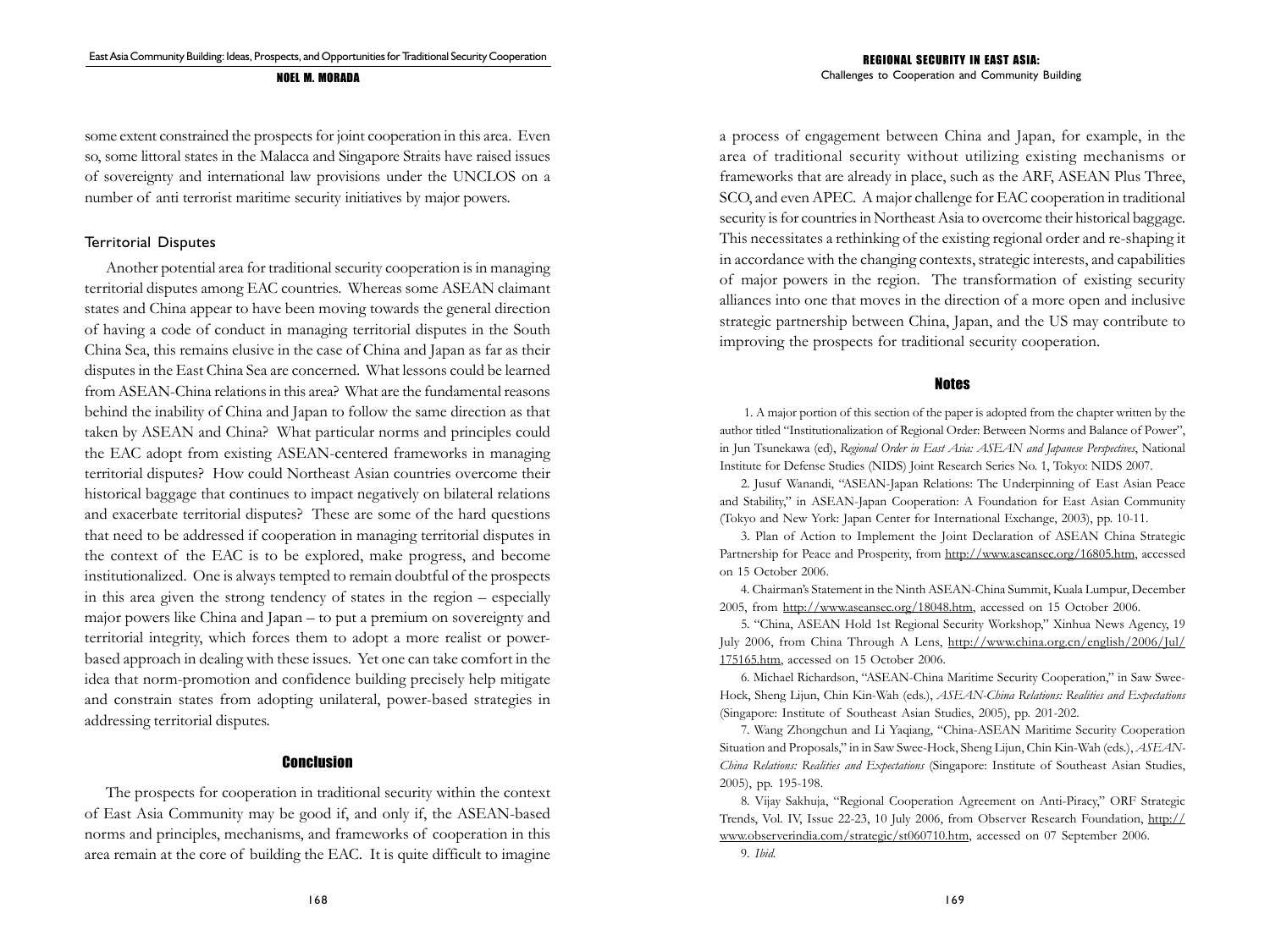10. "Indonesia Not Keen on ReCAPP at Present," 2 September 2006, Nam News Network, http://namnewsnetwork.org/read.php?id=93, accessed on 07 September 2006.

11. Vijay Sakhuja, ibid.

12. "Declaration of ASEAN Concord II (Bali Concord II)," from http:// www.aseansec.org/15159.htm, accessed on 4 November 2006.

13. *Ibid*.

14. ASEAN Security Community Plan of Action, from http://www.aseansec.org/ 16826.htm, accessed on 4 November 2006.

15. *Ibid*.

16. Framing an ASEAN Charter: An ISEAS Perspective (compiled by Rodolfo Severino). Singapore: Institute of Southeast Asian Studies, 2005, pp. 15-18.

17. For some in ASEAN, it should be EAc with a small letter "c" to signify that the idea should not compete with the ASEAN Plus Three framework. Indonesia, for example, insists that the APT should be the core of the East Asian community.

18. Rich Bowden, "Battle Looms Over Inaugural East Asia Summit," Worldpress.org, 11 December 2005, from http://www.worldpress.org/Asia/2192.cfm, accessed on 4 November 2006.

19. Philip Bowring, "An Asian Union? Not yet", International Herald Tribune, 16 December 2005, from http://www.iht.com/articles/2005/12/16/opinion/edbowring.php, accessed on 4 November 2006.

20. "Towards an Integrated East Asia Community," speech by YAB Dato' Seri Abdullah HJ Ahmad Badawi, Prime Minister of Malaysia, at the Second East Asia Forum, Kuala Lumpur, 6 December 2004, from http://www.aseansec.org/16952.htm, acccessed on 4 November 2006.

21. Kuala Lumpur Declaration on the East Asia Summit, Kuala Lumpur, 14 December 2005, from http://www.aseansec.org/18098.htm, accessed on 4 November 2006.

22. *Ibid*.

23. *Ibid*.

24. Chairman's Statement of the Second East Asia Summit, Cebu, the Philippines, 15 January 2007, from http://www.aseansec.org/19302.htm, accessed on 10 February 2008.

25. Chairman's Statement of the Third East Asia Summit, Singapore, 21 November 2007, from http://www.aseansec.org/21127.htm, accessed on 10 February 2008.

26. This section of the paper is adopted from the author's chapter on "Institutionalization of Regional Order: Between Norms and Balance of Power", *ibid.*

27. Takashi Shiraishi, "Questions over China's intentions," CEAC Commentary, 2 August 2006, pp. 3-4.

28. During the Xiangshan Forum in Beijing on 23-24 October 2006 organized by the China Association for Military Science, one Chinese scholar from Shanghai asked an American participant if there is a possibility of transforming the Japan-US security alliance into a more inclusive strategic partnership that is trilateral in structure involving China. According to him, a trilateral partnership may help overcome mutual suspicions between China and Japan.

## $\mathcal{E}^{\prime\prime\prime}_{\mathcal{E}}$

## The EAC & the Role of External Powers: Ensuring Asian Multilateralism is not Shanghaied

#### MOHAN MALIK¨

*This chapter examines the interests, roles and concerns of three major external powers (the United States, the European Union and Russia) that have vital stakes in the future evolution of Asian multilateralism. This study argues that it is not in the interests of any of these three external powers to see one or more countries in Asia dominating the EAC or covertly working to transform regional organizations into alliances or collective security pacts, as that would not only undermine regional stability but also give a bad name to multilateralism. Of the three external powers, the United States-by virtue of its power and presence -is the most important external power and the state of its relations with regional heavyweights would inevitably influence the EACbuilding process. All three external powers share a vested interest in ensuring that Asian multilateralism is not shanghaied. The future of the EACbuilding, in the ultimate analysis, will be determined by several key issues, including the role of external powers, membership criteria, ASEAN's will and capacity to remain in "the driver's seat," the EAC's distinctive character, utility and relationship with other existing multilateral forums (such as APEC, ARF-and last but not least, the state of China's relations with the United States, Japan and India, which would make or mar progress toward EACbuilding."*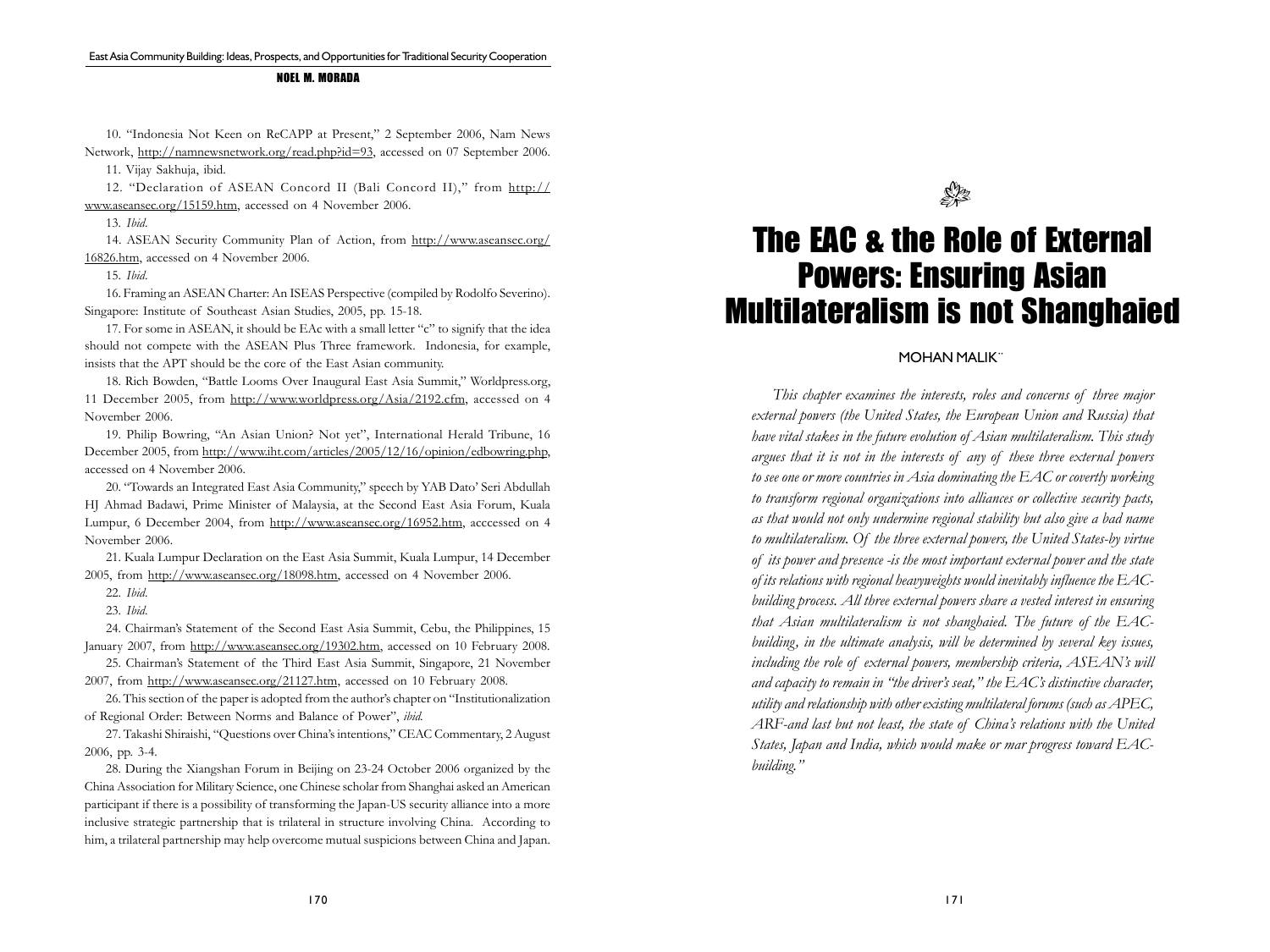#### Introduction

IN LESS THAN two decades, the Asia-Pacific region has moved from a situation where there was a significant gap in regional organizations to a point where new collaborative arrangements in both economic and security matters have proliferated. That is indeed the good news. However, the bad news is that there is too much hype and overblown rhetoric about the conditions being ripe for a new kind of Asian multilateral security architecture based on shared interests, if not shared values. Some Southeast Asian leaders suggest that East Asia eventually could become like the European Union, which has a common currency, market, and institutions to facilitate trade and even foreign policies. The reality of East Asia, in fact, is quite different. The multiplicity of organizations in the Asia-Pacific—the Association of Southeast Asian Nations (ASEAN), the ASEAN Regional Forum, (ARF), ASEAN Plus Three (APT: ASEAN plus China, Japan, South Korea), the East Asian Summit (ASEAN+3+3 [Australia, India, New Zealand]), the Asia-Pacific Economic Cooperation (APEC), Asia Cooperation Dialogue (ACD), the Mekong-Ganges Cooperation (MGC), and the Six-Party Talks in Northeast Asia—points to a very dynamic but complex and diverse region with diverse needs and competing interests which cannot be easily subsumed under one pan-Asian organization. While the creation of an East Asia Community (EAC) with an integrated politico-economic system modeled on the European Union is an admirable goal, it would require a degree of economic, political, socio-cultural and security cooperation that is unlikely to be achieved in the foreseeable future. In fact, the EAC building process is going to be a very long drawn-out affair as it involves the interests of both member-states and external powers. In the context of the East Asia Community building, there are three major external powers that have vital stakes and interests in the future evolution of Asian multilateralism. These external actors are the United States, the European Union and Russia.<sup>1</sup>

This chapter begins by outlining the similarities and differences between the European Union (EU), the Shanghai Cooperation Organization (SCO) and EAC to understand the historical and political context of regional integration in three different regions. It then examines the interests, roles and concerns of three external powers. It argues that it is not in the interests of any of these three external powers to see one or more countries in Asia

REGIONAL SECURITY IN EAST ASIA: Challenges to Cooperation and Community Building

dominating the EAC or covertly working to transform regional organizations into alliances or collective security pacts as that would not only undermine regional stability but also give a bad name to multilateralism. Of the three external powers, the United States—by virtue of its power and presence is the most important external power and the state of its relations with regional heavyweights would inevitably influence the EAC building process. Since the US-China relationship will, to a large extent, shape regional integration processes, the interests and concerns of Washington and Beijing deserve close watch. The European Union's interests in Asian multilateralism, broadly speaking, dovetail with the US even though there are some differences in nuance, approach and emphasis. As for Russia, Moscow's attitude is driven by a combination of factors, the most important of which is to reassert Russia's role while integrating the Russian Far East with the booming economies of the Asia-Pacific.

#### The European Union and the East Asia Community: Similarities and Differences

The European Union (EU) offers a good template for building a closelyknit economic and political community, and in many respects it is seen by many as the role model for other regional organizations. However, a sound appreciation of the similarities and differences between East Asia and Europe is necessary to avoid unrealistic expectations. For instance, the centerpiece of an East Asian regional community based on the EU model would be a common currency and it is not surprising that many regional governments have called for a single Asian currency unit. But going by the example of Australia-New Zealand, one cannot but be pessimistic. If these two countries find it difficult to reach an agreement on one currency, then it may well be even more difficult for EAC to have a common currency. For the foreseeable future, the path to creating a common currency and a community faces numerous roadblocks, including Washington, which fears a weakened dollar as well as diminished power and influence in the region. 2

As regards similarities between the EU and EAC, both Europe and East Asia are major engines of world economic growth. In both regions, economic integration laid the foundation for political cooperation. As in Europe, increasing economic integration has begun to foster a common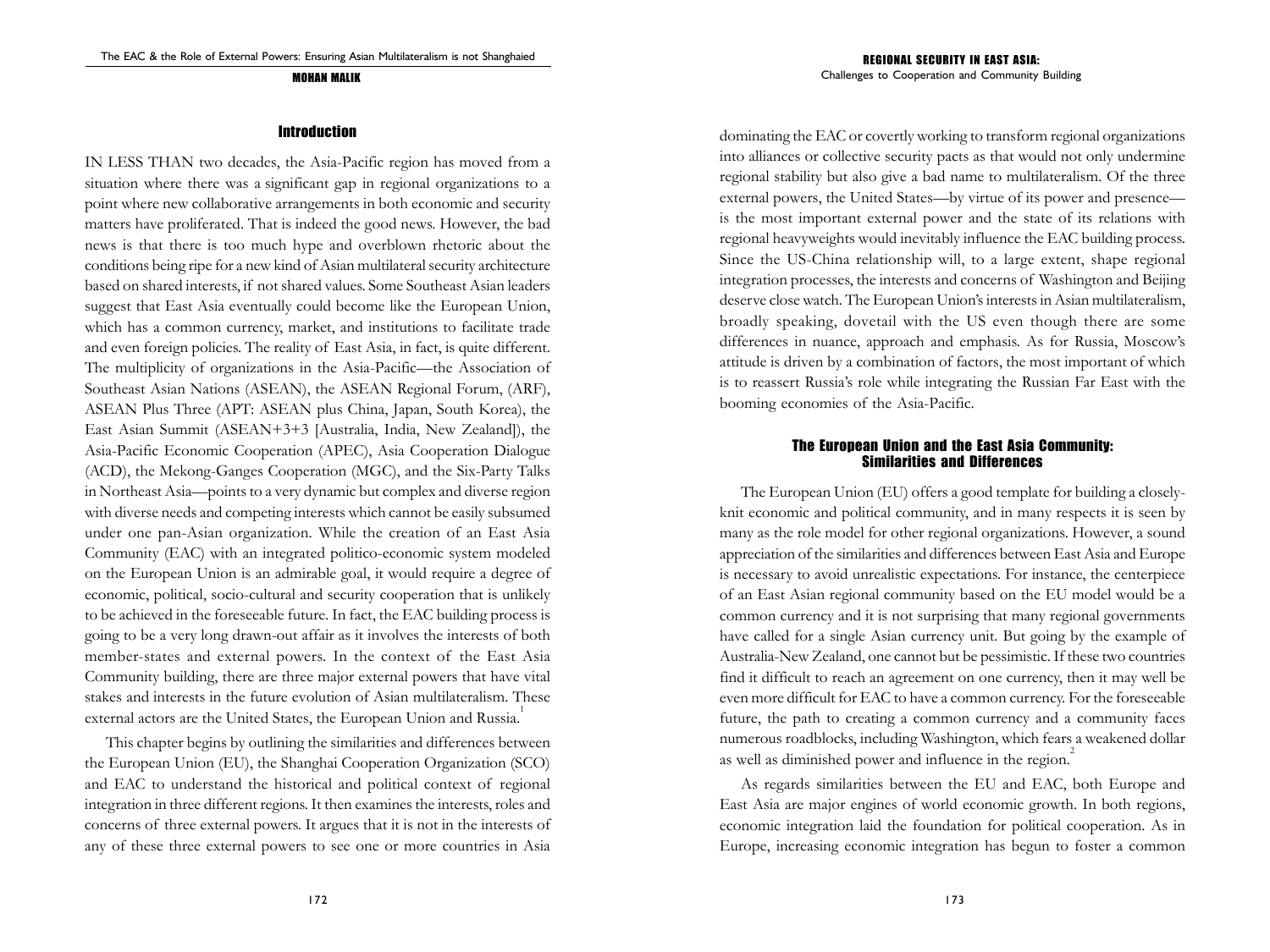East Asian cultural identity. Both are home to several great powers with historic rivalries, jealousies and ambitions. After the end of the Second World War, however, war-torn European powers turned inwards and agreed to put their past behind them. They were in a "withdrawal mode" (in the sense that having been everywhere and done that—colonization, spheres of influence, and wars—all over the world), they were returning home to the continent to rebuild a new future. They might still be vying with each other in different parts of the world for influence but they were no longer engaged in a zero-sum rivalry for resources and markets as before.

More importantly, the European powers' fear of a common threat— Soviet communism during the Cold War years—and the security umbrella provided by the North Atlantic Treaty Organization (NATO) and the US forces in Western Europe created a "sink or swim" mentality conducive to reconciliation and reconstruction. In other words, Washington's alliance network underpinned and facilitated Western Europe's integration, allowing countries in the region to focus on socio-economic development. Significantly, the process of European economic and political integration was essentially led by powerful democratic states with shared political values and near-identical worldviews. Since its inception, the EU has sought to create a positive regional identity, promote economic growth via free trade and investment flows and create a spirit of cooperation and confidence-building among member-states.

Needless to say, many of these conditions are absent in the Asia-Pacific region. In sharp contrast, the Asia-Pacific of the early twenty-first century, home to several rising and contending powers, bears more resemblance to Europe of the nineteenth and early twentieth centuries than to Europe of the late twentieth century or early twenty-first century. Unlike Europe's retiring powers, Asia is home to two rising powers—China and India, and a Japan that is increasingly becoming a "normal nation". Asia's rising powers— China, Japan and India—are today where Germany, France, Britain and Italy were at the beginning of the  $20^{\text{th}}$  century. They are increasingly looking outwards, beyond their immediate regions in search of access to markets, resources, capital and jockeying for power and influence and outmaneuvering and outbidding each other. This extra-regional competition amongst Asia's 3 heavyweights is invariably reflected in their intra-regional interaction, in their perceptions of each other and their dealings at multilateral forums.

Furthermore, unresolved territorial and historical issues coupled with a wide variety of political systems and most countries' preference for the US to balance regional great powers mean that it is unlikely an integrated East Asian Community along the lines of the European Union will emerge in the near future. Though most countries in Asia have historically been concerned about China—with the exception of a few—there is no common threat perception that would unite all.

Not only that, there is no sign that the countries of East Asia are willing to surrender part of their national sovereignty to a supra-national body as their European counterparts have done. Asia is simply too obsessed with sovereignty, despite all the talk of a borderless, inter-connected world. The long-standing principle of non-interference in other countries' internal affairs remains a sore point within ASEAN, not to speak of EAC. It continues to hinder the grouping's conflict resolution and crisis management efforts. Burma is a case in point.

The proliferation of a large number of multilateral institutions and organizations speaks for itself. At best, the multiplicity of organizations is a sign of dynamism, and at worst, it shows the degree of residual or latent distrust, rivalry and a game of one-upmanship in the region. The fact that ASEAN spurned China's offer to hold the second East Asia Summit in Beijing and instead decided to hold it in Southeast Asian capitals along with the annual ASEAN summits demonstrates the regional grouping's desire to be in the driver's seat and not to let Asian multilateralism fall victim to great power rivalries between China and Japan.

China and Japan are locked in a struggle for supremacy in Asia, with Beijing attempting to gain the leadership position in the planned EAC, and Tokyo trying to rein in its rival with the help of other "China-wary" nations in the Asia–Pacific region. The rivalry between China and Japan also has served as a catalyst for the proliferation of preferential agreements in East Asia. Japanese Prime Minister Shinzo Abe's proposal for a 16-nation East Asian free trade bloc to match the European Union is an invitation to remove the blinkers of autarky and protectionism and a thicket of rules and regulations that still obstruct the free flow of trade, investment and expertise. However, the proposal is opposed by China which prefers a free trade bloc within the ASEAN Plus Three (APT) arrangement, and not the East Asian Community framework.<sup>3</sup>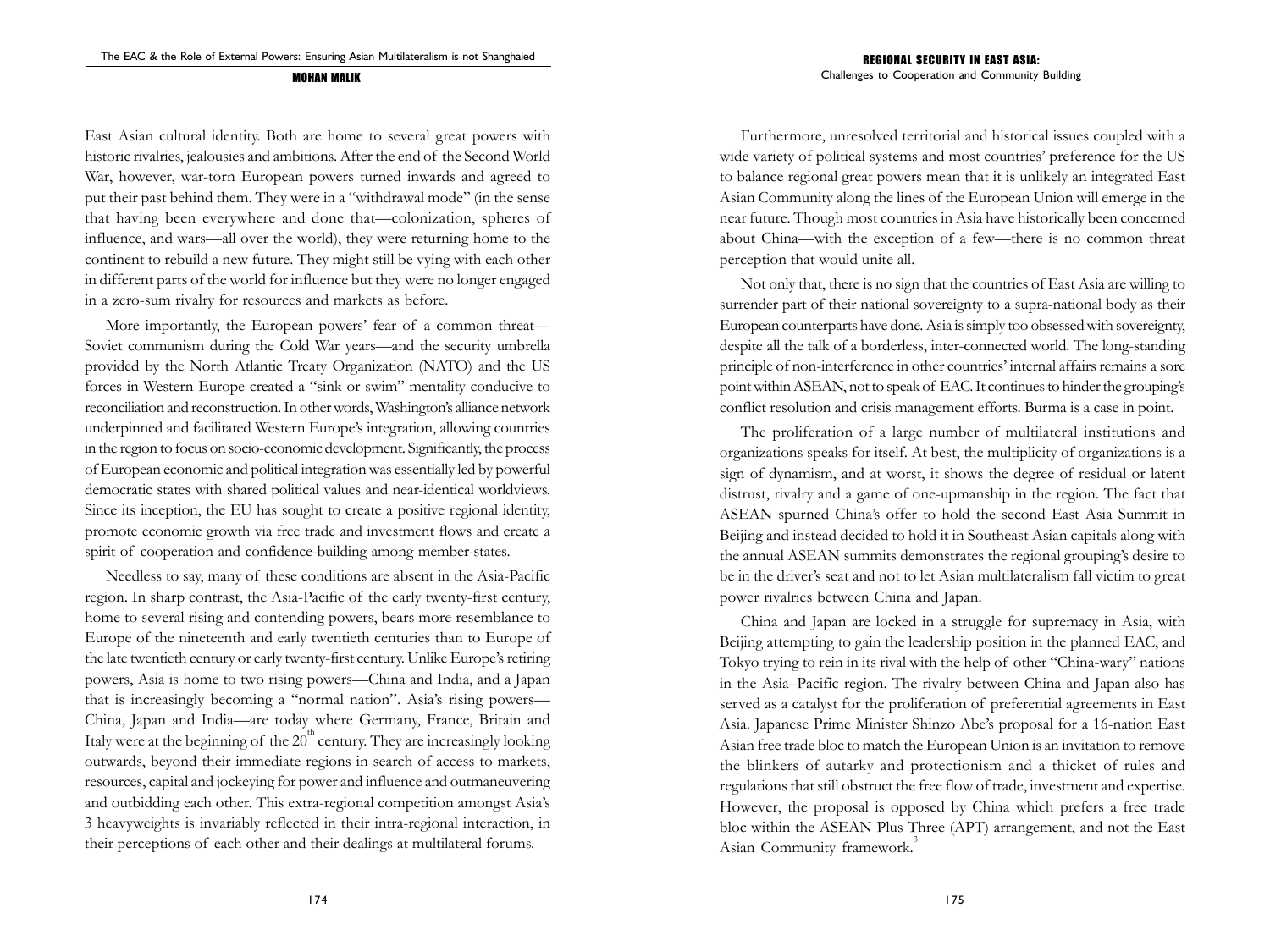There is a view that Beijing's new-found love for multilateralism is nothing but a smokescreen for its strategic expansion designs. Luo Yuan, chairman of the Strategy Research Institute of the Chinese Academy of Military Sciences, believes that China will soon reach a stage where it will have the power to either mold or discard existing institutions and build a new political-economic international order that will ensure strategic balance and stability.<sup>4</sup> Many suspect that this would be "a Sino-centric international order." Multilateralism is a multi-player game played in a spirit of giveand-take. Critics contend that authoritarian regimes like China's that do not share power at home, and accept no institutional constraints on the exercise of power in domestic politics are unlikely to respect the rights and interests of others in international politics. Others, however, counter by saying that China's attitude toward regional cooperation in Asia has considerably changed for the better in recent years. Still, in the absence of great power cooperation and common threat perception, there is little prospect of the EAC taking off any time soon.<sup>5</sup> Nor do countries in East Asia share similar political values. The liberal impulse underlying a regional security community envisages a strengthening of democratic institutions set up to eradicate poverty and promote confidence and dialogue as a means to achieving regional integration. However, reconciling national interests with regional economic and security imperatives continues to pose a major challenge for all countries—big and small, democratic and non-democratic.

The Association of Southeast Asian Nations (ASEAN) is the only relatively successful regional organization, second to the European Union. ASEAN is a regional grouping of small and medium-sized nations that seeks to navigate through the choppy waters of great powers politics. It endorses no single country's foreign policy agenda. Traditionally, it may have been seen as a pro-West regional organization but it has become an inclusive organization and enjoys wider international support. Even as they seek to preserve traditional security ties with Washington, most ASEAN countries are wary of great power games, machinations and maneuverings. They are pursuing sophisticated diplomatic and hedging strategies designed to give them more freedom of action while avoiding overt alignment with major powers. Some ASEAN leaders have expressed strong support to push for complete ASEAN

integration by 2015, slashing five years off the  $2020$  deadline.<sup>6</sup> Though no one expects ASEAN to move in the direction of the European Union, it appears that an ASEAN Community building is likely to take precedence over the East Asian Community building exercise.

#### The Shanghai Cooperation Organization and the EAC: Similarities and Differences

The six-nation Shanghai Cooperation Organization (SCO) is a Beijingled regional multilateral forum. It is successor to the Shanghai Five grouping put together in 1996 to deal with China's border disputes with former Soviet Central Asian republics, which has slowly expanded its reach into counterterrorism, energy, economic cooperation, and defense. With the decline of Moscow's influence, Beijing has sought to rely primarily on the SCO as an instrument to project its power and gain allies in a region which is the source of much needed strategic energy resources as well as a launchpad for China's larger strategic aspirations in Central and Southwest Asia. Through the SCO, Beijing has also sought to secure its western frontier by creating a buffer for restive Xinjiang province, contain the forces of "separatism, terrorism and extremism," and most importantly, counter the US presence in the region and gain control of the region's energy supplies. Beijing's task is made somewhat easier by the fact that the SCO is devoid of any democratic and liberal values. More than anywhere else, "the successful Chinese model" of "development-minus-democracy" finds a captive audience in Central Asia. Other Central Asian countries are minor players and some are at best hedging their bets.

Thus, in a very short period of time, the SCO has been transformed into the most important regional alliance for China that helps it secure its borders, promote trade and provide access to valuable raw materials, and it serves as a vehicle to curb US influence in Central Asia in order to establish the Sino-Russian condominium there. The SCO summit meetings routinely endorse Chinese foreign policy agenda. In 2005, it became the first regional bloc to oppose the Group of Four's (Japan, Brazil, Germany, and India) proposal to expand the UN Security Council's permanent membership and called for an end to US military presence in Central Asia. If the military exercises in 2005 and 2007 conducted by the SCO member-states are any indication, then this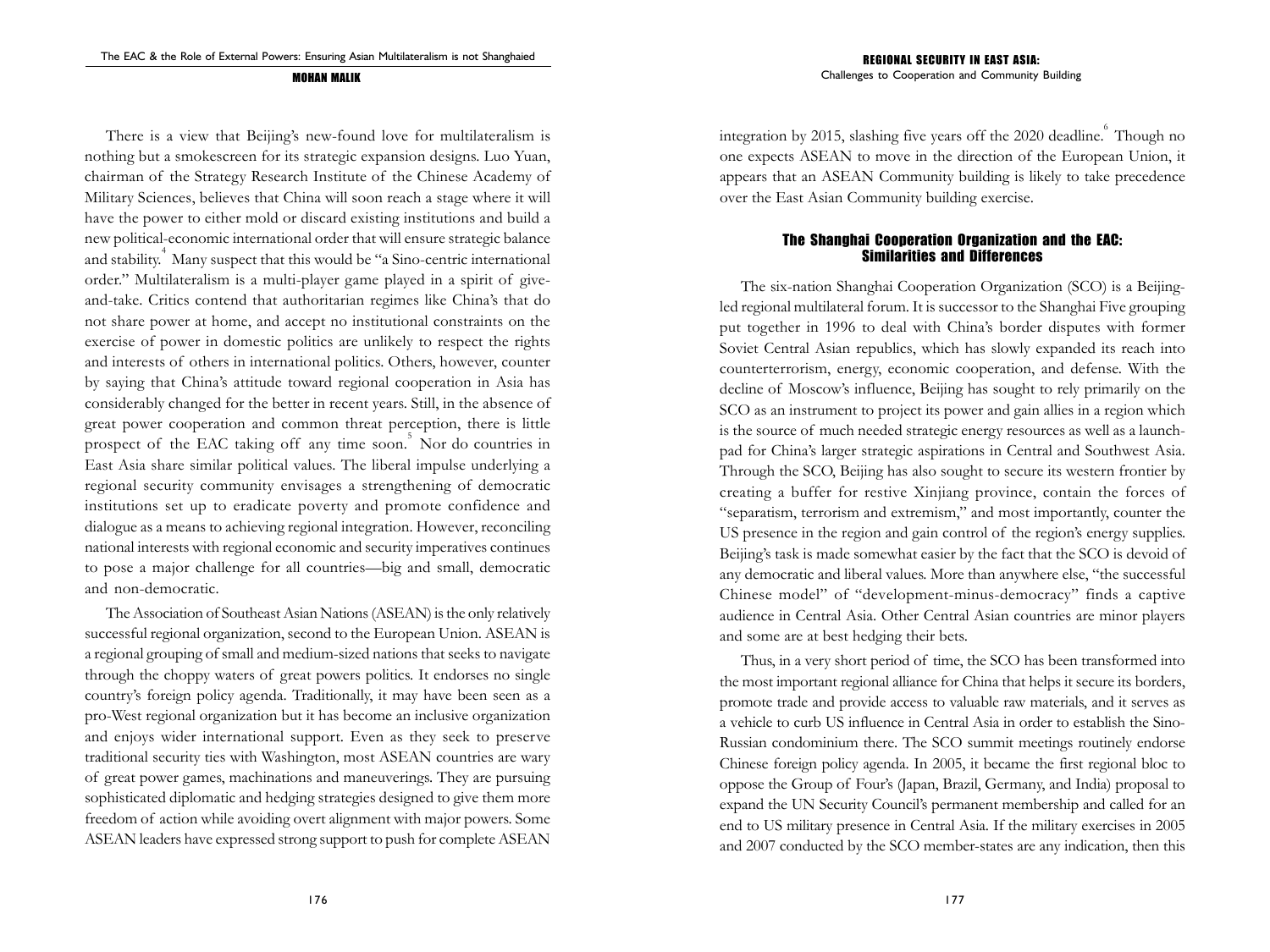regional grouping is beginning to look more like "NATO of the East" than like the European Union or ASEAN or EAC. It is no exaggeration to say that the SCO is the power play of China and Russia. Given its exclusive membership and overtly anti-US character, it is hardly a model of regional community building that would win approval and universal support.

With an understanding of the similarities and differences between Europe (the EU) and Central Asia (SCO) on the one hand and East Asia (EAC) on the other, let us critically examine the roles and interests of 3 major external powers—the United States, the European Union and Russia—whose support, acquiescence or opposition could make or mar the Asian community building project.

#### The United States' Perspectives on Asian Multilateralism

While supporting the establishment of regional institutions in the Asia-Pacific region, the US continues to assign great significance to its alliances in the region. Seen from Washington's perspective, multilateral organizations in Asia ought to complement and reinforce the US alliance network and facilitate regional integration as in Europe. So a major US interest is to ensure that the evolving EAC does not call for an end to the US military presence in the future (as the SCO did in Central Asia in 2005 under the influence of Beijing and Moscow). Therefore, Washington would not like to see the EAC process becoming a tool of one country's foreign policy or degenerating into a collective security pact along the lines of the SCO.

Washington's second objective is to ensure that EAC building seeks to promote freedom and democracy along with free markets and free trade. In this context, Beijing's efforts to promote the Chinese model of "authoritarian capitalist development" or "development without democracy" to the developing world as an alternative model for ending poverty causes unease in Washington and bodes ill for the United Nations' efforts to promote transparency, accountability, good governance and democracy in conflict-prone, weak, or failing states. The US prefers to see the balance-of-power underpinning multilateral organizations remaining in favor of liberal democracies, not autocracies. Third, since East Asian economies are enmeshed in the global economy, and dependent on access to markets outside the region, "East Asian regionalism must necessarily

be 'open' regionalism…promoted [preferably] by global multilateral trade liberalization agreements."<sup>8</sup> If the above-mentioned three overarching conditions are met, then the United States can be expected to promote Asian integration.

As regards the US membership of the EAC, opinion remains divided. On the one hand are those who believe that exclusion equals loss of influence. They wonder if EAC would replace APEC as the main multilateral forum in Asia on trade and investment liberalization and economic integration. Many worry that China—a late convert to multilateralism—will use its growing involvement in the East Asian Summit (EAS) and other regional organizations that exclude Washington (ASEAN+3, SCO) to define limits to the US global power, marginalize Beijing's regional rivals (e.g., Taiwan is not invited to the EAS but is a member of APEC), and mold multilateral institutions to have its foreign policy agenda endorsed. Given the central role that China plays in giving direction to the SCO, the manner in which the SCO has developed provides clues to the direction other regional organizations, such as ASEAN+3 and EAS, might take if China is allowed to assume a dominant position. It is worth recalling here that Beijing has long called for the dismantling the US alliances with its Asian-Pacific allies. The Chinese contend that that these alliances—"relics of the Cold War era" hinder regional integration and ought to be replaced with the SCO-type multilateral institutions. There is obviously a disconnect or tension between the US and Chinese motives for multilateralism.

Others, however, argue that Washington need not worry. It does not have to be part of every organization in the region. Just as the US exclusion from the EU did not see any erosion in US presence and influence in Europe, non-inclusion in EAC would not necessarily be detrimental to American interests in the Asia-Pacific region. With the exception of a few, most Asian countries have no desire to live in a China-led or China-dominated Asia. As Gerald Curtis points out: "There is no danger that East Asia is going to exclude the US: the entire region will continue to rely on the US as a major market for its products, as a major source of foreign capital and technology, and as the key provider of security…For one thing, the idea that China, Japan and South Korea will collude to pursue policies that threaten US interests is unrealistic."<sup>10</sup> It is noteworthy that Beijing's perceived attempts in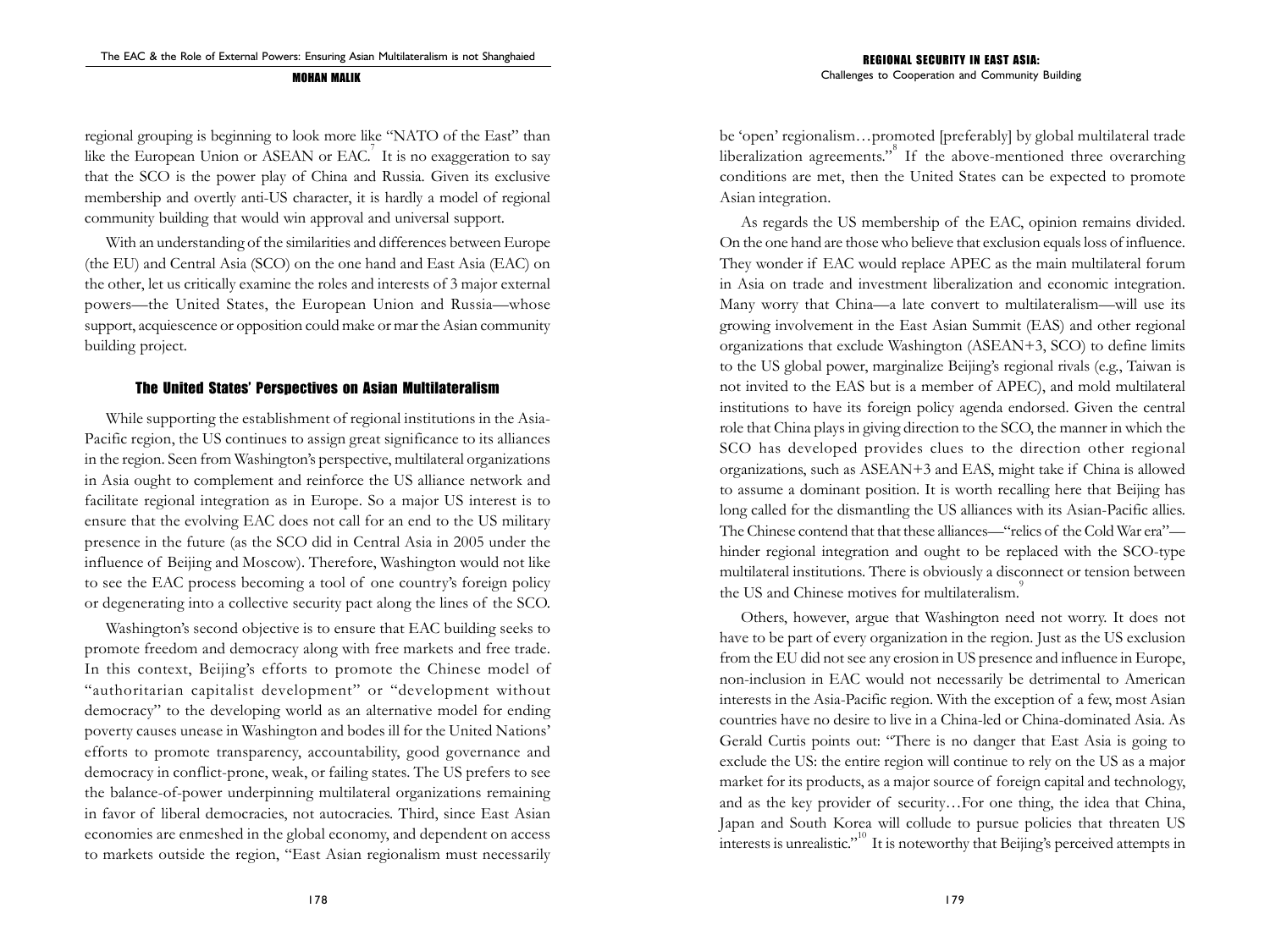2005 to steer East Asian multilateralism along the lines of the Shanghai Cooperation Organization to serve Beijing's broader strategic goals were successfully thwarted by Japan and Southeast Asian countries that campaigned hard to include India, Australia and New Zealand at the first inaugural East Asia Summit in Kuala Lumpur in December 2005. The fear of becoming China's economic dependencies is also driving many Southeast Asian countries into courting Japan, India and Australia both to leverage their strategic clout, and to prevent an overly dominant China from skewing trade balances it its favor.<sup>11</sup> Presumably, the decision to expand the EAS membership was based on the belief that as long as China finds itself in the company of Japan and India at multilateral forums, Beijing will want to put its best foot forward and be on its best behavior. Otherwise, the Middle Kingdom syndrome may again manifest itself. It was against this backdrop that the very first East Asian Summit resolved that ASEAN must remain at the center of a future EAC. Since then, Beijing's enthusiasm for EAS has waned and it has retreated to the ASEAN Plus Three forum where China has a more domineering position. 12

While being wary of becoming divided into Chinese and American blocs, most ASEAN member-states want the United States to stay engaged in the region. Despite US anxiety that China may use regional organizations to reduce US influence, the consensus is that this is unlikely to happen in the foreseeable future. For one, most Asians do not want to replace American hegemony with Chinese domination over their countries. They view the US presence in the region as an insurance policy against any future bid by China to re-establish a tributary state system or a China-led "East Asia Co-prosperity Sphere." So, the United States, being a distant hegemon, remains the balancer of choice for countries on China's periphery. Of the 16 EAS members, Japan, Thailand, the Philippines, Australia and South Korea are military allies of the US, while New Zealand, Singapore, Indonesia, Vietnam and India are hedgers that worry more about China than the US. Second, given China's own dependence on the US for its economic growth, investment, technology and market, Beijing's claims to regional economic leadership are hardly convincing. Third, regional organizations are essentially "talk shops" and ASEAN and the ARF work through consultations, dialogue and consensus. Therefore, the possibility of one or more powers hijacking the EAS agenda without opposition seems implausible. Interestingly, democracy and common international political norms

have begun to take root in East Asia. According to a study undertaken by the *East Asia Barometer*, a project examining public opinion across the region (excluding China and North Korea), majorities in nine Asian nations preferred democracy to authoritarianism. 13 In addition, enmeshing China with US allies and partners in the broad framework of international organizations is part of engagement strategy to condition China's rise in such a way that it becomes a "responsible stakeholder" in regional stability and prosperity. Former US National Security Adviser, Sandy Berger, believes that "encouraging [Beijing] to pay attention to the interests of other countries is likely to outweigh the risk of China dominating such groupings and giving them an anti-US agenda."<sup>14</sup>

And finally, the general consensus is that the EAC building is going to be a very long, complicated process. It is unlikely to undercut the significance of US bilateral relationships with its friends and allies. Nonetheless, to safeguard against the uncertainties and vulnerabilities of the future, there are some who favor laying down the criteria for Washington's support for Asian multilateralism in the future. For one, Sandy Berger, National Security Adviser in the Clinton administration, identifies 4 major concerns which he believes should determine the future US policy toward Asian integration<sup>5</sup> :

- 1. Will the new East Asia Community (EAC), as announced at the December 2005 East Asia Summit, interact in a positive way with other institutions in the Asia-Pacific that the U.S. actively supports?
- 2. Will the EAC take actions aimed at weakening U.S. bilateral alliances or the overall U.S. role in the region?
- 3. Will the EAC become a means for China, in particular, to dominate the regional security agenda?
- 4. Will the EAC reinforce the programs and policies of other regional organizations, especially the ARF and APEC?

Given the history of US support for multilateral cooperation, Washington would continue to support initiatives and forums that promote trust, transparency and trade in the Asia-Pacific region as all these go a long way in promoting peace and stability for all parties concerned. Washington has already stated its desire to have some role in the future of the EAS, perhaps as an observer. In the meantime, everyone hopes that enmeshing China in multilateral activities would moderate China's behavior in the military and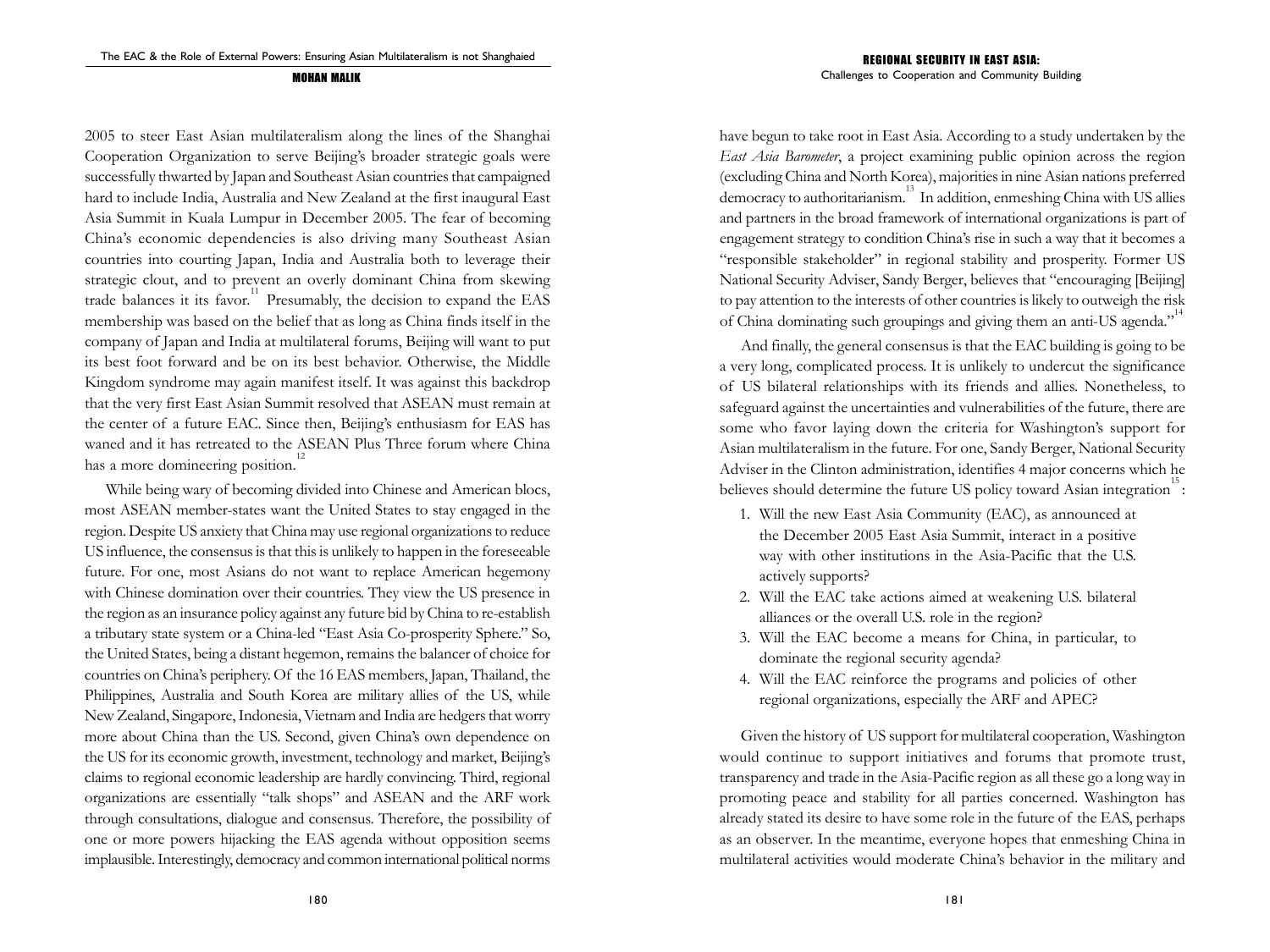security spheres and "provide a mechanism for China to demonstrate that it is a good neighbor and not a threat to other countries." In short, the ultimate driver of Washington's concern over East Asian regional arrangements lies in US strategic relations with China.

#### The European Union's Interests in EAC

The European Union has indicated its desire to have a role as an observer in the EAC. The EU's interests in the EAC building are mostly similar to the US, albeit with differences in nuance, focus and attention. The European Union has identified "effective multilateralism" as the defining and determining feature of its external relations strategy. Much like the US, the EU member-states want to foster and benefit from closer economic ties with East Asia. The EU welcomes the emergence of an "open regionalism" in East Asia that promotes free trade and investment flows to and from the region, embedding the protectionist tendencies into an effective multilateralism.<sup>17</sup> It is not in the interests of the EU to see Asia's multilateral organizations being dominated by one or two regional powers. Unlike the US, the EU is better placed to contribute to the development of conflict resolution mechanisms and maritime security measures for the safety of sea lanes of communication. For its part, East Asia has a lot to learn from the EU in institution building, preventive diplomacy and crisis management. The EU can provide a good template for creating a positive regional identity conducive to creating a spirit of cooperation and confidence-building among member-states. The European experience of coming to terms with the past (especially in Germany) may be of relevance to Northeast Asia. Much like the US, promotion of liberal values of democracy, human rights and free market economics remain on the agenda of many European countries. And as in the case of Burma, it can complicate their interaction with East Asia because the EU wants to see regional cooperation in East Asia based upon universally recognized political values and global rules. The EU would also like to see democratic states with shared political values taking the lead in bringing about Asian economic and political integration. However, two areas where American and European interests diverge are the EU's support for multipolarity in the world and the priority assigned to economic, as opposed to security, issues in the EU-China relations.

#### Russia's Interests in EAC

Russia, increasingly assertive in its foreign policy after years of stable economic growth, is looking for a new role in the world and sees itself as a balancing force between the old trans-Atlantic world and new power centers such as China.<sup>18</sup> Under President Putin, Moscow has moved to forge closer ties with major Asian economies and to stake a claim in an emerging East Asian regionalism in order to re-establish a resurgent Russia on the world stage. Unlike the US and the EU, Russia has expressed its desire to become a member of the East Asia Summit. Its stance enjoys China's support.<sup>1</sup> However, ASEAN has decided to freeze new membership of EAS for at least two years. Their concern is that by bringing in outsiders, such as Russia, the United States, and Canada, the East Asian nature would be lost, and EAC would become a duplication of APEC. This development would, however, be welcomed by those who want to see ASEAN+3 as the principal focus for East Asian Community building or those who want to replace APEC with EAC.

Moscow seeks economic integration with Asia to help stop the decay of resource-rich but depressed areas east of the Urals and the government has unveiled an ambitious plan of diverting part of Russia's new wealth to upgrade infrastructure in Siberia and the Far East to attract investment.<sup>20</sup> Closer ties with ASEAN, the ARF, APEC and the EAC are part of Russia's strategy to balance the US and Chinese involvement in regional affairs. The gigantic project to construct oil pipelines from Eastern Siberia to the Pacific coast, with branches into China, will definitely serve to reinforce economic ties between these countries. To achieve its objectives in East Asian multilateral processes, Russia has "six cards" to play:

- 1. The "geopolitical card": Russia is the only Eurasian power;
- 2. The "global power card": As a UNSC veto holding permanent member, Moscow's cooperation is required on all global security issues;
- 3. The "nuclear card": Russia is still a nuclear superpower;
- 4. The "arms supplier card": Russia is a major arms producer arming China, India & ASEAN countries;
- 5. The "energy card": Russia is a growing energy supplier to booming Asian economies;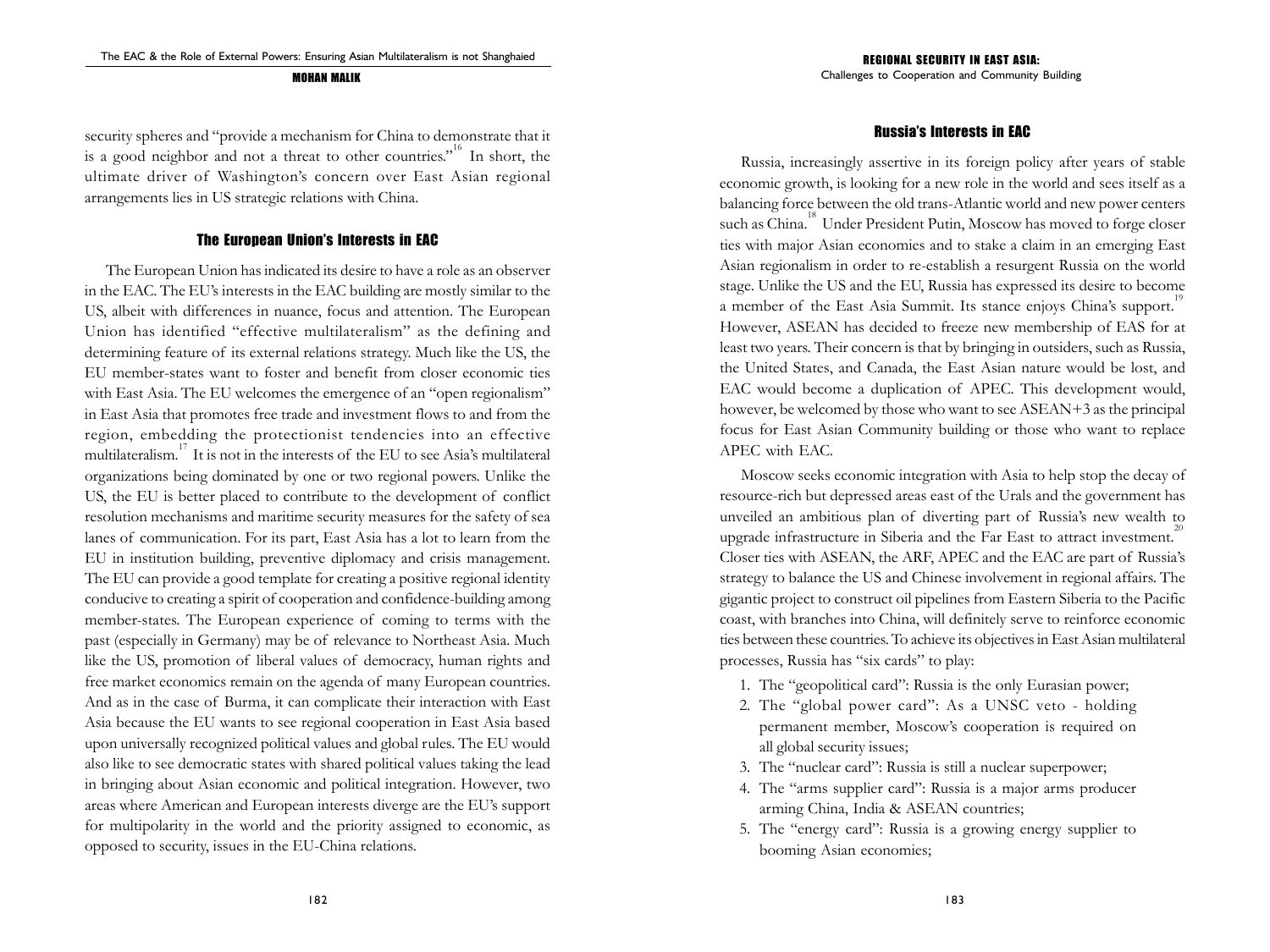6. Last but not least, being a "swing state" or "pivotal state" in Eurasia, Russia hopes to benefit by making itself the object of courtship by both China on the one hand and the US/ Japan on the other.

Though Russia shares Beijing's interest in limiting US influence via multilateral institutions, it also has many interests in common with the West.

#### Conclusion

Though leaders of sixteen nations (ASEAN+3+3) have vowed to work toward building a an Asian equivalent of the 25-member European Union (EU), the shape of the East Asia Community remains undefined. Most seasoned observers see this project as very ambitious and perhaps overly optimistic. Pessimists warn that unresolved historical issues, different political systems and values, and countries with different stages of socio-economic development mean that attempts at forming an Asian Union *a-la* Europe will be slow and ineffectual, with the outcomes characterized by shallow integration. Most regional organizations are essentially "talk shops" that work through consultations, dialogue and consensus and this will remain so for the foreseeable future. Regional community building is a long-term project. It is worth remembering that the European Union has taken decades to reach its current form and shape.

While a Sino-centric Asian international order might be a long-term Chinese goal, concerns that China will use its growing involvement in the EAC and other regional organizations to diminish the US role in Asia are somewhat unfounded. Just as the US' exclusion from the European Union did not result in a reduced role and influence in Europe, the US' exclusion from the East Asian Community would not be detrimental to its interests. The US enjoys enormous advantages vis-à-vis China. The regional and global economic and military balance of power remains in favor of democracies within regional groupings (SCO is an exception). Wherever China finds itself in the company of Japan, India and Australia, it has to be at its best behavior. Additionally, ASEAN does not want to be upstaged by EAS/EAC. Integrating and socializing China in multilateral institutions and thereby encouraging Beijing to accommodate the interests and concerns

of other countries outweighs the risk of China dominating multilateral institutions.

The future of the EAC building will be determined by several key issues involving membership, the role of external powers, ASEAN's will and capacity to remain in "the driver's seat", the EAC's distinctive character, utility and relationship with other existing multilateral organizations and forums (such as APEC, ARF), and last but not least, the state of China's relations with the United States, Japan and India which could make or mar progress toward EAC building.

#### **Notes**

\* The views expressed here my own and do not reflect the policy or position of the Asia-Pacific Center for Security Studies or the U.S. Department of Defense.

1. Canada is arguably the fourth external actor but Canada has long been a fervent advocate of multilateralism in the Asia-Pacific. Unlike the United States, the European Union and Russia, Canada—a middle power—lacks both the will and the capability hinder regional integration.

2. Eric Johnston, "East Asian Community: a Tough Prospect," *Japan Times*, October 30, 2006.

3. Goh Sui Noi, "Green Light for Study on 16-nation Trading Bloc," *Straits Times*, January 16, 2007.

4. See Tao Deyan and Zhang Binyang, "Zhuanjia zonglun Zhongguo heping jueqi jinglue" ["Experts Discuss China's Peaceful Rise Concept"], *Zhongguo Zhengzhi Xue*, May 18, 2004 (originally published in *Guoji Xianqu Daobao*, at www.cpd.org.cn)

5. Mohan Malik, "The East Asia Summit: More Discord than Accord," *YaleGlobal online*, December 20, 2005 <http://yaleglobal.yale.edu/display.article?id=6645>

6. Kavi Chongkittavorn, "The politics of speed: An Asean Community by 2015?" *Nation* (Bangkok), November 27, 2006.

7. Fred Weir, "Russia, China looking to form 'NATO of the East'?: A six-member group, seeking to balance US power, meets in Moscow," *Christian Science Monitor,* October 26, 2005, p. 4.

8. Gerald Curtis, "The US in East Asia: Not Architecture, Action," *Global Asia*, Vol. 2, No. 2, Fall 2007, pp. 43-51.

9. Mohan Malik, "Multilateralism Shanghaied," International Assessment & Strategy Center, July 14, 2006 <http://www.strategycenter.net/research/pubID.115/pub\_detail.asp>; Chen Xiangyang, "Draw up new 'Greater Periphery Strategy' as soon as possible," *Liaowang* [*Outlook*], No. 29, July 17, 2006, p. 64.

10. Curtis, "The US in East Asia: Not Architecture, Action," p. 47.

11. David Lague, "Coming to terms with China's ascent," *International Herald Tribune*, November 7, 2005.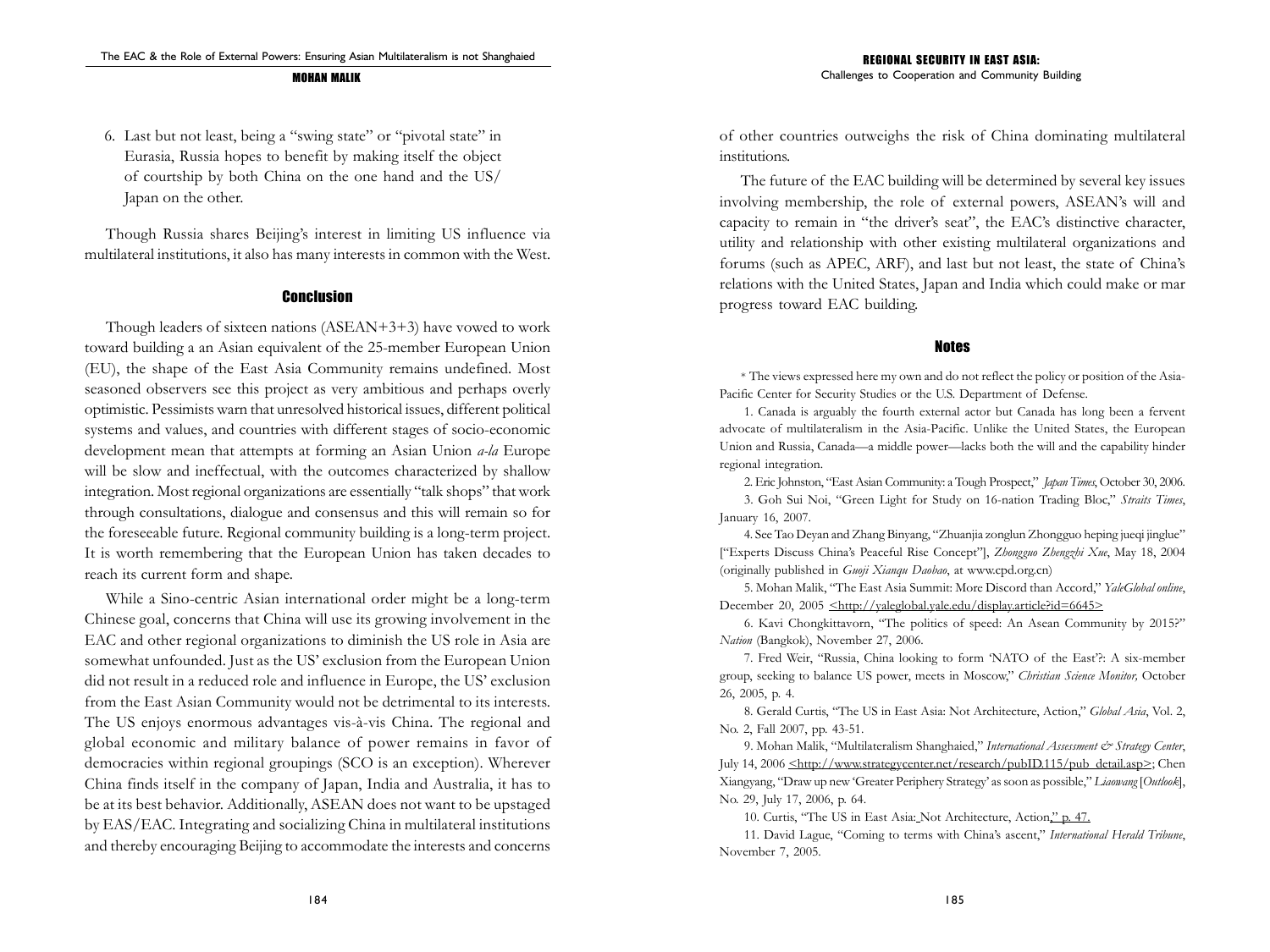12. Mohan Malik, "The East Asia Summit," *Australian Journal of International Affairs*, Vol. 60, No. 2, June 2006, pp. 207-211.

13. Cited from Joshua Kurlantzick, "Pax Asia-Pacifica? East Asian Integration and Its Implications for the United States," *Washington Quarterly*, Vol. 30, No. 3, p. 72.

14. Samuel R Berger, "The US stake in greater Asian integration," *Global Asia*, Vol. 1, No. 1, September 2006, p. 26.

15. Berger, "The US stake in greater Asian integration," p. 26.

16. *Ibid*., p. 26.

17. Willem van der Geest, "The East Asian Summit–towards ever closer cooperation? an EU perspective," European Institute for Asian Studies, Brussels, 2005 <http:// www.eias.org/conferences/2005/fukuoka010905/abstract.pdf>

18. Oleg Shchedrov, "Putin uses Asia-Pacific summit to look East," *Reuters*, September 7, 2007 <http://uk.reuters.com/article/oilRpt/idUKSYD17221620070907>

19. By pushing for Russia and other countries' participation in the EAS to make it "open and inclusive", China may well be trying to subvert the EAS just as the US diluted APEC's focus by bringing in Russia, Mexico and Chile. However, a former Japanese prime minister, Yasuhiro Nakasone, too has supported Russia's participation in the East Asia economic cooperation, given the importance of its vast oil resources which are required by non-oil producing countries in the region.

20. Vladimir Putin, "Russia's Role In Asia: A chance for cooperation on economic, political goals," *Washington Times*, November 17, 2006, p. 19.

# A Role for External Actors in an East Asian Security Community: Indian Perspectives

 $\mathcal{E}^{\prime\prime\prime}_{\mathcal{E}}$ 

#### SWARAN SINGH

*Given India's shift to its Look East policy from the early 1990s, and its changing power profile during these last two decades, 21 st century India has shown ample interest in being not only an interested onlooker but a partner in ASEAN's efforts to promote its security formulations. The evolution of a security community in East Asia remains one critical component of India's strategic interests in ASEAN's evolving security architecture. It is in this new context that this chapter tries to highlight India's predilections on some of these persistent themes and examine India's interests that will determine the future focus of New Delhi's engagement with this larger East Asian region.*

#### Introduction

THE IDEA of evolving a Security Community amongst the Southeast Asian nations as well as its linkages with external powers have remained at the core of all conceptions about the evolution of the Association of South East Asian Nations (ASEAN). The reason why the theme of 'Security Community' appears as a new phenomenon – as if invented at ASEAN's Ninth Summit in Bali during 7-8 October 2003 – is precisely because the original Bangkok Declaration of 1967 had not been able to go beyond very generic expressions of 'regional peace and stability' as the aim and objective of their nascent organization.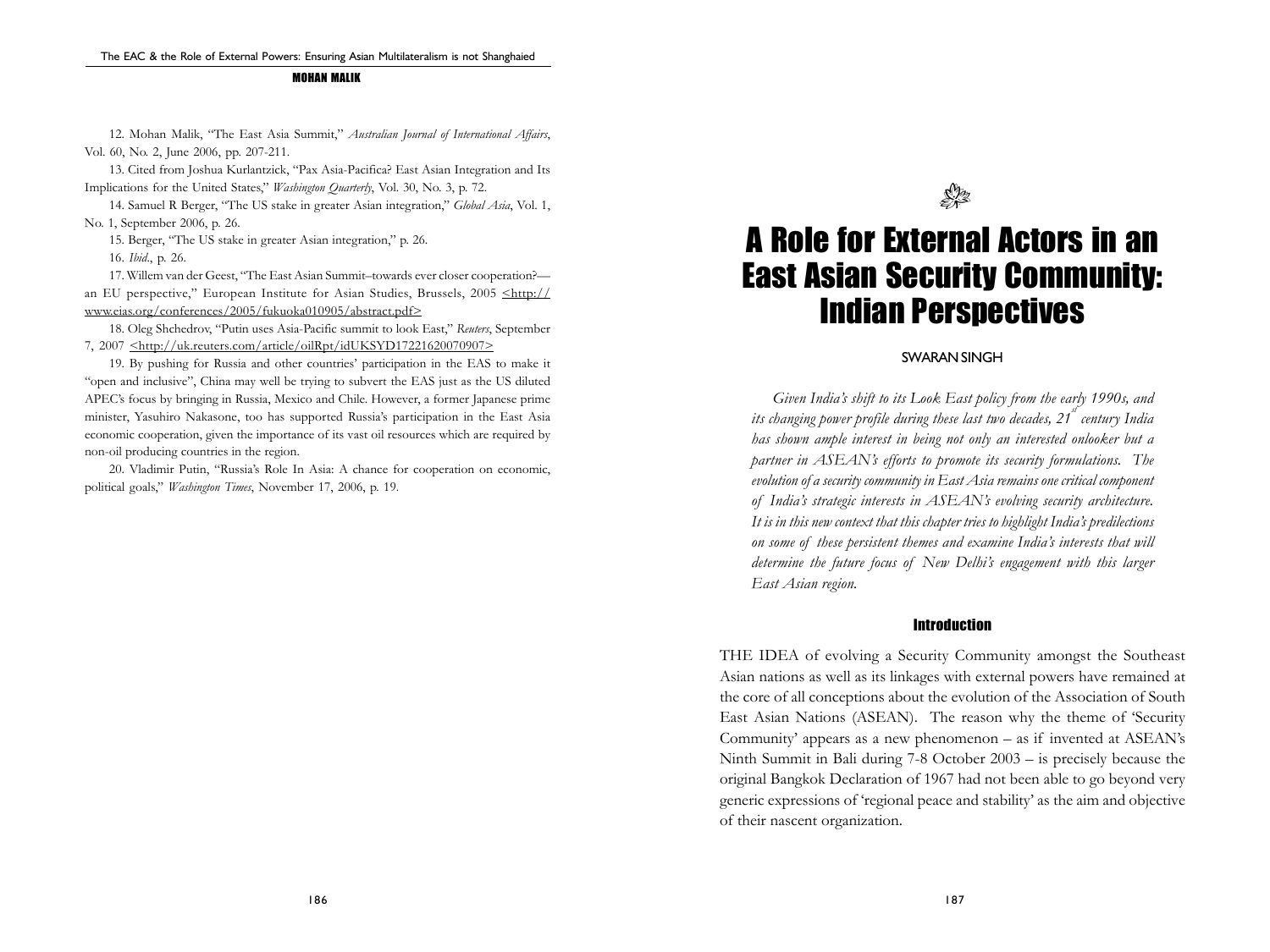This decision to underplay security concerns in the original ASEAN charter was primarily goaded by Cold War dynamics and by their direct and common fears about external powers – especially the Soviet Union and China – viewing ASEAN as extension of the US-sponsored South East Asian Treaty Organisation (SEATO) of 1954. It is against this backdrop that one has to appreciate the fast changing external realities of the post-9/11 era that seem to have influenced Indonesia and other members of ASEAN into 'reviving' this focus on security which is believed to have been the core of ASEAN vision right from its inception.

As regards India, in the first phase of ASEAN's obfuscated security formulations during the 1960s, New Delhi stayed away from being either an influence or an object of ASEAN's original motivations. In addition to India's domestic preoccupations flowing form its violent partition in 1947 and complicated political consolidation during much of 1950s, four inter-state wars with China and Pakistan during its first 24 years had kept India too busy to even contemplate walking into avoidable Cold War power projections. Things, however, were completely different in the second round of ASEAN attempts to prioritize its security formulations. Both the end of the Cold War bipolarism followed by India's own transformation from the early 1990s have created new incentives for India-ASEAN rapprochement.

As regards India's approach to East Asia, given India's shift to Look East from the early 1990s, and its changing power profile during these last two decades, 21<sup>st</sup> century India has shown ample interest in being not only an interested onlooker but a partner in this second phase of ASEAN's efforts to promote its security formulations. The evolution of a Security Community in East Asia remains one critical component of India's strategic interests in ASEAN's evolving security architecture. It is in this new context that this chapter tries to highlight India's predilections on some of these persistent themes and examine India's interests that will determine the future focus of New Delhi's engagement with this larger East Asian region.

#### The Strategic Continuum

To put it at the very outset, the segregation of South and Southeast Asia is a rather recent phenomenon. Historically, the entire area of the Indian Ocean extending from the eastern coastline of Africa to India and then stretching beyond to the peninsular and archipelagic Southeast Asia had been viewed as one strategic continuum. In early modern times as well, the European colonial powers, on the force of their ever-expanding colonialism, had facilitated the rise of this 'regional' consciousness in this part of the world. Accordingly, the initial conceptions of this larger region had 'continued to regard security of South and Southeast Asia as integral to each other'.

The Japanese, during World War II, had tried to conquer India from its occupied territories of Burma, Malaya, and Singapore which made independent India equally conscious of its security linkages to these Southeast Asian countries even though New Delhi was to remain preoccupied with its more immediate internal affairs and successive invasions from its western and northern frontiers. In the evolution of their security discourse, it is important to note that Admiral Mountbatten's command in Kandy (Ceylon) during World War II was also known as the Southeast Asia Command. It is from this British formulation that the expression Southeast Asia was to become accepted parlance. Nevertheless, at least initially, till the Colombo Conference of Southeast Asian Countries in 1954, the expression South East Asia had included India, Pakistan and Ceylon as part of this region. It was further reinforced by the Cold War military alliances like the South East Asian Treaty Organisation (SEATO) that had Pakistan as its integral member.

Later, Cold War semantics were to impose critical divisions not only between South and Southeast Asian nations but, while Southeast Asia was to become synonymous with the original six members of the ASEAN, it was to leave other nations of the continental South East Asia as part of other clusters known as Indo-China, Greater Mekong region, and South Asia. Much of these psychological divisions were to continue for several decades and these could not be overlooked until the collapse of the former Soviet Union. Several events since then have once again revived the mutual consciousness amongst South and Southeast Asia about their inherent linkages and raised the focus on several issues that project these two regions as integral to the same security matrix.

India's political loss from the collapse of the former Soviet Union was followed by an economic crisis of early 1990s, then followed by the World Bank - induced economic reforms. This was to greatly facilitate India's Look East policy that was to be centered around India's economic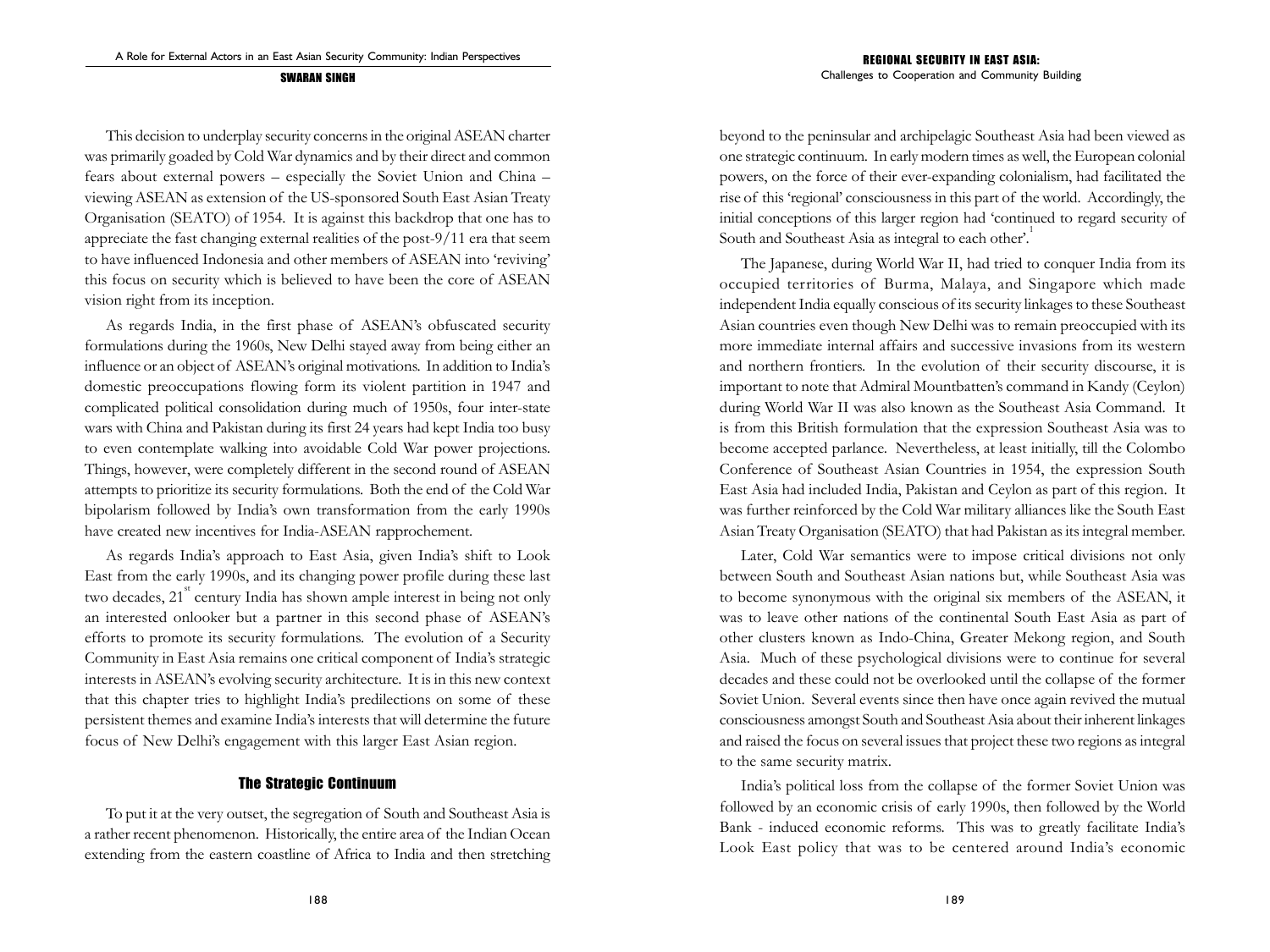engagement with Southeast Asia, especially the ASEAN. More recently, the expansion of ASEAN in the 1990s to include Indo-China also triggered expansion of India's agenda, this process of their mutual engagement resulting in revival of their mutual consciousness of India's strategic continuum with Southeast Asia. At the most visible level, the expansion of ASEAN has also physically connected ASEAN to India's land and maritime boundaries.

In particular, India's historically close relations with the CLMV countries (Cambodia, Lao PDR, Myanmar, and Vietnam) make New Delhi view itself as an important ally for promoting the Initiative for ASEAN Integration (IAI). 2 While the ASEAN today seeks access to India's professional and technical strengths, New Delhi highlights emerging convergence in their security and development perspectives: in ensuring peace and stability in their respective regions, especially security of sea lanes of the Indian Ocean for smooth transfer of raw materials, merchandise and energy supplies. As a result, in addition to being part of ARF dialogue from 1995, and BIMSTEC from its very inception in 1997, India has initiated the Mekong-Ganga Cooperation in 2001, it involving five members of the ASEAN.

#### Mutual Images and Perceptions

The elite in India had always been conscious of its enduring as well as strategic linkages with Southeast Asian peoples. Apart from their cultural, commercial and civilizational interface since ancient times, India's first Prime Minister, Jawaharlal Nehru, had outlined India's vision about this region in his world-famous *The Discovery of India* in 1944:

The Pacific is likely to take the place of the Atlantic in the future as the nerve center of the world. Though not directly a Pacific state, India will inevitably exercise an important influence there. India will also develop as the centre of economic and political activity in the Indian Ocean area, in Southeast Asia, right up to the Middle East. Her position gives an economic and strategic importance in a part of the world which is going to develop in the future.

However, the Chinese attack on India in 1962, the Pakistan-China nexus, and India's own post-Nehru domestic preoccupations were to deflect India's attention and shrink its role in this extended neighborhood of Southeast Asia. 4 As a result, India remained, more or less, neutral to the formation of ASEAN. From the ASEAN side as well, while Sri Lanka was invited to join the ASEAN, India was completely ignored by its founding members. No doubt, India had also been, in principle, skeptical of the whole idea of such regional organizations. Given New Delhi's Non-aligned orientation, it carried a strong belief that all such organizations favored a particular security environment and that such organizations seemed aimed against states not sharing the grouping's ideological orientation.

Some of their mutual perceptions about their inherent links and ground realities of interdependence were to be revived following changes in their domestic, intra- and inter-regional as well as global contexts since the early 1990s. As part of its Look East policy initiatives, India was to become ASEAN's Sectoral Dialogue Partner in 1992, then Full Dialogue Partner since 1996, and India has been an important member of Asean Regional Forum since 1995. In 2006, the two sides set up an Indo-ASEAN Science and Technology Fund to undertake collaborative work in research and development, and technology development in areas including food security, the Tsumani Early Warning Systems of India and Malaysia were expected to be networked to provide information on such environmental threats in a matter of seconds. This is in continuation of India's joint efforts since a tsunami hit this entire region in December 2004.

Mutual perceptions also get reinforced by the fact that India today shares a 1,600-km long land boundary with Myanmar, and maritime boundaries with Myanmar, Thailand and Indonesia. It is separated from Indonesia by a very short distance. Also, by virtue of its civilizational contacts in terms of religion, culture, language and trade as well as because of the presence of a large number of Indian people, emerging India once again feels integral to the dynamism of this larger East Asian region.

Nevertheless, given their historical and Cold War legacies, there also remain several hiccups. For instance, in spite of being the second largest country in terms of population and fourth largest economy in purchasing power parity, India is not a member of Asia-Pacific Economic Cooperation (APEC). But, at the same time, India being invited to the December 2005 Inaugural East Asia Summit (EAS) has opened a whole new dimension to India-Southeast Asian ties. Similarly, India was an integral part of the second EAS that was held at Cebu, the Philippines during January 2007. The 12<sup>th</sup> ASEAN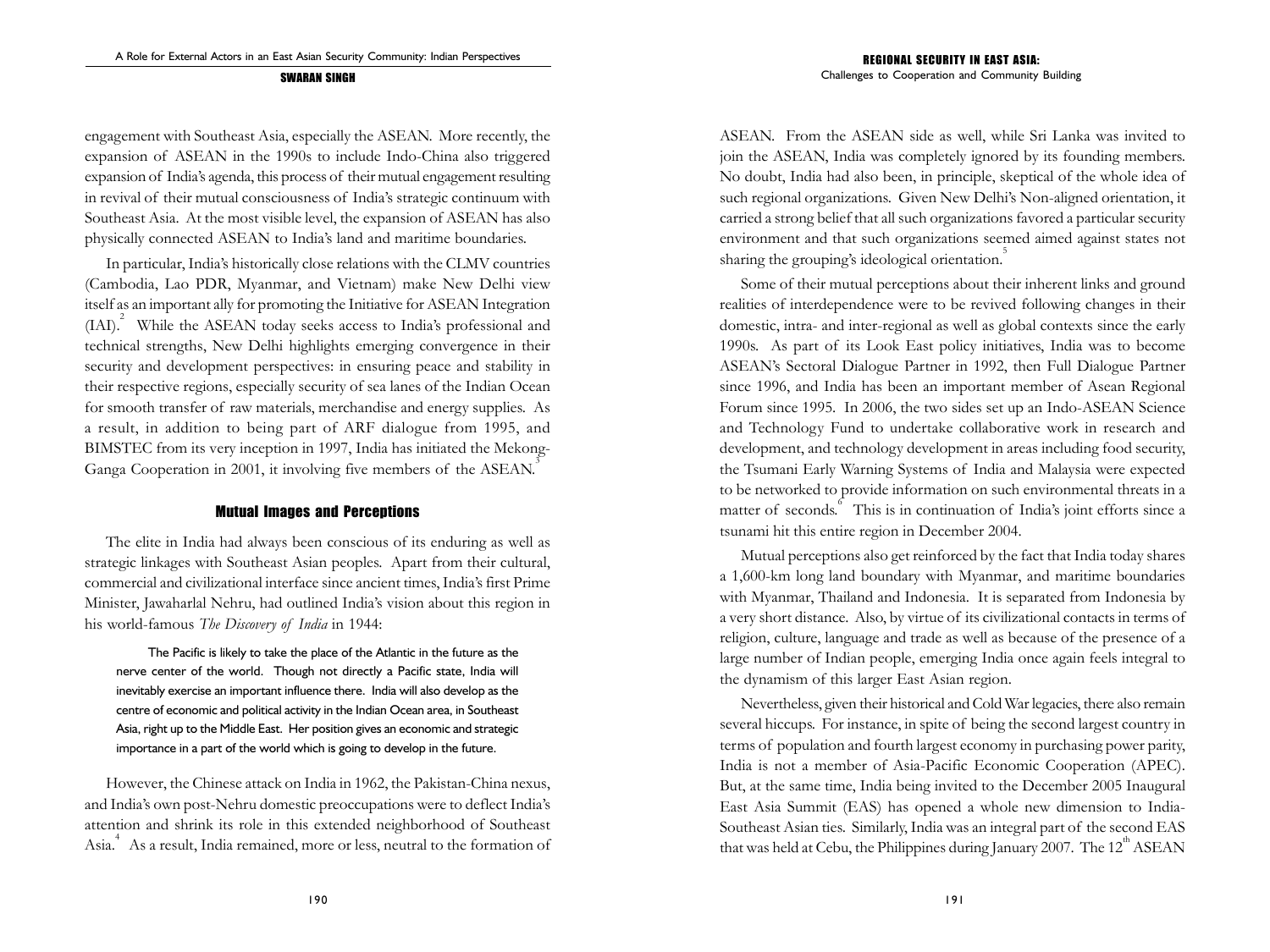Summit held at Manila with the Philippines as Chair chose to have ten ASEAN members plus six others including India in their deliberations.

#### The Perennial China Factor

The perennial influence of China is one factor that can not be overemphasized in examining India-ASEAN mutual consciousness and why their overlapping security formulations remain integral to the overall picture. Concerns about China have always been a critical factor in India's vision of Southeast Asia and vice versa. In the mid-1950s, increasing Chinese activism in the Afro-Asian movement had resulted in Jawaharlal Nehru's winding down India's foreign policy overdrive in this region. This was also further complicated by the restive and substantial overseas ethnic Chinese populations in several Southeast Asian countries. Given the history of anti-Chinese riots in some of these countries, engaging or encouraging Indian diaspora was not seen as a favoured option in New Delhi.

The 1990s once again were to witness Chinese-ASEAN and China-India *rapprochement* triggering India's increasing focus on engagement with this region. The fundamental difference in this new phase was that unlike its focus on ideology as the sole locomotive of foreign policy in the 1950s, China, India and ASEAN are all using economic instruments to achieve their s political and security objectives. It was during the East Asian financial crisis of late 1990s that China was able to turn the tables on the United States, which had been a traditional friend and ally of ASEAN. In these financial crises, Beijing was able to muster innovative proposals and organize aid and assistance much before all other major players – including ASEAN friends like the United States and Japan. This seems to have greatly facilitated China's projection of itself as a friend and responsible partner of ASEAN.

More recently, the rise of China and its engagement of Southeast Asia as well as the rise of ASEAN as the main driving force in the integration of Asia can be counted as triggers to India's Look East policy initiatives since the early 1990s. At a cursory glance, China has moved very far in its last decade-and-a-half engagement with ASEAN. In security cooperation as well, it has agreed to the establishment of a code of conduct in the South China Sea; acceded to the Treaty of Amity and Cooperation and has attached significance to ASEAN regional norms on peaceful conflict resolution.

 $(CAFTA)$  to be realized not later than 2011.

Meanwhile, both China and ASEAN have also been promoting ideas about launching an East Asian Free Trade Area (EAFTA) which can be seen as a precursor to building an Economic Community in East Asia. In financial cooperation, starting from its financial aid during the East Asian financial crisis of the late 1990s, Beijing has signed bilateral swap arrangements (BSA) with all ASEAN members. So much so that commentators are beginning to prescribe caution to ASEAN and suspect China as emerging as a hegemonic power in the region.<sup>9</sup> All this has triggered several of India's new interests and initiatives in becoming part of these larger East Asian trends.

According to Amitav Acharya, while US hegemony remains a well-known factor and ASEAN has been working towards 'reducing their sense of dependence' on the US security umbrella, it is the rise of China – especially its economic links – which are today 'challenging Southeast Asian idenity'. This becomes critical as the expansion of ASEAN strengthens China's leverages as against ASEAN's ability to reinforce its identity while incorporating new members.<sup>10</sup> This is where the role of evolving a Security Community as a bulwark or a mediator between major powers – e.g. Australia, China, Japan, India – becomes critical. Some scholars see the initiation of East Asian Summit process as precursor for an East Asian Security Community. 11

Indeed, senior ASEAN diplomats have long talked of an ASEAN Security Community being only a precursor for building an East Asian Security Community followed by a still larger Asian Security Community at large and how, in this process of evolution, India is seen an integral part of this process or evolution.<sup>12</sup> Of course, they remain aware of many constraints that include the complete normalization of relations between China and Japan; acceptance by the US, open or tacit; and the question of continued cohesion and credibility of the ASEAN. India in some ways seem to have its own advantage of having had historical ties with Southeast Asia and having remained far more acceptable to several of these member states of ASEAN.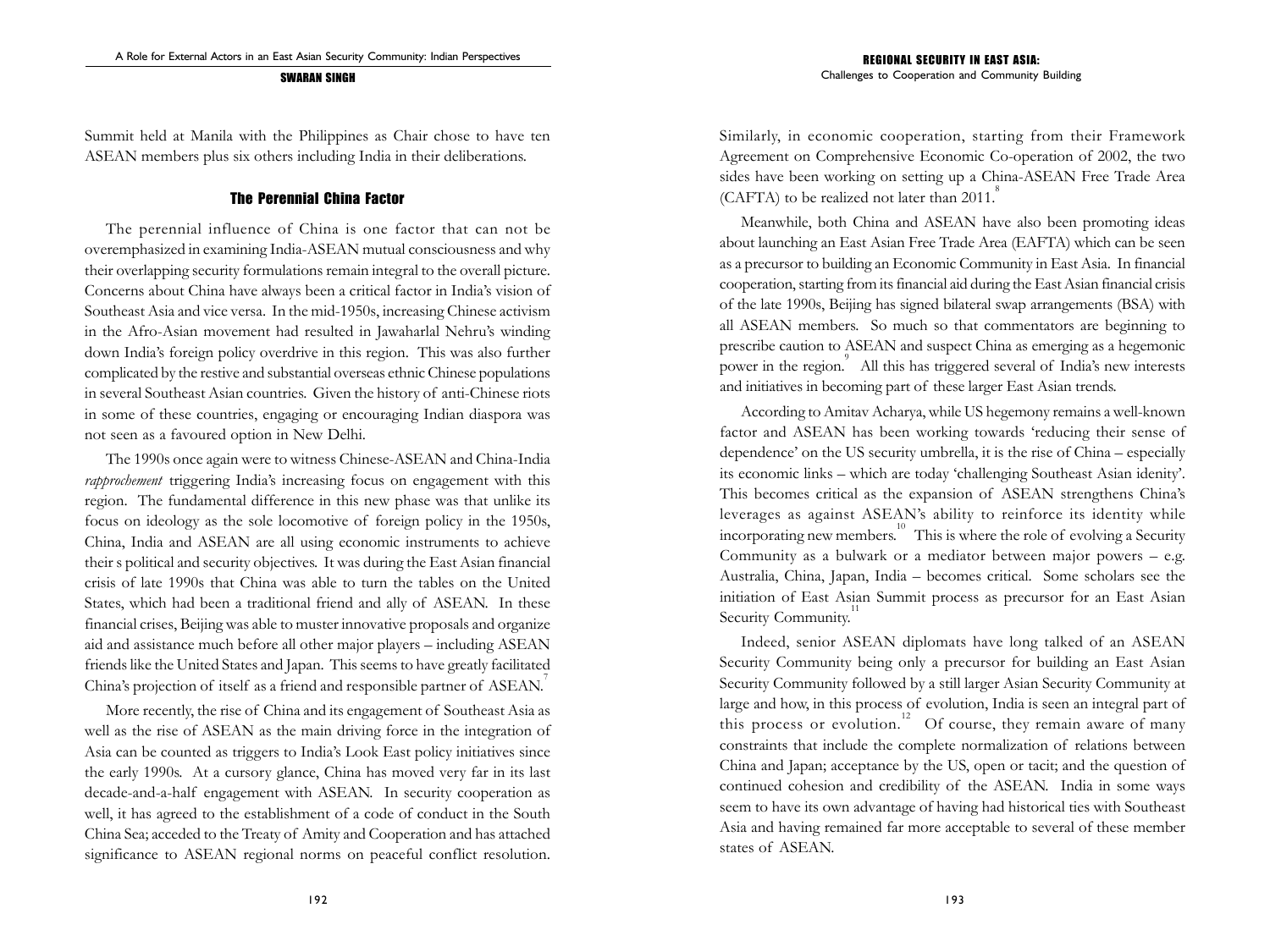#### New Strategic Convergence

From once being seen as on the opposite sides of the Cold War ideological divide, most countries of Southeast Asia and India have since moved towards more centrist ideological frameworks seeking rapid development through economic reforms and opening up to foreign investments from all possible directions.<sup>13</sup> This is also the period which has witnessed growing convergence in Indian and ASEAN approaches to new and old security paradigms, from traditional balance of power to more recent formulations like building flexible and innovative security communities for dealing with emerging new challenges from terrorism, transnational crime, sea-lanes security to energy security issues and so on.

Indeed, both ASEAN countries and India today have the distinction of having good relations with all major powers which makes it possible for them to think long-term and to debate new formulations that can play a critical role in transforming inter-state equations through systemic changes in the international system. Amongst these, building a Security Community in East Asia remains one most potent and feasible alternative to their conventional focus on organizing military alliances as instruments for ensuring international peace and development. As a result, 'engagement' has come to be the essential first step and the buzzword aimed at avoiding military confrontation, promoting dialogue and maximizing areas of agreement so that peace and socioeconomic progress can be assured.<sup>14</sup>

Theoretically, evolving transparency, communications and functional cooperation remain the core of Security Community approach to international relation. Here, in addition to working together in multilateral forums such as Asean Regional Forum (ARF) or East Asia Summit (EAS), and in the Asia-Europe Meeting (ASEM) process, India has been equally effective in strengthening its ties with individual nation-states of this region. India and Thailand, for instance, set up a joint working group on security in May 2003, and while India and the Philippines started a security dialogue from March 2003, also signing an extradition treaty. Similarly, recent years have witnessed India evolve a strategic partnership with both China and Japan. All this has since transformed the nature of India's engagement with East Asia.

REGIONAL SECURITY IN EAST ASIA: Challenges to Cooperation and Community Building

#### Prospective Role for India

India prospective role in coming years is surely going to continue to be centered around New Delhi's trade-led economic engagement with East Asia, both at multilateral and bilateral levels. This is precisely because India's trajectory of economic growth – hovering around 9 per cent increase in GDP and about 25 per cent growth in its foreign trade – will require India to expand its interactions with existing partners and explore new avenues for cooperation. To appreciate the tenor of India-ASEAN ties, one can cite a speech by the Indian Prime Minister where he talks of India-ASEAN trade having reached \$ 15 billion for 2005 and their target being \$ 30 billion by the end of 2007.<sup>15</sup> This seems to perfectly fit into rapidly growing East Asian nations who also have similar requirements. In particular, given China's and India's expanding bonhomie in the East Asian region their future policies should only accelerate their overall engagement with the rest of East Asia.

All this economic engagement - led transformation is bound to have politico-security implications. Starting from India's turmoil-ridden northeastern region, and India's historical and expanding linkages with the Greater Mekong Region, India's economic engagement continues to intertwine with its security perceptions. As has already been outlined in several expositions of New Delhi's Look East policy, India has already expanded its horizons and now treats the larger Asia-Pacific region (rather than the original six of ASEAN) as its strategic space to build engagements. Integration of CLMV countries into ASEAN has clearly facilitated this process whereby this reinforced strategic continuum allows India to treat this larger ASEAN region as a bridge to catapult India's interactions with the larger Asia-Pacific region.

The fact that all major external powers –the United States, Russian Federation, the People's Republic of China, and Japan – share close and warm relations with India will only facilitate India's engagement and cooperation with East Asian region. The transformational economic growth and opportunities in China-India relations and Beijing being increasingly forthcoming in welcoming Indian initiatives in Asian affairs virtually removes the only possible concern that experts have had about India's interactions with the dynamic East Asian region. In some ways this cross-fertilization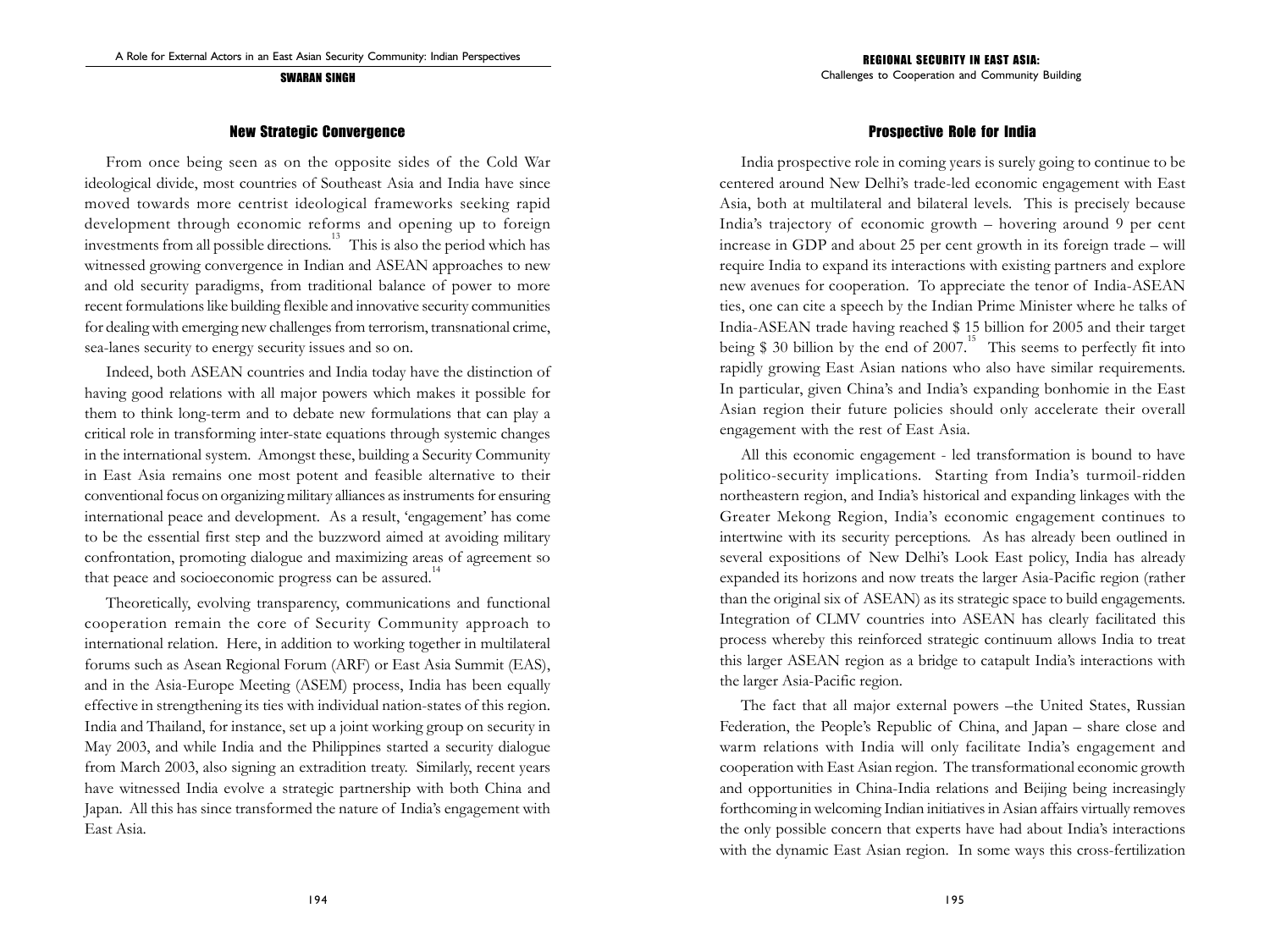promises to be equally beneficial to India's own evolution as the emerging new major player on the horizon.

This increasingly mutual appreciation and interdependence between India and expanded ASEAN clearly promises increasing interactions in coming times. The fact that India has always favoured a soft-security approach makes it one sincere proponent of evolving a Security Community in East Asia. Indeed, India has critical stakes in ensuring the evolution of Security Community in East Asia and in exploring possibilities to replicate and expand that example to the wider Asian region for ensuring peace and stability. This remains an essential imperative for India's continued and peaceful development.

#### Conclusion

To conclude, in examining India's strategic interests in evolving an East Asia Security Community, we see that its continued engagement with this region and its contributions to these evolving security discourses amongst these nations have never been a matter of choosing between options. The global and regional contexts today seem to be far more favorable and New Delhi today seems to be far more aware as well as capable in pursuing its national objectives of participating in the evolution of security community in East Asia. Morevor, compared to the conventional wisdom of building military alliances, India feels far more at home with this emerging focus on Security Community as it remains much closer to India's strategic culture and ethos. The prospects of India's prospective role in refining and promoting its own security cooperation with East Asia and facilitating intra-regional security cooperation among these countries in this new soft-security framework surely augurs well for all sides.

#### Notes

1. Devare, Sudhir, *India & Southeast Asia: Towards Security Convergence*, (Singapore: Institute of Southeast Asian Studies, 2005), p. 14. Pakistan, for instance, had been part of the South East Asia Treaty Organisation (SEATO) during 1950s.

2. Yahya, Faizal, "India and Southeast Asia: Revisited", *Contemporary Southeast Asia*, Vol. 25, (2003), Ministry of External Affairs, New Delhi at http://meaindia.nic.in/onmouse/ ASEN%20-India.pdf , p.1. This initiative seeks to ensure smooth integration of CLMV into much developed original six of ASEAN.

3. For details see Swaran Singh, *Mekong-Ganga Cooperation Initiative: Analysis and Assessment of India's Engagement with Greater Mekong Sub-region*", IRASEC Occasional Paper 2007, No. 3 (August 2007), available at http://www.irasec.com/docs/GangaMekong\_finalweb.pdf, pp. 47-48.

4. Devare, Sudhir, *India & Southeast Asia: Towards Security Convergence*, (Singapore: Institute of Southeast Asian Studies, 2005), p. 2.

5. Sridharan, Kripa, "India-ASEAN Relations: Evolution, Growth, and Prospects", in Jeshurun, Chandran (ed.), *China, India, Japan and the Security of Southeast Asia*, (Singapore: Institute of Southeast Asian Studies, 1993), p. 118.

6. "India, ASEAN to have partnership in science and technology", *The Hindu* (New Delhi), 8 November 2006, at http://www.hindu.com/thehindu/holnus/ 001200611080312.htm

7. Baviera, Aileen S.P., *China's Relations with Southeast Asia: Political, Security and Economic Interests*, PASCN Discussion Paper No. 99-17, (Manila: Philippine APEC Study Center Network, 1999), p. 32.

8. "Interview: Closer ASEAN-China ties important to int'l economic integration", The *People's Daily Online*, 26 October 2006, http://english.people.com/cn/200610/26/eng20061- 26\_315379.htm

9. Makmur Keliat, "Asean, China negotiate new challenges", *The Nation* (Bangkok, Thailand), 02 November 2006, p. 8.

10. Amitav Acharya, "Constructing Security and Identity in Southeast Asia", [An Interview with Jillian Moo-Young], *Brown Journal of World Affairs*, Winter/Spring 2006, Vol.xii, Issue 2, (2006), pp. 158-159.

11. Begi Hersutanto, *Prospects for East Asian Community: Security Perspectives*, CSIS Working Paper Series, WPI 063, October 2005, pp. 24, 27.

12. Wanandi, Jusuf, "Towards an Asian security-communuty", *Asia Europe Journal* (Heidelberg), Vol. 3, No. 3 (October 2005), p. 323.

13. Traditionally pro-Soviet India and Vietnam have since built strategic partnership with the United States which has been ASEAN's ally from the very beginning.

14. Devare, Sudhir, *India & Southeast Asia: Towards Security Convergence*, (Singapore: Institute of Southeast Asian Studies, 2005), p. 46; for an opposite view see T.J. Pempel (ed.), *Remapping East Asia: The Construction of a Region*, (London: Cornell University, 2005).

15. "Third India-ASEAN Business Summit: Inaugural Address by Dr. Manmohan Singh, Prime Minister of India" [19 October 2004, New Delhi], Federation of Indian Chambers of Commerce and Industry website, available at http://www.ficci.com/media-room/speechespresentations/2004/oct/asean04/oct19-asean-pmspeech.htm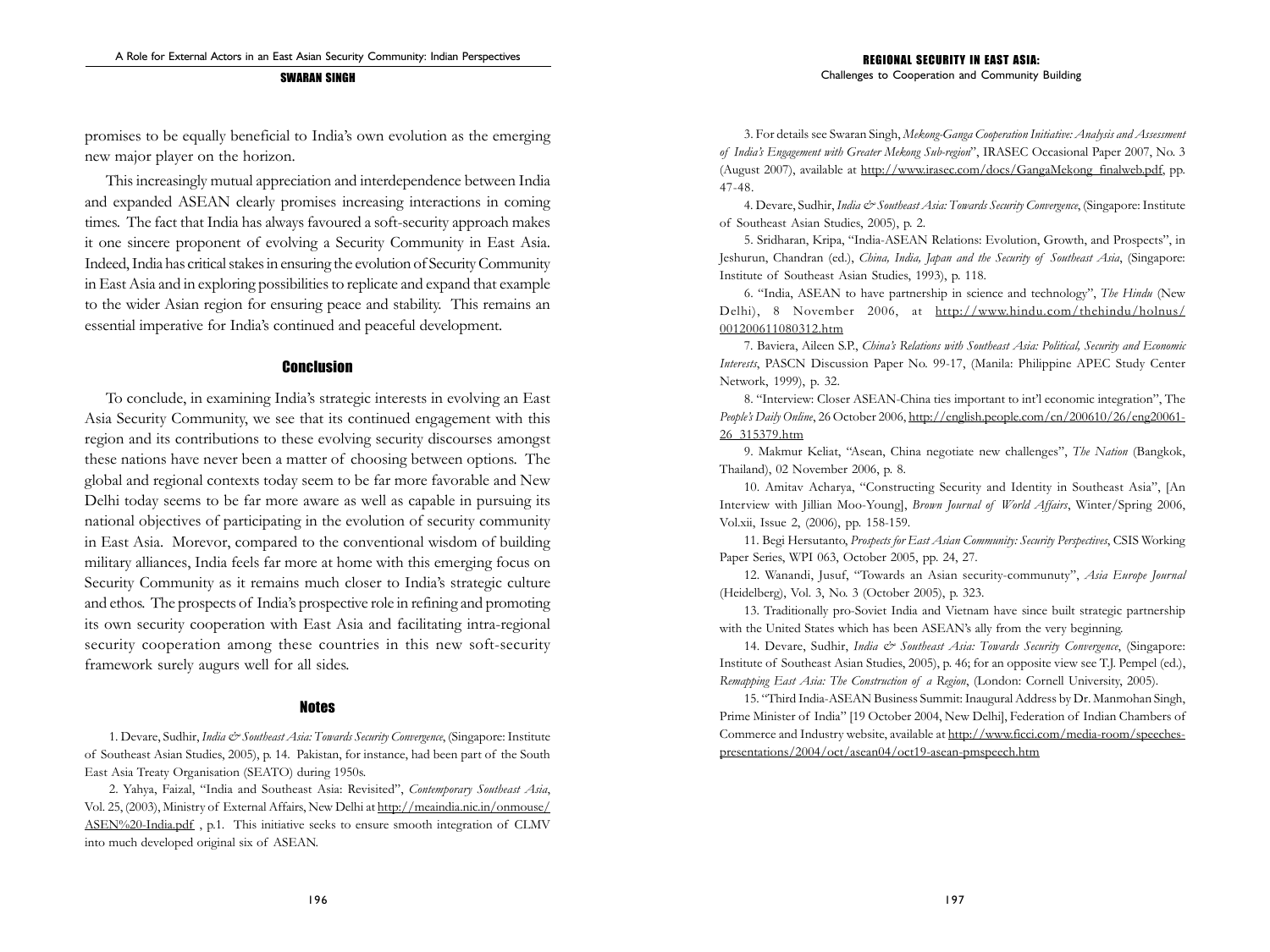## The Editor

AILEEN S.P. BAVIERA is currently Professor and Dean of the Asian Center, University of the Philippines. She also lectures at the Foreign Service Institute and the National Defense College of the Philippines. Overseas, she has lectured at various institutions in Japan, China, Taiwan, and India and held research fellowships at the Japan Institute of International Affairs, Peking University, Shanghai Institute of International Studies, and the National Chengchi University of Taiwan. Her research interests include contemporary China studies, and international politics and security in the Asia Pacific, with special focus on China-ASEAN relations and maritime disputes. Her most recent papers which appeared as book chapters are *Regionalism and Community Building in East Asia: Challenges and Opportunities* (Routledge, 2006); *Post-Cold War Strategic Interests of China and ASEAN: the Role of the United States* (Peter Lang, 2005); and *South China Sea: Managing Territorial and Resource Disputes* (Lynne Rienner, 2004). She was Philippine representative to the East Asia Vision Group.

### The Authors

NOBUMASA AKIYAMA is an Associate Professor at the Graduate School of Law of the Graduate School of International Public Policy at Hitotsubashi University, and an Adjunct Research Fellow at the Center for the Promotion of Disarmament and Non-Proliferation, Japan Institute of International Affairs. He also teaches at Reitaku University and Kyushu University. His other professional appointments include working with the Ministry of Defense, Japan Atomic Energy Commission, Japan Atomic Industry Forum, and as advisor to the Japanese delegation to the NPT Review Conference. Professor Akiyama has published and written extensively on non-proliferation, Japan's national security and nuclear energy.

He received his Bachelors of Law from Hitotsubashi University, and a Masters in Public Administration from Cornell University in Ithaca, New York, USA. He also attended the graduate program at St Antony's College, University of Oxford, England.

CAI PENGHONG is Research Professor at the Institute of Asia-Pacific Studies, Shanghai Academy of Social Sciences (SASS). He graduated with a degree in International Politics from Fudan University in Shanghai (1982), and has since conducted research and teaching at the SASS. He was a Fellow at the East-West Center in Honolulu, Hawaii in 1992-93, and a visiting scholar at the School of International Relations and Pacific Studies, University of California, San Diego in 1995. His research and teaching interests include international relations in East Asia with an emphasis on East Asian maritime security and joint development in disputed sea areas.

RENATO CRUZ DE CASTRO is currently on the faculty of the International Studies Department, De La Salle University and the holder of the Dr. Aurelio Calderon Professorial Chair of Philippine-American Relations. He earned his Ph.D. from the Government and International Studies Department of the University of South Carolina as a Fulbright Scholar in 2001. He was a research fellow in the Institute of Southeast Asian Studies in Singapore (1995 and 1991) and in the European Institute of Public Administration in the Netherlands (1989). Since 1994, he has written several articles on international relations and security that have been published in a number of scholarly journals and edited volumes in the Philippines, South Korea, Malaysia, Singapore, Taiwan, Germany, the United Kingdom, and the United States. His articles on international relations and international security have been published by *Armed Forces and Society, Issues and Studies*, *Asian Perspective*, *Contemporary Southeast Asia*n, *Asian Survey*, *Tamkang Journal of International Affairs*, *Views and Policies: Taiwan Forum, Journal of Security Sector Management*, *Asian Affairs: An American Review, Pacific Affairs, and the Korean Journal of Defense Analysis*.

SUNG CHULL KIM is Professor of Northeast Asian Studies at Hiroshima Peace Institute in Japan. His research interests include inter-Korean affairs, Northeast Asian regionalism, and complex systems theory. Before moving to his current position, he was a Senior Fellow at Korea Institute for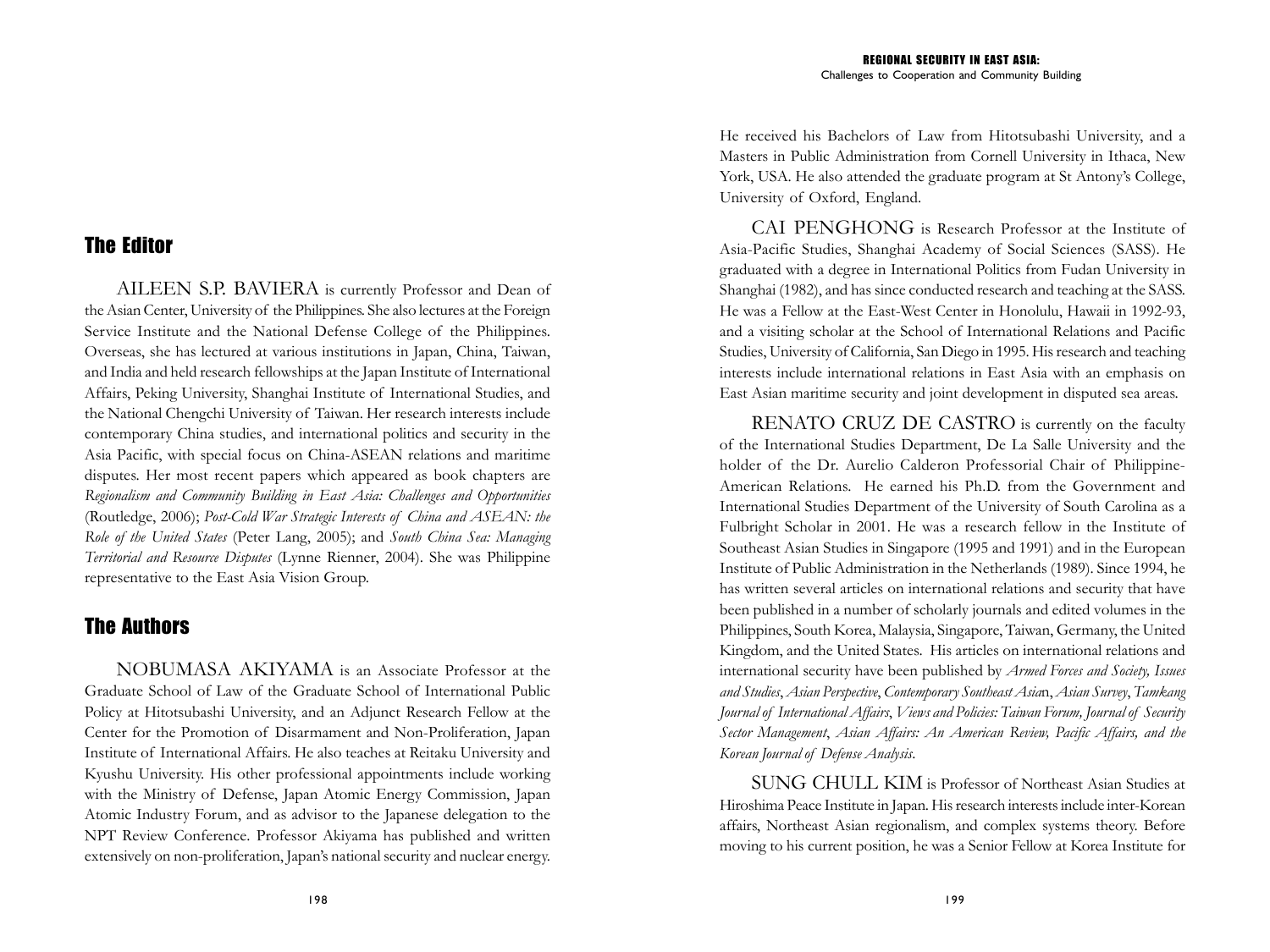National Unification and a Visiting Professor at University of Wisconsin-Madison. Kim is the author of *North Korea under Kim Jong Il: From Consolidation to Systemic Dissonance* (Albany: State University of New York Press, 2006) and the co-editor (with Edward Friedman) of *Regional Cooperation and Its Enemies in Northeast Asia: The Impact of Domestic Forces* (London: Routledge, 2006). He has also contributed a number of articles in academic journals including *Systems Research and Behavioral Science* and *Communist Studies and Transition Politics*.

MOHAN MALIK is a Professor at the Asia-Pacific Center for Security Studies in Honolulu, Hawaii. He is the author of *India and China as Global Powers: Back to the Future* (forthcoming), *Dragon on Terrorism*, *The Gulf War: Australia's Role and Asian-Pacific Responses*, co-editor of *Religious Radicalism and Security in South Asia*, and editor of *Australia's Security in the 21 st Century*, *The Future Battlefield*, and *Asian Defence Policies*. He has contributed numerous book chapters and published over 160 articles on Asian security issues in International Relations and Strategic Studies journals, defence magazines and daily newspapers.

NOEL M. MORADA is Associate Professor and former Chair, Department of Political Science, University of the Philippines. He was Executive Director of the Institute for Strategic and Development Studies (ISDS), Inc., an independent think tank affiliated with the regional ASEAN Institutes of Strategic and International Studies (ASEAN-ISIS). He earned his Ph.D. in Political Science from Northern Illinois University in Dekalb, Illinois, USA in 2002. His areas of specialization include Southeast Asian security, Comparative Politics of Southeast Asia, and ASEAN relations with China, Japan, and the US. Among his recent publications are *The Philippines: State vs. Civil Society?* in Muthiah Alagappa (ed.) Asian Security Practice: Material and Ideational Influences (Stanford University Press, 1998); *The Revived Philippine-US Security Alliance: Exploring Mutuality of Interests in the Fight Against International Terrorism*, and *ASEAN and the Rise of China: Engaging, While Fearing, an Emerging Regional Power*. His current research interests include human security and human development, issues and problems related to the promotion of "Responsibility to Protect" principles on humanitarian intervention in Southeast Asia, and international terrorism.

PAN YI-NING is Associate Professor at the Department of History and a research fellow of the Institute of Southeast Asian Studies and Center for Asia Pacific Studies, Sun Yat-sen University (Zhongshan University), Guangzhou,

China. She was a fellow at IKMAS, Universiti Kebangsaan Malaysia, in 2004, and also had stints as a visiting scholar at Griffith University in Australia, Drury College in the USA, and the Institute of Southeast Asian Studies in Singapore. Among her recent publications are *The International Environment and Political Developments in Southeast Asia* (Beijing: China's Social Sciences Publishing House, 2004) and *Constructing Confident* China-ASEAN Relationship: The Political & Security Implications for Establishing the China-*ASEAN FTA*, in Wang Xinsheng (ed.),International Relations of the Asia Pacific Region After 9.11 and *China's Accession to WTO* (Beijing: China's Social Sciences Publishing House, 2003). Her research interests include Asia Pacific international relations, particularly political and security relations between China and the United States and between China and Southeast Asian countries.

SORPONG PEOU is a Professor of International Security on the Graduate Program in Global Studies, Faculty of Liberal Arts, Sophia University, Tokyo, Japan. Democracy and Security Studies are his fields of expertise and academic research. He has written extensively on international peacekeeping, peacebuilding, international and regional security. His major publications include *Conflict Neutralization in the Cambodia War: From Battlefield to Ballot-Box* (Oxford University Press, 1997); *Intervention and Change in Cambodia: Toward Democracy?* (St. Martin's Press, 2000), and *International Democracy Assistance: Cambodian Lessons for Peacebuilders* (Palgrav Macmillan, forthcoming). He is also completing book projects on "Security Studies on Pacific Asia" and "Human Security: Will East Meet West?". He is working on a new book project entitled "Security Community Building in Pacific Asia: Problems and Prospects".

SWARAN SINGH is an Associate Professor at the Center for International Politics, Organisation and Disarmament (CIPOD), School of International Studies (SIS) of Jawaharlal Nehru University in Delhi. He has been working on China's foreign and security policy for the last fifteen years, with special interest in India-China studies. He was a visiting fellow at Peking University at the School of International Studies in 2001-02; at the Shanghai Institute for International Studies in 2003, and at the Center for Asian Studies, University of Hong Kong in 2004. Aside from China-India relations, his principal academic interests include Arms Control and Disarmament, Conflict- Resolution, War and Peace, Indian security and nuclear policies. He is currently President of Association of ASIA Scholars (South Asia Chapter) as also Member of Asia Scholarship Foundation's Regional Review Committee for South Asia.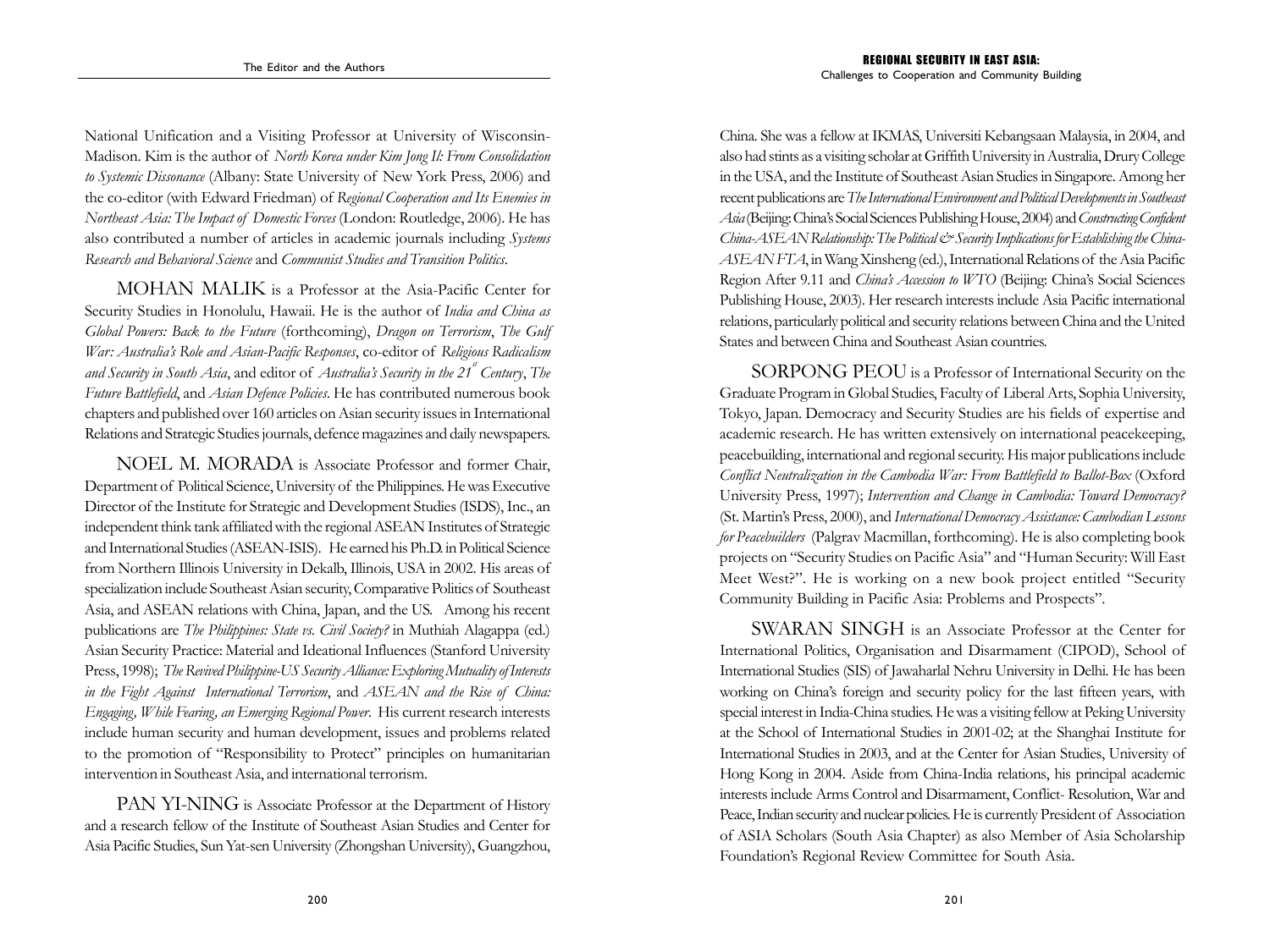## Regional Security in EAST ASIA:

Challenges to Cooperation and Community Building



CHALLENGES TO COOPERATION AND COMMUNITY BUILDING

Aileen S.P. Baviera *editor*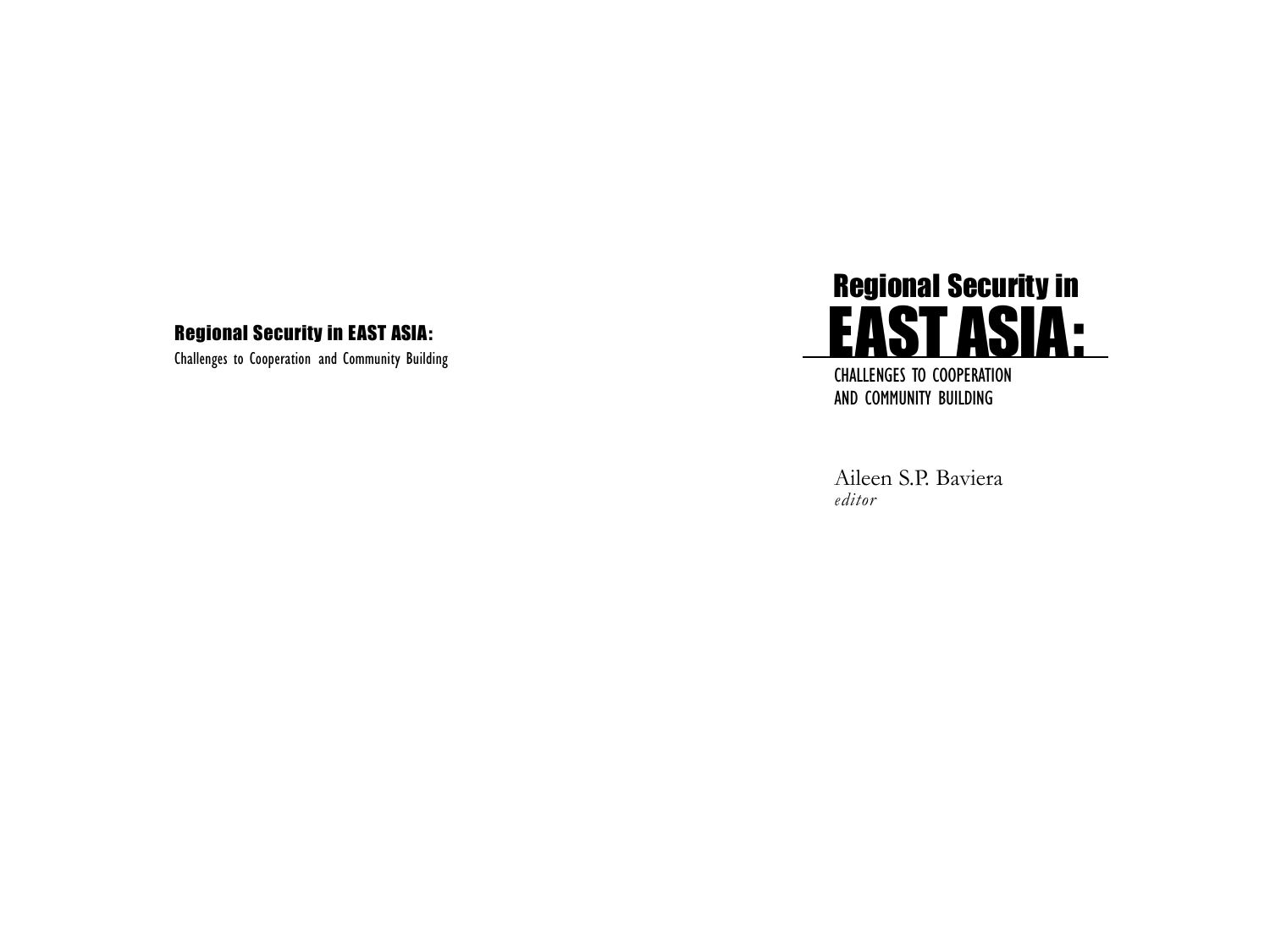*Baviera, Aileen S.P., ed.* REGIONAL SECURITY IN EAST ASIA: CHALLENGES TO COOPERATION AND COMMUNITY BUILDING

©2008 Asian Center, University of the Philippines Diliman, Quezon City 1101

ISBN 978-971-8992-18-0

#### ALL RIGHTS RESERVED.

No part of this publication may be reproduced, stored in a retrieval system, or transmitted, in any form or by any means, except for brief quotations for the purpose of research or private study, or criticism or review, without the written permission of the editor and the publisher.

> Printed with the support of JAPAN FOUNDATION MANILA

Editorial Assistant: Nikos L. Dacanay Cover Design & Layout: Ariel G. Manuel

## Table of Contents

| <b>INTRODUCTION</b>                                                                                                          |
|------------------------------------------------------------------------------------------------------------------------------|
|                                                                                                                              |
| <b>Regional Security Communities:</b><br>Theory, Practice, & Future Prospects                                                |
|                                                                                                                              |
| Mutual Understanding and Security Strategies:<br>China, Two Koreas, and Japan                                                |
|                                                                                                                              |
| Fukuda Doctrine Revisited: Is There a<br>Japanese Vision for Asian Regionalism?                                              |
|                                                                                                                              |
| Revaluating the East Asian Security Architecture:<br>The Question of "The Asian Way" of Regional<br>Cooperative Institutions |
|                                                                                                                              |
| Dynamics of 21st Century Chinese Strategic Culture<br>and Statecraft in Southeast Asia                                       |
|                                                                                                                              |
| China and ASEAN in Non-Traditional Security Cooperation                                                                      |
|                                                                                                                              |
| East Asian Community Building: Ideas, Prospects, and<br><b>Opportunities for Traditional Security Cooperation</b>            |
|                                                                                                                              |
| The EAC & the Role of External Powers: Ensuring Asian<br>Multilateralism is not Shanghaied                                   |
|                                                                                                                              |
| A Role for External Actors in an East Asian<br>Security Community: Indian Perspectives                                       |
|                                                                                                                              |